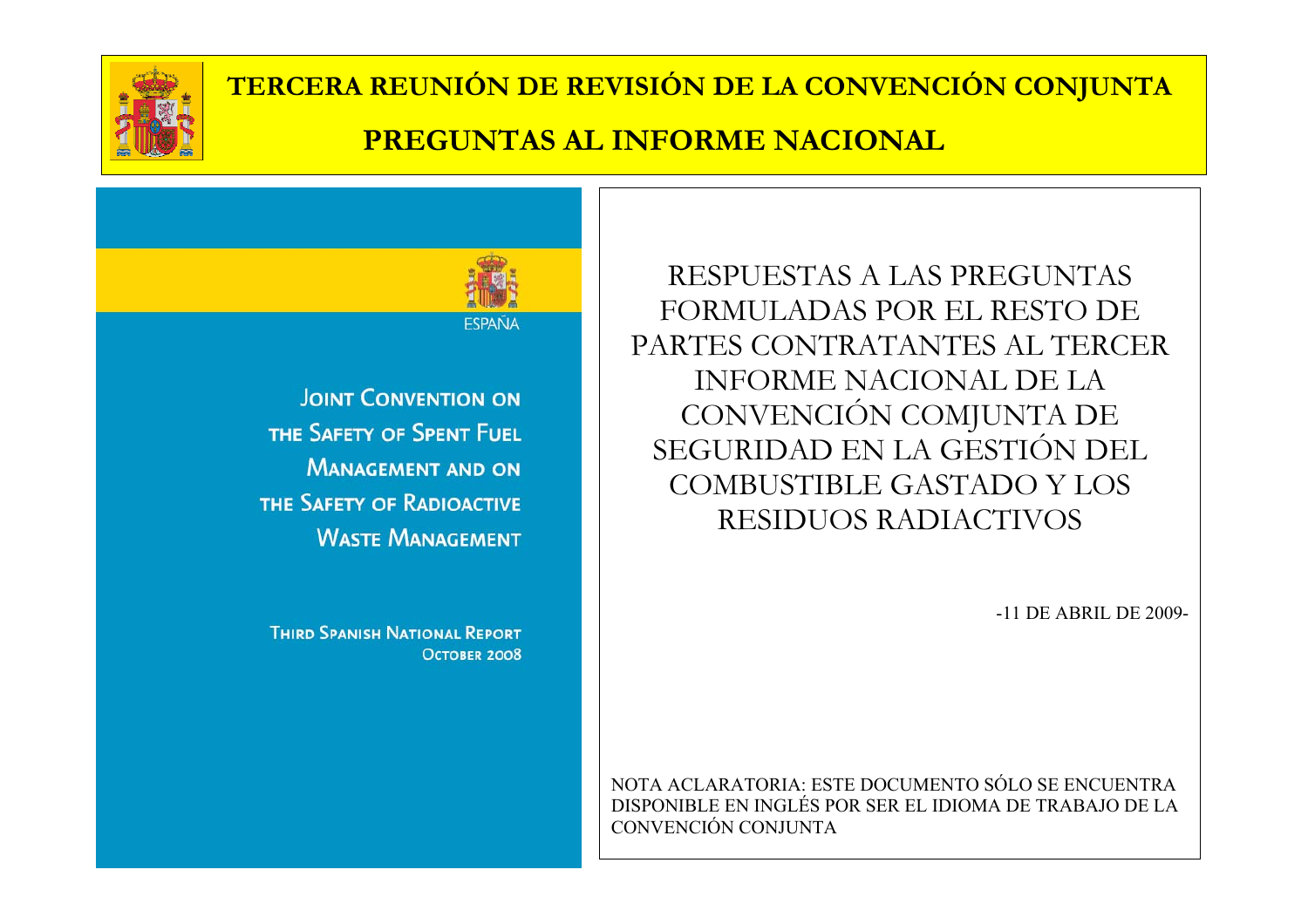

# **TERCERA REUNIÓN DE REVISIÓN DE LA CONVENCIÓN CONJUNTA**

#### **PREGUNTAS AL INFORME NACIONAL**

| $\overline{Q.No}$                                                                                           | Country                                                                                                                                                                                                                                                                                                                                                                                                                                                                                                                                                                                                                                                                                                                                                                                                                                                                                                                                                                                                                                                                                                                                                                                                                                                                                                                                                                                                                                                                                                                                                                                                                                                                                                                                                                                                                                                                                                                                                                                                                                                                                                                                                                                                                                                                                                 | Article                   | Ref. in National Report                                                                                                           |
|-------------------------------------------------------------------------------------------------------------|---------------------------------------------------------------------------------------------------------------------------------------------------------------------------------------------------------------------------------------------------------------------------------------------------------------------------------------------------------------------------------------------------------------------------------------------------------------------------------------------------------------------------------------------------------------------------------------------------------------------------------------------------------------------------------------------------------------------------------------------------------------------------------------------------------------------------------------------------------------------------------------------------------------------------------------------------------------------------------------------------------------------------------------------------------------------------------------------------------------------------------------------------------------------------------------------------------------------------------------------------------------------------------------------------------------------------------------------------------------------------------------------------------------------------------------------------------------------------------------------------------------------------------------------------------------------------------------------------------------------------------------------------------------------------------------------------------------------------------------------------------------------------------------------------------------------------------------------------------------------------------------------------------------------------------------------------------------------------------------------------------------------------------------------------------------------------------------------------------------------------------------------------------------------------------------------------------------------------------------------------------------------------------------------------------|---------------------------|-----------------------------------------------------------------------------------------------------------------------------------|
|                                                                                                             | France                                                                                                                                                                                                                                                                                                                                                                                                                                                                                                                                                                                                                                                                                                                                                                                                                                                                                                                                                                                                                                                                                                                                                                                                                                                                                                                                                                                                                                                                                                                                                                                                                                                                                                                                                                                                                                                                                                                                                                                                                                                                                                                                                                                                                                                                                                  | <b>Planned Activities</b> | $ K - p. 200 $                                                                                                                    |
| Question/                                                                                                   | The process of appointing the site to house the CTS facility will use the COWAM project (which draws up a methodology for                                                                                                                                                                                                                                                                                                                                                                                                                                                                                                                                                                                                                                                                                                                                                                                                                                                                                                                                                                                                                                                                                                                                                                                                                                                                                                                                                                                                                                                                                                                                                                                                                                                                                                                                                                                                                                                                                                                                                                                                                                                                                                                                                                               |                           |                                                                                                                                   |
| Comment                                                                                                     | decision-making in agreement with all the social stakeholders).                                                                                                                                                                                                                                                                                                                                                                                                                                                                                                                                                                                                                                                                                                                                                                                                                                                                                                                                                                                                                                                                                                                                                                                                                                                                                                                                                                                                                                                                                                                                                                                                                                                                                                                                                                                                                                                                                                                                                                                                                                                                                                                                                                                                                                         |                           |                                                                                                                                   |
| Answer<br>detailed information on the CTS site selection process could be found at www.emplazamientoatc.es/ | Could Spain detail the implementation of the COWAM project?<br>Spain has been a participant in the different COWAM initiatives since their very start. Presently is participating in the last phase of<br>them, the project Cowam in Practice (CIP). In parallel with Phase 2 of COWAM (COWAM2) a group of Spanish institutions, under<br>the leadership of the Association of Municipalities close to Nuclear Power Plants (AMAC), decided to implement COWAM in a<br>specific Spanish case: to formulate a methodology to agree the place to site a centralised storage facility (CTS) for spent fuel and<br>high level waste. After roughly two years of work, COWAM–España presented a detailed report where the main recommendations<br>for decision-making on the CTS were drawn out. The Government, taking into account COWAM-España output, set up the rules for<br>the Interministerial Committee for the establishment of the criteria that must be met by the site of the centralised spent nuclear fuel<br>and high-level waste temporary storage facility and of its associated technology centre. The main actions involved in this piece of<br>legislation are the following:<br>A Interministerial Committee is created that will be responsible for establishing the criteria that must be met by the site of CTS<br>facility, and for drafting a proposal of possible sites candidates, for submission to the Government.<br>• The Committee will report to the Ministry of Industry, Tourism and Commerce, through the Secretariat General for Energy.<br>• The members of the Committee will be seven, all high-rank officers of the different Ministries involved. The Committee will be<br>assisted by Technical Advisory Committee formed by people of recognised academic and professional prestige in matters involving<br>radioactive waste management, in order to prepare any pertinent opinions, evaluations and technical studies that the Committee<br>requests from them to meet its objectives.<br>Also following COWAM advice, the process of siting the CTS will be a volunteer process for the communities, all the communities<br>in Spain could be involved and a package of social-economical benefits will be destined for that community finally chosen. More |                           |                                                                                                                                   |
| Q.No                                                                                                        | Country                                                                                                                                                                                                                                                                                                                                                                                                                                                                                                                                                                                                                                                                                                                                                                                                                                                                                                                                                                                                                                                                                                                                                                                                                                                                                                                                                                                                                                                                                                                                                                                                                                                                                                                                                                                                                                                                                                                                                                                                                                                                                                                                                                                                                                                                                                 | Article                   | Ref. in National Report                                                                                                           |
|                                                                                                             | Belgium                                                                                                                                                                                                                                                                                                                                                                                                                                                                                                                                                                                                                                                                                                                                                                                                                                                                                                                                                                                                                                                                                                                                                                                                                                                                                                                                                                                                                                                                                                                                                                                                                                                                                                                                                                                                                                                                                                                                                                                                                                                                                                                                                                                                                                                                                                 | General                   | Section A2 $(p. 4)$                                                                                                               |
| Question/<br>Comment                                                                                        | Industry, Tourism and Trade (MITYC) is described. Amongst other thinks, it describes that MITYC is responsible for issuing                                                                                                                                                                                                                                                                                                                                                                                                                                                                                                                                                                                                                                                                                                                                                                                                                                                                                                                                                                                                                                                                                                                                                                                                                                                                                                                                                                                                                                                                                                                                                                                                                                                                                                                                                                                                                                                                                                                                                                                                                                                                                                                                                                              |                           | In this Section the Spanish national system for SF and RW management is described. In this paragraph, the role of the Ministry of |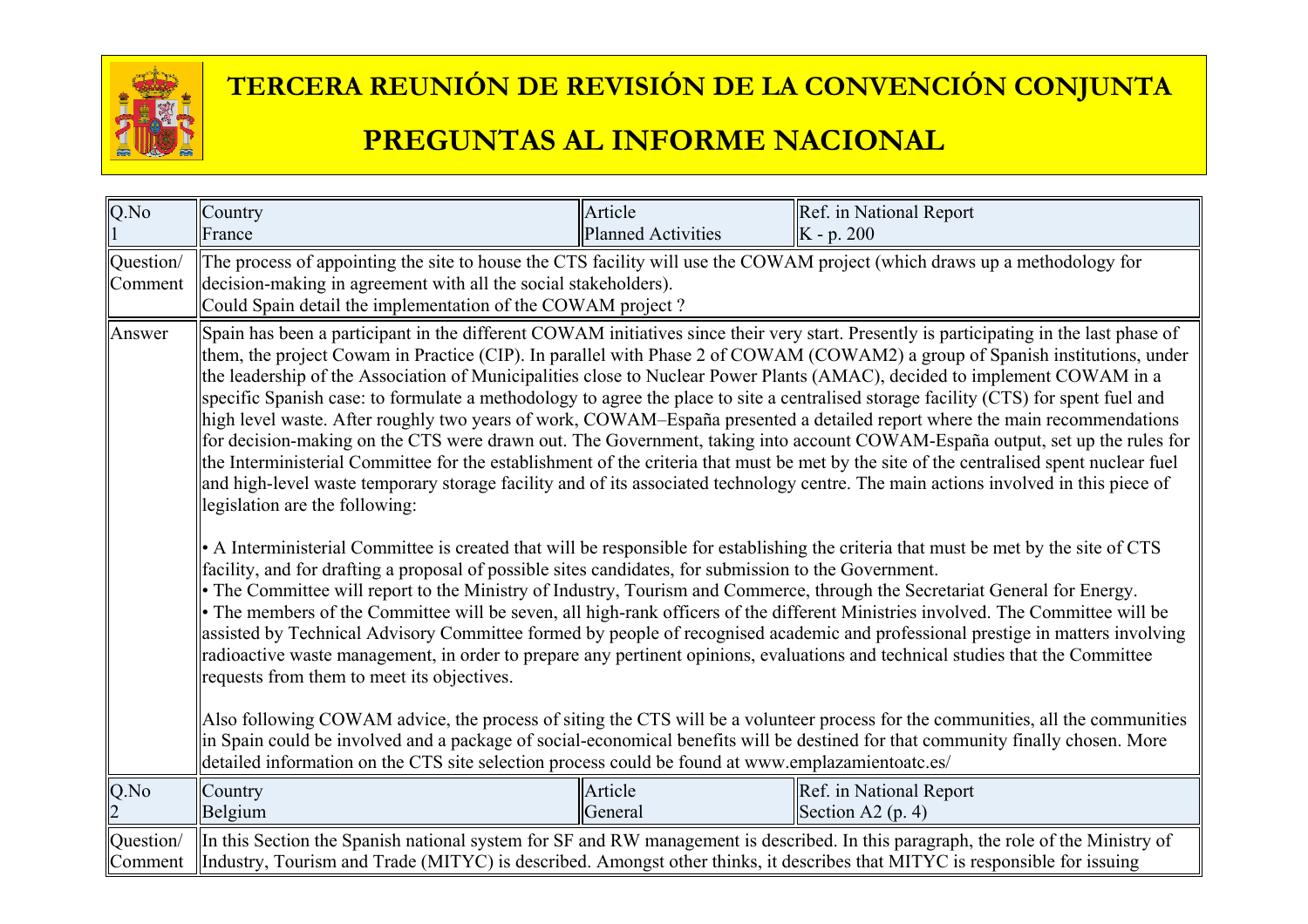

|                      | authorisations for nuclear and radioactive facilities and that MITYC is currently the ministerial department in charge of arrangements<br>for and the submittal of legislative proposals in the field of nuclear energy.                                                                                                                                                                                                                                                                                                                                                                                                                                                                                                                                                                                                                                                                                                                                                                                                                                                                                                                    |         |                                                                                                                                                                                                                                                                                                                                                                                                                                                                                                                                                                                                                                                                                                                                                                                                                                                                                                                                                                                       |
|----------------------|---------------------------------------------------------------------------------------------------------------------------------------------------------------------------------------------------------------------------------------------------------------------------------------------------------------------------------------------------------------------------------------------------------------------------------------------------------------------------------------------------------------------------------------------------------------------------------------------------------------------------------------------------------------------------------------------------------------------------------------------------------------------------------------------------------------------------------------------------------------------------------------------------------------------------------------------------------------------------------------------------------------------------------------------------------------------------------------------------------------------------------------------|---------|---------------------------------------------------------------------------------------------------------------------------------------------------------------------------------------------------------------------------------------------------------------------------------------------------------------------------------------------------------------------------------------------------------------------------------------------------------------------------------------------------------------------------------------------------------------------------------------------------------------------------------------------------------------------------------------------------------------------------------------------------------------------------------------------------------------------------------------------------------------------------------------------------------------------------------------------------------------------------------------|
|                      | and for issuing legislation concerning nuclear installations?                                                                                                                                                                                                                                                                                                                                                                                                                                                                                                                                                                                                                                                                                                                                                                                                                                                                                                                                                                                                                                                                               |         | Does MITYC have no roles (as Ministry of Industry) that might cause a conflict of interest with its responsibility for authorization                                                                                                                                                                                                                                                                                                                                                                                                                                                                                                                                                                                                                                                                                                                                                                                                                                                  |
| Answer               | reports from all the competent authorities involved. In this specific case of nuclear safety and radiological protection, the report<br>of the Ministry of the Environment and Rural and Marine Environments. And finaly, the MITYC currently being the ministerial<br>which transfers proposals to the MITYC for proceedings with the Government.                                                                                                                                                                                                                                                                                                                                                                                                                                                                                                                                                                                                                                                                                                                                                                                          |         | The basic procedures of the framework regulating nuclear energy, which establish the distribution of administrative functions among<br>the different competent authorities, prior to granting any authorisation for a nuclear or radiactive facility, the MITYC must request<br>issued by the Nuclear Safety Council (CSN), which is mandatory, is binding if rejecting the request and may establish binding limits<br>and condition if favourable. Also, the approval of the Environmental Impact Statement for projects so requiring is the responsability<br>department in charge of arrangements for and the submittal of legislative proposals in the field of nuclear energy, but the drawing up<br>of proposals for regulatory developments relating to nuclear energy is appropriately coordinated between the MITYC and the CSN.<br>When proposals refer to matters potentially affecting nuclear safety or radiological protection, the initiative corresponds to the CSN, |
| Q.No                 | Country                                                                                                                                                                                                                                                                                                                                                                                                                                                                                                                                                                                                                                                                                                                                                                                                                                                                                                                                                                                                                                                                                                                                     | Article | Ref. in National Report                                                                                                                                                                                                                                                                                                                                                                                                                                                                                                                                                                                                                                                                                                                                                                                                                                                                                                                                                               |
| Question/<br>Comment | China<br>A.2, 4<br>General<br>Please explain the responsibility of The Ministry of Industry, Tourism and Trade (MITYC) in authorization a nulear facility?                                                                                                                                                                                                                                                                                                                                                                                                                                                                                                                                                                                                                                                                                                                                                                                                                                                                                                                                                                                  |         |                                                                                                                                                                                                                                                                                                                                                                                                                                                                                                                                                                                                                                                                                                                                                                                                                                                                                                                                                                                       |
| Answer               | The Ministry of Industry, Tourism and Trade to grant the permits requieres: a) Preliminary or site permit, it is an official recognition<br>of the proposed objetive and the suitability of the chosen site. B) Construction permit. C) Operating permit, it entitles the holder to<br>load nuclear fuel or to introduce nuclear substances in the facility, to carry out the nuclear testing programme and to operate the<br>facility under the conditions established in the permit. Likewise, this permit entitles the holder to perform, once the operation for<br>which the facility was conceived has ceased, the operations imposed to it by the Administration prior to obtaining the dismantling<br>permit. d) Modification authorisation, e)Modification execution and assembly permit. f) Dismantling permit. Additionally, it must be<br>authorised : g) The temporary storage of nuclear substances at a facility in this construction phase that does not have an operating<br>permit. h) the title transfer of nuclear facilities. All these permits shall be granted following a report from the Nuclear Safety<br>Council. |         |                                                                                                                                                                                                                                                                                                                                                                                                                                                                                                                                                                                                                                                                                                                                                                                                                                                                                                                                                                                       |
| Q.No                 | Country                                                                                                                                                                                                                                                                                                                                                                                                                                                                                                                                                                                                                                                                                                                                                                                                                                                                                                                                                                                                                                                                                                                                     | Article | Ref. in National Report                                                                                                                                                                                                                                                                                                                                                                                                                                                                                                                                                                                                                                                                                                                                                                                                                                                                                                                                                               |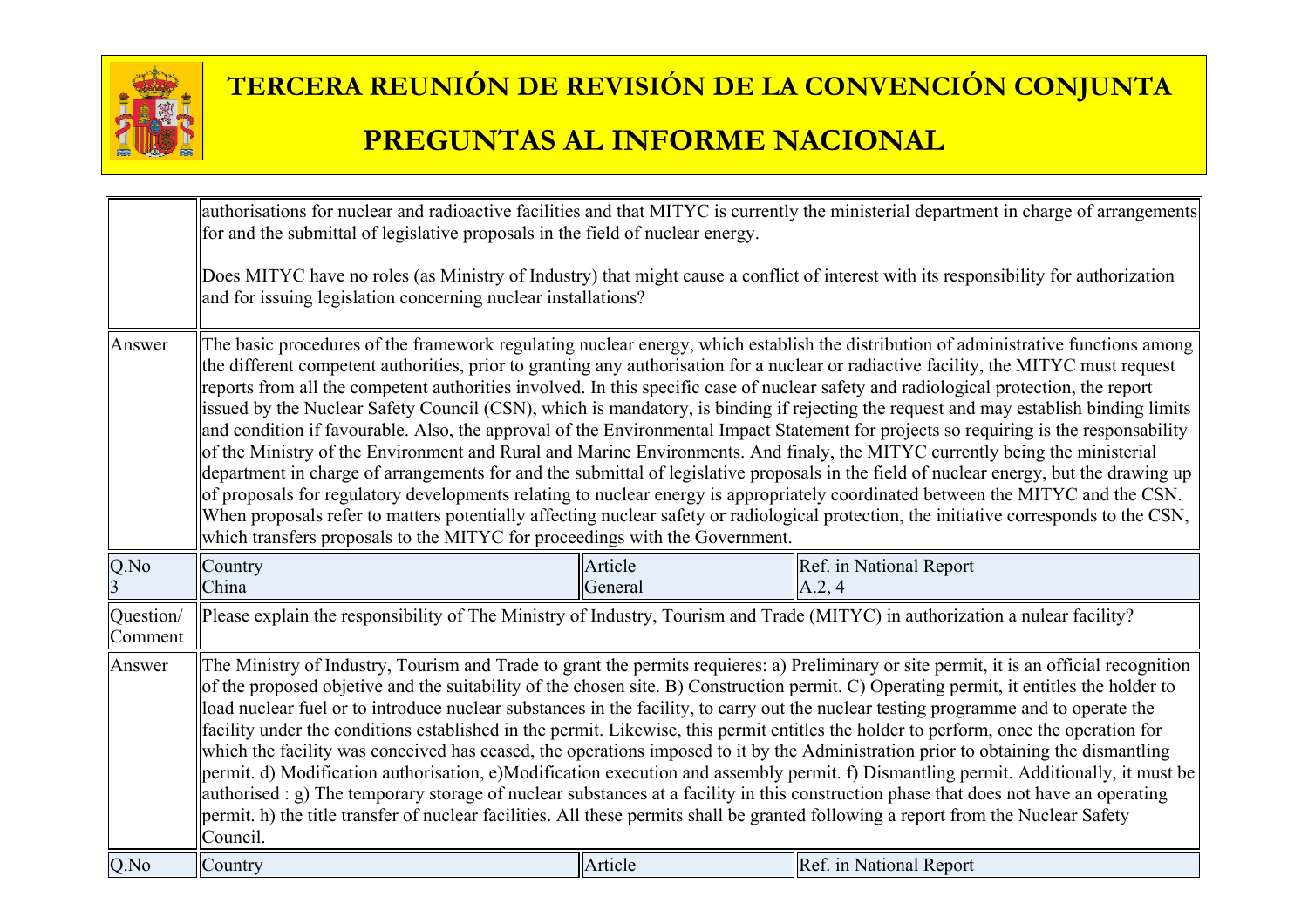

| $\overline{4}$       | China                                                                                                                                                                                                                                                                                                                                                                                                                                                                                                                                                         | General            | B.1.3, P.15                                                                                                                        |
|----------------------|---------------------------------------------------------------------------------------------------------------------------------------------------------------------------------------------------------------------------------------------------------------------------------------------------------------------------------------------------------------------------------------------------------------------------------------------------------------------------------------------------------------------------------------------------------------|--------------------|------------------------------------------------------------------------------------------------------------------------------------|
| Question/<br>Comment | In the contract between ENRESA and waste producer, how to determine the waste disposal price?                                                                                                                                                                                                                                                                                                                                                                                                                                                                 |                    |                                                                                                                                    |
| Answer               | There are two situations:<br>• Large producers (NPPs, fuel manufacturing, etc.): The price established in the contract is the one resulting from the application of<br>the quotas as set up in the General Radioactive Waste Management Plan and subsequent annual revisions as issued in the annual<br>legislation (Royal Decree) on electricity tariffs and prices.<br>• Institutional producers: They pay a tariff in the form of a lump sum when their waste is collected. The amount of the tariffs is<br>periodically reviewed and set up by the MITYC. |                    |                                                                                                                                    |
| Q.No                 | Country<br>China                                                                                                                                                                                                                                                                                                                                                                                                                                                                                                                                              | Article<br>General | Ref. in National Report<br>D.3, P.33                                                                                               |
| Question/<br>Comment | What kind of treatment and conditioning facility has been built in El Cabril site?                                                                                                                                                                                                                                                                                                                                                                                                                                                                            |                    |                                                                                                                                    |
| Answer               | El Cabril has a high pressure compactor (1200t) for 2201 drums, an a shreder and incineraton facility. Besides, wastes are<br>conditioned with mortar in cubic armed concrete containers. The VLLW facility has a stabilizing system for mixed wastes with<br>leaching rates higher than allowed.                                                                                                                                                                                                                                                             |                    |                                                                                                                                    |
| Q.No<br>6            | Country<br>Croatia                                                                                                                                                                                                                                                                                                                                                                                                                                                                                                                                            | Article<br>General | Ref. in National Report<br>page $199$                                                                                              |
| Question/<br>Comment | <b>Multiple Articles</b><br>At present the data contemplated for the construction of centralized temporary storage facility is around 2012. Have you already<br>conducted the research activities for possible location of this facility?                                                                                                                                                                                                                                                                                                                     |                    |                                                                                                                                    |
| Answer               | No research activity regarding storage facility location has has been undertaken. As indicated in the report, the location will be<br>decide by the Government among municipalities that will volunteer following the Government call.                                                                                                                                                                                                                                                                                                                        |                    |                                                                                                                                    |
| Q.No                 | Country<br>Denmark                                                                                                                                                                                                                                                                                                                                                                                                                                                                                                                                            | Article<br>General | Ref. in National Report                                                                                                            |
| Question/<br>Comment | During decommissioning of nuclear facilities a large amount of material may be expected to be cleared without restrictions and a<br>competent clearance function is needed in order to assure compliance with the given clearance levels. However, compliance with                                                                                                                                                                                                                                                                                            |                    | clearance levels is usually based on complex measurement programmes and statistical tests in order to ensure a high probability of |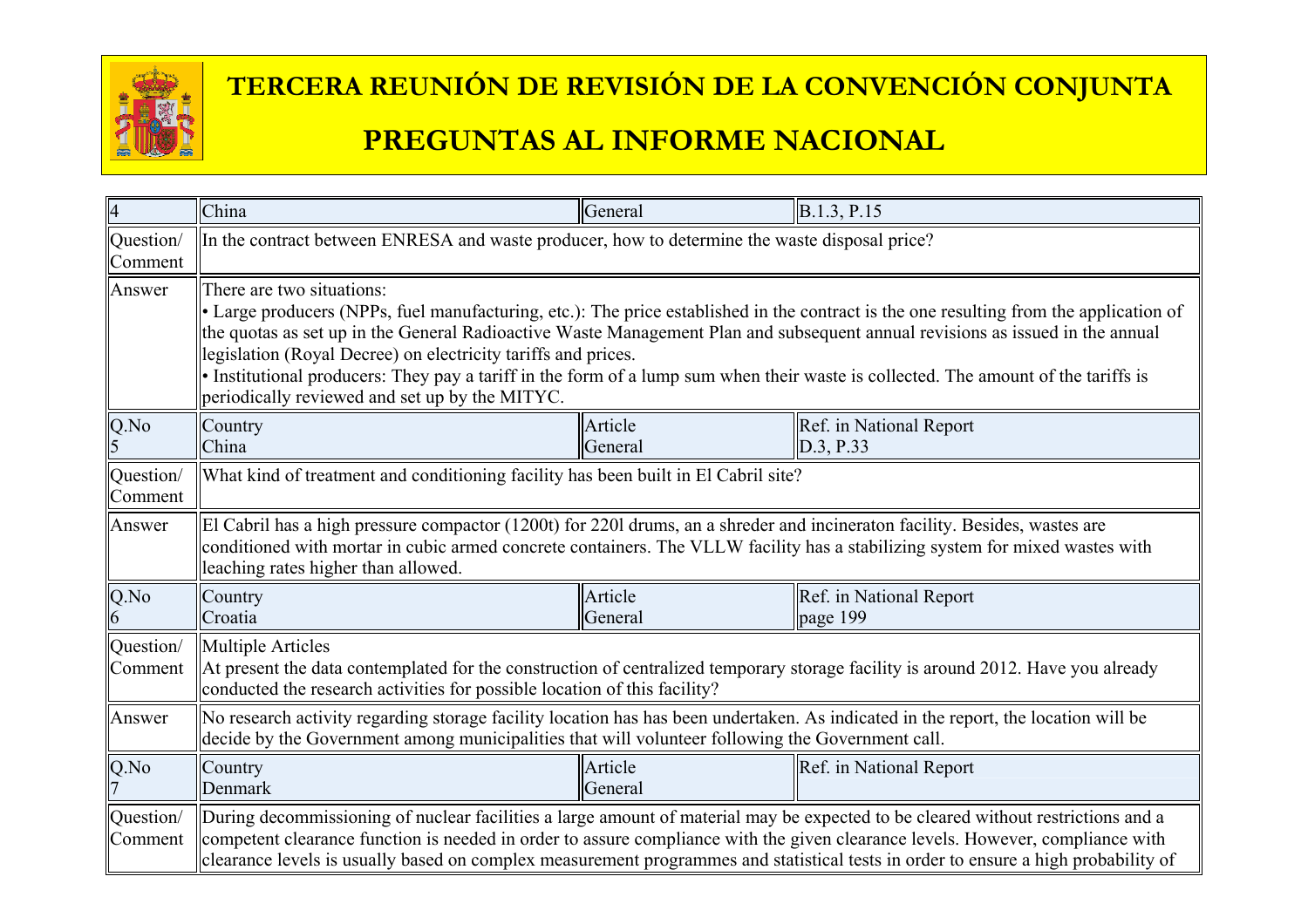

|        | correct clearance of materials. It is therefore important to ensure the necessary competence of the clearance function. For instance:<br>The clearance function (lab, procedures and personnel) could be accredited by an independent institution, with reference to an<br>international standard such as e.g. the EN ISO/IEC 17025:2005 (General requirements for the competence of testing and calibration<br>laboratories) and special emphasis on particular functions such as measurements on surface contaminated objects or objects with a<br>radioactive content.                                                                                                                                                                                                                                                                                                                                                                                                      |
|--------|--------------------------------------------------------------------------------------------------------------------------------------------------------------------------------------------------------------------------------------------------------------------------------------------------------------------------------------------------------------------------------------------------------------------------------------------------------------------------------------------------------------------------------------------------------------------------------------------------------------------------------------------------------------------------------------------------------------------------------------------------------------------------------------------------------------------------------------------------------------------------------------------------------------------------------------------------------------------------------|
|        | Please describe how the necessary competence of the clearance function is ensured and how the clearance levels were determined.                                                                                                                                                                                                                                                                                                                                                                                                                                                                                                                                                                                                                                                                                                                                                                                                                                                |
| Answer | During the decommissioning of a nuclear facility the competency of the different functions, including clearance, is assured through<br>an approved "Quality Assurance Programme" based on Safety Guide10.13 "Quality assurance guideline for the decommissioning of<br>nuclear facilities". A completely documented decision process with a quality control program is required to guarantee that the<br>authorised clearance levels will be properly implemented by qualified personnel.<br>During the decommissioning of nuclear facilities the clearance procedure itself, the management and the control of cleared materials,<br>is established in the "Clearable Materials Control Program". This official document must include all technical issues and<br>organisational aspects which may affect the safety of the overall clearance process that should be also approved before the actual<br>clearance of any material.                                            |
|        | The licensee is responsible for ensuring that a quality assurance programme is established and implemented and may contract other<br>organisation or specialists so that establishing and putting into practice such a programme.<br>In addition to independent evaluations, self- assessment is introduced by the licensee or specifically required by CSN to improve the<br>efficiency of the programme.                                                                                                                                                                                                                                                                                                                                                                                                                                                                                                                                                                     |
|        | The clearance system for residual materials generated in regulated practices in Spain is based on:<br>- The need of an authorisation granted by The Ministry of Industry Tourism and Trade.<br>Radiological criteria prescribed by the 96/29 EURATOM Directive for the clearance of materials.<br>Recommendations RP-89, RP-113 and RP-122 p1. from the Group of Experts established under Art.31 of the Euratom Treaty.<br>Pathway analysis and impact studies considering the existing conventional waste management framework implemented in Spain for<br>some specific waste streams like used oils, spent resins, active charcoal and others.<br>- The use of a conservative approach in order to obtain derived clearance levels for a wide range of disposal options, considering the<br>most restrictive situation.<br>Sometimes a realistic approach could be considered in order to obtain specific derived levels to be applied in specific disposal<br>facilities. |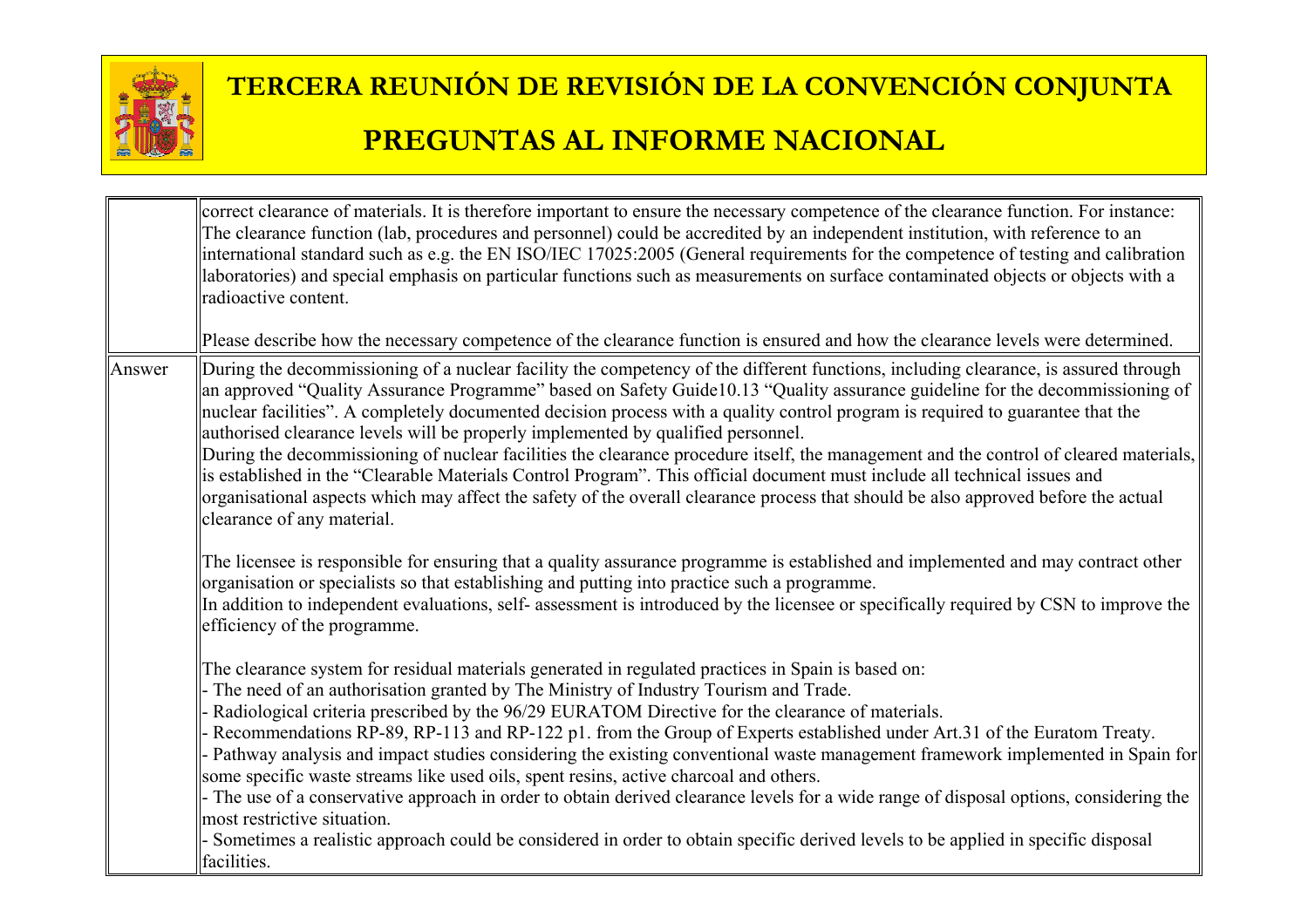

|                      | - Time-frame considerations usually based on prescriptions related to institutional control periods in landfill disposal or hazardous<br>disposal facilities.<br>- Dose Criteria.<br>- 10 microSv/year to the most exposed individual of the critical group in case of scenarios of normal occurrence.<br>Below 1 mSv/year to the most exposed individual of the critical group in case of accidental (low probability scenarios).<br>Intruder construction, intruder well and intruder agricultural are considered as future use of landfill disposal sites after institutional<br>control period is finished. |                    |                                                                                                                                                                                                                                                                         |
|----------------------|-----------------------------------------------------------------------------------------------------------------------------------------------------------------------------------------------------------------------------------------------------------------------------------------------------------------------------------------------------------------------------------------------------------------------------------------------------------------------------------------------------------------------------------------------------------------------------------------------------------------|--------------------|-------------------------------------------------------------------------------------------------------------------------------------------------------------------------------------------------------------------------------------------------------------------------|
| Q.No                 | Country<br>Netherlands                                                                                                                                                                                                                                                                                                                                                                                                                                                                                                                                                                                          | Article<br>General | Ref. in National Report<br>table of contents                                                                                                                                                                                                                            |
| Question/<br>Comment | The general structure of the report follows closely the guidelines as suggested in the Guidelines. All Sections and Articles that have<br>been suggested in the Guidelines have been addressed in consecutive order. The list of Annexes, suggested in Section L of the<br>Guidelines, has been addressed either in the Annexes of the National Report (NR), or in the main text.                                                                                                                                                                                                                               |                    |                                                                                                                                                                                                                                                                         |
| Answer               | The Report has been drawn up following all the documents relevant to the Joint Convention.                                                                                                                                                                                                                                                                                                                                                                                                                                                                                                                      |                    |                                                                                                                                                                                                                                                                         |
| Q.No<br>$\mathbf Q$  | Country<br>Netherlands                                                                                                                                                                                                                                                                                                                                                                                                                                                                                                                                                                                          | Article<br>General | Ref. in National Report<br>whole report                                                                                                                                                                                                                                 |
| Question/<br>Comment | Throughout the report, there is a lack of references to important documents and reports that are mentioned in the text. Only in some<br>cases references were indicated as footnotes.                                                                                                                                                                                                                                                                                                                                                                                                                           |                    |                                                                                                                                                                                                                                                                         |
| Answer               | mindedness.                                                                                                                                                                                                                                                                                                                                                                                                                                                                                                                                                                                                     |                    | References should be found at least once in the Report, as footnotes or in Annex A. Any other case can be considered as an absent-                                                                                                                                      |
| Q.No<br>10           | Country<br>Netherlands                                                                                                                                                                                                                                                                                                                                                                                                                                                                                                                                                                                          | Article<br>General | Ref. in National Report<br>table captions                                                                                                                                                                                                                               |
| Question/<br>Comment | Not all tables have a table caption text.                                                                                                                                                                                                                                                                                                                                                                                                                                                                                                                                                                       |                    |                                                                                                                                                                                                                                                                         |
| Answer               | 31st 2007. Table 4: List of the different radioactive waste management facilities. Table 5: Inventory of radioactive wastes as of<br>plants. Table 11: Dosimetry results for 2007 at the Juzbado fuel assembly manufacturing facility. Table 12: Dosimetry results for                                                                                                                                                                                                                                                                                                                                          |                    | Table 2: Existing Spent Fuel Storage Facilities. Table 3: Capacity and total amounts of Spent Fuel existing in Spain as of December<br>December 31st 2007. Table 9: Summary of applicable sanctions. Table 10 : Dosimetry results for 2007 at the Spanish nuclear power |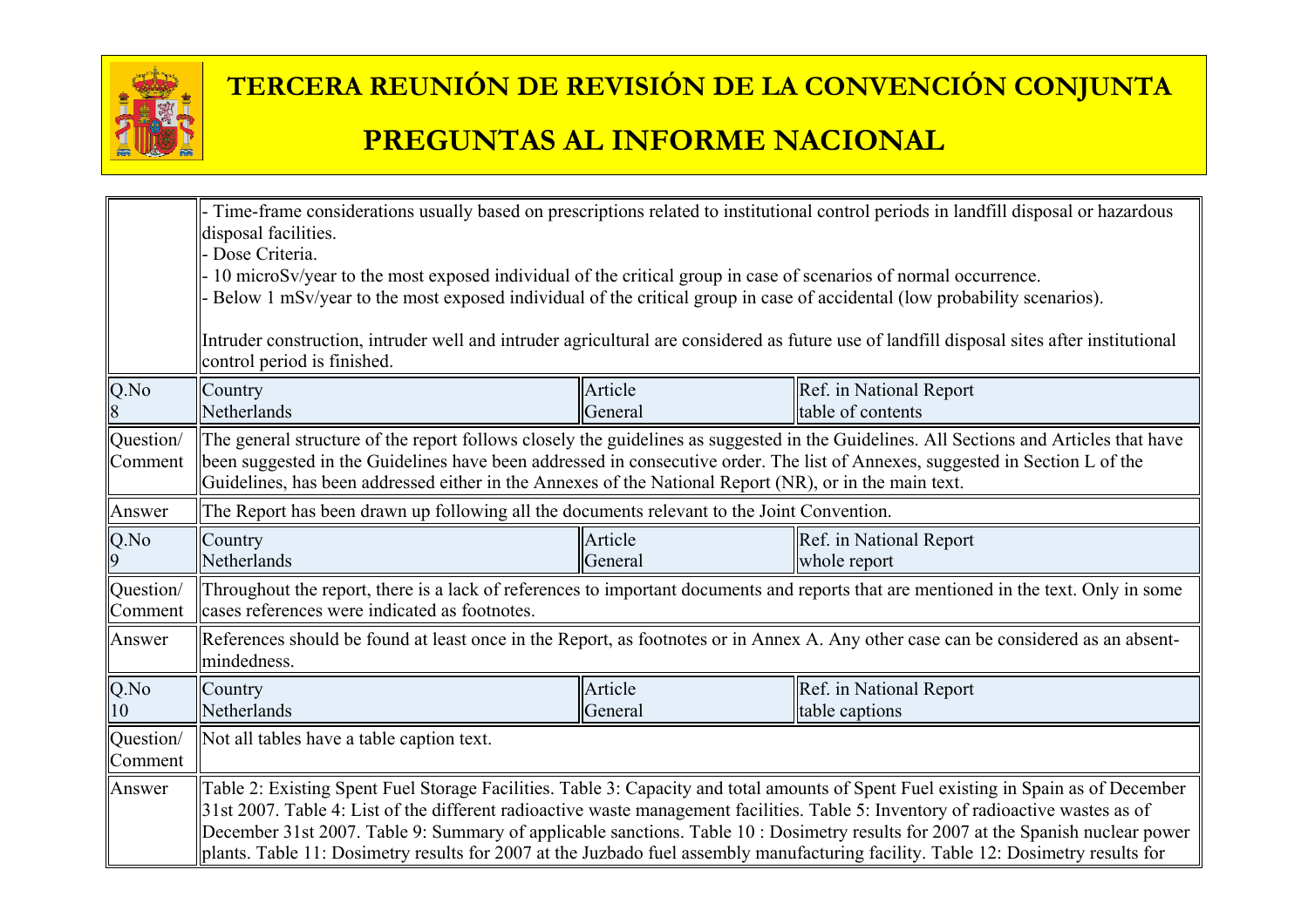

|                      | 2007 at the El Cabril radioactive waste disposal facility.                                                                                                                                                                                                                                                                                                                                                                                                                                                                                                                                                                                                                                          |                    |                                              |
|----------------------|-----------------------------------------------------------------------------------------------------------------------------------------------------------------------------------------------------------------------------------------------------------------------------------------------------------------------------------------------------------------------------------------------------------------------------------------------------------------------------------------------------------------------------------------------------------------------------------------------------------------------------------------------------------------------------------------------------|--------------------|----------------------------------------------|
| Q.No                 | Country<br>Netherlands                                                                                                                                                                                                                                                                                                                                                                                                                                                                                                                                                                                                                                                                              | Article<br>General | Ref. in National Report<br>A4, p.9           |
| Question/<br>Comment | Section A.4 (page 9) refers to a cost study as part of the study of dismantling and decommissioning plans.<br>What are the criteria for such a cost study? Is there a prescribed method for the cost calculation? If so, can you elaborate on that<br>method?                                                                                                                                                                                                                                                                                                                                                                                                                                       |                    |                                              |
| Answer               | The cost study, in fact cost studies, refered in in Section A.4b) is a requirement of the RNFR prior to licensing any nuclear facility.<br>In Section L, Annex B.1, the main actions to be undertaken by the operator in the three steps of the licensing procedure are indicated:<br>Preliminary authorisation, Construction permit and Operation permit. In paragraph f) of Construction permit and i) of Operating<br>permit, it stands what should be included by the utility, in the corresponding application, regarding economics of decommissioning<br>and dismantling, in order to guarantee at this stage decommissioning, but regulation does not require a specific calculation method. |                    |                                              |
| Q.No<br>12           | Country<br>Netherlands                                                                                                                                                                                                                                                                                                                                                                                                                                                                                                                                                                                                                                                                              | Article<br>General | Ref. in National Report<br>B.1.2, p.14       |
| Question/<br>Comment | Footnote 1 is in Spanish                                                                                                                                                                                                                                                                                                                                                                                                                                                                                                                                                                                                                                                                            |                    |                                              |
| Answer               | Footnote should read: "Articles $2 \& 6$ from Royal Decree 1349/2003, of October 31st, on the ordering of the activities of the<br>Empresa Nacional de Residuos Radiactivos, S.A. (ENRESA) and their financing (Official State Gazette 08.11.2003)                                                                                                                                                                                                                                                                                                                                                                                                                                                  |                    |                                              |
| Q.No<br>13           | Country<br>Netherlands                                                                                                                                                                                                                                                                                                                                                                                                                                                                                                                                                                                                                                                                              | Article<br>General | Ref. in National Report<br>$\vert$ B.2, p.15 |
| Question/<br>Comment | Compare p.13 2nd national report, more strict definition of HLW was given, also in terms of concentration.<br>What is the reason for changing the definition of HLW?                                                                                                                                                                                                                                                                                                                                                                                                                                                                                                                                |                    |                                              |
| Answer               | The General Waste Management Plan (GRWP) classifies radioactive wastes attending to its foreseen via of management. As a<br>consequence, radioactive waste to be disposed of at El Cabril facilitiy are considered as Low and Intermmediate Level Waste<br>(LIMW) and those other that, for their characteristics cannot be disposed of at El Cabril, will have to be managed in a similar way<br>than High Level Waste (HLW). The operational limit in force for El Cabril facility was set up, in the case of Long Lived alpha<br>bearing, at 0.37 GBq/t. This means that there was no change in the criteria to classify radioactive waste in Spain.                                             |                    |                                              |
| Q.No                 | Country                                                                                                                                                                                                                                                                                                                                                                                                                                                                                                                                                                                                                                                                                             | Article            | Ref. in National Report                      |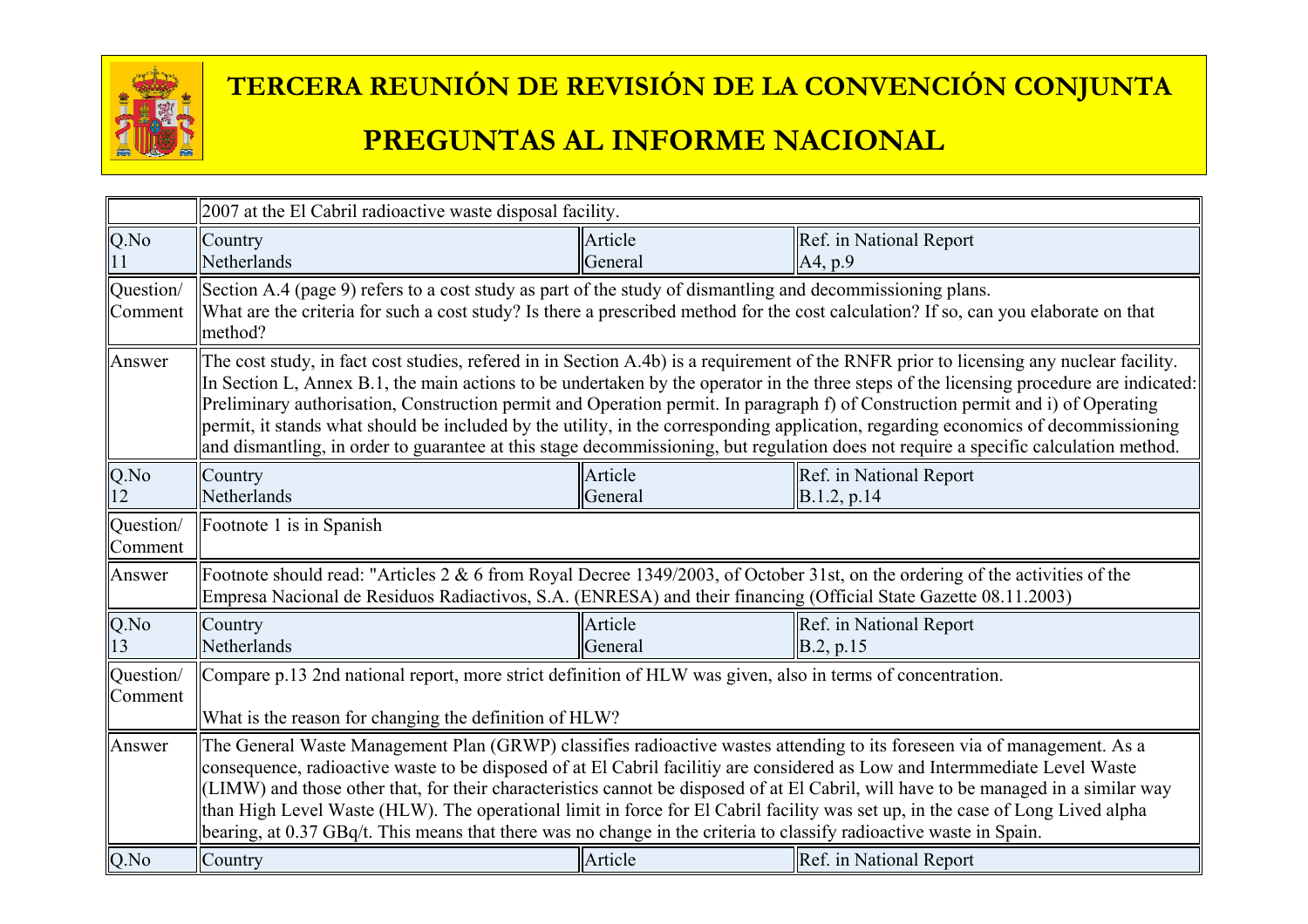

| 14                   | Netherlands                                                                                                                                                                                                                                                                                                                                                                                                                                               | General            | B.2, p.15                              |
|----------------------|-----------------------------------------------------------------------------------------------------------------------------------------------------------------------------------------------------------------------------------------------------------------------------------------------------------------------------------------------------------------------------------------------------------------------------------------------------------|--------------------|----------------------------------------|
| Question/<br>Comment | In 2nd national report the definitive route to geological disposal was mentioned, but in 3rd report this has not been mentioned in<br>Section B.2.                                                                                                                                                                                                                                                                                                        |                    |                                        |
| Answer               | The 3rd Report Section B,4.2, Policies and Practices: The current GRWP does not contemplate any definitive management option. It<br>does indicate, however, that work will continue on the consolidation and updating of the knowledge acquired, with advantage taken<br>of international developments in this area.                                                                                                                                      |                    |                                        |
| Q.No<br>15           | Country<br>Netherlands                                                                                                                                                                                                                                                                                                                                                                                                                                    | Article<br>General | Ref. in National Report<br>B.4.1, p.18 |
| Question/<br>Comment | In the 2nd National Report, "Table 2 – Saturation of Spent Fuel Pools" provided a nice overview for the different facilities.<br>Unfortunately this table has been skipped in the 3rd NR                                                                                                                                                                                                                                                                  |                    |                                        |
| Answer               | Please see attached table in the support document                                                                                                                                                                                                                                                                                                                                                                                                         |                    |                                        |
| Support<br>Documents | » Spanish Answer support document                                                                                                                                                                                                                                                                                                                                                                                                                         |                    |                                        |
| Q.No<br>16           | Country<br>Netherlands                                                                                                                                                                                                                                                                                                                                                                                                                                    | Article<br>General | Ref. in National Report<br>B.4.2, p.20 |
| Question/<br>Comment | Are there discussions going on for the future disposal the SF/HLW in a regional repository, not necessarily located in Spain?                                                                                                                                                                                                                                                                                                                             |                    |                                        |
| Answer               | At present there are not discussion on this respect but Spain follows international developments on regional repositories.                                                                                                                                                                                                                                                                                                                                |                    |                                        |
| $Q$ .No<br>17        | Country<br>Netherlands                                                                                                                                                                                                                                                                                                                                                                                                                                    | Article<br>General | Ref. in National Report<br>B.5, p.21   |
| Question/<br>Comment | In section B.5 (page 21) it is mentioned that a new complementary installation at "El Cabril" for Very Low Level Decommissioning<br>Waste has been licensed in 2008.<br>Does this waste need further conditioning? If so, how is it conditioned?                                                                                                                                                                                                          |                    |                                        |
| Answer               | As part of the new complementary facilities developed at the El Cabril site for Very Low Level Waste, a new building housing the<br>treatment, stabilizing and conditioning systems for this type of waste has been authorised and started operation at the end of 2008.<br>The stabilisation system will be used for mixed wastes with leaching rates higher than allowed, and the void backfilling system may<br>use either aggregates or cement grout. |                    |                                        |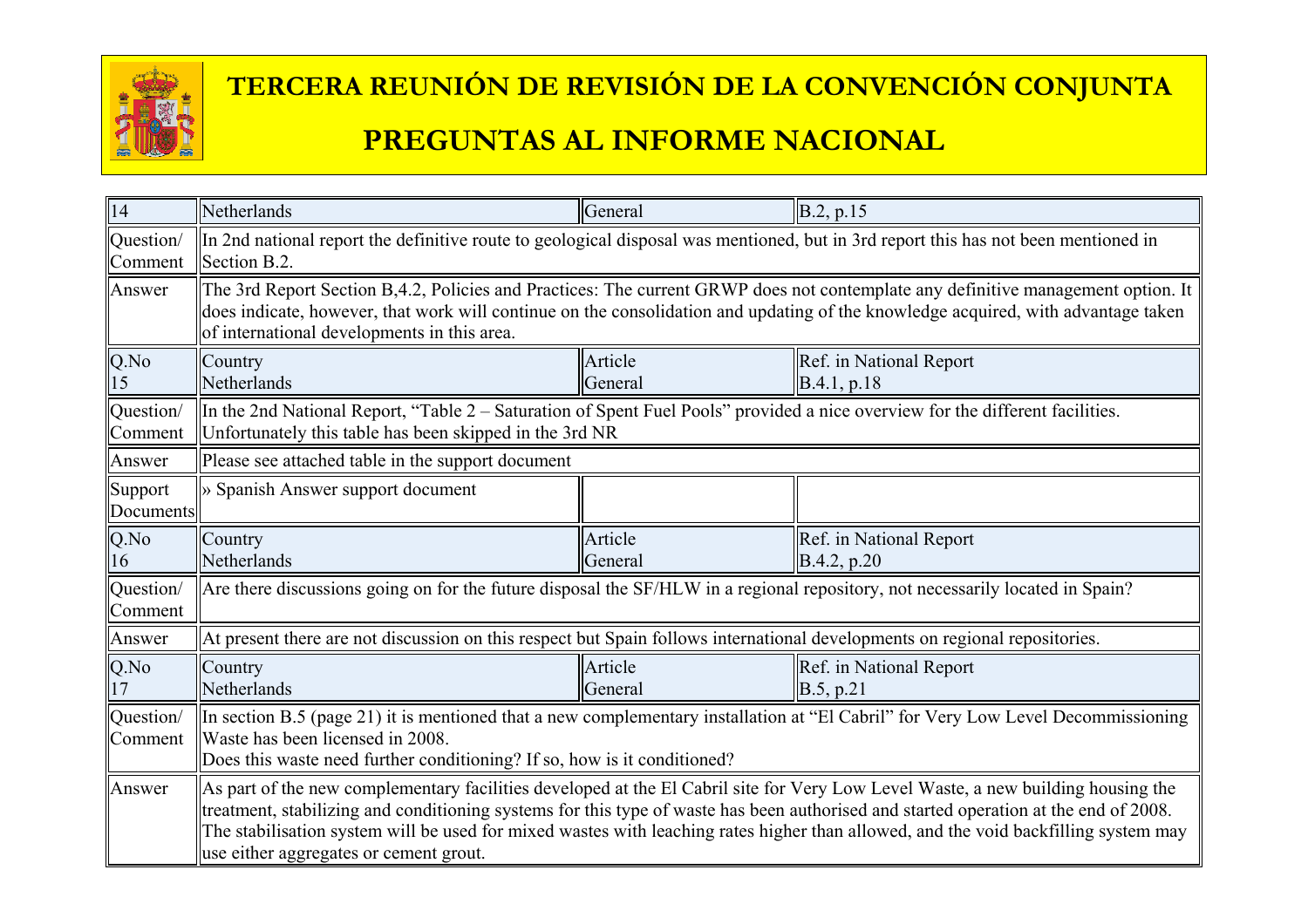

#### Q.No 18 **Country** Netherlands Article **General** Ref. in National Report B.5 Question/ Comment A few times the General Radioactive Waste Plan is mentioned, which should be approved by the Government. What are the approval-criteria? Answer ||The General Radioactive Waste Plan should address the strategies, the necessary actions and the technical solutions to be developed in the short, medium and long term, aimed at ensuring the adequate management of radioactive waste, the dismantling and decommissioning of nuclear and radioactive facilities and the rest of the activities relating to the above, including the economic and financial measures required to carry them out. Q.No 19 **Country** Netherlands Article General Ref. in National Report Question/ Comment Specific information about activity limits for individual radio-isotopes as well as numerical values of waste acceptance criteria are not mentioned in the NR. Answer  $\|$ Referring the answer to El Cabril disposal facility, the specific information about activity limits for individual radio-isotopes as well as numerical values of waste acceptance criteria is included in the authorisation granted by the MITYC and also in the official documents governing the operation of the facility. The official document "Waste Acceptance criteria" establishes the limits and criteria that need to be accomplished by the Disposal Unit (DU) in order to be accepted and consequently disposed of in the disposal cells. As example, the basic LILW Disposal Unit (DU) of El Cabril is a prismatic container able to accept 18, 220l drums of conditioned wastes, and includes the conditioned wastes and the filling and sealing mortar. There are two Levels with different acceptance criteria, depending essentially on mass activity limits and activity distribution criteria. In addition Level 2 DU needs to meet confining objectives. All have to meet non radioactive contain criteria, and recoverability and transportability criteria. Regarding the conditioned wastes, there are also two levels with activity limits derived from those of the corresponding DU. Matrices of immobilised wastes have to meet different criteria and quality objectives for compression and immersion tests. In addition matrices for Level 2 packages need to demonstrate its capacities to leaching and thermal cycles. If wastes are conditioned with a hydraulic agglomerate wall, this is also subject to diffusion tests. Mass activity limits are established for individual radioisotopes. In the table below, limits for some specific isotopes are given (kBq/g) as example: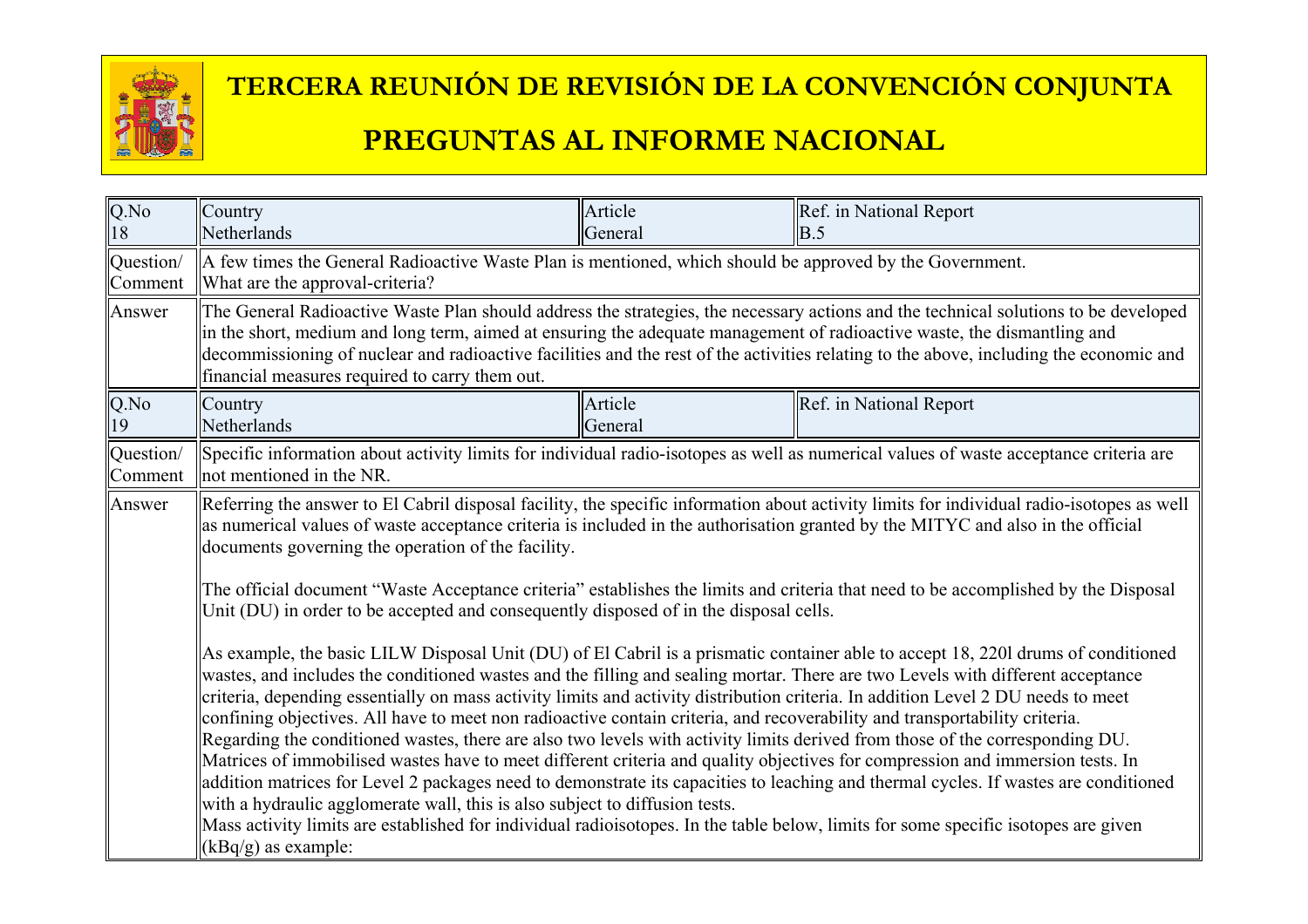

|                      | Isotope / DU Level 1 / DU Level 2<br>H-3 / 7.4 / 1000<br>$Co-60/3.7/50000$<br>$Cs-137/3.7/330$<br>Total â-ã / 37 / n.a<br>Total á (at 300y) / 0.185 / 3.7                                                                                                                                                                                                                                                                                                                                                                                                                                                                                                                                                                                                                                        |         |                              |
|----------------------|--------------------------------------------------------------------------------------------------------------------------------------------------------------------------------------------------------------------------------------------------------------------------------------------------------------------------------------------------------------------------------------------------------------------------------------------------------------------------------------------------------------------------------------------------------------------------------------------------------------------------------------------------------------------------------------------------------------------------------------------------------------------------------------------------|---------|------------------------------|
| Q.No                 | Country                                                                                                                                                                                                                                                                                                                                                                                                                                                                                                                                                                                                                                                                                                                                                                                          | Article | Ref. in National Report      |
| 20                   | Netherlands                                                                                                                                                                                                                                                                                                                                                                                                                                                                                                                                                                                                                                                                                                                                                                                      | General | Question 37 about the 2nd NR |
| Question/<br>Comment | "Could Spain provide indication on the inventories of waste generated out of the nuclear industry (methodologies for building up the<br>linventories, data, etc.)"<br>This question seems not to be addressed in the 3rd NR                                                                                                                                                                                                                                                                                                                                                                                                                                                                                                                                                                      |         |                              |
| Answer               | The question was effectively addressed in the 2nd NR and the explanation in the 3rd NR follows the same pattern. Inventory of<br>waste is not compulsory in Spain, although ENRESA requires the main producers (NPPs, fuel manufacturing plant, CIEMAT) to<br>periodically provide data of their waste stocks. This means that out of a total amount of roughly 600 m3 of LILW annually produced,<br>only 10 to 15 m3 are not inventoried in advance. On the other hand, this small amount is distributed among 400 producers which are<br>mainly generating liquids and disused sealed sources. Before this material becomes a waste, the regulatory authority (CSN) provides<br>licenses for its holding and supervises that is handled in the ways required by the corresponding legislation. |         |                              |
| Q.No                 | Country                                                                                                                                                                                                                                                                                                                                                                                                                                                                                                                                                                                                                                                                                                                                                                                          | Article | Ref. in National Report      |
|                      | Netherlands                                                                                                                                                                                                                                                                                                                                                                                                                                                                                                                                                                                                                                                                                                                                                                                      | General | Question 39 about the 2nd NR |
| Question/<br>Comment | Could Spain provide information on the observed<br>doses? (maximal doses and bar charts)<br>The answer to this question has not been taken up into the 3rd NR                                                                                                                                                                                                                                                                                                                                                                                                                                                                                                                                                                                                                                    |         |                              |
| Answer               | Please see attached graph in the support document.                                                                                                                                                                                                                                                                                                                                                                                                                                                                                                                                                                                                                                                                                                                                               |         |                              |
| Support<br>Documents | » Spanish Answer support document                                                                                                                                                                                                                                                                                                                                                                                                                                                                                                                                                                                                                                                                                                                                                                |         |                              |
| $Q$ .No              | Country                                                                                                                                                                                                                                                                                                                                                                                                                                                                                                                                                                                                                                                                                                                                                                                          | Article | Ref. in National Report      |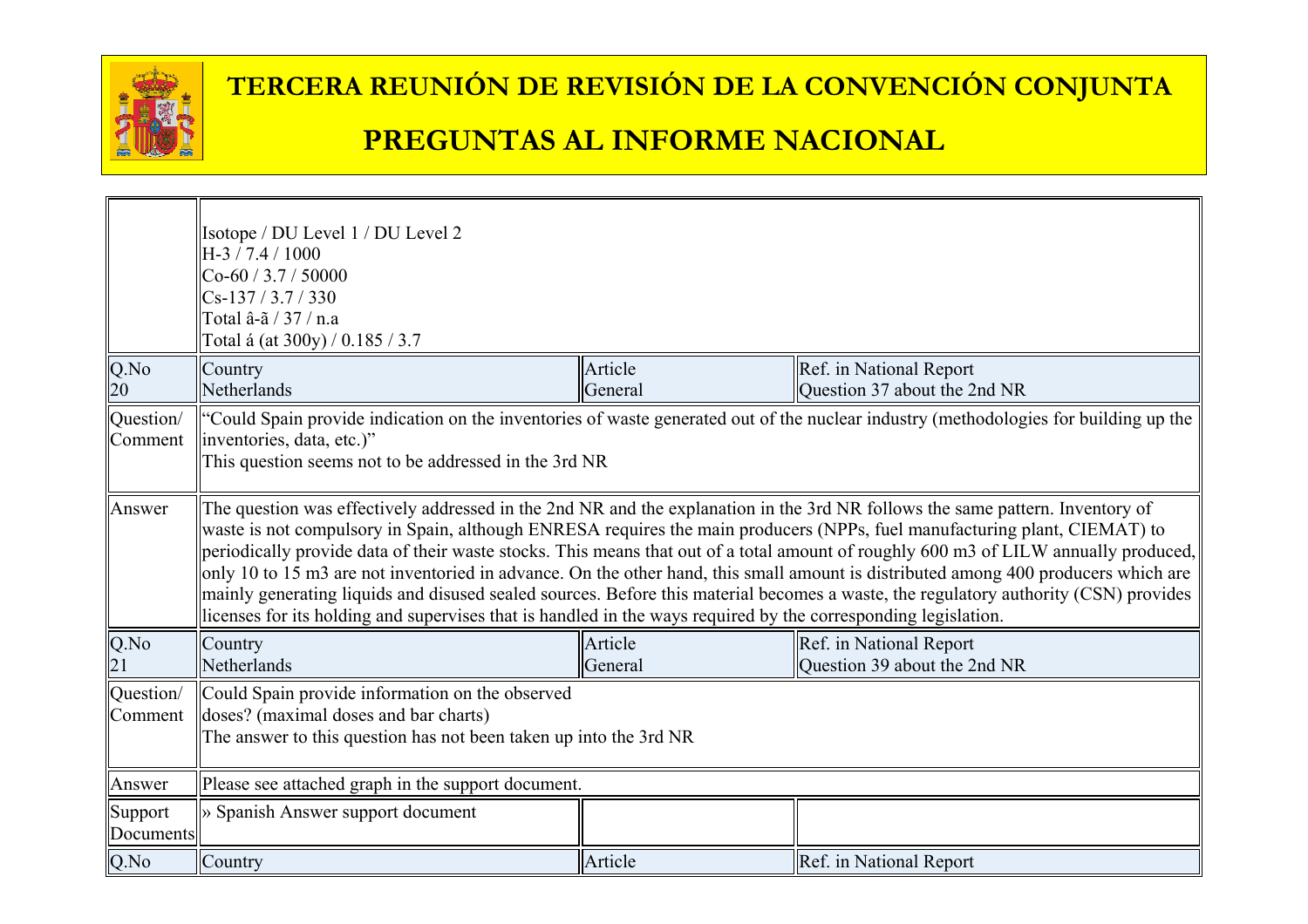

| 22        | Netherlands                                                                                                                                                                                                                                                                                                                                                                                                                                                                                                                                                                                                                                                                                                                                                                                                                                                                                                                                                                                                                                                                                                                                                                                                                                                                                                                                                                                                                                                                                                                                                                                                                        | General | Question 44 about the 2nd NR                                                                                                                                                                                                                                                   |
|-----------|------------------------------------------------------------------------------------------------------------------------------------------------------------------------------------------------------------------------------------------------------------------------------------------------------------------------------------------------------------------------------------------------------------------------------------------------------------------------------------------------------------------------------------------------------------------------------------------------------------------------------------------------------------------------------------------------------------------------------------------------------------------------------------------------------------------------------------------------------------------------------------------------------------------------------------------------------------------------------------------------------------------------------------------------------------------------------------------------------------------------------------------------------------------------------------------------------------------------------------------------------------------------------------------------------------------------------------------------------------------------------------------------------------------------------------------------------------------------------------------------------------------------------------------------------------------------------------------------------------------------------------|---------|--------------------------------------------------------------------------------------------------------------------------------------------------------------------------------------------------------------------------------------------------------------------------------|
| Question/ | Could Spain provide information on the mentioned authorized clearances (selected levels, associated QA, impact studies, etc.)?                                                                                                                                                                                                                                                                                                                                                                                                                                                                                                                                                                                                                                                                                                                                                                                                                                                                                                                                                                                                                                                                                                                                                                                                                                                                                                                                                                                                                                                                                                     |         |                                                                                                                                                                                                                                                                                |
| Comment   | The answer to this question has not been taken up into the 3rd NR                                                                                                                                                                                                                                                                                                                                                                                                                                                                                                                                                                                                                                                                                                                                                                                                                                                                                                                                                                                                                                                                                                                                                                                                                                                                                                                                                                                                                                                                                                                                                                  |         |                                                                                                                                                                                                                                                                                |
| Answer    | The question was formulated by France in the 2nd NR $(n^{\circ} 44)$<br>The clearance system for residual materials generated in regulated practices in Spain is based on:<br>The need of an authorisation granted by The Ministry of Industry Tourism and Trade.<br>Radiological criteria prescribed by the 96/29 EURATOM Directive for the clearance of materials.<br>Recommendations RP-89, RP-113 and RP-122 p1. from the Group of Experts established under Art.31 of the Euratom Treaty.<br>Pathway analysis and impact studies considering the existing conventional waste management framework implemented in Spain for<br>some specific waste streams like used oils, spent resins, active charcoal and others.<br>- The use of a conservative approach in order to obtain derived clearance levels for a wide range of disposal options, considering the<br>most restrictive situation.<br>Sometimes a realistic approach could be considered in order to obtain specific derived levels to be applied in specific disposal<br>facilities.<br>Time-frame considerations usually based on prescriptions related to institutional control periods in landfill disposal or hazardous<br>disposal facilities.<br>Dose Criteria.<br>10 microSv/year to the most exposed individual of the critical group in case of scenarios of normal occurrence.<br>Below 1 mSv/year to the most exposed individual of the critical group in case of accidental (low probability scenarios).<br>Intruder construction, intruder well and intruder agricultural are considered as future use of landfill disposal sites after institutional |         |                                                                                                                                                                                                                                                                                |
| Q.No      | Country                                                                                                                                                                                                                                                                                                                                                                                                                                                                                                                                                                                                                                                                                                                                                                                                                                                                                                                                                                                                                                                                                                                                                                                                                                                                                                                                                                                                                                                                                                                                                                                                                            | Article | Ref. in National Report                                                                                                                                                                                                                                                        |
| 23        | Netherlands                                                                                                                                                                                                                                                                                                                                                                                                                                                                                                                                                                                                                                                                                                                                                                                                                                                                                                                                                                                                                                                                                                                                                                                                                                                                                                                                                                                                                                                                                                                                                                                                                        | General | Question 53 about the 2nd NR                                                                                                                                                                                                                                                   |
| Question/ | What are the regulations or standards for the management of waste from decommissioning?                                                                                                                                                                                                                                                                                                                                                                                                                                                                                                                                                                                                                                                                                                                                                                                                                                                                                                                                                                                                                                                                                                                                                                                                                                                                                                                                                                                                                                                                                                                                            |         |                                                                                                                                                                                                                                                                                |
| Comment   | The answer to this question has not been taken up into the 3rd NR                                                                                                                                                                                                                                                                                                                                                                                                                                                                                                                                                                                                                                                                                                                                                                                                                                                                                                                                                                                                                                                                                                                                                                                                                                                                                                                                                                                                                                                                                                                                                                  |         |                                                                                                                                                                                                                                                                                |
| Answer    | Each NPP has temporary storage facilities for conditioned operational wastes and spent fuel. The same applies to waste of                                                                                                                                                                                                                                                                                                                                                                                                                                                                                                                                                                                                                                                                                                                                                                                                                                                                                                                                                                                                                                                                                                                                                                                                                                                                                                                                                                                                                                                                                                          |         | radioactive installations. There is no specific regulation for waste arising as a result of dismantling activities. The radioactive waste<br>generated during this phase are generally required to undergo similar management to those generated during the operating phase of |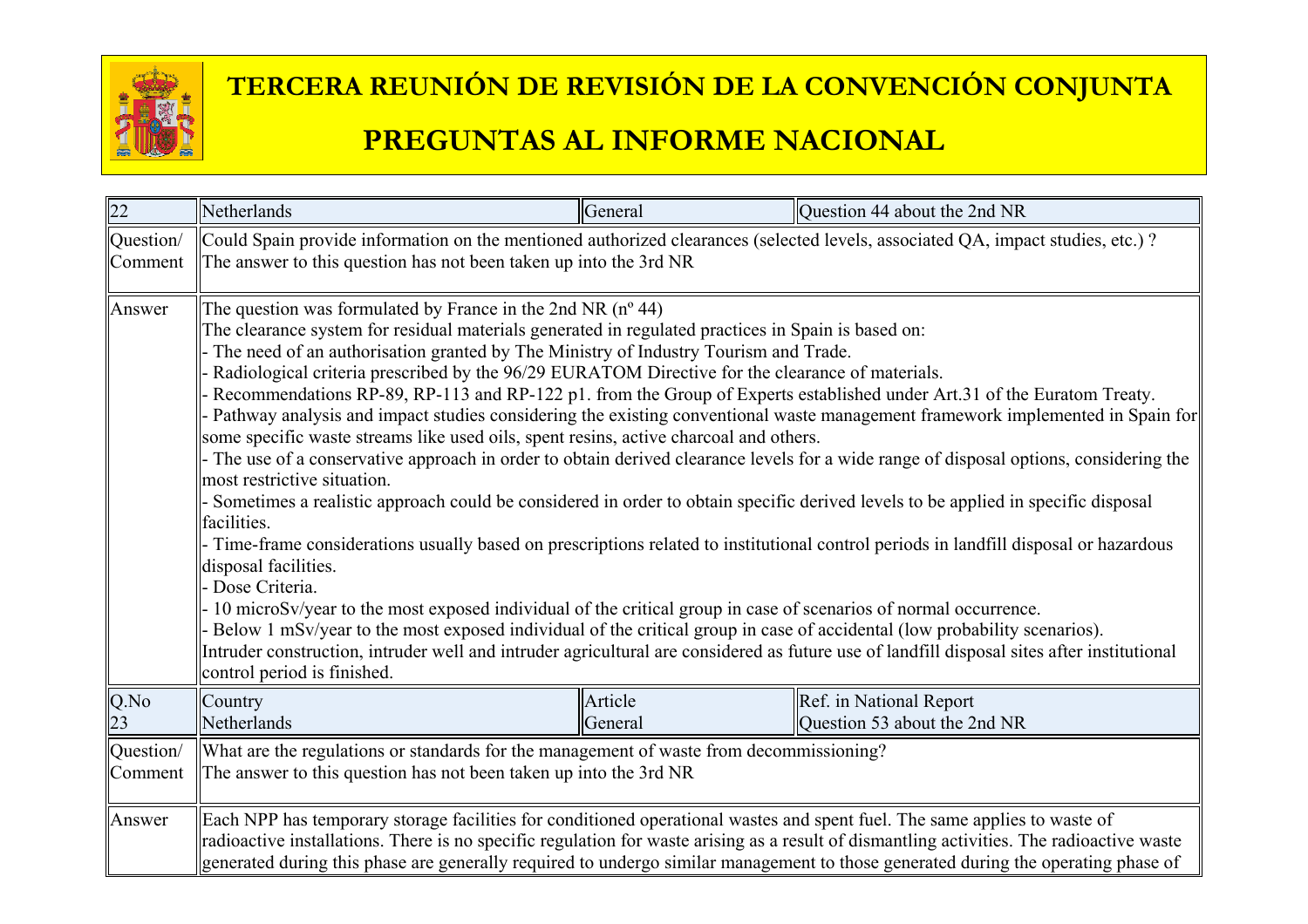

|                      | the facilities. Article 30 of the Regulations on nuclear and radioactive facilities requires the submission of a Radioactive Waste<br>Management Plan for the dismantling stage, which is studied case by case before granting a decommissioning license for each<br>nuclear or radioactive installation.                                                                                                                                                                                                                                                                                                                                                                                                                 |                    |                                                         |
|----------------------|---------------------------------------------------------------------------------------------------------------------------------------------------------------------------------------------------------------------------------------------------------------------------------------------------------------------------------------------------------------------------------------------------------------------------------------------------------------------------------------------------------------------------------------------------------------------------------------------------------------------------------------------------------------------------------------------------------------------------|--------------------|---------------------------------------------------------|
| Q.No<br>24           | Country<br>Netherlands                                                                                                                                                                                                                                                                                                                                                                                                                                                                                                                                                                                                                                                                                                    | Article<br>General | Ref. in National Report<br>Question 65 about the 2nd NR |
| Question/<br>Comment | "Spain's response to a question about the 2003 National Report stated a study by ENRESA would evaluate disposal criteria for<br>sealed sources "between Co-60 and Cs-137". Please describe progress on this study since it is not mentioned in the Second National<br>Report."<br>This question has not been addressed in the 3rd NR                                                                                                                                                                                                                                                                                                                                                                                      |                    |                                                         |
| Answer               | ENRESA is working on the subject and has to present a document not yet finished to CSN                                                                                                                                                                                                                                                                                                                                                                                                                                                                                                                                                                                                                                    |                    |                                                         |
| Q.No                 | Country                                                                                                                                                                                                                                                                                                                                                                                                                                                                                                                                                                                                                                                                                                                   | Article            | Ref. in National Report                                 |
| 25                   | Netherlands                                                                                                                                                                                                                                                                                                                                                                                                                                                                                                                                                                                                                                                                                                               | General            | Question 66 about the 2nd NR                            |
| Question/<br>Comment | Section C mentions that "certain quantities of spent fuel have been sent abroad in the past for reprocessing, as a result of which the<br>different products that are to be returned to the country shall be considered to be included in the scope of application."<br>The answer to the question to provide more information has not been addressed in the 3rd NR                                                                                                                                                                                                                                                                                                                                                       |                    |                                                         |
| Answer               | This was the response to question 66 about the 2nd report: "a) LWR spent fuel: 154 tU with no waste return; UNGG spent fuel: 1910<br>(tU; as indicated in page 14 of the report, 13 m3 of HLW and 670m3 of ILW are to returned; ARBI and ARGOS Reactors: 0.031 tU,<br>1,71m3 of L&ILW are to be returned. b) The return of wastes should start by 2010 and last for 5 years. c) For the time being, the<br>intention is to store them in the centralised storage facility expected to be commissioned by that time". There is no change regarding<br>quantities to be returned but some delay in the starting of b) is expected due to delays in the designation of the site for the the<br>centralised storage facility. |                    |                                                         |
| Q.No<br>26           | Country<br>Romania                                                                                                                                                                                                                                                                                                                                                                                                                                                                                                                                                                                                                                                                                                        | Article<br>General | Ref. in National Report<br>Section A, page 10           |
| Question/<br>Comment | According with the 6th General Radioactive Waste Plan (GRWP), approved during the meeting of the Cabinet on June 23rd 2006, is<br>there in this moment any candidate site for Centralised Temporary Storage (CTS) facility?                                                                                                                                                                                                                                                                                                                                                                                                                                                                                               |                    |                                                         |
| Answer               | The next phase of the decision making process for the site selection for the Centralized Interim Storage Facility (CISF) will be a                                                                                                                                                                                                                                                                                                                                                                                                                                                                                                                                                                                        |                    |                                                         |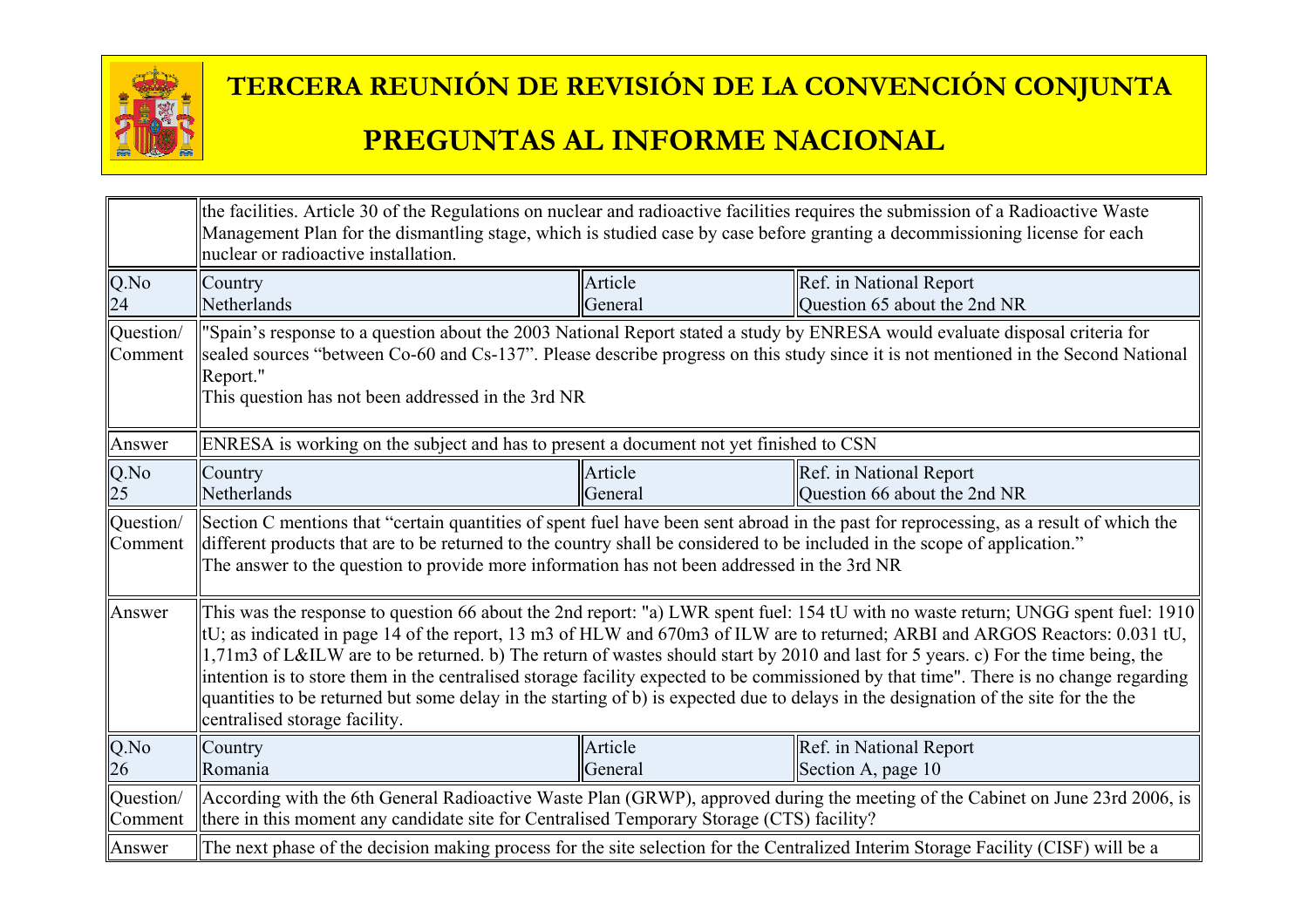

|                      | public invitation for municipalities. Once this call for bidders be published in the Official State Gazette, municipalities will be able to<br>stand for selection as candidates.                                                                                                                                                                                                                                                                                                                                                                                                                                                                                                                                                                                              |                      |                                                                                                                                                                                                                                                                            |
|----------------------|--------------------------------------------------------------------------------------------------------------------------------------------------------------------------------------------------------------------------------------------------------------------------------------------------------------------------------------------------------------------------------------------------------------------------------------------------------------------------------------------------------------------------------------------------------------------------------------------------------------------------------------------------------------------------------------------------------------------------------------------------------------------------------|----------------------|----------------------------------------------------------------------------------------------------------------------------------------------------------------------------------------------------------------------------------------------------------------------------|
| Q.No                 | Country                                                                                                                                                                                                                                                                                                                                                                                                                                                                                                                                                                                                                                                                                                                                                                        | Article              | Ref. in National Report                                                                                                                                                                                                                                                    |
|                      | Romania                                                                                                                                                                                                                                                                                                                                                                                                                                                                                                                                                                                                                                                                                                                                                                        | General              | Section L, Annex B, page 214                                                                                                                                                                                                                                               |
| Question/<br>Comment | In compliance with the Regulation on Nuclear and Radioactive Facilities (RNFR), approved by Royal Decree 1836/1999, of<br>December 3rd, any nuclear facility requires the operating permit. To obtain this permit the licensee shall present the final disposal<br>arrangements foreseen for the wastes generated and a study of the cost and economic and financial forecasts to guarantee<br>decommissioning. Before the Royal Decree 1836/1999 what was required regarding to dismantling and decommissioning of a<br>nuclear facility in order to obtain the permit for operating of the facility?                                                                                                                                                                         |                      |                                                                                                                                                                                                                                                                            |
| Answer               | Before the RNFR 1836/1999, other Royal Decree issued in 1972 was in force, which did not establish in detail the process regarding<br>to decommissioning of nuclear power plant, taking into account that the first Spanish nuclear power plant started its operation nearby<br>the mentioned date.                                                                                                                                                                                                                                                                                                                                                                                                                                                                            |                      |                                                                                                                                                                                                                                                                            |
| Q.No<br>28           | Country<br>Netherlands                                                                                                                                                                                                                                                                                                                                                                                                                                                                                                                                                                                                                                                                                                                                                         | Article<br>Article 3 | Ref. in National Report<br> C, p.25                                                                                                                                                                                                                                        |
| Question/<br>Comment | The 2nd NR had the phrase: "Spain is party to the Nuclear Weapons Non-Proliferation Treaty and does not have any radioactive<br>wastes or spent fuel from military or defence programmes."<br>This phrase has been skipped. Is there a reason for that?                                                                                                                                                                                                                                                                                                                                                                                                                                                                                                                        |                      |                                                                                                                                                                                                                                                                            |
| Answer               | out of the scope of this Convention.                                                                                                                                                                                                                                                                                                                                                                                                                                                                                                                                                                                                                                                                                                                                           |                      | Spain is party to the Nuclear Weapons Non-Proliferation Treaty and does not have any radioactive wastes or spent fuel from military<br>or defence. This phrase was considered needless because Radioactive Waste and Spent Fuel from military or defence is, in principle, |
| Q.No                 | Country                                                                                                                                                                                                                                                                                                                                                                                                                                                                                                                                                                                                                                                                                                                                                                        | Article              | Ref. in National Report                                                                                                                                                                                                                                                    |
| 29                   | Germany                                                                                                                                                                                                                                                                                                                                                                                                                                                                                                                                                                                                                                                                                                                                                                        | Article 4            | $\ p. 117;$ Sec. 4.1.1                                                                                                                                                                                                                                                     |
| Question/<br>Comment | At PWR plants, the capacities of the storage pools have been enlarged by application of neutron poisons (dissolved in the water or<br>integrated in the structures of the storage racks). The storage pools are divided into two regions: Region I for fresh and low irradiated<br>fuel (burnup below a specified margin) and Region II for spent fuel (burnup exceeding this margin). Maintaining criticality safety of<br>this complex type of storage pool requires permanent control of geometric configurations, fuel assignment to the storage positions<br>and concentration of neutron poison in cooling water and rack structures. What kind of administrative and controlling measures have<br>been taken to guarantee the compliance with these safety regulations? |                      |                                                                                                                                                                                                                                                                            |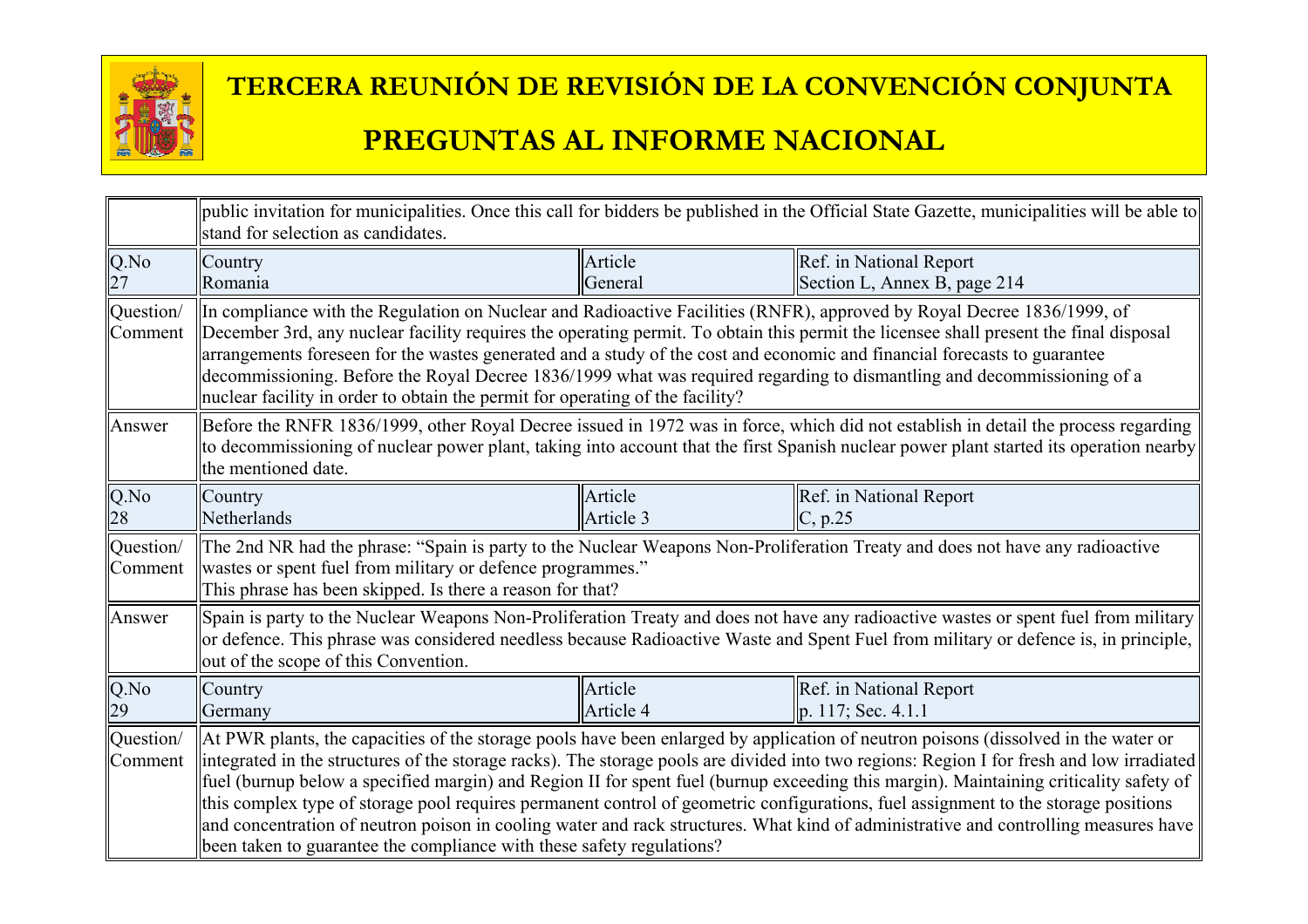

| Answer               | The conditions for preventing criticality are regulated by the "Operating Technical Specifications" (OTC), prescriptive document<br>required by the operation permit. The OTC include "Operating Limiting Conditions" (OLC) for each storage safety condition (boron<br>concentration, initial fuel enrichment and degree of allowed fuel burn up, etc) as well as the "ACTION" to be taken for controlling<br>the compliance within each OTC. "Surveillance requirements" are associated to each OLC in the ETF.<br>The utility is in charge of keeping track of the history of each of the fuel elements loaded in the core. The history includes among<br>others: original enrichment, burnable poisons, positions occupied within the core and achieved burnup. This information is used to<br>verify that the fuel element can be loaded in the spent fuel pool region II racks. Before being discharged, each fuel element is<br>allocated a position in a rack.<br>In order to guarantee the appropriateness of the racks design, it has to go through an extensive and detailed licensing process.<br>Finally, all operations and manoeuvres involving the handling of fuel elements must be supervised by a licensed operator. |                      |                                                                                                                                                                                                                                                                               |
|----------------------|-----------------------------------------------------------------------------------------------------------------------------------------------------------------------------------------------------------------------------------------------------------------------------------------------------------------------------------------------------------------------------------------------------------------------------------------------------------------------------------------------------------------------------------------------------------------------------------------------------------------------------------------------------------------------------------------------------------------------------------------------------------------------------------------------------------------------------------------------------------------------------------------------------------------------------------------------------------------------------------------------------------------------------------------------------------------------------------------------------------------------------------------------------------------------------------------------------------------------------------------|----------------------|-------------------------------------------------------------------------------------------------------------------------------------------------------------------------------------------------------------------------------------------------------------------------------|
| $Q$ .No              | Country                                                                                                                                                                                                                                                                                                                                                                                                                                                                                                                                                                                                                                                                                                                                                                                                                                                                                                                                                                                                                                                                                                                                                                                                                                 | Article              | Ref. in National Report                                                                                                                                                                                                                                                       |
| 30                   | Ukraine                                                                                                                                                                                                                                                                                                                                                                                                                                                                                                                                                                                                                                                                                                                                                                                                                                                                                                                                                                                                                                                                                                                                                                                                                                 | Article 4            | Section G.4.1.2, page 118                                                                                                                                                                                                                                                     |
| Question/<br>Comment | ÌĐÑ?                                                                                                                                                                                                                                                                                                                                                                                                                                                                                                                                                                                                                                                                                                                                                                                                                                                                                                                                                                                                                                                                                                                                                                                                                                    |                      | Its the zoned loading of spent fuel applied to provide for heat removal during the load of spent fuel in IDN storage casks (spent fuel<br>dry-type storage facility of Jose Cabrera NPP)? How many years spent fuel in cooling pond of the unit is stored before loading into |
| Answer               | pond have a cooling period of less than 3 years (shut down in April 2006).                                                                                                                                                                                                                                                                                                                                                                                                                                                                                                                                                                                                                                                                                                                                                                                                                                                                                                                                                                                                                                                                                                                                                              |                      | Heat is removed by natural convection. Fuel is now being removed from the pond to the storage containers, so last fuels stored at the                                                                                                                                         |
| Q.No<br>31           | Country<br>Hungary                                                                                                                                                                                                                                                                                                                                                                                                                                                                                                                                                                                                                                                                                                                                                                                                                                                                                                                                                                                                                                                                                                                                                                                                                      | Article<br>Article 5 | Ref. in National Report<br>G, H p.122, p.152                                                                                                                                                                                                                                  |
| Question/<br>Comment | Is there any special guidance for the Periodic Safety Review of spent fuel management or spent fuel storage facilities?                                                                                                                                                                                                                                                                                                                                                                                                                                                                                                                                                                                                                                                                                                                                                                                                                                                                                                                                                                                                                                                                                                                 |                      |                                                                                                                                                                                                                                                                               |
| Answer               | CSN's Safety Guide GSG-1.10. "Periodic safety reviews at nuclear powers plants applies to the irradiated spent fuel stored in the<br>pools associated to the reactors design. On the other hand, Spanish currently existing spent fuel storage facilities are located on<br>Nuclear Power Plan (NPPs) sites (Trillo and Jose Cabrera NPPs). Therefore, the Periodic Safety Reviews (PSR) is part of the PSR of<br>each of NPP, being carried out according to the CSN's Safety Guide GSG-1.10. above mentioned and included in the National<br>Report" (referred in Annex A, chapter 4, page 207 of the NR). In relation to the Centralized Temporary Storage facility (CTS), the<br>CSN is drafting a basic technical standard on the requirements for the spent fuel and high level waste storage facilities which<br>considers the Periodic Safety Review requirement, according to the WENRA reference levels and the IAEA applicable safety<br>standards. The corresponding detailed guidance for its implementation will be further developed.                                                                                                                                                                                    |                      |                                                                                                                                                                                                                                                                               |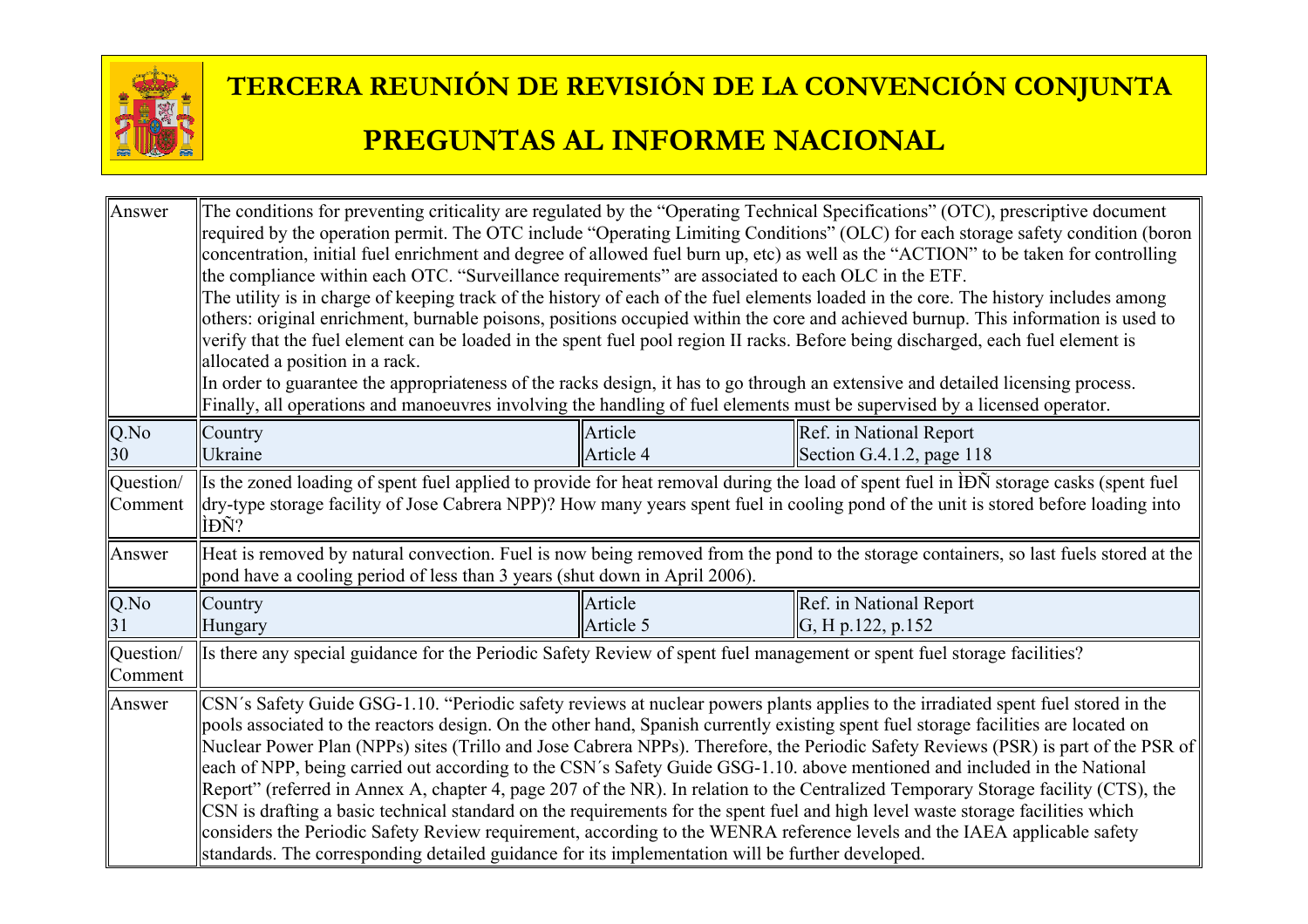

# **TERCERA REUNIÓN DE REVISIÓN DE LA CONVENCIÓN CONJUNTA**

#### **PREGUNTAS AL INFORME NACIONAL**

| Q.No<br>32           | Country<br>Canada                                                                                                                                                                                                                                                                                                                                                                                                                                                                                                                                                                                                                                                                                    | Article<br>Article 6 | Ref. in National Report<br>Section G 6.1, p.124/125 |  |
|----------------------|------------------------------------------------------------------------------------------------------------------------------------------------------------------------------------------------------------------------------------------------------------------------------------------------------------------------------------------------------------------------------------------------------------------------------------------------------------------------------------------------------------------------------------------------------------------------------------------------------------------------------------------------------------------------------------------------------|----------------------|-----------------------------------------------------|--|
| Question/<br>Comment | Please outline the reasons for segregating the responsibilities of the Interministerial Commission to establish the criteria for a<br>Centralized Temporary Storage Facility for nuclear fuel and high level wastes and those of ENRESA which is authorized to provide<br>spent fuel and radioactive waste storage and disposal.                                                                                                                                                                                                                                                                                                                                                                     |                      |                                                     |  |
| Answer               | The selection site procedure for the Centralized Interim Storage Facility encompasses not only technical matters, but also<br>environmental and socio-economic considerations that go beyond the functions of ENRESA.                                                                                                                                                                                                                                                                                                                                                                                                                                                                                |                      |                                                     |  |
| Q.No<br>33           | Country<br>Canada                                                                                                                                                                                                                                                                                                                                                                                                                                                                                                                                                                                                                                                                                    | Article<br>Article 6 | Ref. in National Report<br>Section G $6.4$ , p.131  |  |
| Question/<br>Comment | The selection of a candidate municipality host is followed by 1) a CSN report and 2) an Environmental Impact Assessment and<br>public information.<br>a) Does the order of this process restrict the regulator's functions?<br>(b) If new, and potentially conflicting, information comes to light at the EIA stage; can or will the CSN change its views?                                                                                                                                                                                                                                                                                                                                           |                      |                                                     |  |
| Answer               | The Law creating the Nuclear Safety Council sets up, as one of the functions of the CSN, to assess the environmental radiological<br>impact of nuclear and radioactive installations and of those activities that imply the use of ionising radiation, according to the<br>stipulations of the applicable laws. Royal Decree 1131/1988 sets up that the EIA will be made in a coordinated way by means of the<br>Ministry of Environment and the Nuclear Safety Council, within the scope of their respective competences. CSN's opinion about<br>environmental radiological impact is binding, as the SOLE entity having competence in relation with nuclear safety and radiological<br>protection. |                      |                                                     |  |
| Q.No<br>34           | Country<br>Canada                                                                                                                                                                                                                                                                                                                                                                                                                                                                                                                                                                                                                                                                                    | Article<br>Article 6 | Ref. in National Report<br>Section G 6.5, p.131-133 |  |
| Question/<br>Comment | It is noted that Spain has fully embraced open and transparent public consultation at many levels of the nuclear decision making<br>process. How has this transparent public consultation process affected the tone of the nuclear dialogue and the nuclear decision<br>making process in Spain?                                                                                                                                                                                                                                                                                                                                                                                                     |                      |                                                     |  |
| Answer               | Although Spain has embraced significant efforts aiming the highest levels of transparency and public participation, nuclear decision<br>making processes are always controversial. It can be pointed out that the results of the eurobarometer illustrate that support to<br>nuclear energy and the self-perceived levels of information about radioactive waste increased lightly since 2005, but support to<br>nuclear energy in Spain keeps very low.                                                                                                                                                                                                                                             |                      |                                                     |  |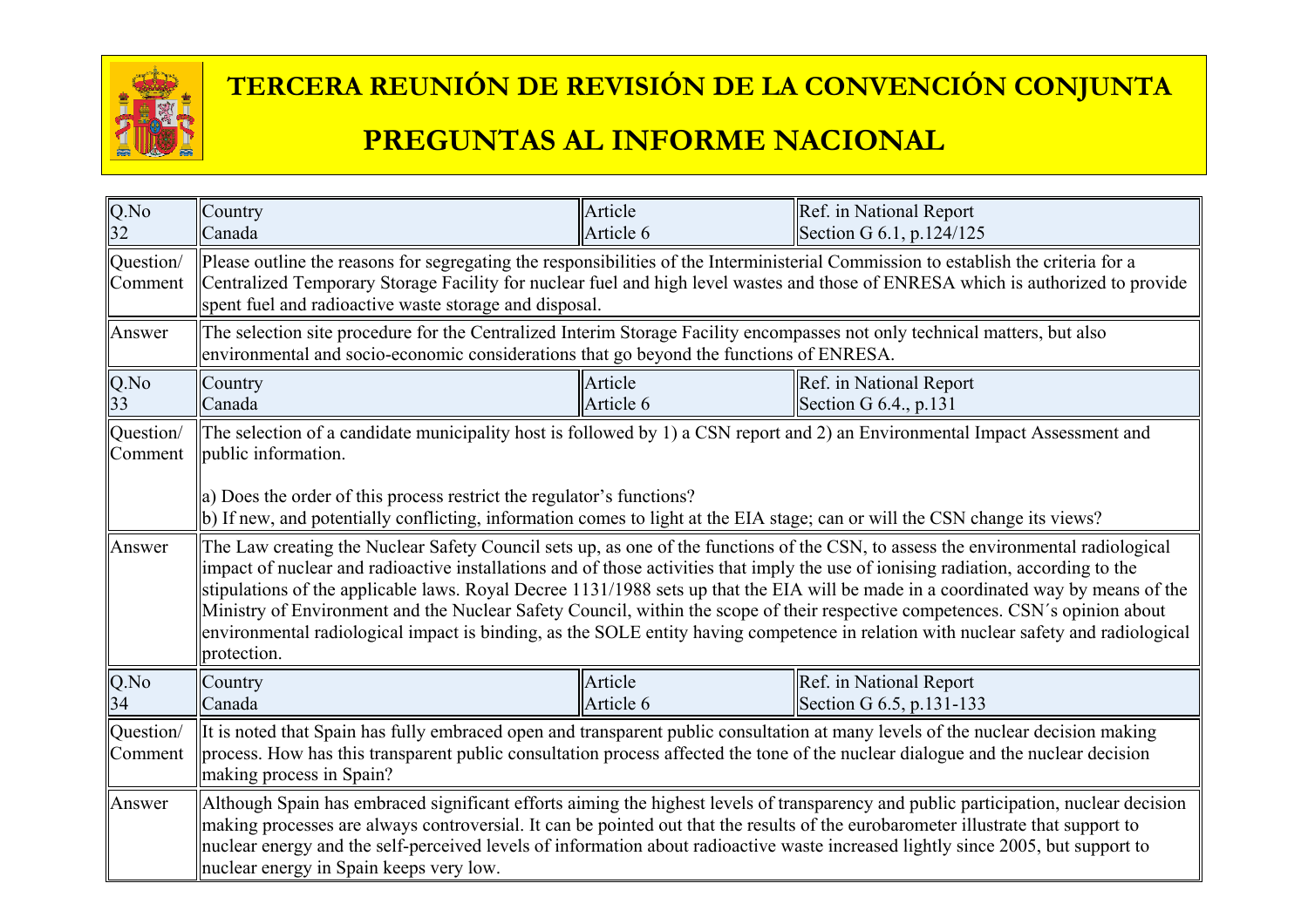

# **TERCERA REUNIÓN DE REVISIÓN DE LA CONVENCIÓN CONJUNTA**

#### **PREGUNTAS AL INFORME NACIONAL**

| Q.No<br>35           | Country<br>Czech Republic                                                                                                                                                                                                                                                                                                                                                                                                                                                                                                                                                                                                                                    | Article<br>Article 6 | Ref. in National Report                                                                                                         |  |
|----------------------|--------------------------------------------------------------------------------------------------------------------------------------------------------------------------------------------------------------------------------------------------------------------------------------------------------------------------------------------------------------------------------------------------------------------------------------------------------------------------------------------------------------------------------------------------------------------------------------------------------------------------------------------------------------|----------------------|---------------------------------------------------------------------------------------------------------------------------------|--|
| Question/<br>Comment | Please provide additional information regarding the Local Information Committee (how does it participate in the preparation of<br>emergency plans or if it has authority to inspect independently the nuclear facilities etc.)                                                                                                                                                                                                                                                                                                                                                                                                                               |                      |                                                                                                                                 |  |
| Answer               | The Regulation on nuclear and radioactive installations establishes, under article 13, that local committees shall be on place during<br>the phases of construction, operation and dismantling of nuclear power plants. The functions of this committee shall be to inform the<br>different represented entities of the progress of the activities regulated in the corresponding permits and to jointly deal with those<br>other questions that are of interest to said entities. These committees aim exclusively to provide information, so neither inspections<br>nor preparation of emergency plans are included within their scope.                    |                      |                                                                                                                                 |  |
| Q.No<br>36           | Country<br>Germany                                                                                                                                                                                                                                                                                                                                                                                                                                                                                                                                                                                                                                           | Article<br>Article 6 | Ref. in National Report<br>p. 125; Chap. 6.1                                                                                    |  |
| Question/<br>Comment | Could you give some additional information on the site selection criteria for the Central Temporary Storage (CTS) for spent fuel<br>which are described in Chapter 6.1: Will the "technical, environmental and socio-economic conditions to be fulfilled by the potential<br>candidate sites" be of equal importance in the selection process or will they have different weighting?<br>The site selection process for the CTS - which is described i. a. in Chapters 6.1 and 6.4 - is based on voluntary participation of<br>potential host communities. Did you already develop a "fall back" solution for the case no volunteer communities can be found? |                      |                                                                                                                                 |  |
| Answer               | contemplates the case of a voluntary offer from the municipalities for the site selection.                                                                                                                                                                                                                                                                                                                                                                                                                                                                                                                                                                   |                      | The potential candidates must comply with the technical, environmental and socio-economic required conditions. The process only |  |
| Q.No<br>37           | Country<br><b>United States of America</b>                                                                                                                                                                                                                                                                                                                                                                                                                                                                                                                                                                                                                   | Article<br>Article 6 | Ref. in National Report<br>Section 6.3, Page 129                                                                                |  |
| Question/<br>Comment | Spain plans for the availability of a Centralized Temporary Storage facility (CTS) by 2012. Discussion on page 125 indicates a<br>public call for the municipal areas interested in hosting the facility, and its associated technology centre has yet to be made. Please<br>describe the progress made in meeting the ambitious 2012 schedule in your national presentation in May 2009.                                                                                                                                                                                                                                                                    |                      |                                                                                                                                 |  |
| Answer               | The next phase of the decision making process for the site selection for the Centralized Interim Storage Facility (CISF) will be a<br>public invitation for municipalities. Once this call for bidders be published in the Official State Gazette, municipalities will be able to<br>stand for selection as candidates. However, bearing in mind the intrinsic difficulties of this type of projects, it seems difficult now to<br>meet the schudule for 2012.                                                                                                                                                                                               |                      |                                                                                                                                 |  |
| Q.No                 | Country                                                                                                                                                                                                                                                                                                                                                                                                                                                                                                                                                                                                                                                      | Article              | Ref. in National Report                                                                                                         |  |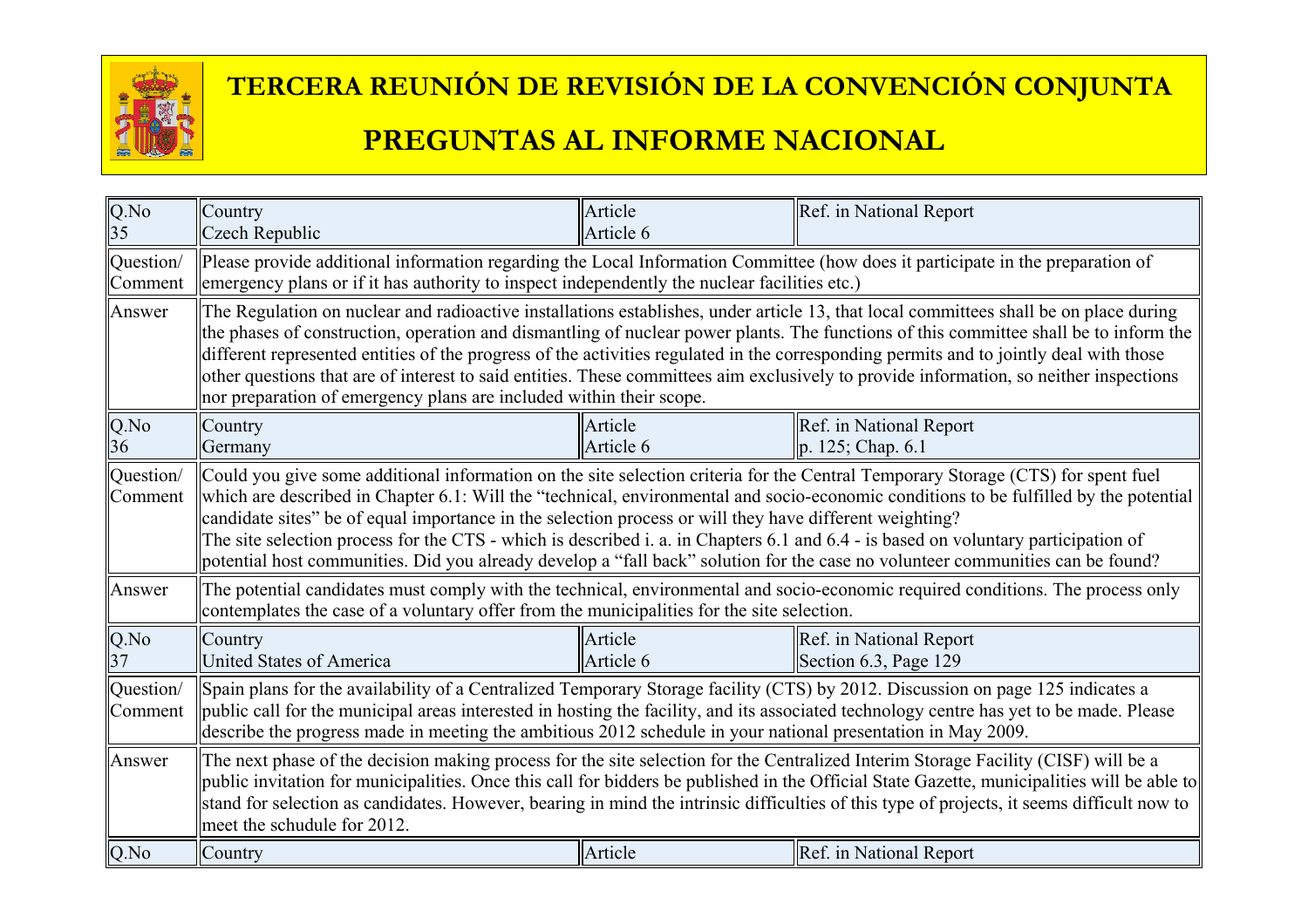

| 38                   | <b>United States of America</b>                                                                                                                                                                                                                                                                                                                                                                                                                                                                                                                                                                                                                                                                                                                                                                                                                                                                                                                                                                                                                                                                                                                                                                                                                                                                                                                                                                                                                                                                                                                                                                                                                                                                                                                                                                                                                                                                                                                                                                                                                                                                                                                                                                                                                                                                                                                                                                                                                                                                                                                                                                                                                                                                                                                                                                       | Article 6            | Section 6.5, Page 132                       |
|----------------------|-------------------------------------------------------------------------------------------------------------------------------------------------------------------------------------------------------------------------------------------------------------------------------------------------------------------------------------------------------------------------------------------------------------------------------------------------------------------------------------------------------------------------------------------------------------------------------------------------------------------------------------------------------------------------------------------------------------------------------------------------------------------------------------------------------------------------------------------------------------------------------------------------------------------------------------------------------------------------------------------------------------------------------------------------------------------------------------------------------------------------------------------------------------------------------------------------------------------------------------------------------------------------------------------------------------------------------------------------------------------------------------------------------------------------------------------------------------------------------------------------------------------------------------------------------------------------------------------------------------------------------------------------------------------------------------------------------------------------------------------------------------------------------------------------------------------------------------------------------------------------------------------------------------------------------------------------------------------------------------------------------------------------------------------------------------------------------------------------------------------------------------------------------------------------------------------------------------------------------------------------------------------------------------------------------------------------------------------------------------------------------------------------------------------------------------------------------------------------------------------------------------------------------------------------------------------------------------------------------------------------------------------------------------------------------------------------------------------------------------------------------------------------------------------------------|----------------------|---------------------------------------------|
| Question/<br>Comment | Law 33/2007 creates a CSN Advisory committee on public information and participation. It also provides for setting up Local<br>Information Committees. These committees are similar to the practice in the U.S. of setting up Site-Specific Advisory Boards. Please<br>elaborate on the effectiveness of this process during your national report presentation in May 2009.                                                                                                                                                                                                                                                                                                                                                                                                                                                                                                                                                                                                                                                                                                                                                                                                                                                                                                                                                                                                                                                                                                                                                                                                                                                                                                                                                                                                                                                                                                                                                                                                                                                                                                                                                                                                                                                                                                                                                                                                                                                                                                                                                                                                                                                                                                                                                                                                                           |                      |                                             |
| Answer               | Regarding information committees, the Regulation on nuclear and radioactive installations (RNRI) establishes, under article 13, that<br>information committees shall be on place during the phases of construction, operation and dismantling of nuclear power plants. The<br>functions of this committee shall be to inform the different represented entities (representatives of the licensee of the facility, the<br>CSN and central and Autonomous Community Government departments responsible for industry, civil defence, public security and<br>emergencies, as well as a representant of the municipality in which the plant is located and the representants of all municipalities<br>included within a radius of 10 Km around the plant, as contemplated in the emergency plans) of the progress of the activities<br>regulated in the corresponding permits and to jointly deal with those other questions that are of interest to said entities. After the last<br>ammendment of the RNRI, the composition of these committees was extended in order to allow the participation of the different<br>resident's associations. Additionally, it is foreseen to celebrate, after the committee meetings, divulgative sessions for the general<br>public to spread information about a specific topic. These committees are in place since year 1972 and use to be held once a year or<br>more frequently if specific issues need to be spread. Regarding the Advisory Committee, article 15 of the Law Creating the Nuclear<br>Safety Council sets up that an Advisory Committee for public information and involvement regarding nuclear safety and radiological<br>protection shall be created, presided over by the Chairman of the Nuclear Safety Council, whose mission will be to issue<br>recommendations for the Nuclear Safety Council in order to increase transparency, public information access and involvement in<br>matters of its competence.<br>The recommendations of the Advisory Committee shall not be binding for the Nuclear Safety Council. This Advisory Committee<br>shall be comprised by members of the relevant ministries, Autonomous Communities hosting nuclear facilities, municipalities<br>affected by nuclear power plants, the industry, ENRESA, ENUSA, unions, ngo's and independent experts which shall be appointed<br>by the Chairman of the Nuclear Safety Council. Ministries representatives shall at least have the category of General Deputy<br>Director, or equivalent. The Advisory Committee shall collect all information deemed as necessary for the development of its<br>function from the Nuclear Safety Council. The Advisory Committee shall be operative as far as it be regulated by the new Nuclear<br>Safety Council charter. |                      |                                             |
| Q.No<br>39           | Country<br>France                                                                                                                                                                                                                                                                                                                                                                                                                                                                                                                                                                                                                                                                                                                                                                                                                                                                                                                                                                                                                                                                                                                                                                                                                                                                                                                                                                                                                                                                                                                                                                                                                                                                                                                                                                                                                                                                                                                                                                                                                                                                                                                                                                                                                                                                                                                                                                                                                                                                                                                                                                                                                                                                                                                                                                                     | Article<br>Article 7 | Ref. in National Report<br>$G.7.2 - p. 135$ |
| Question/<br>Comment | In Spain, currently, some light water reactors use fuel assemblies with "zirlo" cladding.<br>Could Spain envisage to dispose of the ion exchange resins of these reactors in the "El Cabril" facility?                                                                                                                                                                                                                                                                                                                                                                                                                                                                                                                                                                                                                                                                                                                                                                                                                                                                                                                                                                                                                                                                                                                                                                                                                                                                                                                                                                                                                                                                                                                                                                                                                                                                                                                                                                                                                                                                                                                                                                                                                                                                                                                                                                                                                                                                                                                                                                                                                                                                                                                                                                                                |                      |                                             |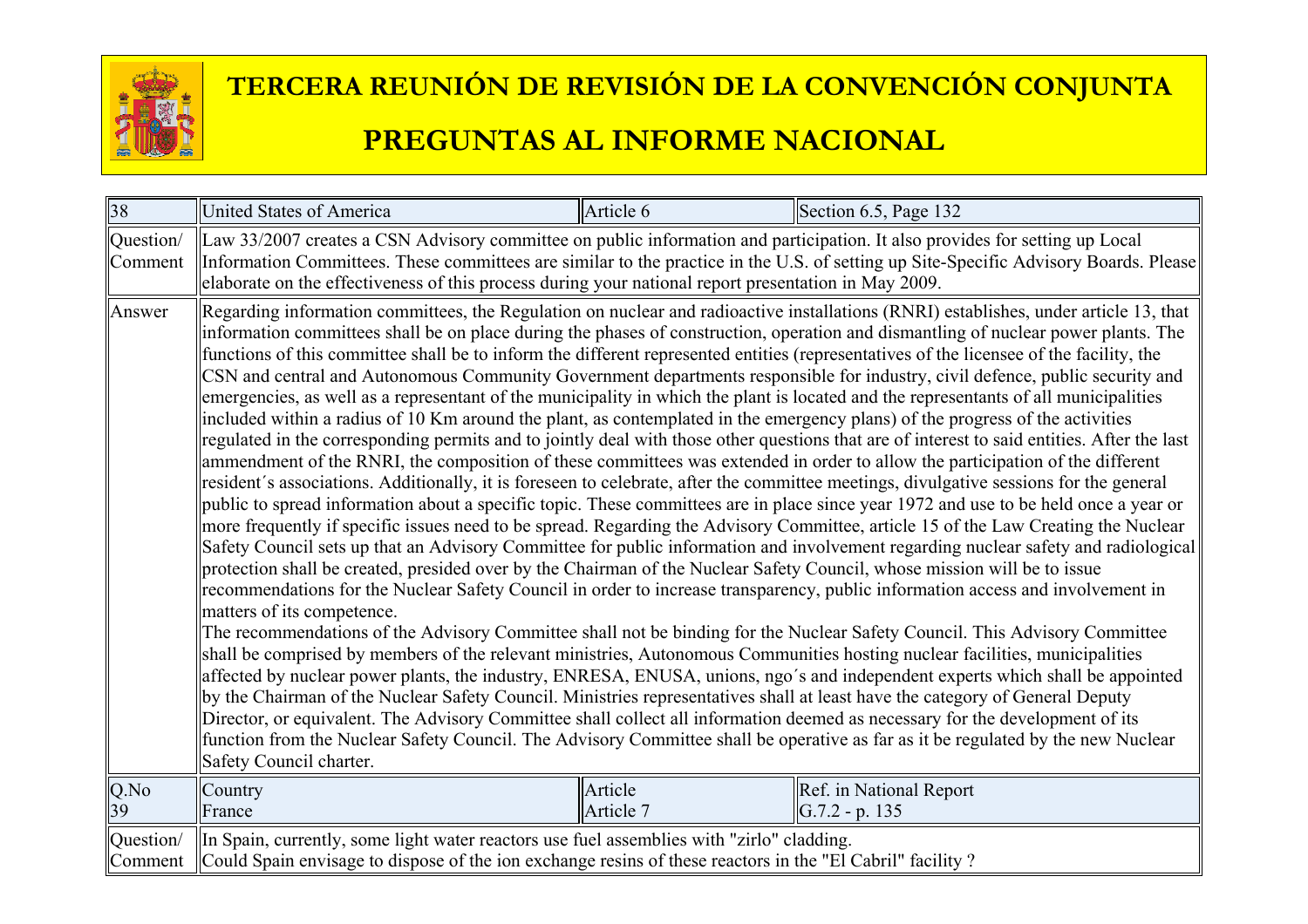

| Answer               | Concerning the conditioning of ion exchange resins from the light water reactors to be disposed of at El Cabril LILW disposal<br>facility, ENRESA has not detected any influence neither in the conditioning behaviour nor in activity of these resins due to the zirlo<br>cladding.                                                                                                                                                                                                                                                                                                                                                                                                                                                                                                                                                                                                                                                                                                                                                                                                                                                                                                                                                            |                      |                                                                                                                                    |  |
|----------------------|-------------------------------------------------------------------------------------------------------------------------------------------------------------------------------------------------------------------------------------------------------------------------------------------------------------------------------------------------------------------------------------------------------------------------------------------------------------------------------------------------------------------------------------------------------------------------------------------------------------------------------------------------------------------------------------------------------------------------------------------------------------------------------------------------------------------------------------------------------------------------------------------------------------------------------------------------------------------------------------------------------------------------------------------------------------------------------------------------------------------------------------------------------------------------------------------------------------------------------------------------|----------------------|------------------------------------------------------------------------------------------------------------------------------------|--|
| $Q$ .No<br>40        | Country<br>France                                                                                                                                                                                                                                                                                                                                                                                                                                                                                                                                                                                                                                                                                                                                                                                                                                                                                                                                                                                                                                                                                                                                                                                                                               | Article<br>Article 7 | Ref. in National Report<br>$ G.7.2 - p. 136 $                                                                                      |  |
| Question/<br>Comment | In the CTS facility, the spent fuel assemblies and the vitrified waste (HLW) would be stored in cells equipped with pits.<br>Concerning the ILW that would be also stored in the CST facility, could Spain specify the kind of cells to be used?                                                                                                                                                                                                                                                                                                                                                                                                                                                                                                                                                                                                                                                                                                                                                                                                                                                                                                                                                                                                |                      |                                                                                                                                    |  |
| Answer               | ILW are to be stored in concrete bunkers that are part of the CTS facility.                                                                                                                                                                                                                                                                                                                                                                                                                                                                                                                                                                                                                                                                                                                                                                                                                                                                                                                                                                                                                                                                                                                                                                     |                      |                                                                                                                                    |  |
| $Q$ .No<br>41        | Country<br>Hungary                                                                                                                                                                                                                                                                                                                                                                                                                                                                                                                                                                                                                                                                                                                                                                                                                                                                                                                                                                                                                                                                                                                                                                                                                              | Article<br>Article 9 | Ref. in National Report<br>G p.141                                                                                                 |  |
| Question/<br>Comment | manage the damaged spent fuel?                                                                                                                                                                                                                                                                                                                                                                                                                                                                                                                                                                                                                                                                                                                                                                                                                                                                                                                                                                                                                                                                                                                                                                                                                  |                      | The report states that the defective rods are removed from the fuel assemblies. How do you inspect the irradiated fuel? How do you |  |
| Answer               | • Each Spanish NPP uses different techniques for inspecting the irradiated fuel. Overall, the inspection techniques used in Spain are:<br> in-mast sipping,<br>$&\#61485$ ; ultrasonic testing (UT),<br> can-sipping,<br> visual,<br>$\&\#61485$ ; Eddy Current testing (EC) for external cladding corrosion,<br>$&\#61485$ ; EC for fuel rod failures,<br>$\&\#61485$ ; dimensional analysis for fuel assembly (FA) growth and deformation,<br>$&\#61485$ ; crud chemical analysis.<br>In some cases, the inspections can be supplemented by hot cell examinations.<br>The inspections are aimed at the characterization of the FA's for their further use at the reactor or for their wet and dry storage.<br>• Once one damaged fuel rod has been identified (mainly by sipping and/or UT) if the FA is deemed for reinsertion, the leaking fuel<br>rod is removed from the assembly and a SS rod is inserted in the vacancy. The failed rod is stored in the spent fuel pool in a special<br>storage basket.<br>If the FA is intended for dry storage, the further treatment depends on the license conditions of the dry storage spent fuel system, as<br>some canisters are able to accept leaking FA without additional conditioning. |                      |                                                                                                                                    |  |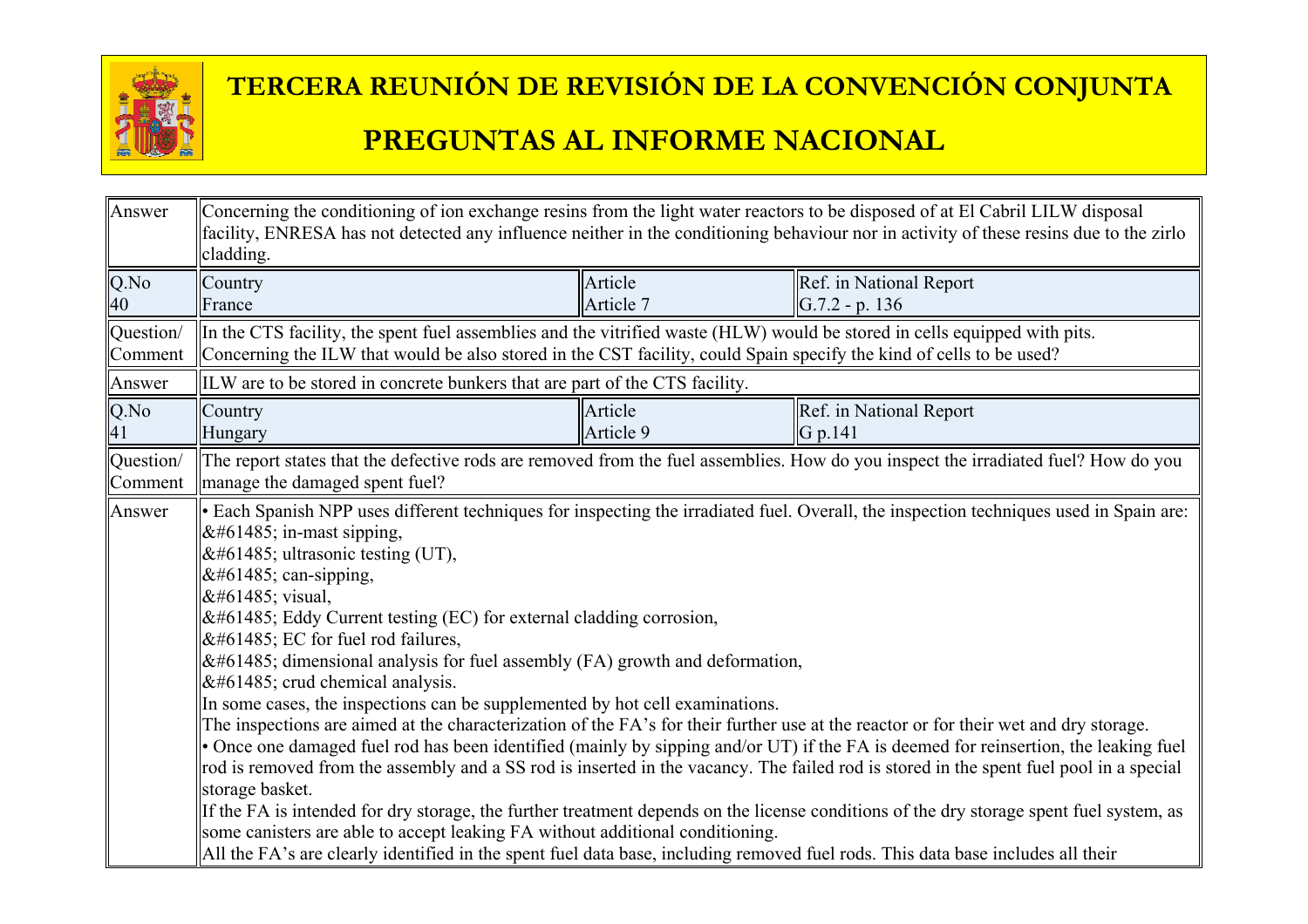

|                         | significant characteristics.                                                                                                                                                                                                                                                                                                                                                                                                                                                                                                                                                                                                                                                                                                                                                                                                                                                                                                                                                                                                                                                                                                                                                                                                                                                                                                                                                                                                                                                                                                                                                                                                                                                                                                                                                                                                                                                                                                                                                                                                                                                                                                                                                                  |                       |                                                                                                                                        |
|-------------------------|-----------------------------------------------------------------------------------------------------------------------------------------------------------------------------------------------------------------------------------------------------------------------------------------------------------------------------------------------------------------------------------------------------------------------------------------------------------------------------------------------------------------------------------------------------------------------------------------------------------------------------------------------------------------------------------------------------------------------------------------------------------------------------------------------------------------------------------------------------------------------------------------------------------------------------------------------------------------------------------------------------------------------------------------------------------------------------------------------------------------------------------------------------------------------------------------------------------------------------------------------------------------------------------------------------------------------------------------------------------------------------------------------------------------------------------------------------------------------------------------------------------------------------------------------------------------------------------------------------------------------------------------------------------------------------------------------------------------------------------------------------------------------------------------------------------------------------------------------------------------------------------------------------------------------------------------------------------------------------------------------------------------------------------------------------------------------------------------------------------------------------------------------------------------------------------------------|-----------------------|----------------------------------------------------------------------------------------------------------------------------------------|
| Q.No                    | Country                                                                                                                                                                                                                                                                                                                                                                                                                                                                                                                                                                                                                                                                                                                                                                                                                                                                                                                                                                                                                                                                                                                                                                                                                                                                                                                                                                                                                                                                                                                                                                                                                                                                                                                                                                                                                                                                                                                                                                                                                                                                                                                                                                                       | Article               | Ref. in National Report                                                                                                                |
| 42                      | Canada                                                                                                                                                                                                                                                                                                                                                                                                                                                                                                                                                                                                                                                                                                                                                                                                                                                                                                                                                                                                                                                                                                                                                                                                                                                                                                                                                                                                                                                                                                                                                                                                                                                                                                                                                                                                                                                                                                                                                                                                                                                                                                                                                                                        | Article 10            | Section G 10, p.142                                                                                                                    |
| Question/<br>Comment    |                                                                                                                                                                                                                                                                                                                                                                                                                                                                                                                                                                                                                                                                                                                                                                                                                                                                                                                                                                                                                                                                                                                                                                                                                                                                                                                                                                                                                                                                                                                                                                                                                                                                                                                                                                                                                                                                                                                                                                                                                                                                                                                                                                                               |                       | Please explain why the decision making process and site characterization for a spent fuel disposal facility will not start until 2025? |
| Answer                  | The basic Spanish strategy in this field focuses on the temporary storage of spent fuel and HLW on the basis of a dry storage system<br>guaranteeing the safety and protection of people and the environment over the time periods required for their definitive or very long<br>term management. Specifically, the solution proposed, in view of the analyses performed from the technical, strategic and<br>economical points of view, is based on the availability of a vault type Centralised Temporary Storage (CTS) facility by around 2012,<br>the operating period of which would be some 60 years. From the point of view of economic calculationand planning, it has been<br>assumed that a definitive disposal facility could be put into operation around the year 2050, which would house this spent fuel, the<br>HLW and those other intermediateactivity wastes that cannot be sent to the El Cabril facility. On the one hand, the suitability of a<br>strategy based on a CTS facility, allows management to be addressed under optimal conditions and in a unified manner for all SF,<br>HLW and ILW, while allowing temporary management to be carried out independent of definitive management. On the other hand,<br>it should be pointed out that although there is wide agreement internationally in relation to the deep geological disposal option, there<br>is at present no facility of this type in the world for SF/HLW. Within the general situation of international delay, the most favourable<br>forecasts as regards the initiation of operation of the two first HLW and SF disposals in the world are envisaged around the year<br>2020. As regards other definitive management options, such as the separation and transmutation of long-lived radionuclides in order<br>to reduce the volume and radiotoxicity of the wastes, their degree of development is still in too early stage. Foreseen timeframe for<br>the decision making process and site characterization for the SF and HLW disposal facility will allow taking advantage of<br>international development in this field, as well as consolidation and updating of the knowledge acquired. |                       |                                                                                                                                        |
| Q.No<br>$\overline{43}$ | Country<br>Belgium                                                                                                                                                                                                                                                                                                                                                                                                                                                                                                                                                                                                                                                                                                                                                                                                                                                                                                                                                                                                                                                                                                                                                                                                                                                                                                                                                                                                                                                                                                                                                                                                                                                                                                                                                                                                                                                                                                                                                                                                                                                                                                                                                                            | Article<br>Article 11 | Ref. in National Report<br>Page 149                                                                                                    |
| Question/<br>Comment    | Could Spain elaborate more on the 2° and 3° category radioactive facilities                                                                                                                                                                                                                                                                                                                                                                                                                                                                                                                                                                                                                                                                                                                                                                                                                                                                                                                                                                                                                                                                                                                                                                                                                                                                                                                                                                                                                                                                                                                                                                                                                                                                                                                                                                                                                                                                                                                                                                                                                                                                                                                   |                       |                                                                                                                                        |
| Answer                  | According to the Law 15/1980 for CSN creation radioactive there are three categories of radioactive facilities:                                                                                                                                                                                                                                                                                                                                                                                                                                                                                                                                                                                                                                                                                                                                                                                                                                                                                                                                                                                                                                                                                                                                                                                                                                                                                                                                                                                                                                                                                                                                                                                                                                                                                                                                                                                                                                                                                                                                                                                                                                                                               |                       |                                                                                                                                        |
|                         | Category 1st radioactive facilities includes:<br>• Facilities to produce Uranium, Thorium and their by-products.                                                                                                                                                                                                                                                                                                                                                                                                                                                                                                                                                                                                                                                                                                                                                                                                                                                                                                                                                                                                                                                                                                                                                                                                                                                                                                                                                                                                                                                                                                                                                                                                                                                                                                                                                                                                                                                                                                                                                                                                                                                                              |                       |                                                                                                                                        |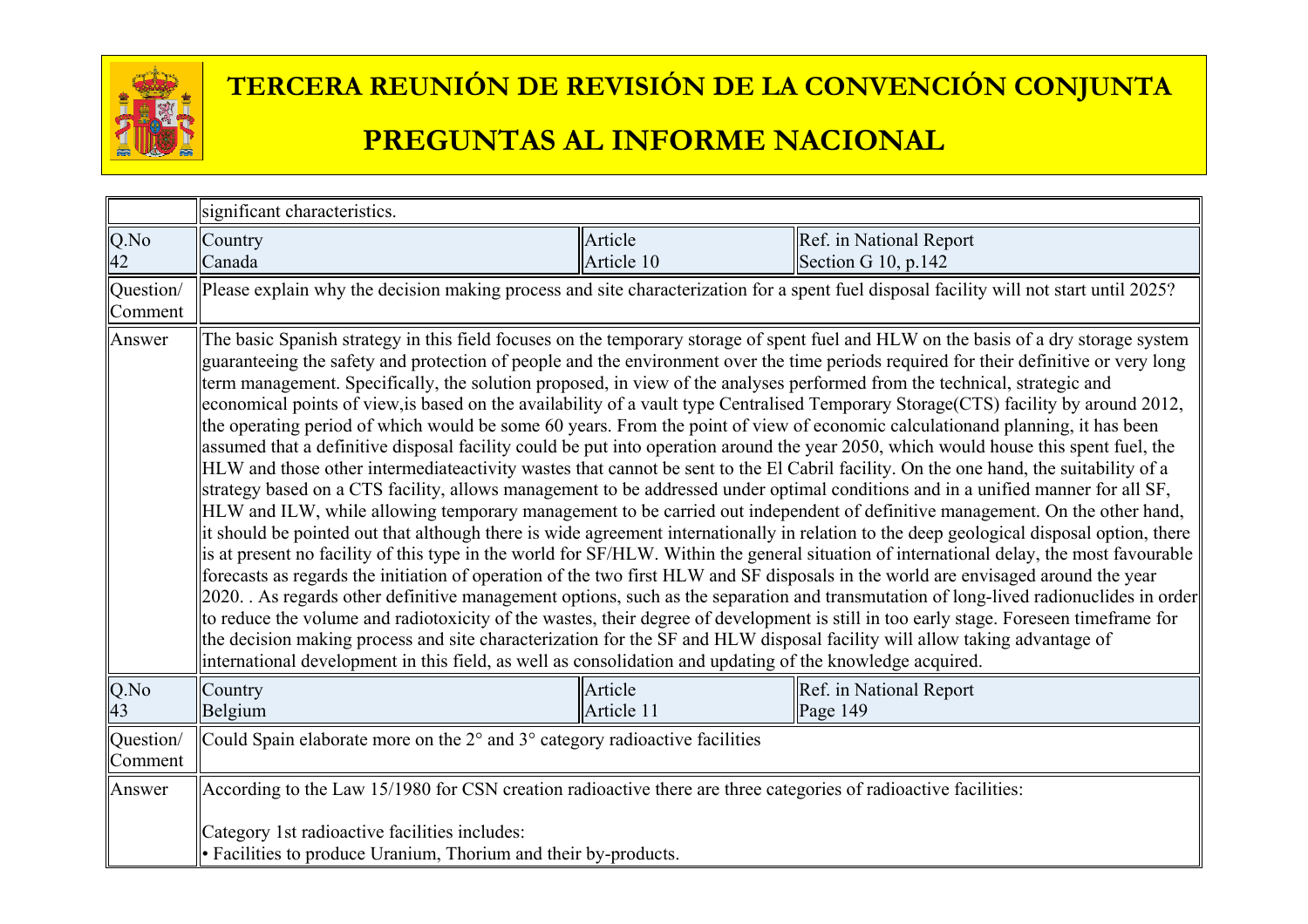

| Q.No | Country                                                                                                                                                                                                                                                                                                                                                                                                                                                  | Article | Ref. in National Report                                                                                                                                                                                                                                                                                                                                                                                                   |
|------|----------------------------------------------------------------------------------------------------------------------------------------------------------------------------------------------------------------------------------------------------------------------------------------------------------------------------------------------------------------------------------------------------------------------------------------------------------|---------|---------------------------------------------------------------------------------------------------------------------------------------------------------------------------------------------------------------------------------------------------------------------------------------------------------------------------------------------------------------------------------------------------------------------------|
|      | To help licensees to comply with Ministerial Order ECO/1449/2003 CSN released the Guide 9.2 management of solid waste<br>containing radioactivity produced at radioactive facilities. It includes guidance on basic principles to be followed; methods for the<br>different management steps: characterisation, separations, storage and release; how to determine total activity in waste materials;<br>quality control and records, files and reports. |         |                                                                                                                                                                                                                                                                                                                                                                                                                           |
|      | This regulation also includes requirements related to basic principles for waste classification and management, reporting to<br>regulatory authorities, quality control system for waste management and traceability of the management process.                                                                                                                                                                                                          |         |                                                                                                                                                                                                                                                                                                                                                                                                                           |
|      | wastes.                                                                                                                                                                                                                                                                                                                                                                                                                                                  |         | This regulation includes definition for radioactive waste from 2nd and 3rd category radioactive facilities as those materials for which<br>no further use is anticipated and containing or contaminated with radionucleides with activity per unit mass above values specified in<br>the annex of the regulation. Materials with activity concentration below these values can be managed as conventional non radioactive |
|      | As regards 2nd and 3rd category radioactive facilities for medical, industrial or re search purposes, Ministerial Order                                                                                                                                                                                                                                                                                                                                  |         | ECO/1449/2003 specifies the different aspects to be taken into account in managing the radioactive wastes from such installations.                                                                                                                                                                                                                                                                                        |
|      | Category 3rd radioactive facilities includes:<br>these levels.<br>• Facilities where X ray equipment with operating voltage below 200 kV are operated.                                                                                                                                                                                                                                                                                                   |         | • Facilities where radioactive materials are handled or stored with total activity below thousand times the exemption levels but above                                                                                                                                                                                                                                                                                    |
|      | Category 2nd radioactive facilities includes:<br>• Facilities where radioactive materials are handled or stored with total activity over thousand times the exemption levels.<br>$\cdot$ Facilities where X ray equipment with operating voltage over 200 kV are operated.<br>• Particles accelerators and facilities for neutron sources storage.                                                                                                       |         |                                                                                                                                                                                                                                                                                                                                                                                                                           |
|      | • Facilities to manufacture nuclear fuel elements made of natural uranium.<br>• Irradiation facilities using high activity sealed sources.<br>are produced.                                                                                                                                                                                                                                                                                              |         | • Complex facilities managing big inventories of radioactive materials or where radiations beams with very high fluence of energy                                                                                                                                                                                                                                                                                         |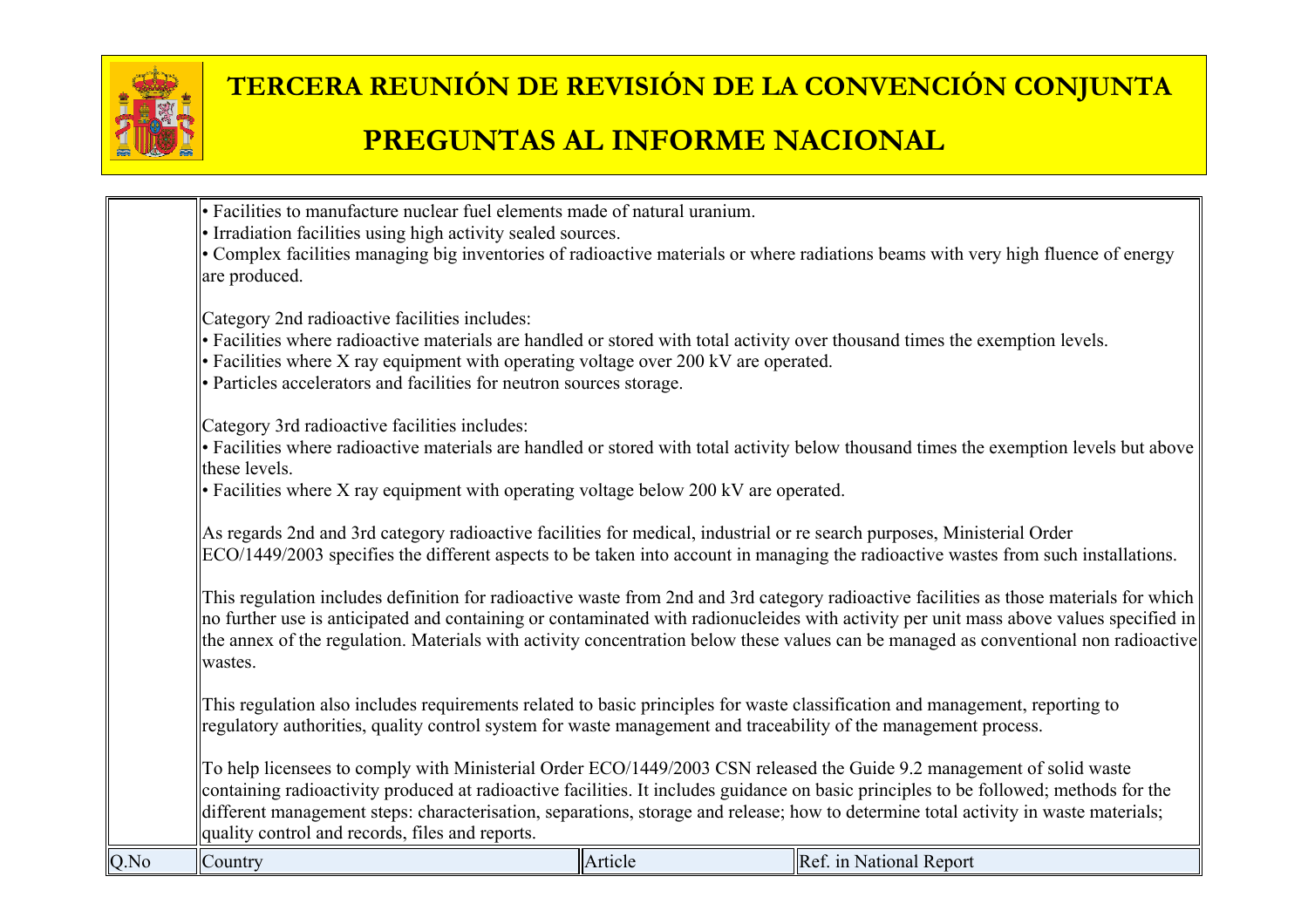

| 44                          | Canada                                                                                                                                                                                                                                                                                                                                                                                                                                                                                                                                                                                                                                                                                                                                       | Article 11            | Section H 11.6, p.151                                                                                                                                                                                                                                                         |  |
|-----------------------------|----------------------------------------------------------------------------------------------------------------------------------------------------------------------------------------------------------------------------------------------------------------------------------------------------------------------------------------------------------------------------------------------------------------------------------------------------------------------------------------------------------------------------------------------------------------------------------------------------------------------------------------------------------------------------------------------------------------------------------------------|-----------------------|-------------------------------------------------------------------------------------------------------------------------------------------------------------------------------------------------------------------------------------------------------------------------------|--|
| Question/<br>Comment        | Has a process been initiated to develop legislation to include specific provisions relating to long term control of radiological risk, and<br>the legal areas relating to the safety principles and criteria to be met by waste management facilities over timescales other than<br>normal operating periods?                                                                                                                                                                                                                                                                                                                                                                                                                                |                       |                                                                                                                                                                                                                                                                               |  |
| Answer                      | As it is mentioned in the 3rd NR, a work programme is on going in order to complete and improve the legal and regulatory<br>framework related to safety in the management of spent fuel and radioactive waste management.<br>As regards the long term control of radiological risk, during the information period of the 3rd. National Report a modification of<br>Nuclear Energy Act (Law 25/1964) expressly place on record the obligation of the licensees to protect suitably, at present and in the<br>future, the people and the environment in all phases of spent fuel and radioactive waste management.<br>The specific regulatory framework is been developed taking into consideration the legal obligation mentioned previously. |                       |                                                                                                                                                                                                                                                                               |  |
| Q.No<br>45                  | Country<br>Czech Republic                                                                                                                                                                                                                                                                                                                                                                                                                                                                                                                                                                                                                                                                                                                    | Article<br>Article 11 | Ref. in National Report                                                                                                                                                                                                                                                       |  |
| Question/<br>Comment        | Hazardous and toxic constituents – are they just declared or are they considered in operational safety reassessment of radioactive<br>waste repository? How is the assessment of their presence in the EIA quantified with respect to impact, intake or concentration in<br>environmental components? Who is responsible for assessing the compliance with regulations?                                                                                                                                                                                                                                                                                                                                                                      |                       |                                                                                                                                                                                                                                                                               |  |
| Answer                      | criteria ENRESA, as operator of the facility, is risponsible for assessing the compliance with the operation limits of El Cabril.                                                                                                                                                                                                                                                                                                                                                                                                                                                                                                                                                                                                            |                       | Hazardous and toxic wastes are considered in the waste acceptance criteria. There are limits on leching rates for the VLLW. For the<br>LILW facility, the conditioning of the wastes is sufficient for hazardous and toxic wastes to comply with the limits of the acceptance |  |
| Q.No<br>46                  | Country<br>Bulgaria                                                                                                                                                                                                                                                                                                                                                                                                                                                                                                                                                                                                                                                                                                                          | Article<br>Article 12 | Ref. in National Report                                                                                                                                                                                                                                                       |  |
| Question/<br><b>Comment</b> | The El Cabril facility for the definitive disposal of low and intermediate level wastes is the only one existing in Spain for this<br>purpose.<br>What part of the disposal capacity of the El Cabril facility has been filled up? Is there a forecast with regard to the period in which<br>the facility will be filled up?                                                                                                                                                                                                                                                                                                                                                                                                                 |                       |                                                                                                                                                                                                                                                                               |  |
| Answer                      | At the end of 2007, 56% of the LILW facility was filled. If the expected life time of the existing NPPs is maintained, 40 years, with<br>the actual generation of wastes there should no be necessary to encrease the capacity.                                                                                                                                                                                                                                                                                                                                                                                                                                                                                                              |                       |                                                                                                                                                                                                                                                                               |  |
| Q.No<br>47                  | Country<br>United States of America                                                                                                                                                                                                                                                                                                                                                                                                                                                                                                                                                                                                                                                                                                          | Article<br>Article 12 | Ref. in National Report<br>Section H, Page 155                                                                                                                                                                                                                                |  |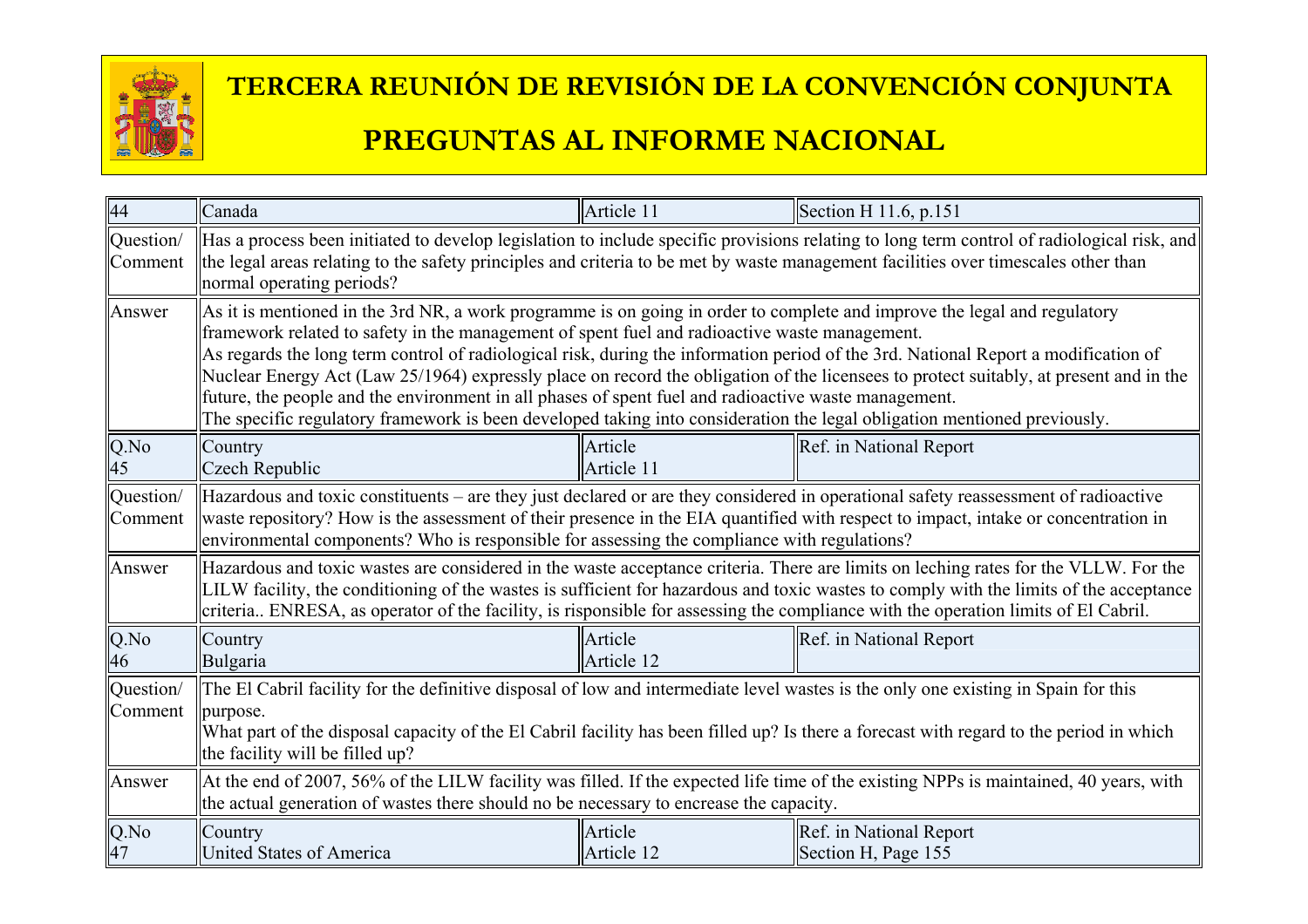

| Question/<br>Comment | Section 12.2.2 of the report addresses the declassification of some nuclear power plant waste streams (presumably to relieve the<br>pressure on disposal capacity at El Cabril). Please address similar efforts, if any, to "declassify" or otherwise manage some medical,<br>industrial, and research radioactive waste in order to eliminate it from the need for disposal as RW. (e.g. decay in storage, sewer<br>disposal etc.)                                                                                                                                                                                                                                                                                                                                                                                                                                                                                                                                                                                                                                                                                                                                                                                                                                                                                                                                                                                                                                                                                                                                                                                                                                                                                                                                                                                                                                                                                                                                                                                                                                                                                   |                       |                                                                                                                                                                                                                                                                                |  |
|----------------------|-----------------------------------------------------------------------------------------------------------------------------------------------------------------------------------------------------------------------------------------------------------------------------------------------------------------------------------------------------------------------------------------------------------------------------------------------------------------------------------------------------------------------------------------------------------------------------------------------------------------------------------------------------------------------------------------------------------------------------------------------------------------------------------------------------------------------------------------------------------------------------------------------------------------------------------------------------------------------------------------------------------------------------------------------------------------------------------------------------------------------------------------------------------------------------------------------------------------------------------------------------------------------------------------------------------------------------------------------------------------------------------------------------------------------------------------------------------------------------------------------------------------------------------------------------------------------------------------------------------------------------------------------------------------------------------------------------------------------------------------------------------------------------------------------------------------------------------------------------------------------------------------------------------------------------------------------------------------------------------------------------------------------------------------------------------------------------------------------------------------------|-----------------------|--------------------------------------------------------------------------------------------------------------------------------------------------------------------------------------------------------------------------------------------------------------------------------|--|
| Answer               | As regards radioactive facilities for medical, industrial or research purposes, Ministerial Order ECO/1449/2003 specifies the<br>different aspects to be taken into account in managing the radioactive wastes from such installations.<br>This regulation includes definition for radioactive waste from radioactive facilities as those materials for which no further use is<br>regulation. Materials with activity concentration below these values can be managed as conventional non radioactive wastes.<br>This regulation also includes requirements related to basic principles for waste classification and management, reporting to<br>regulatory authorities, quality control system for waste management and traceability of the management process.<br>To help licensees to comply with Ministerial Order ECO/1449/2003 CSN released the Guide 9.2 management of solid waste<br>different management steps: characterisation, separations, storage and release; how to determine total activity in waste materials;<br>quality control and records, files and reports.<br>As a general scheme for waste management this guide proposes the following sequence:<br>1. If activity concentration of materials produced at the facility is below values proposed in Order ECO/1449/2003 to define<br>radioactive waste, conventional non radioactive waste management should be carried out.<br>$\vert$ 2. If activity concentration of materials produced at the facility is above values proposed in Order ECO/1449/2003 to define<br>radioactive waste, storage for decay is the recommended way for management, with a maximum recommended decay time of five<br>years.<br>$\parallel$ 3. If activity concentration of materials after decay time is below values proposed in Order ECO/1449/2003 to define radioactive<br>waste, conventional non radioactive waste management should be carried out.<br>4. If activity concentration of materials after decay time is above values proposed in Order ECO/1449/2003 to define radioactive<br>waste, radioactive waste management must be carried out. |                       | anticipated and containing or contaminated with radionucleides with activity per unit mass above values specified in the annex of the<br>containing radioactivity produced at radioactive facilities. It includes guidance on basic principles to be followed; methods for the |  |
| Q.No<br>48           | Country<br>Belgium                                                                                                                                                                                                                                                                                                                                                                                                                                                                                                                                                                                                                                                                                                                                                                                                                                                                                                                                                                                                                                                                                                                                                                                                                                                                                                                                                                                                                                                                                                                                                                                                                                                                                                                                                                                                                                                                                                                                                                                                                                                                                                    | Article<br>Article 13 | Ref. in National Report<br>Section H, §13.1.2, p 158                                                                                                                                                                                                                           |  |
| Question/<br>Comment | To what extent have the consequences of a postponed decision regarding the definitive disposal facility for spent fuel and high level<br>waste been taken into account in the 6th GRWP in force in Spain?                                                                                                                                                                                                                                                                                                                                                                                                                                                                                                                                                                                                                                                                                                                                                                                                                                                                                                                                                                                                                                                                                                                                                                                                                                                                                                                                                                                                                                                                                                                                                                                                                                                                                                                                                                                                                                                                                                             |                       |                                                                                                                                                                                                                                                                                |  |
| Answer               | As regards long-term management, it should be pointed out that although there is wide agreement internationally in relation to the                                                                                                                                                                                                                                                                                                                                                                                                                                                                                                                                                                                                                                                                                                                                                                                                                                                                                                                                                                                                                                                                                                                                                                                                                                                                                                                                                                                                                                                                                                                                                                                                                                                                                                                                                                                                                                                                                                                                                                                    |                       |                                                                                                                                                                                                                                                                                |  |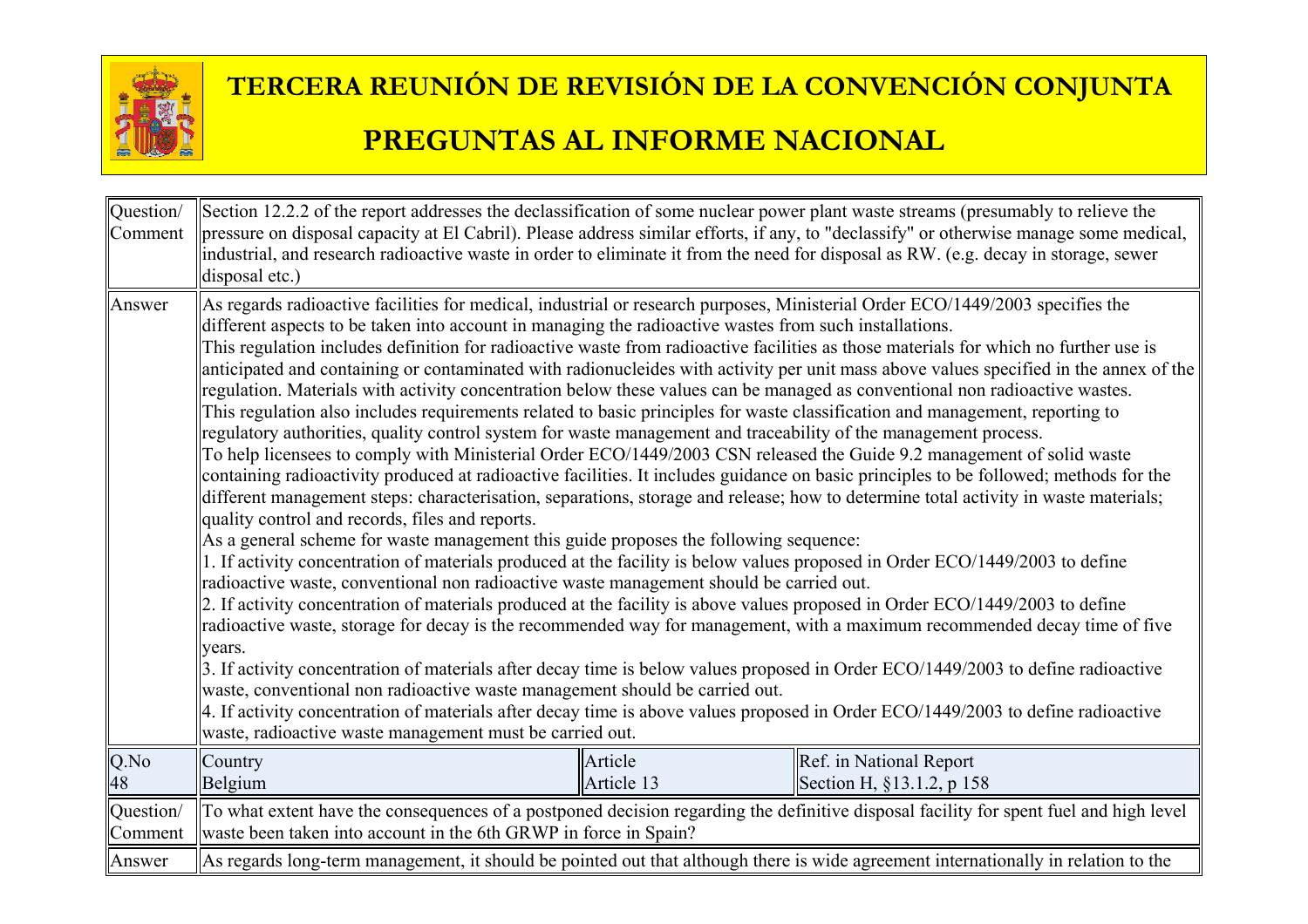

|                      | deep geological disposal option, there is at present no facility of this type in the world for SF/HLW. As it is reflected in the 6th<br>GRWP, the basic Spanish strategy in this field focuses on the temporary storage of spent fuel and HLW on the basis of a dry storage<br>system guaranteeing the safety and protection of people and the environment over the time periods required for their definitive or<br>very long term management. The suitability of a strategy based on a CTS facility, allows management to be addressed under optimal<br>conditions and in a unified manner for all SF, HLW and ILW, while allowing temporary management to be carried out independent<br>of definitive management, taking advantage of international developments in the field.                                    |                       |                                                                                                                                      |  |
|----------------------|----------------------------------------------------------------------------------------------------------------------------------------------------------------------------------------------------------------------------------------------------------------------------------------------------------------------------------------------------------------------------------------------------------------------------------------------------------------------------------------------------------------------------------------------------------------------------------------------------------------------------------------------------------------------------------------------------------------------------------------------------------------------------------------------------------------------|-----------------------|--------------------------------------------------------------------------------------------------------------------------------------|--|
| $Q$ .No<br>49        | Country<br>Belgium                                                                                                                                                                                                                                                                                                                                                                                                                                                                                                                                                                                                                                                                                                                                                                                                   | Article<br>Article 13 | Ref. in National Report<br>Page 158                                                                                                  |  |
| Question/<br>Comment | can be disposed of in the El Cabril site?                                                                                                                                                                                                                                                                                                                                                                                                                                                                                                                                                                                                                                                                                                                                                                            |                       | What kind of technical scenarios for the final management of radioactive sources are put in place? What kind of radioactive sources  |  |
| Answer               | Scenarios considered were those of the whole facility, no specific scenario was put in place. Sources thata are disposed of are those<br>with half life below or equal to Co60. Furthermore, ENRESA is working on sealed sources with half life between Co60 and Cs137, a<br>report of which will be submitted to CSN.                                                                                                                                                                                                                                                                                                                                                                                                                                                                                               |                       |                                                                                                                                      |  |
| Q.No<br>50           | Country<br>Canada                                                                                                                                                                                                                                                                                                                                                                                                                                                                                                                                                                                                                                                                                                                                                                                                    | Article<br>Article 13 | Ref. in National Report<br>Section H $13$ , p.157                                                                                    |  |
| Question/<br>Comment | Can Spain confirm that the word "disposal" in the sentence "the construction of a centralized disposal facility is currently foreseen<br>(by the year 2012" should this be replaced by "storage"?                                                                                                                                                                                                                                                                                                                                                                                                                                                                                                                                                                                                                    |                       |                                                                                                                                      |  |
| Answer               |                                                                                                                                                                                                                                                                                                                                                                                                                                                                                                                                                                                                                                                                                                                                                                                                                      |                       | The sentence should be read as follows: "the construction of a centralised storage facility is currently foreseen by the year 2012." |  |
| Q.No<br>51           | Country<br>China                                                                                                                                                                                                                                                                                                                                                                                                                                                                                                                                                                                                                                                                                                                                                                                                     | Article<br>Article 13 | Ref. in National Report<br>Section H, 158                                                                                            |  |
| Question/<br>Comment | What is the new progress and consideration on the disposal facility for Spent fuel and HLW, after the decision had been postponed?                                                                                                                                                                                                                                                                                                                                                                                                                                                                                                                                                                                                                                                                                   |                       |                                                                                                                                      |  |
| Answer               | In the case of HLW and Spent Fuel, in the longer term, and only for the purposes of economic calculation and planning, a schedule<br>will be mapped out for the startup of a definitive disposal facility in the year 2050 along with preliminary periods for decision-<br>making, the characterisation of the site(s) and the construction of installations from 2025 to 2040 and from 2041 to 2050,<br>respectively. In this respect, the activities for the forthcoming years will be, among others, as follows: The knowledge acquired of<br>techniques and methods for the characterisation from the surface of granitic and clay geological formations capable of housing a<br>definitive disposal facility will be compiled. Generic designs for each host rock will be consolidated and alternatives will be |                       |                                                                                                                                      |  |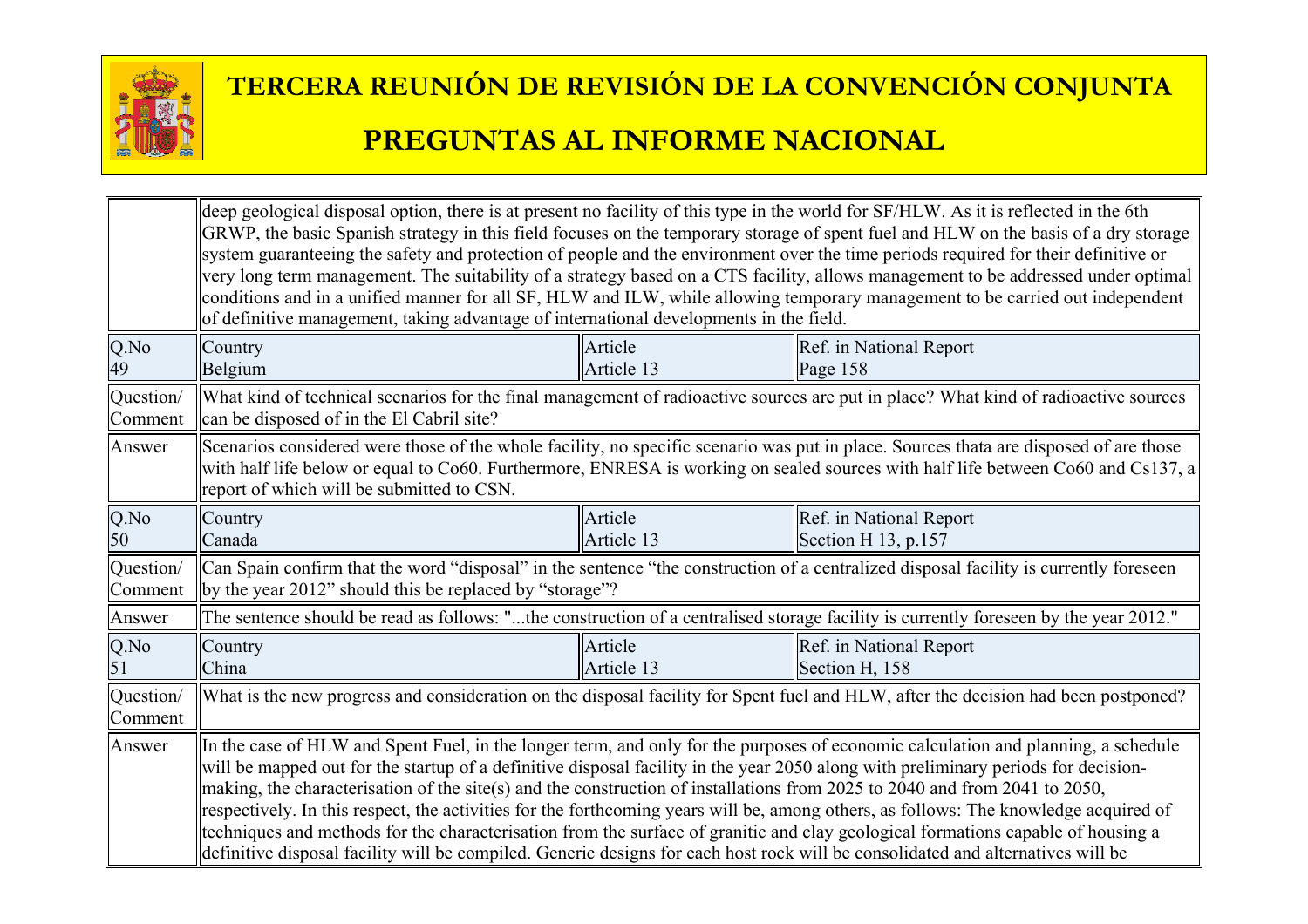

|                      | contemplated as a result of improved knowledge of the components and processes and considering the criterion of recovery of the<br>wastes deposited for a defined period. The corresponding safety assessment exercises will be revised in order to update them in<br>accordance with the progress made in the R&D programmes and in keeping with the revised<br>designs. In parallel with the above, analysis and knowledge of the different alternatives to definitive disposal will be furthered, in<br>close collaboration with the international progress and projects achieved and undertaken in this field, with a dimension and scope in<br>keeping with the research capabilities existing in the country. |                       |                                                     |  |
|----------------------|---------------------------------------------------------------------------------------------------------------------------------------------------------------------------------------------------------------------------------------------------------------------------------------------------------------------------------------------------------------------------------------------------------------------------------------------------------------------------------------------------------------------------------------------------------------------------------------------------------------------------------------------------------------------------------------------------------------------|-----------------------|-----------------------------------------------------|--|
| Q.No<br>52           | Country<br>Canada                                                                                                                                                                                                                                                                                                                                                                                                                                                                                                                                                                                                                                                                                                   | Article<br>Article 15 | Ref. in National Report<br>Section H $15.3$ , p.170 |  |
| Question/<br>Comment | Is there a cut off value for the probability of occurrence in the accident scenarios that should be considered in the Safety<br>Assessment?                                                                                                                                                                                                                                                                                                                                                                                                                                                                                                                                                                         |                       |                                                     |  |
| Answer               | The current version of the Safety Assessment of El Cabril disposal facility does not treat in a purely probabilistic manner the<br>uncertainties in the system performance.<br>For specific parameters a maximum and a minimum values are assigned and a further results comparison is performed.<br>A probabilistic analysis of the adopted values for those parameters that quantify the accident scenarios and their probability of<br>occurrence is not carried out.                                                                                                                                                                                                                                            |                       |                                                     |  |
| Q.No<br>53           | Country<br>Czech Republic                                                                                                                                                                                                                                                                                                                                                                                                                                                                                                                                                                                                                                                                                           | Article<br>Article 15 | Ref. in National Report                             |  |
| Question/<br>Comment | The limit $0,1$ mSv/yr and the risk limit – are they applied also for less probable scenarios as intrusion?                                                                                                                                                                                                                                                                                                                                                                                                                                                                                                                                                                                                         |                       |                                                     |  |
| Answer               | For inadvertent intrusion scenarios and taking into account ICRP recommendations, compliment with the radiological criteria<br>implies the application of qualitative criteria to demonstrate in a reasonable way the understanding of system behaviour. The design<br>of the system shall take into account the adequate measures to reduce the probability and consequences of intrusion.<br>For inadvertent intrusion scenarios, after the institutional control period, a reference radiological criterion of 1 mSv/year of effective<br>dose to the individual is considered.                                                                                                                                  |                       |                                                     |  |
| Q.No<br>54           | Country<br>Czech Republic                                                                                                                                                                                                                                                                                                                                                                                                                                                                                                                                                                                                                                                                                           | Article<br>Article 15 | Ref. in National Report                             |  |
| Question/<br>Comment | For which stages of facility existence is the EIA process applied; for siting process before construction and for closure?                                                                                                                                                                                                                                                                                                                                                                                                                                                                                                                                                                                          |                       |                                                     |  |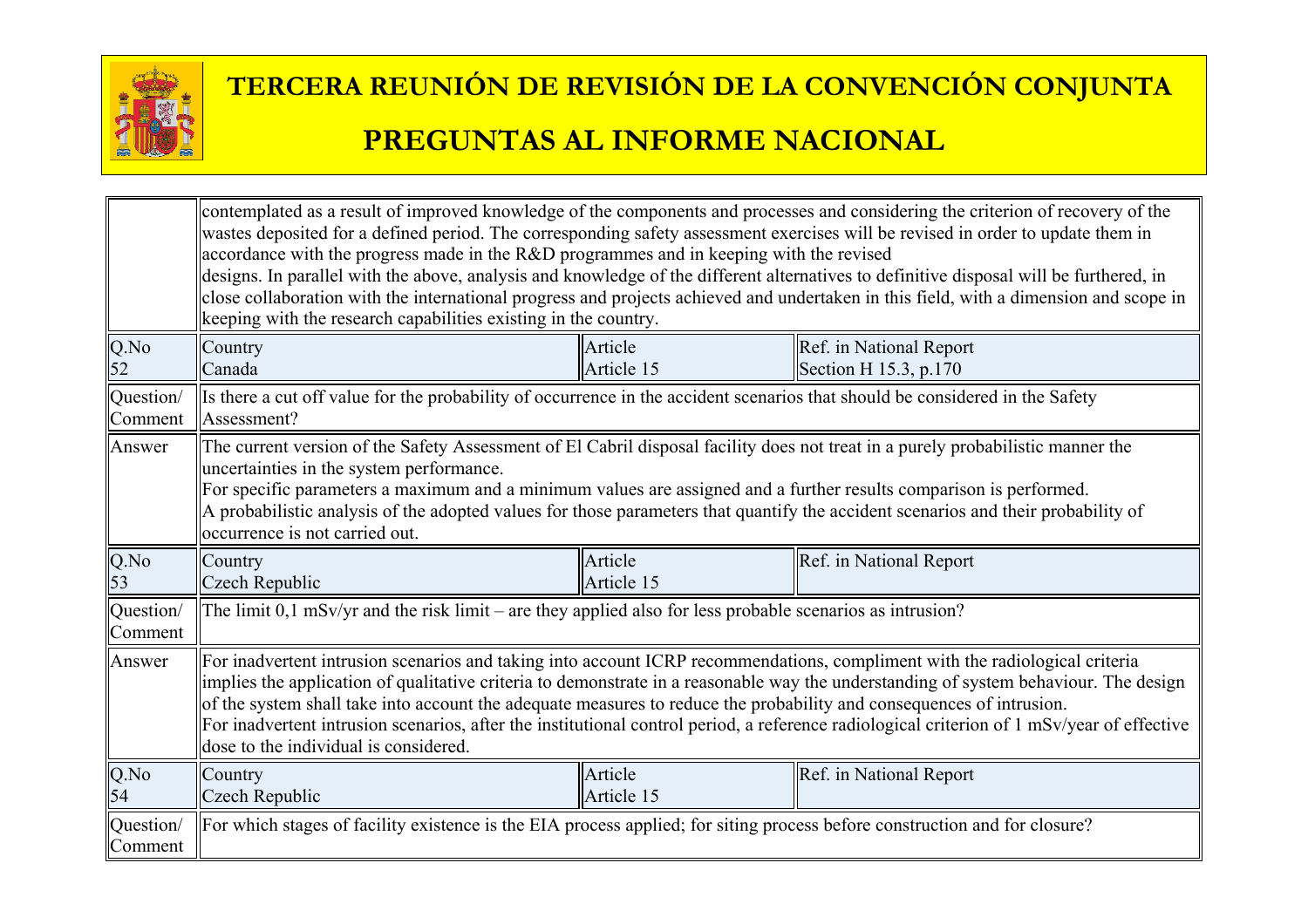

| Answer               | The assessment of environmental impact of projects is regulated by the Royal legislative decree 1/2008, approving the modified text<br>of the Law on the assessment of environmental impact of projects (LAEIP)<br>The mentioned law includes in its scope the facilities devoted to the disposal of radioactive wastes, but it doesn't deal with the<br>specific process of environmental impact assessment to be applied in each of the sequential steps of required authorisations.<br>So far, the EIA process has been performed together with each of the authorisations required by the regulation on Nuclear and<br>Radioactive installations (site and decommissioning), and the EIA has also been conducted in important modifications of the<br>facilities requiring the subsequent authorisation according the aforementioned regulation. |                       |                                                                                                                                        |  |
|----------------------|------------------------------------------------------------------------------------------------------------------------------------------------------------------------------------------------------------------------------------------------------------------------------------------------------------------------------------------------------------------------------------------------------------------------------------------------------------------------------------------------------------------------------------------------------------------------------------------------------------------------------------------------------------------------------------------------------------------------------------------------------------------------------------------------------------------------------------------------------|-----------------------|----------------------------------------------------------------------------------------------------------------------------------------|--|
| Q.No                 | Country                                                                                                                                                                                                                                                                                                                                                                                                                                                                                                                                                                                                                                                                                                                                                                                                                                              | Article               | Ref. in National Report                                                                                                                |  |
| 55                   | Czech Republic                                                                                                                                                                                                                                                                                                                                                                                                                                                                                                                                                                                                                                                                                                                                                                                                                                       | Article 15            |                                                                                                                                        |  |
| Question/<br>Comment | and no special license is necessary for safety assessment. What is the situation in Spain?                                                                                                                                                                                                                                                                                                                                                                                                                                                                                                                                                                                                                                                                                                                                                           |                       | In some countries, there is needed for a special license for personnel developing the EIA documents and for risk analysis calculations |  |
| Answer               | There is no need for a special license:<br>- For personnel developing the EIA document and for risk analysis calculations.<br>For personnel developing the safety assessment.                                                                                                                                                                                                                                                                                                                                                                                                                                                                                                                                                                                                                                                                        |                       |                                                                                                                                        |  |
| $Q$ .No<br>56        | Country<br>Germany                                                                                                                                                                                                                                                                                                                                                                                                                                                                                                                                                                                                                                                                                                                                                                                                                                   | Article<br>Article 15 | Ref. in National Report<br>p. 169; Sec. H.15.2                                                                                         |  |
| Question/<br>Comment | For preventing any dissemination of radioactive substances in the operating and surveillance phases of the El Cabril disposal facility,<br>run-off water, seepage, drainage waters and groundwaters are supervised. Does there also exist a monitoring system for airborne<br>radioactivity?                                                                                                                                                                                                                                                                                                                                                                                                                                                                                                                                                         |                       |                                                                                                                                        |  |
| Answer               | Airborne is controlled with the following systems: air monitoring is done at the incineration stack when a campaign is taken place;<br>the ventilation system is continously measured; there is an ambient moitoring system within the site outside of the buildings; a<br>Programme for Radiological and Ambient Vigilance is put in place in the outdoors of the site.                                                                                                                                                                                                                                                                                                                                                                                                                                                                             |                       |                                                                                                                                        |  |
| Q.No<br>57           | Country<br>Slovakia                                                                                                                                                                                                                                                                                                                                                                                                                                                                                                                                                                                                                                                                                                                                                                                                                                  | Article<br>Article 15 | Ref. in National Report<br>page 159                                                                                                    |  |
| Question/<br>Comment | What kinds of scenarios do you consider for activity heterogeneity in repository?                                                                                                                                                                                                                                                                                                                                                                                                                                                                                                                                                                                                                                                                                                                                                                    |                       |                                                                                                                                        |  |
| Answer               | Demonstration of safety implies, among others, the assessment of the Waste acceptance criteria (WAC).<br>WAC involve specifications for the producers in order to obtain a waste form according to the criteria, and also specifications which                                                                                                                                                                                                                                                                                                                                                                                                                                                                                                                                                                                                       |                       |                                                                                                                                        |  |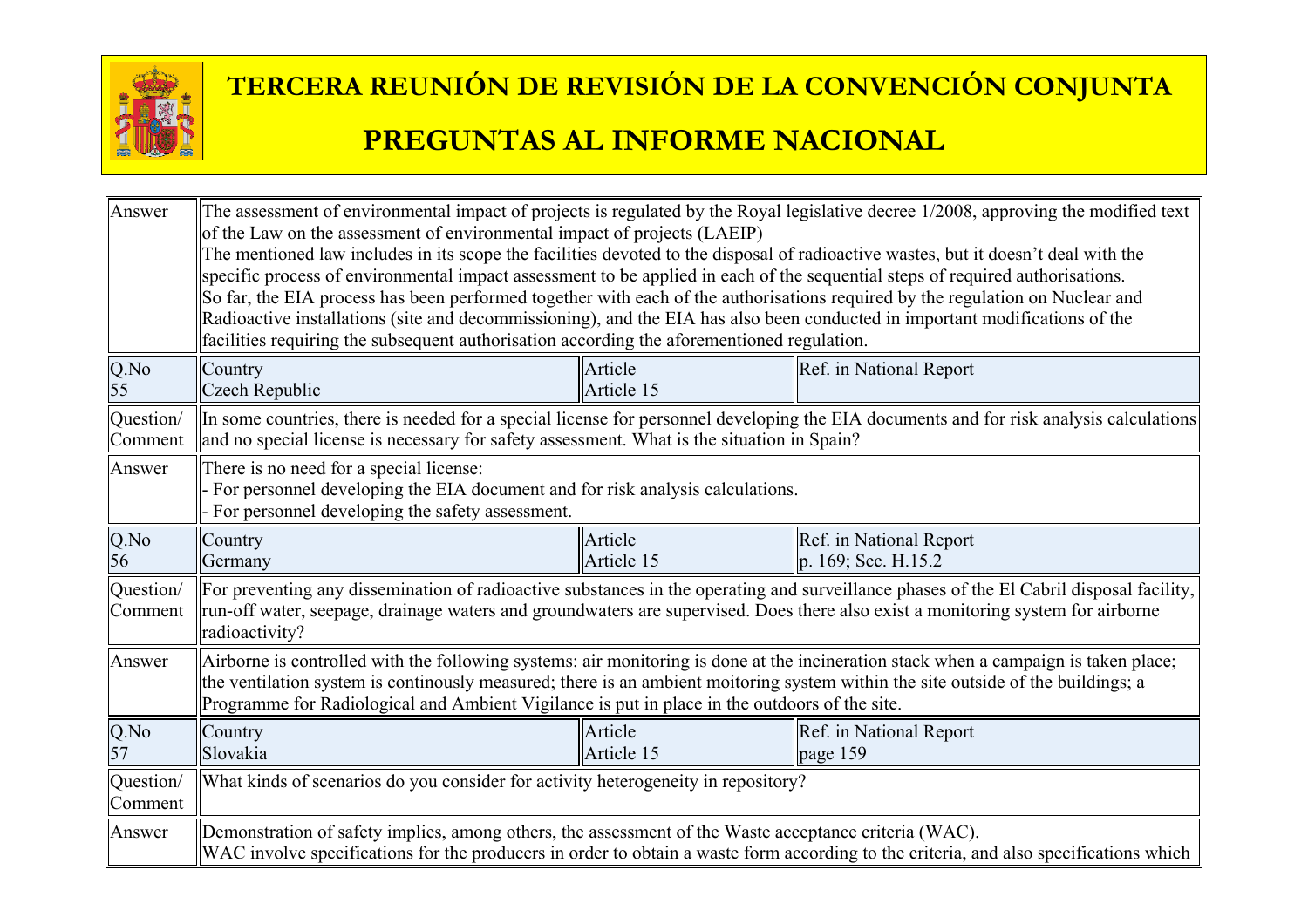

|                      | assure that the activity inventory is distributed to comply with specified radiological conditions.<br>In order to avoid the concentration of activity in specifics parts of the waste form a criterion is considered in WAC, taking into<br>account a factor of heterogeneity in the distribution of the activity.<br>Other criteria restrict the waste types to be accepted in the disposal facility, and so, sealed sources with long lived radionuclides are<br>not accepted in the facility.<br>The scenarios considered in all phases of the facility life are selected to estimate doses according to the WAC. |                       |                                                                                                                                          |  |
|----------------------|-----------------------------------------------------------------------------------------------------------------------------------------------------------------------------------------------------------------------------------------------------------------------------------------------------------------------------------------------------------------------------------------------------------------------------------------------------------------------------------------------------------------------------------------------------------------------------------------------------------------------|-----------------------|------------------------------------------------------------------------------------------------------------------------------------------|--|
| Q.No<br>58           | Country<br>Belgium                                                                                                                                                                                                                                                                                                                                                                                                                                                                                                                                                                                                    | Article<br>Article 16 | Ref. in National Report<br>Page $179$                                                                                                    |  |
| Question/<br>Comment | been determined?                                                                                                                                                                                                                                                                                                                                                                                                                                                                                                                                                                                                      |                       | What are the characteristics of the so called "historic waste" that will be disposed of in El Cabril? How the level of radioactivity has |  |
| Answer               | The so-called Historic Wastes are wastes conditioned at NPPs before El Cabril was commissioned and acceptance methodology was<br>settled. The NPPs had at that time all data on how the wastes were conditioned, including radiological data, so a verification process<br>was put in place in order to qualify the conditioned wastes in the new acceptance methodology                                                                                                                                                                                                                                              |                       |                                                                                                                                          |  |
| $Q$ .No<br>59        | Country<br>Belgium                                                                                                                                                                                                                                                                                                                                                                                                                                                                                                                                                                                                    | Article<br>Article 16 | Ref. in National Report<br>Page $180$                                                                                                    |  |
| Question/<br>Comment | What are the means present at El Cabril to perform tests such as verification of the activity, chemical characteristics?                                                                                                                                                                                                                                                                                                                                                                                                                                                                                              |                       |                                                                                                                                          |  |
| Answer               | laboratory and leaching tests facilities.                                                                                                                                                                                                                                                                                                                                                                                                                                                                                                                                                                             |                       | Test are performed at the Verification Laboratory. Distructive and non distructive testing can be performed at equiped hot cell, hot     |  |
| Q.No<br>60           | Country<br>China                                                                                                                                                                                                                                                                                                                                                                                                                                                                                                                                                                                                      | Article<br>Article 16 | Ref. in National Report<br>Section H, P.179                                                                                              |  |
| Question/<br>Comment | Please give the radioactivity limit value for VLLW. What is the acceptance criteria for VLLW received by El Cabril?                                                                                                                                                                                                                                                                                                                                                                                                                                                                                                   |                       |                                                                                                                                          |  |
| Answer               | There is a long list of concentration limits for VLLW that consider different radionuclides, ranging from H3 to different á emitters.<br>Waste acceptance criteria is a set of criteria that have to meet all wastes. They include the type of waste (inert, assimilable to non<br>hazardous wastes, and stabilised wastes), restricctions to wastes (non explosive, corrosive, flamable, pyrophoric, infectious, etc) and<br>radiological criteria, including the list indicated above.                                                                                                                              |                       |                                                                                                                                          |  |
| Q.No                 | Country                                                                                                                                                                                                                                                                                                                                                                                                                                                                                                                                                                                                               | Article               | Ref. in National Report                                                                                                                  |  |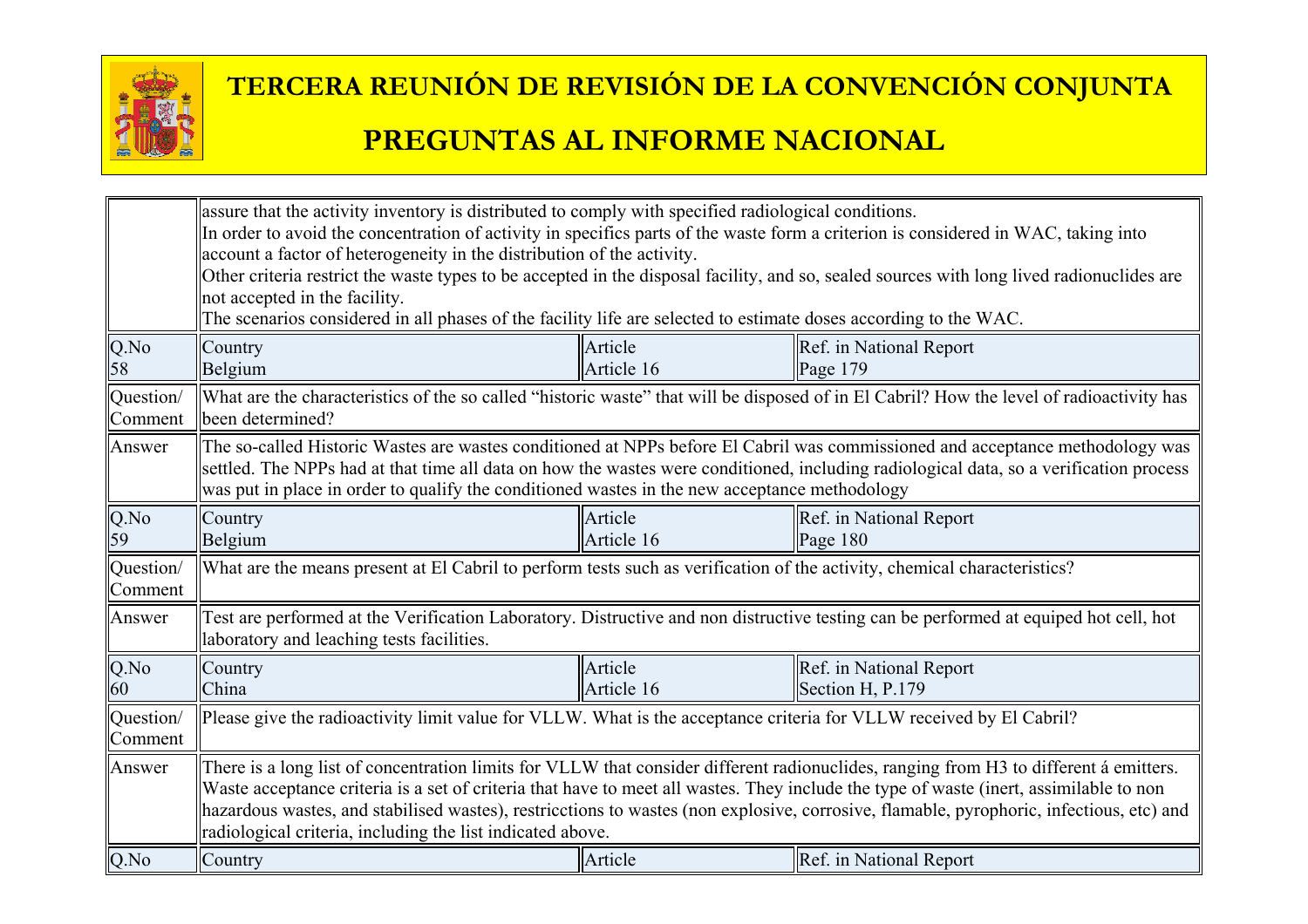

#### $\parallel$ 61 France  $\parallel$ Article 16  $\parallel$ H.1.6.2.4 - p. 179 & 180 Question/ Comment At the laboratory of the "El Cabril" facility, ENRESA has the possibility to perform some destructive and non-destructive technical verification tests. On average for the last years, could Spain specify how many tests are performed? Approximately, what is the proportion of the LILW disposed of in the "El Cabril" facility subjected to these destructive and nondestructive technical verification tests? Answer **During the last 3 years, the LVCR** has performed some 13 control tests. Most of the drums checked contained ion exchange resins  $\|$ (11). So, in average, the number of destructive and non destructive test per year is 4. However, it is expected to increase the number of controls in the next years because the capacities of the El Cabril laboratory have nowadays increased, with a new laboratory and a new spectrometry desk. The number and type of packages selected to be controlled and tested depends on the annual estimation of packages production by the different producers. Q.No  $62$ **Country** France Article Article 16 Ref. in National Report  $\vert$ D.3 - p. 34 & H.1.6.2.1 - p. 176 Question/ Comment Currently, there are 28 LILW disposal cells at the ""El Cabril"" facility. The current operating permit will end once the available disposal volume of the existing cells saturated. Could Spain indicate if the construction of new LILW disposal cells is scheduled ? Answer  $\parallel$  At the end of 2007, 56% of the LILW facility was filled. If the expected life time of the existing NPPs is maintained, 40 years, with the actual generation of wastes there should no be necessary to encrease the capacity. Regarding VLLW facility it is in operation since the fourth quarter of 2008. Q.No 63 **Country** Canada Article Article 17 Ref. in National Report Section H 17.3, p.182 Question/ Comment Please outline some of the considerations that led to the view that "legally" the state will take over the ownership of radioactive waste once it has been disposed of and also will take over the required surveillance. Answer **The titular of the Radioactive waste before their definitive disposal is the producer.** After their disposal, the State is titular of the radioactive waste, assuming the total responsibility over them, bearing in mind that the life of the waste widely exceeds the time frame of the producers. Q.No 64 **Country** France Article Article 17 **Ref.** in National Report  $\vert$ D.5 - p. 38 & H.1.7.2 & H.1.7.3 - p. 181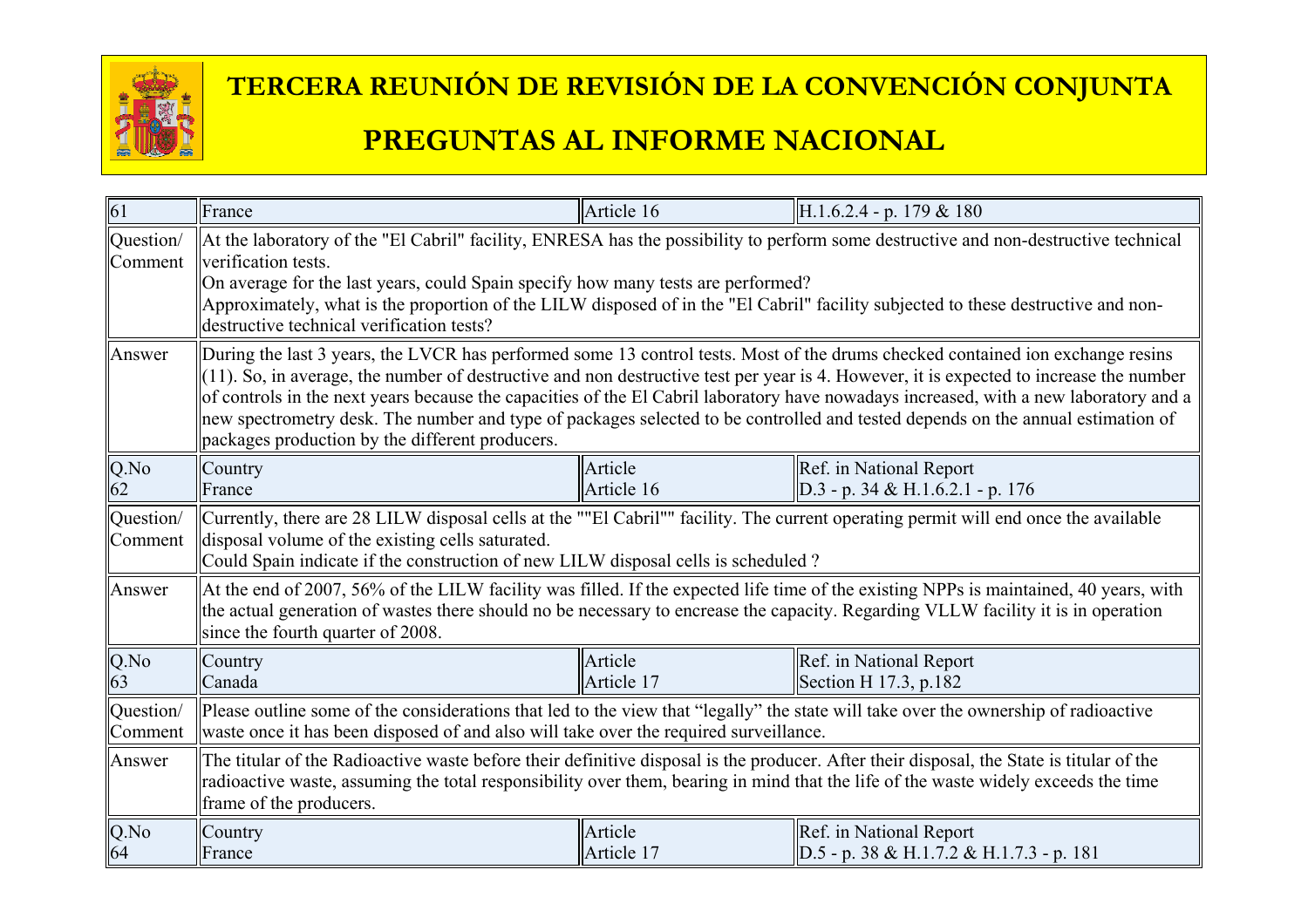

| Question/<br>Comment | Itable 8 indicated that this sites are restored.                                                                                                                                                                                                                                                                                                                                                                                                                                                                                                                                                                    |                       | A few years ago, a plan has been issued for the restoration of some sites where uranium mining activities had been carried out. The                                                                                                                                                                                                                                                                                 |
|----------------------|---------------------------------------------------------------------------------------------------------------------------------------------------------------------------------------------------------------------------------------------------------------------------------------------------------------------------------------------------------------------------------------------------------------------------------------------------------------------------------------------------------------------------------------------------------------------------------------------------------------------|-----------------------|---------------------------------------------------------------------------------------------------------------------------------------------------------------------------------------------------------------------------------------------------------------------------------------------------------------------------------------------------------------------------------------------------------------------|
|                      | Could Spain indicate if any uranium tailings are stored or disposed of in these sites?<br>If yes, are there any surveillance and control plans required by the relevant authorities for these sites?                                                                                                                                                                                                                                                                                                                                                                                                                |                       |                                                                                                                                                                                                                                                                                                                                                                                                                     |
| Answer               | sites, as there was no specific regulation on radiological safety before 1999.                                                                                                                                                                                                                                                                                                                                                                                                                                                                                                                                      |                       | In Spain, a number of 23 mine facilities were restored before 1999. There are no surveillance and monitoring plans for these restored                                                                                                                                                                                                                                                                               |
|                      | Since 1999, the current Regulation on Nuclear and Radioactive Installation establishes that mine facilities restoration must be<br>subjected to regulatory control, in order to ensure that the process is suitable under radiological considerations. Two old uranium<br>mines, not restored before 1999, are actually being restored. The Valdemascaño old uranium mine has recently completed the<br>restoration process, and is now subjected to a three year period of compliance to control the behaviour and suitability of tailing<br>compliance period will begin as soon as the restoration is completed. |                       | stabilization. In the case of Casillas de Flores old uranium mine, the restoration process is still in progress, and the corresponding                                                                                                                                                                                                                                                                              |
|                      | There are also three uranium recovery plants for obtaining "yellow cake", where mine tailings were stabilized and conditioned.<br>will require a decommission statement, where the required institutional controls will be established.                                                                                                                                                                                                                                                                                                                                                                             |                       | These facilities have been subjected to regulatory control from the beginning and, therefore, the end of the decommissioning process                                                                                                                                                                                                                                                                                |
|                      | Two of the above mentioned installations, the FUA and Elefante plants, are now in the compliance period, waiting for the final<br>verification on the suitability of the performed tailings stabilization.                                                                                                                                                                                                                                                                                                                                                                                                          |                       |                                                                                                                                                                                                                                                                                                                                                                                                                     |
|                      | of the released part of the site. This use restriction has been included in the appropriate legal property record of the site. The<br>decommission statement also imposes a control and surveillance period for the unreleased part of the site where the conditioned                                                                                                                                                                                                                                                                                                                                               |                       | The Lobo-G uranium recovery plant is the only one of this type completely dismantled and decommissioned. In this case, uranium<br>mine tailings were stabilized on-site. The decommission statement for this facility establishes a restricted use for pasture and forest<br>waste was placed. This compliance period is of indefinite length, being the conditioned waste under old plant operator responsibility. |
| Q.No<br>65           | Country<br>Netherlands                                                                                                                                                                                                                                                                                                                                                                                                                                                                                                                                                                                              | Article<br>Article 17 | Ref. in National Report<br>17.3                                                                                                                                                                                                                                                                                                                                                                                     |
| Question/<br>Comment | In the NR it is not straightforward to find which periods of Institutional Control are applicable for the different facilities. Section                                                                                                                                                                                                                                                                                                                                                                                                                                                                             |                       | $\parallel$ 13.2 (p.160) mentions 300 years for EL Cabril, but this seems to be mentioned in an illogical place in the text (Section 13.2. Criteria                                                                                                                                                                                                                                                                 |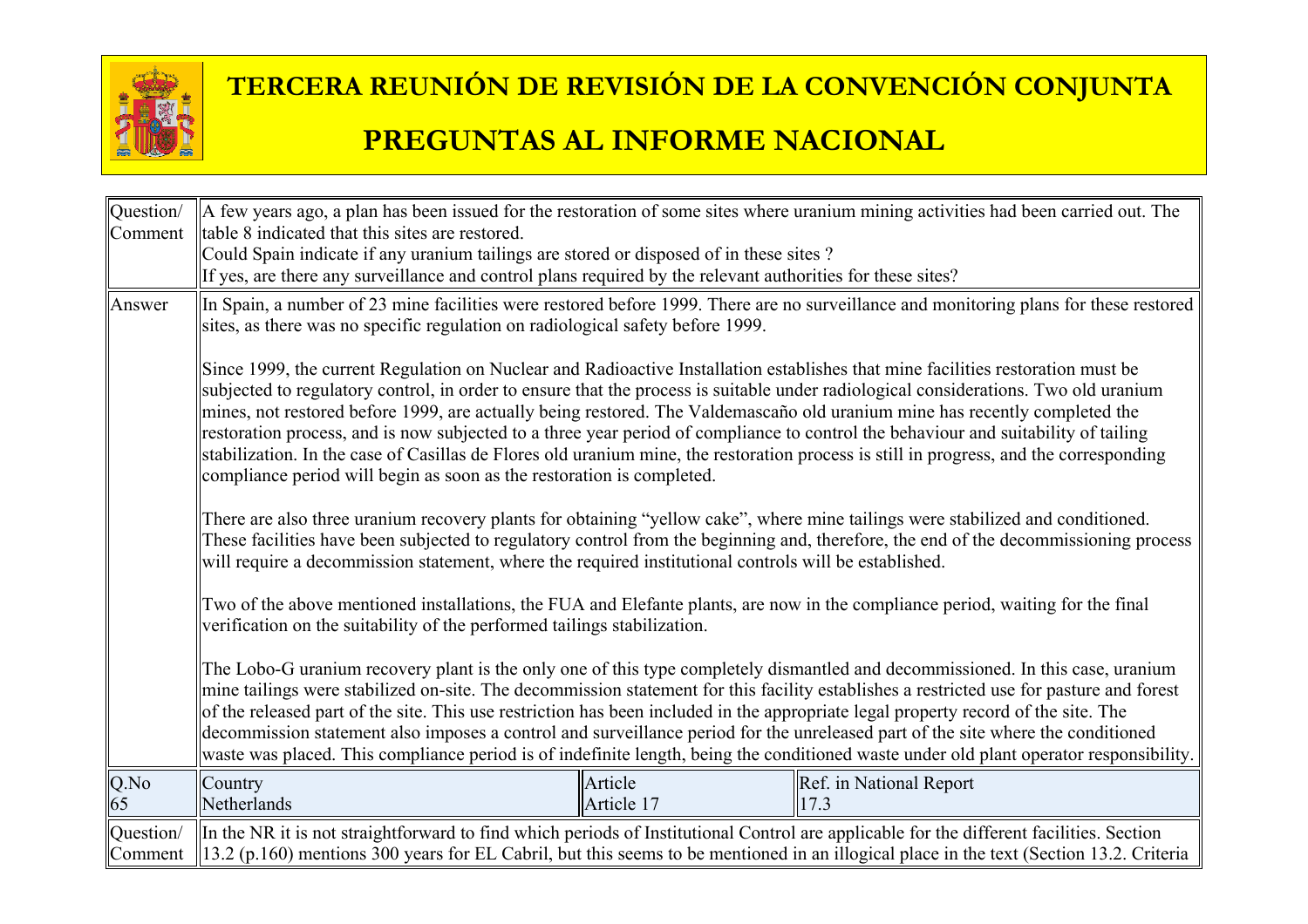

|                      | for the assessment of safety significant factors relating to the site"                                                                                                                                                                                                                                                                                                                                                                                                                                                                                                                                                                                                                                                                                                                                                                                                                                                                                                                                                                                                                                                                                                                                          |                       |                                                                                                                                   |  |
|----------------------|-----------------------------------------------------------------------------------------------------------------------------------------------------------------------------------------------------------------------------------------------------------------------------------------------------------------------------------------------------------------------------------------------------------------------------------------------------------------------------------------------------------------------------------------------------------------------------------------------------------------------------------------------------------------------------------------------------------------------------------------------------------------------------------------------------------------------------------------------------------------------------------------------------------------------------------------------------------------------------------------------------------------------------------------------------------------------------------------------------------------------------------------------------------------------------------------------------------------|-----------------------|-----------------------------------------------------------------------------------------------------------------------------------|--|
| Answer               | In principle, it is not established any standard duration for the institutional control period to be imposed on decommissioned<br>facilities. Both, the duration of this period and the responsible organizations for its implementation and monitoring, should be<br>specified in the respective decommission statement and depends on the radiological conditions of the site of such facilities when the<br>decommission statement be granted.<br>The period of 300 years referred to in the question is just a design parameter of the repository facility "El Cabril". It is used to<br>calculate the radiological capacity of the installation, assuming that 300 years after the last deposition of waste the repository can be<br>decommissioned and the site can be released from regulatory control.                                                                                                                                                                                                                                                                                                                                                                                                  |                       |                                                                                                                                   |  |
| Q.No<br>66           | Country<br>Hungary                                                                                                                                                                                                                                                                                                                                                                                                                                                                                                                                                                                                                                                                                                                                                                                                                                                                                                                                                                                                                                                                                                                                                                                              | Article<br>Article 18 | Ref. in National Report<br>E p.59                                                                                                 |  |
| Question/<br>Comment | dosimetry service, treatment of radiation injures?                                                                                                                                                                                                                                                                                                                                                                                                                                                                                                                                                                                                                                                                                                                                                                                                                                                                                                                                                                                                                                                                                                                                                              |                       | Does the collaboration between the CSN and the Ministry of Public Health and Consumption include aspects such as dose limitation, |  |
| Answer               | Yes.<br>Co-operation between CSN and Ministry of Public Health and Consumption includes many aspects related to radiation protection<br>such as:<br>• Regulations development including definition and implementation of radiation protection principles for justification, dose<br>limitation and optimisation for workers, members of the public and patients.<br>• In relation with TLD Dosimetry, in Spain it is performed by external organisations authorised by CSN, no actions are required from<br>health authorities. Co-operation between CSN and Health authorities exists for development, implementation and maintenance of<br>capabilities to perform Biologic Dosimetry.<br>• Sanitary assistance to irradiated/contaminated people is performed in Spain by specific sanitary centres authorized by health<br>authorities. Co-operation between CSN and health authorities exists to define, implement and maintain adequate capabilities in this<br>matter.<br>• Principles and procedures to be followed for sanitary surveillance of exposed workers have been established in Spain jointly by<br>CSN and health authorities also in co-operation with labour authorities and trade unions. |                       |                                                                                                                                   |  |
| Q.No<br>67           | Country<br>Belgium                                                                                                                                                                                                                                                                                                                                                                                                                                                                                                                                                                                                                                                                                                                                                                                                                                                                                                                                                                                                                                                                                                                                                                                              | Article<br>Article 19 | Ref. in National Report<br>Page 47 (last but one bullet)                                                                          |  |
| Question/<br>Comment | A paragraph is added to art. 38: " expressly place on record the obligation to minimise the production of SF and radioactive<br>waste: best scientific practices available at each moment": How is this evaluated/controlled in practice?                                                                                                                                                                                                                                                                                                                                                                                                                                                                                                                                                                                                                                                                                                                                                                                                                                                                                                                                                                       |                       |                                                                                                                                   |  |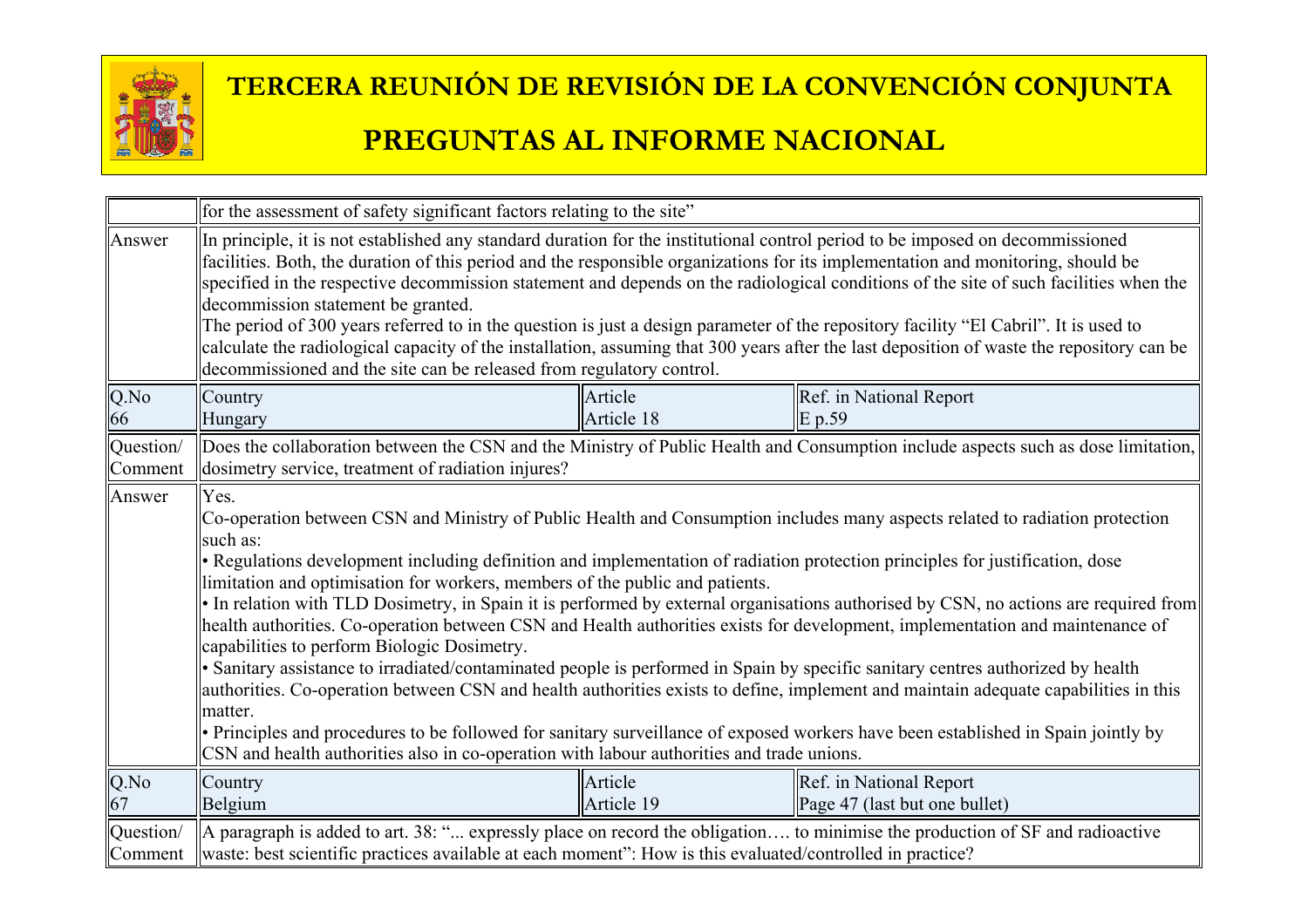

| Answer               | The Regulation on Nuclear and Radioactive Facilities (RNRF) establishes that applications for nuclear facility operating permits<br>must include a plan for the management of radioactive waste and spent fuel (PLAGERR), incorporating where appropriate the<br>Nuclear Safety Council, who is reponsible for carrying out the inspections to verify its fulfillment.                                                                                                                                                                                                                                                                                                                                                                                                                                                                                                         |                       | contracts entered into with management companies and including, among other items, a system for possible waste declassification.<br>These PLAGERR must be approved by the Ministry of Industry, Tourism and Trade (MITYC) with the prior favourable report of the                                                                                                                                                                                                                                                                                                                                                                                                                                  |
|----------------------|--------------------------------------------------------------------------------------------------------------------------------------------------------------------------------------------------------------------------------------------------------------------------------------------------------------------------------------------------------------------------------------------------------------------------------------------------------------------------------------------------------------------------------------------------------------------------------------------------------------------------------------------------------------------------------------------------------------------------------------------------------------------------------------------------------------------------------------------------------------------------------|-----------------------|----------------------------------------------------------------------------------------------------------------------------------------------------------------------------------------------------------------------------------------------------------------------------------------------------------------------------------------------------------------------------------------------------------------------------------------------------------------------------------------------------------------------------------------------------------------------------------------------------------------------------------------------------------------------------------------------------|
| Q.No<br>68           | Country<br>Belgium                                                                                                                                                                                                                                                                                                                                                                                                                                                                                                                                                                                                                                                                                                                                                                                                                                                             | Article<br>Article 19 | Ref. in National Report<br>Page 48: NSC law 33/2007                                                                                                                                                                                                                                                                                                                                                                                                                                                                                                                                                                                                                                                |
| Question/<br>Comment | "strengthening of its functionspromoting public participation in the areas for which it is responsible: How is this put into<br>practice?                                                                                                                                                                                                                                                                                                                                                                                                                                                                                                                                                                                                                                                                                                                                      |                       |                                                                                                                                                                                                                                                                                                                                                                                                                                                                                                                                                                                                                                                                                                    |
| Answer               | The CSN Instructions and Guides are to be subjected to a process of public comments during their period of development. The Law<br>creating the Nuclear Safety Council lays down, under article 14, that the Nuclear Safety Council (CSN) shall provide information<br>access and facilitate involvement in its operational issues to citizens and the civil society. For said purpose CSN shall subject<br>instructions and technical guides to public discussion, while they are being prepared, using the corporate Nuclear Safety Council<br>Website in an extensive manner, in order to facilitate citizen access. Additionally, an Advisory Committee has been set up, the<br>mission of which is to issue recommendations to the CSN in order to improve its transparency, access to information and public<br>participation in matters within its realm of competence. |                       |                                                                                                                                                                                                                                                                                                                                                                                                                                                                                                                                                                                                                                                                                                    |
| Q.No<br>69           | Country<br>Belgium                                                                                                                                                                                                                                                                                                                                                                                                                                                                                                                                                                                                                                                                                                                                                                                                                                                             | Article<br>Article 19 | Ref. in National Report<br>Page 50: law 33/2007                                                                                                                                                                                                                                                                                                                                                                                                                                                                                                                                                                                                                                                    |
| Question/<br>Comment | assignments set aside for municipal areas affected by NPP, SF or RA-waste storage facilities" How are determined the<br>levies/taxes and what are the amounts for the communities?                                                                                                                                                                                                                                                                                                                                                                                                                                                                                                                                                                                                                                                                                             |                       |                                                                                                                                                                                                                                                                                                                                                                                                                                                                                                                                                                                                                                                                                                    |
| Answer               | Order from July, 13rd 1998 (Official State Gazette 17-7-98). According to this, it is established a fund for each installation<br>corresponding to one of the following categories: 1) Nuclear Power Plants storing Spent Fuel 2) Centralized Interim Storages<br>to population and distance to the installation criteria. In the attached table of the support document, details are given about the<br>allocations for each category of installation.                                                                                                                                                                                                                                                                                                                                                                                                                        |                       | Nowadays, the allocation of funds envisaged for municipalities surrounding this kind of facilities are set up by means of Ministerial<br>Facilities for Spent Fuel and HLW or Long Lived Waste, 3) Nuclear Power Plants in decommissioning phase without Spent Fuel and<br>4) Centralized Disposal Facilities for LILW. The quantity of the fund for each installation depends on the category it belongs to and<br>it consists of an annual allocation made up of a fixed and a variable term, the latter varies with the increase of the Spent Fuel weight<br>and the Radioactive Waste volume each year. The fund for each installation is distribuited between towns surrounding it, according |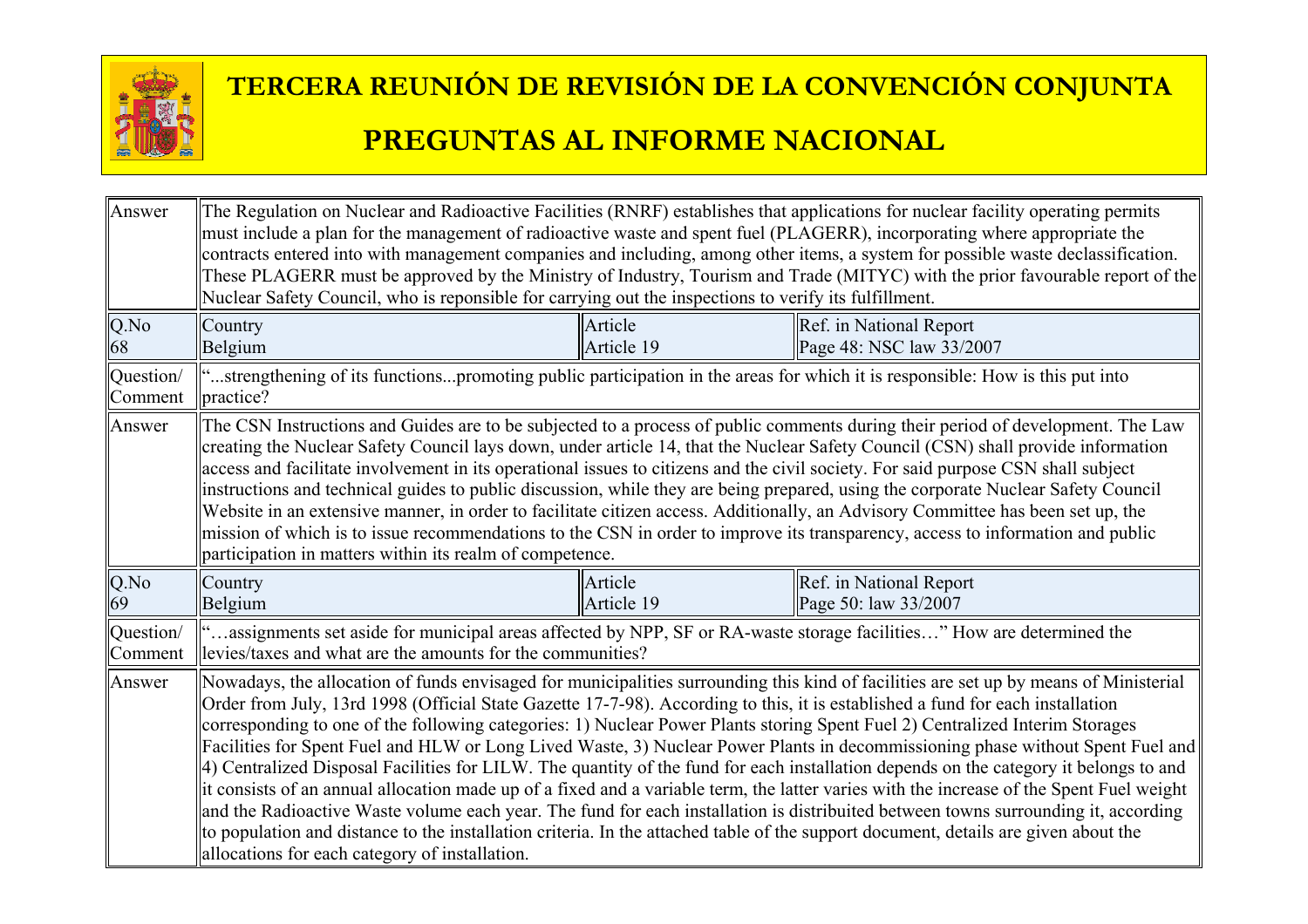

| Support<br>Documents | » Spanish Answer support document                                                                                                                                                                                                                               |                       |                                                                                                                                                                                                                                                                                                                                                                                                                            |
|----------------------|-----------------------------------------------------------------------------------------------------------------------------------------------------------------------------------------------------------------------------------------------------------------|-----------------------|----------------------------------------------------------------------------------------------------------------------------------------------------------------------------------------------------------------------------------------------------------------------------------------------------------------------------------------------------------------------------------------------------------------------------|
| Q.No<br>70           | Country<br>Belgium                                                                                                                                                                                                                                              | Article<br>Article 19 | Ref. in National Report<br>Page 51: law 12/2006                                                                                                                                                                                                                                                                                                                                                                            |
| Question/<br>Comment | complementary taxes Andalusia" How are determined the levies and what are the amounts?                                                                                                                                                                          |                       |                                                                                                                                                                                                                                                                                                                                                                                                                            |
| Answer               | volume of the radioactive waste disposed of in the repository. The net tax base is obtained after reducing the tax base with a<br>and the tax rate. This tax rate raises 7000 Euros/m3 of LILW or 2000 Euros/m3 VLLW deposited.                                 |                       | This Law, endorsed by the Parliament of the Autonomous Community of Andalusia, is complementary to the Budget Law of the said<br>Community and introduces a new tax on radioactive waste disposal operations within its territory. The tax base is constituted by the<br>coefficient depending on the compactness of the waste. The final quota to be paid is the result of the product between the net tax base           |
| Q.No                 | Country<br>Belgium                                                                                                                                                                                                                                              | Article<br>Article 19 | Ref. in National Report<br>Page 54: law 33/2007                                                                                                                                                                                                                                                                                                                                                                            |
| Question/<br>Comment | "sanctions nuclear facility" Has this already been applied and if yes, please give some examples.                                                                                                                                                               |                       |                                                                                                                                                                                                                                                                                                                                                                                                                            |
| Answer               | The new enforcement regime has only been applied once to a nuclear installation, by means of a Resolution of the Directorate<br>resulting into 2 slight category sanctions.                                                                                     |                       | General for Energy Policy and Mines about the break of the Regulation 158/1995 about the physical protection of nuclear materials,                                                                                                                                                                                                                                                                                         |
| $Q$ .No<br>72        | Country<br>Belgium                                                                                                                                                                                                                                              | Article<br>Article 19 | Ref. in National Report<br>Page 75 "middle bullet"                                                                                                                                                                                                                                                                                                                                                                         |
| Question/<br>Comment | of the gained experience?                                                                                                                                                                                                                                       |                       | content of documentation procedure for the authorization of D&D" What are the changes that have been introduced on the basis                                                                                                                                                                                                                                                                                               |
| Answer               | There are basically two different types of changes:<br>• The incorporation of new regulatory documents and modification of the content of some other that. Some documents maintain<br>some new documents such as the Plan for the Control of Cleared Materials. |                       | similar heading to the official documents of facilities in operation, but have a scope, a structure and content more in line with what is<br>needed to regulate and ensure safety in the processes of decommissioning. Thus, the recent amendment of the Regulation on nuclear<br>and radioactive installations has affected the content of the Safety Study and the Plan for the Restoration of the Site and has included |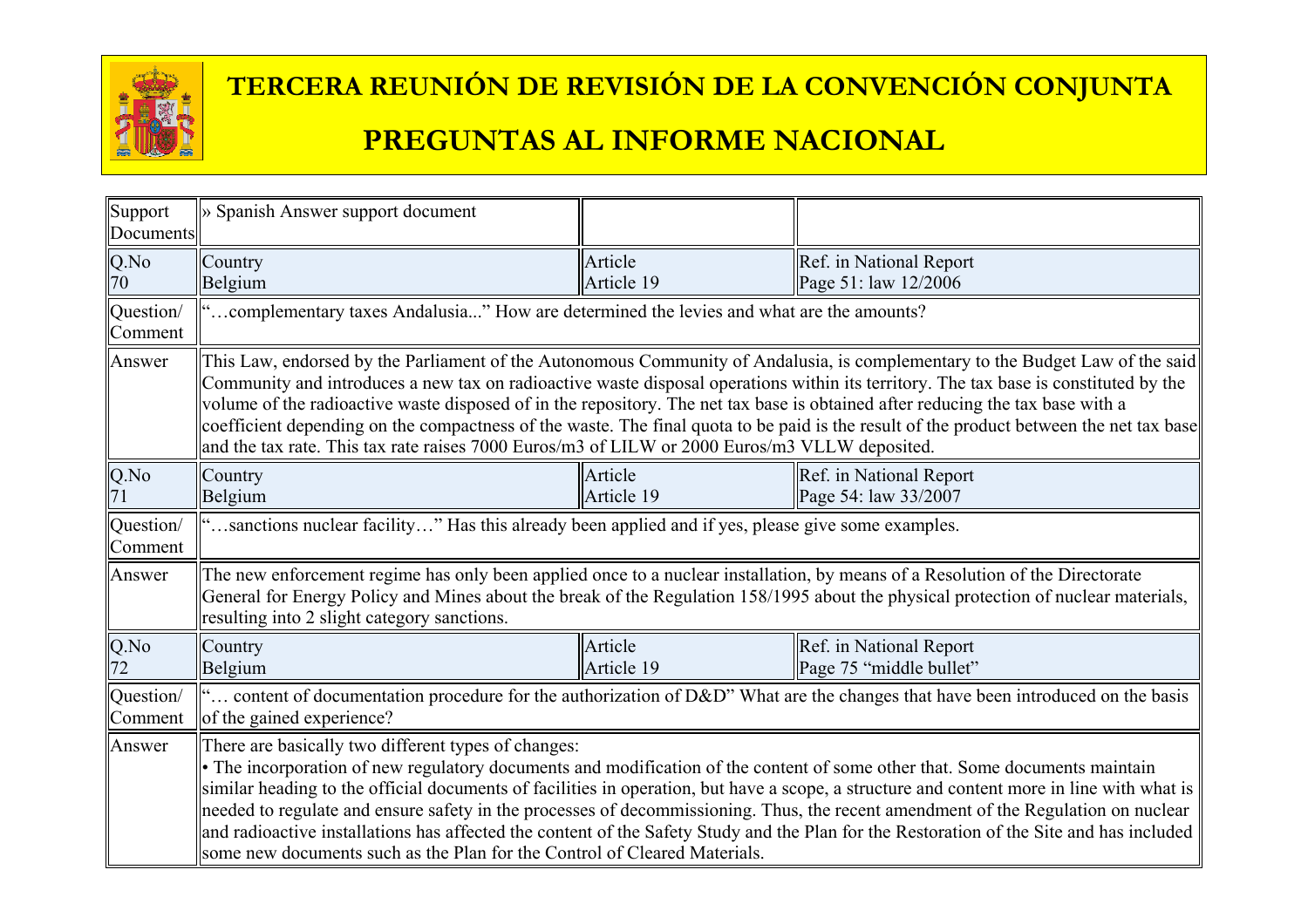

|                         | • Some other amendments have been included in documents such as Technical Specifications that are affected by the continuous<br>process dynamism.                                                                                                                                                                                                                                                                                                                                                              |                       | changes of the physical configuration of the systems, components and structures of the installation. In this case, a specific editorial<br>structure has been established to allow these documents not to be subject to permanent revision, and to reflect the decommissioning |
|-------------------------|----------------------------------------------------------------------------------------------------------------------------------------------------------------------------------------------------------------------------------------------------------------------------------------------------------------------------------------------------------------------------------------------------------------------------------------------------------------------------------------------------------------|-----------------------|--------------------------------------------------------------------------------------------------------------------------------------------------------------------------------------------------------------------------------------------------------------------------------|
| Q.No<br>$\overline{73}$ | Country<br>Belgium                                                                                                                                                                                                                                                                                                                                                                                                                                                                                             | Article<br>Article 19 | Ref. in National Report<br>Page $75$ (last paragraph)                                                                                                                                                                                                                          |
| Question/<br>Comment    | " nuclear power plant information committees" What has to be understood by "zone I of the nuclear emergency plans"?                                                                                                                                                                                                                                                                                                                                                                                            |                       |                                                                                                                                                                                                                                                                                |
| Answer                  | According to the Basic Nuclear Emergency Plan approved by Royal Decree 1546/2004 of June 25th, there is a planning zone<br>classification:                                                                                                                                                                                                                                                                                                                                                                     |                       |                                                                                                                                                                                                                                                                                |
|                         | Operator control zone or Zone 0 is the area in which the plant is located and includes the surrounding land freely available to the<br>owner, either for reasons of ownership or in view of agreements with the owners<br>The protective measures and other emergency response actions to be adopted in this zone are specified in the on site emergency<br>plant.                                                                                                                                             |                       |                                                                                                                                                                                                                                                                                |
|                         | Zone I or urgent protective measures zone: is the area included within a 10 kilometre radius of the nuclear power plant and includes<br>zone 0. This zone corresponds to the geographical area in which the main pathways of exposure are associated with the passing of<br>the radioactive cloud, which implies direct exposure to the radiation from contamination of the atmosphere and the soil, and internal<br>contamination due to inhalation of the radioactive material released during the accident. |                       |                                                                                                                                                                                                                                                                                |
|                         | Zone I is divided into three sub-zones, IA, IB and IC, depending on the level of risk expected in each.<br>1. Sub-zone IA is the area included within a three-kilometre radius of the nuclear power plant.<br>2. Sub-zone IB is the area included between the three and five-kilometre radii of the nuclear power plant.<br>3. Sub-zone IC is the area included between the five and ten-kilometre radii of the nuclear power plant.                                                                           |                       |                                                                                                                                                                                                                                                                                |
|                         | on the ground following the accident. In this zone protective measures should be planned to reduce the long-term doses from the<br>radioactive substances deposited and from the ingestion of contaminated foodstuffs and water.                                                                                                                                                                                                                                                                               |                       | Zone II or long-term protective measures zone: is the ring-shaped area located between the radii at 10 and 30 kilometres from the<br>nuclear power plant, in which the radiation exposure pathways are associated fundamentally with the radioactive material deposited        |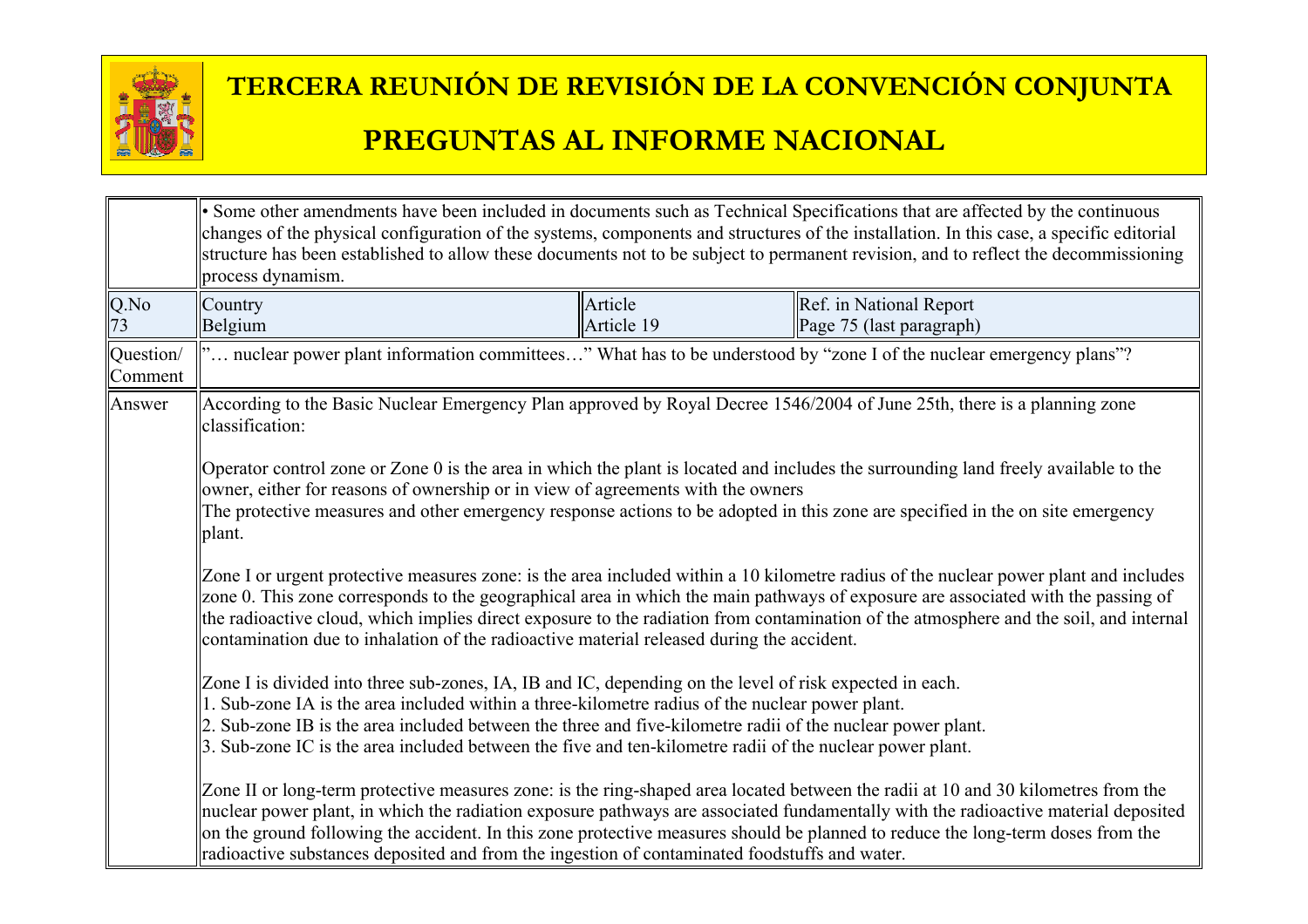

| $Q$ .No<br>74        | Country<br>Belgium                                                                                                                                                                                                                                                                                                                                                                                                                                                      | Article<br>Article 19 | Ref. in National Report<br>Page 76 (middle paragraph)                                                                                 |
|----------------------|-------------------------------------------------------------------------------------------------------------------------------------------------------------------------------------------------------------------------------------------------------------------------------------------------------------------------------------------------------------------------------------------------------------------------------------------------------------------------|-----------------------|---------------------------------------------------------------------------------------------------------------------------------------|
| Question/<br>Comment | " in drawing up such standards participation stakeholders and public must be promoted" How is this put into practice?                                                                                                                                                                                                                                                                                                                                                   |                       |                                                                                                                                       |
| Answer               | The Law creating the Nuclear Safety Council lays down, under article 14, that the Nuclear Safety Council (CSN) shall provide<br>subject instructions and technical guides to public discussion, while they are being prepared, using the corporate Nuclear Safety<br>Council Website in an extensive manner, in order to facilitate citizen access.                                                                                                                     |                       | information access and facilitate involvement in its operational issues to citizens and the civil society. For said purpose CSN shall |
| Q.No<br>75           | Country<br>Canada                                                                                                                                                                                                                                                                                                                                                                                                                                                       | Article<br>Article 19 | Ref. in National Report                                                                                                               |
| Question/<br>Comment | Canada has noted the continuous updating and modernization of the legal framework for Spent Fuel and Radioactive Waste<br>Management in Spain. Generally, the introduction, modification, and updating of nuclear related legislation is a contentious and<br>protracted process and is not undertaken lightly. Yet Spain, quite remarkably, successfully undertakes legislative initiatives on a<br>regular and frequent basis. To what do you attribute your success? |                       |                                                                                                                                       |
| Answer               | Although basic legal framework on nuclear energy in Spain is consolidated in Spain since long time before, some aspects of said<br>framework have been modified as a result of the time lapsed since it was enacted, calling for an update with the purpose of taking<br>into account the experience built during this period of time.                                                                                                                                  |                       |                                                                                                                                       |
| Q.No<br>76           | Country<br>Hungary                                                                                                                                                                                                                                                                                                                                                                                                                                                      | Article<br>Article 19 | Ref. in National Report<br> E p.53                                                                                                    |
| Question/<br>Comment | plants.)                                                                                                                                                                                                                                                                                                                                                                                                                                                                |                       | Could Spain provide statistics on performed inspections? (Especially, on inspections on spent fuel management in the nuclear power    |
| Answer               | - Inspections of spent fuel and high level waste storages are part of the Basic Inspection Plan associated with the SISC and are<br>carried out according to a specific technical procedure "PT.IV.227. -Inspection of spent fuel and high level waste management<br>activities"                                                                                                                                                                                        |                       | Inspections are performed in a biannual frequency, 1 each 2 years to each NPP, which normally are carried out after the refuelling.   |
| Q.No                 | Country<br>Netherlands                                                                                                                                                                                                                                                                                                                                                                                                                                                  | Article<br>Article 19 | Ref. in National Report<br> 19.1, p.46                                                                                                |
| Question/            | In comparison with the 2nd NR, Section 19 contains important novelties in the main legal provisions regulating spent fuel and                                                                                                                                                                                                                                                                                                                                           |                       |                                                                                                                                       |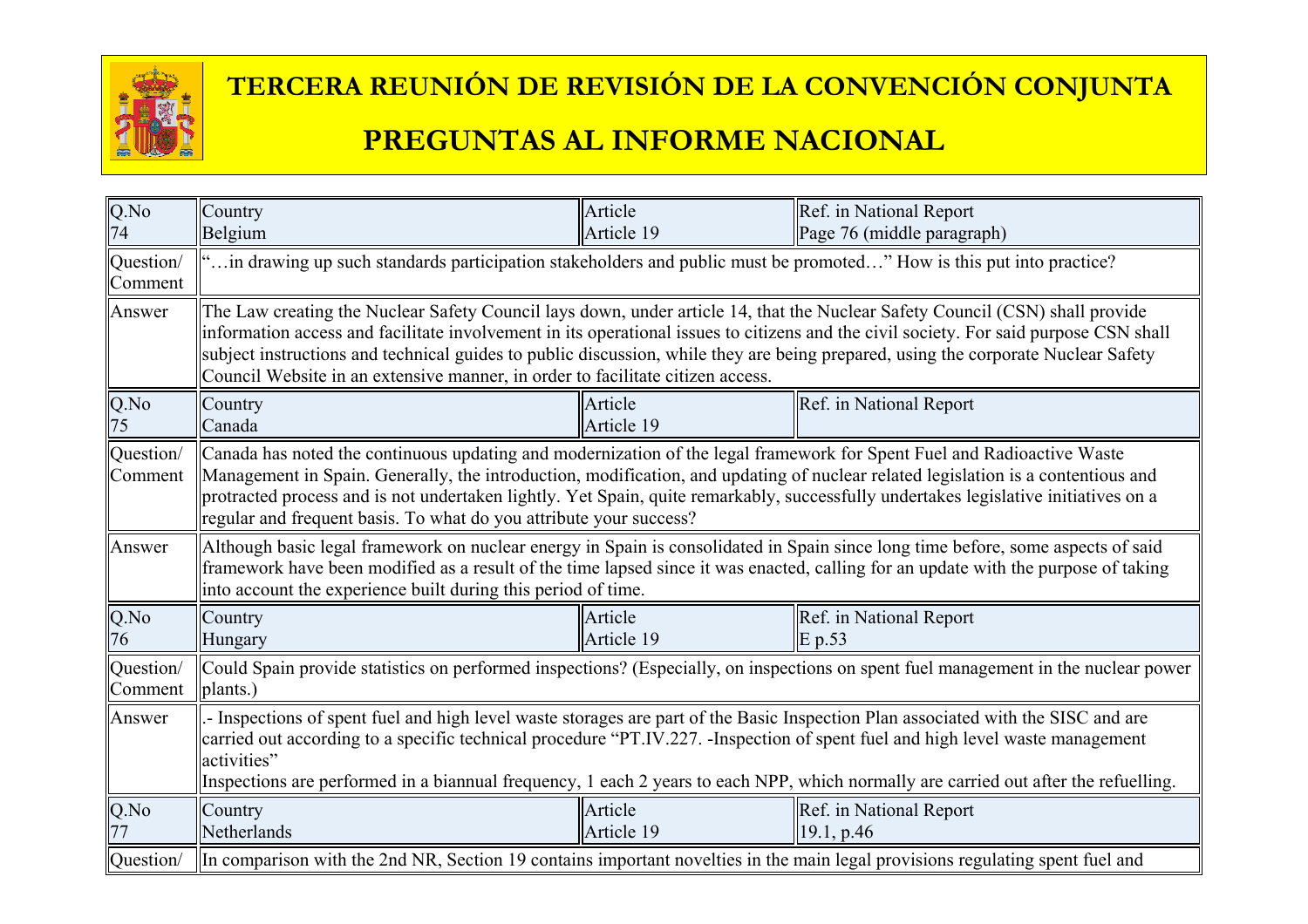

| Comment              | radioactive waste management, thereby addressing the concern made in the 2nd NR that "the legal development process foreseen has<br>not been completed".                                                                                                                                                                                                                                                                                                                                                                                                                                                                                                                             |                       |                                                                                                                                                                                                                                                                                    |
|----------------------|--------------------------------------------------------------------------------------------------------------------------------------------------------------------------------------------------------------------------------------------------------------------------------------------------------------------------------------------------------------------------------------------------------------------------------------------------------------------------------------------------------------------------------------------------------------------------------------------------------------------------------------------------------------------------------------|-----------------------|------------------------------------------------------------------------------------------------------------------------------------------------------------------------------------------------------------------------------------------------------------------------------------|
| Answer               | Effectively, the legal framework has been developed.                                                                                                                                                                                                                                                                                                                                                                                                                                                                                                                                                                                                                                 |                       |                                                                                                                                                                                                                                                                                    |
| Q.No<br>78           | Country<br>Netherlands                                                                                                                                                                                                                                                                                                                                                                                                                                                                                                                                                                                                                                                               | Article<br>Article 19 | Ref. in National Report<br>19.4, p.54                                                                                                                                                                                                                                              |
| Question/<br>Comment | The section "System of sanctions relating to nuclear facilities" is much more elaborate than that of most of the other National<br>Reports. Perhaps Table 9 (p.55) could be left out.                                                                                                                                                                                                                                                                                                                                                                                                                                                                                                |                       |                                                                                                                                                                                                                                                                                    |
| Answer               | The system of sanctions regarding nuclear matters, established under Chapter XIV of Law 25/1964, has been fully revised through<br>the Law 33/2007. As a consequence, it has been considered as convenient to elaborate on it under article 19 of the third National<br>Report. Moreover, the table 9 summarizes the main changes on the quantities for the sanctions to be administered.                                                                                                                                                                                                                                                                                            |                       |                                                                                                                                                                                                                                                                                    |
| Q.No<br>79           | Country<br>Ukraine                                                                                                                                                                                                                                                                                                                                                                                                                                                                                                                                                                                                                                                                   | Article<br>Article 19 | <b>Ref.</b> in National Report<br>Section $\AA$ 19.1, page 45                                                                                                                                                                                                                      |
| Question/<br>Comment | spent fuel from cooling pond to spent fuel storage facility?                                                                                                                                                                                                                                                                                                                                                                                                                                                                                                                                                                                                                         |                       | What specific regulatory procedures and actions were taken as regards modification for Jose Cabrera NPP related to shipment of                                                                                                                                                     |
| Answer               | The licensing of the Jose Cabrera modification related to the spent fuel storage in the dry storage casks has been carried out<br>according to the provisions of the RNRF (Regulations on Nuclear and radioactive facilities) consisting of:<br>1st) The cask approval, according to the requirement set up in Article 80 of the RNRF.<br> 2nd) The plant modification authorization which, according to article 25 of the RNRF, include a previous authorisation for<br>the execution and assembly of the modification.<br>$\&\#61485;$ 3rd) Regulatory requirements and conditions for the design, construction and operation are included, as Annexes, in the<br>authorizations. |                       |                                                                                                                                                                                                                                                                                    |
|                      | According to the same regulation, a program of pre-nuclear tests has been performed before load of the spent from the pond to the<br>casks (including the simulation of the complete process from the load to the transference of the loaded cask to the storage facility).<br>The pre- nuclear tests have been inspected by CSN's experts.                                                                                                                                                                                                                                                                                                                                          |                       |                                                                                                                                                                                                                                                                                    |
|                      | the regulatory body.                                                                                                                                                                                                                                                                                                                                                                                                                                                                                                                                                                                                                                                                 |                       | A load programme has been also reviewed previously to the initiation of the spent fuel load. The load spent fuel from the pond to the<br>cask and the internal transport till the storage facility are carried out according to specific procedures and has been also inspected by |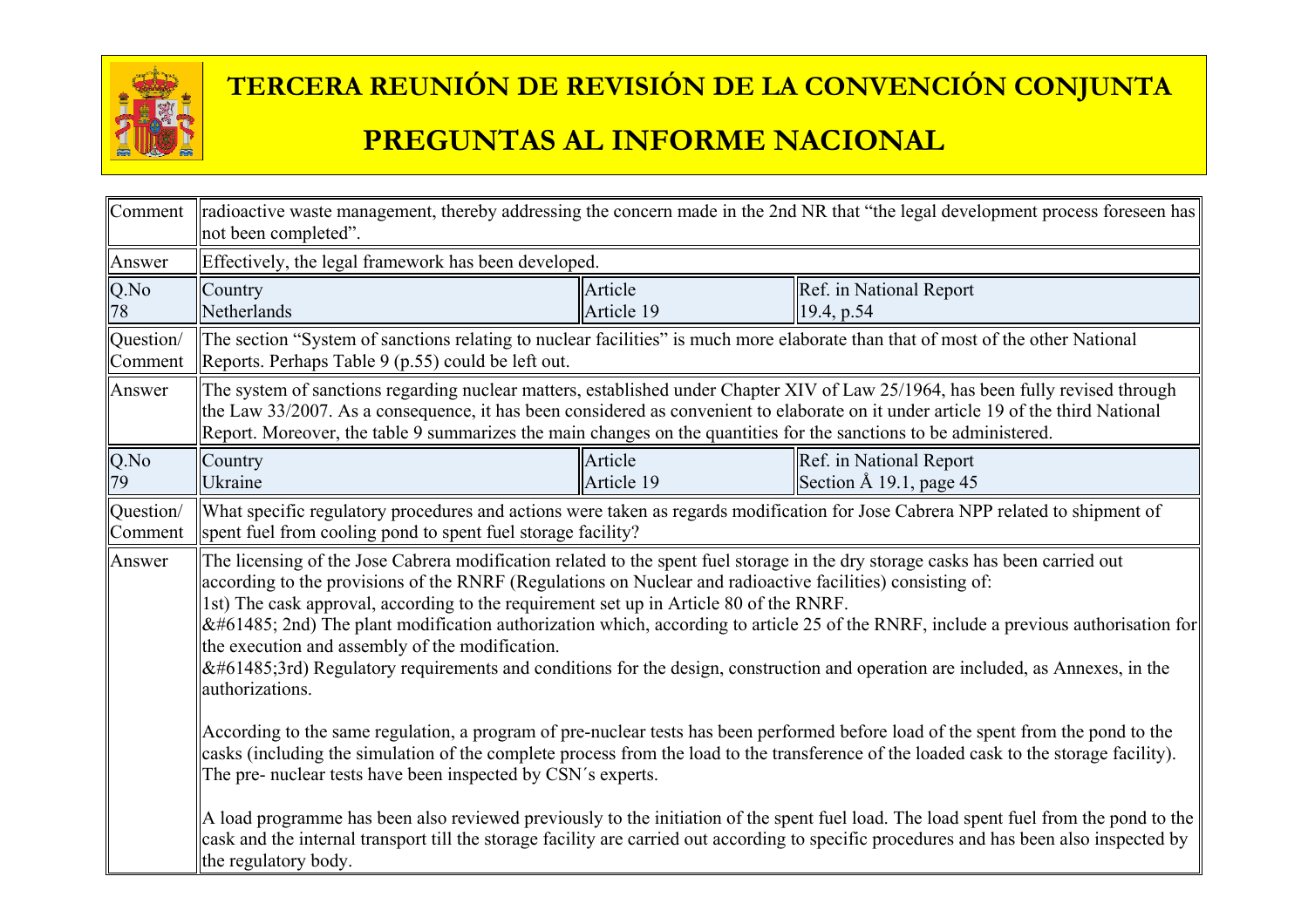

|                      | Additional information on this aspect is provided in Chapter G session 8.                                                                                                                                                                                                                                                                                                                                                                                                                                                                                                                                                                                                                                                                                                                                                                                                         |                       |                                                                                                                                                                                                                                                                                                                                                                                                                                                                                                                                                                                                                                                                                                                                                                                                                                                   |
|----------------------|-----------------------------------------------------------------------------------------------------------------------------------------------------------------------------------------------------------------------------------------------------------------------------------------------------------------------------------------------------------------------------------------------------------------------------------------------------------------------------------------------------------------------------------------------------------------------------------------------------------------------------------------------------------------------------------------------------------------------------------------------------------------------------------------------------------------------------------------------------------------------------------|-----------------------|---------------------------------------------------------------------------------------------------------------------------------------------------------------------------------------------------------------------------------------------------------------------------------------------------------------------------------------------------------------------------------------------------------------------------------------------------------------------------------------------------------------------------------------------------------------------------------------------------------------------------------------------------------------------------------------------------------------------------------------------------------------------------------------------------------------------------------------------------|
| $Q$ .No<br>80        | Country<br><b>United States of America</b>                                                                                                                                                                                                                                                                                                                                                                                                                                                                                                                                                                                                                                                                                                                                                                                                                                        | Article<br>Article 19 | Ref. in National Report<br>Section 19.1, Page 52                                                                                                                                                                                                                                                                                                                                                                                                                                                                                                                                                                                                                                                                                                                                                                                                  |
| Question/<br>Comment | EU Council Directive 2006/117/EURATOM is referenced in the report. The report indicates that Member States are expected to<br>transpose this to their respective internal legislation by December 25, 2008. What changes have been made to Spain's regulations<br>since publication of the National Report? Are the provisions of this EU directive consistent with provisions for transboundary<br>movements in the Joint Convention?                                                                                                                                                                                                                                                                                                                                                                                                                                            |                       |                                                                                                                                                                                                                                                                                                                                                                                                                                                                                                                                                                                                                                                                                                                                                                                                                                                   |
| Answer               | movement provissions.                                                                                                                                                                                                                                                                                                                                                                                                                                                                                                                                                                                                                                                                                                                                                                                                                                                             |                       | In relation to the transpose the EU Council Directive 2006/117/EURATOM, by means of Royal Decree 243/2009 at the begining of<br>this year it was transposed to the Spanish legislations. Provissions of EU Directive are coherent with Joint Convention transboundary                                                                                                                                                                                                                                                                                                                                                                                                                                                                                                                                                                             |
| $Q$ .No<br>81        | Country<br><b>United States of America</b>                                                                                                                                                                                                                                                                                                                                                                                                                                                                                                                                                                                                                                                                                                                                                                                                                                        | Article<br>Article 19 | Ref. in National Report<br>Section 19.1, Page 51                                                                                                                                                                                                                                                                                                                                                                                                                                                                                                                                                                                                                                                                                                                                                                                                  |
| Question/<br>Comment | learned during your national presentation in May 2009.                                                                                                                                                                                                                                                                                                                                                                                                                                                                                                                                                                                                                                                                                                                                                                                                                            |                       | Law 27/2006 created regulating rights to access information, public participation, and justice in environmental matters. How has this<br>improved public participation in the licensing process? Please provide feedback on how sucessful this process has been and lessons                                                                                                                                                                                                                                                                                                                                                                                                                                                                                                                                                                       |
| Answer               | Licensing process is laid down in the Regulation on Nuclear and Radioactive Installations, which calls for a "preliminary or site<br>thereof to the respective Government Regional Office so that it opens a period of public information, which shall start with the<br>consider themselves affected by the project may submit within thirty days the written pleadings they deem fair before the<br>the environmental impact study in its specific regulation. Once the thirty-day period for public information has expired, the<br>Government Regional Office shall make the appropriate verifications with regard to both the submitted documentation and the<br>written pleadings and shall issue its report with regard to the former and the latter, sending the file to the Ministry of Industry,<br>Tourism and Trade and a copy thereof to the Nuclear Safety Council. |                       | authorisation" for nuclear installations (an official recognition of the proposed objective and the suitability of the chosen site), the<br>obtaining of which entitles the holder to request the facility construction permit and start the preliminary infrastructure work that is<br>authorised. Once the preliminary authorisation application is received, the Ministry of Industry, Tourism and Trade shall send a copy<br>publication in the Official State Gazette and in the Gazette of the corresponding Autonomous Community of a summary advert in<br>which the purpose and main characteristics of the facility shall be highlighted. The advert shall state that the people and entities that<br>corresponding Government Regional Office. The public information procedure shall be jointly carried out with the one envisaged for |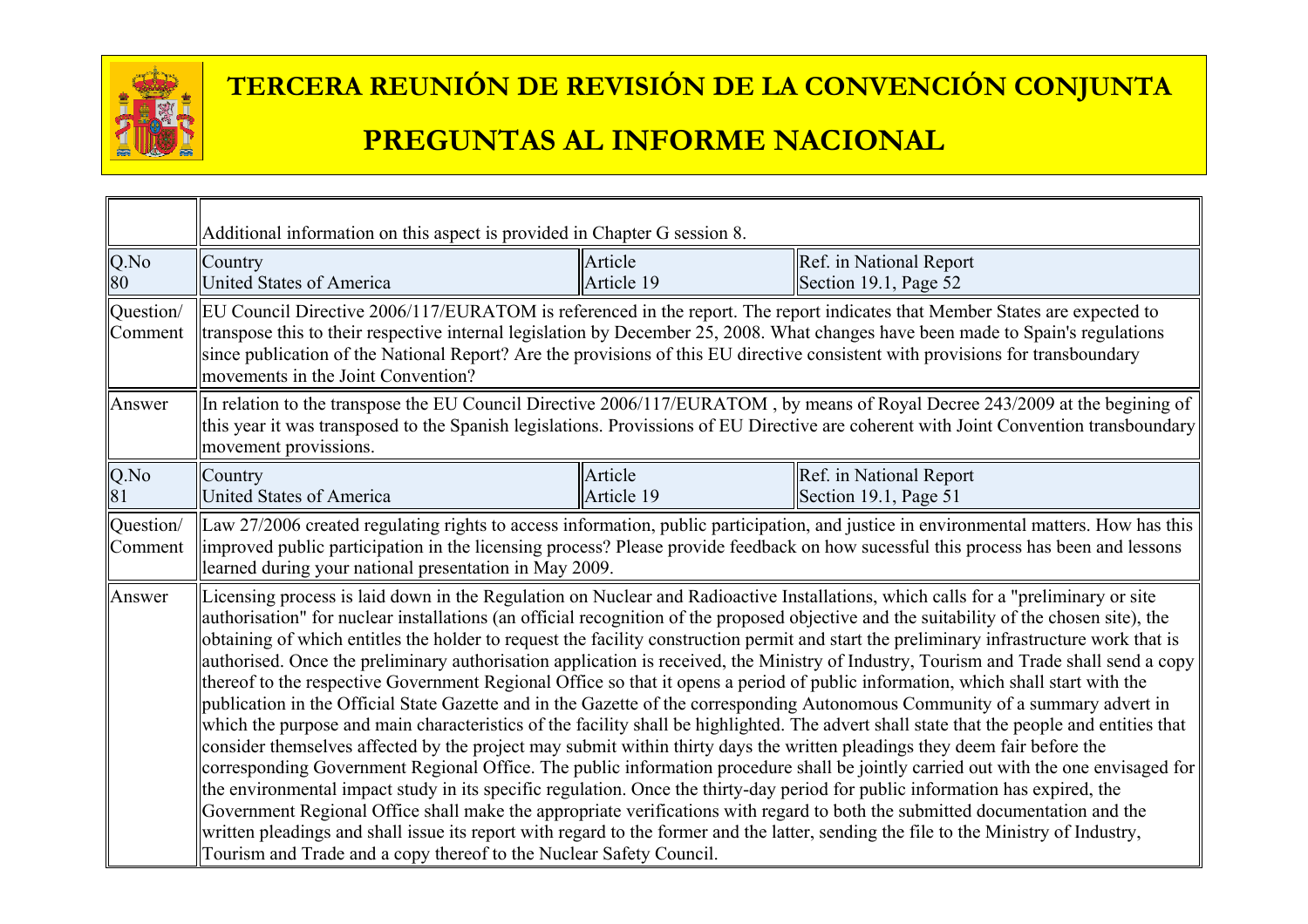

| Q.No<br>82           | Country<br>Canada                                                                                                                                                                                                                                                                                                    | Article<br>Article 20 | Ref. in National Report<br>Section E 20.1.2, p.62                                                                                                                                                                                                                                                                                                                                                                                                                                                                                                                                                                                                                                                                                                                                                                                                                                                                                                                  |
|----------------------|----------------------------------------------------------------------------------------------------------------------------------------------------------------------------------------------------------------------------------------------------------------------------------------------------------------------|-----------------------|--------------------------------------------------------------------------------------------------------------------------------------------------------------------------------------------------------------------------------------------------------------------------------------------------------------------------------------------------------------------------------------------------------------------------------------------------------------------------------------------------------------------------------------------------------------------------------------------------------------------------------------------------------------------------------------------------------------------------------------------------------------------------------------------------------------------------------------------------------------------------------------------------------------------------------------------------------------------|
| Question/<br>Comment | the checks and balances that are in place to ensure that regulatory requirements are not impacted by policy or political<br>considerations?                                                                                                                                                                          |                       | The separation of roles and responsibilities between the Government (MITYC) and the regulator (CSN) is not clear. Can you explain                                                                                                                                                                                                                                                                                                                                                                                                                                                                                                                                                                                                                                                                                                                                                                                                                                  |
| Answer               | In Spain, the regulatory function in the area of nuclear energy corresponds to several authorities with diferentiated and separated<br>related issues and political issues is guaranteed by legislation in force. Regarding organizational independence, Law creating the<br>rendered by the Nuclear Safety Council. |                       | competences depending on the subject, according to the provissions of legislation in force. The most relevant authorities in the areas<br>within the scope of the Joint Convention are, from the political and the administrative side, the Government and MITYC, and from<br>the nuclear safety side, the Nuclear Safety Council (CSN). Independence, both organizational and economic, between nuclear safety<br>Nuclear Safety Council establishes the Nuclear Safety Council as the sole entity having competence in relation with nuclear safety<br>and radiological protection, an entity existing under Public Law and independent from the Government, with its own legal standing<br>and equity. The CSN is only under the Spanish Parliament control. Regarding economic side, CSN is not economic dependent on the<br>Government, since the budgets for CSN incomes are regulated by Law 14/1999, of May 4th, on Tariffs and Public Prices for services |
| $Q$ .No<br>83        | Country<br>Netherlands                                                                                                                                                                                                                                                                                               | Article<br>Article 20 | Ref. in National Report<br>$\vert$ 20, pp.57-77                                                                                                                                                                                                                                                                                                                                                                                                                                                                                                                                                                                                                                                                                                                                                                                                                                                                                                                    |
| Question/<br>Comment | The description of the regulatory institutions is very elaborate with a lot of details. This section might be condensed in order to<br>improve the readability.                                                                                                                                                      |                       |                                                                                                                                                                                                                                                                                                                                                                                                                                                                                                                                                                                                                                                                                                                                                                                                                                                                                                                                                                    |
| Answer               | Article 20 was written aiming a general self-explaining overview of the Spanish regulatory system.                                                                                                                                                                                                                   |                       |                                                                                                                                                                                                                                                                                                                                                                                                                                                                                                                                                                                                                                                                                                                                                                                                                                                                                                                                                                    |
| Q.No<br>84           | Country<br>Slovakia                                                                                                                                                                                                                                                                                                  | Article<br>Article 20 | Ref. in National Report<br>$\parallel$ + Article 16                                                                                                                                                                                                                                                                                                                                                                                                                                                                                                                                                                                                                                                                                                                                                                                                                                                                                                                |
| Question/<br>Comment | Does your regulatory body accept results of probabilistic safety assessment in establishing activity concentration limits for disposal<br>facility?                                                                                                                                                                  |                       |                                                                                                                                                                                                                                                                                                                                                                                                                                                                                                                                                                                                                                                                                                                                                                                                                                                                                                                                                                    |
| Answer               | of the facility.<br>modelled, or reasonably assumed, to gain the necessary confidence, without the implementation of a pure probabilistic safety                                                                                                                                                                     |                       | The current version of El Cabril Safety Assessment does not treat in a probabilistic approach the long term performance assessment<br>The role as well as the utilization of probabilistic assessment could be considered by the regulatory body, but in near surface disposal<br>facilities the time frame of interest is not longer than those for which the conditions of the engineered and geological barriers can be                                                                                                                                                                                                                                                                                                                                                                                                                                                                                                                                         |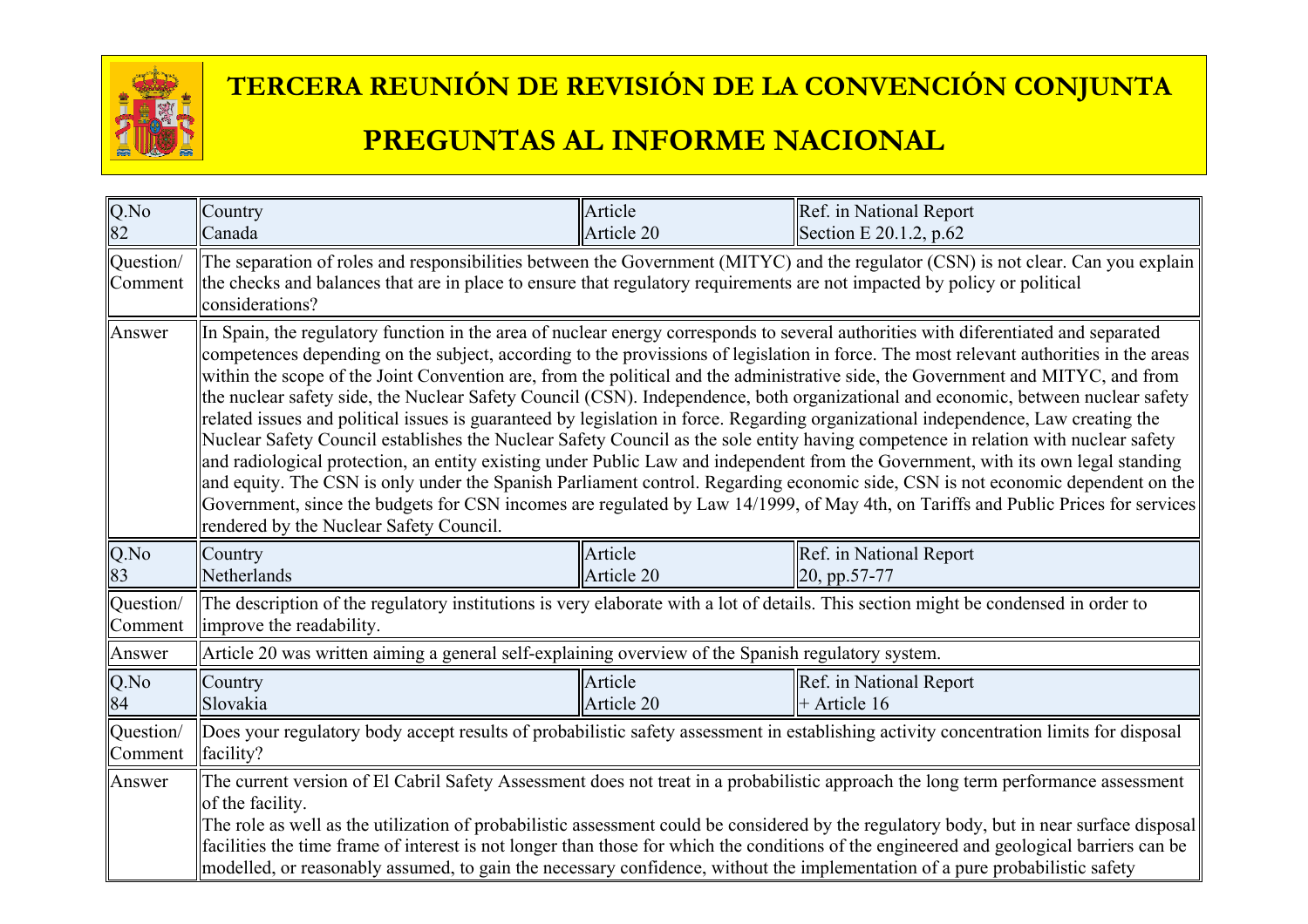

|                      | assessment.                                                                                                                                                                                                                                                                                                                                                                                                                                                                                                          |                       |                                                                                                                                       |
|----------------------|----------------------------------------------------------------------------------------------------------------------------------------------------------------------------------------------------------------------------------------------------------------------------------------------------------------------------------------------------------------------------------------------------------------------------------------------------------------------------------------------------------------------|-----------------------|---------------------------------------------------------------------------------------------------------------------------------------|
| $Q$ .No              | Country                                                                                                                                                                                                                                                                                                                                                                                                                                                                                                              | Article               | Ref. in National Report                                                                                                               |
| 85                   | Belgium                                                                                                                                                                                                                                                                                                                                                                                                                                                                                                              | Article 21            | Page 82 (first paragraph)                                                                                                             |
| Question/<br>Comment | waste is considered as "definitively disposed"? What about the aspect of retrievabillity?                                                                                                                                                                                                                                                                                                                                                                                                                            |                       | " That the State shall take over the ownership of RA-waste once they have definitively disposed of" From which moment RA-             |
| Answer               | Radioactive waste are considered definitively disposed of once it have been placed and kept in a disposal facility, regardless of<br>wether or not they be retriebable in the future. In this respect, the General Waste Radioactive Plan sets up the activities regarding<br>definitive solutions for HLW and SF to be set about for the forthcoming years, among others, the following: "Generic designs for<br>processes and considering the criterion of recovery of the wastes deposited for a defined period". |                       | each host rock will be consolidated and alternatives will be contemplated as a result of improved knowledge of the components and     |
| Q.No<br>86           | Country<br>Belgium                                                                                                                                                                                                                                                                                                                                                                                                                                                                                                   | Article<br>Article 21 | Ref. in National Report<br>Page 83 law 17/2007                                                                                        |
| Question/<br>Comment | " possibility liability being reduced for those facilities  may be considered as low risk: Which type of installations is<br>considered as "low risk"?                                                                                                                                                                                                                                                                                                                                                               |                       |                                                                                                                                       |
| Answer               | The Ministry of Industry, Tourism and Trade has imposed a reduced liability on those facilities that, in the opinion of the Nuclear<br>Safety Council are considered as low risk: El Cabril LILW Disposal Facility and Juzbado Fuel Assembly Manufacturing Facility.                                                                                                                                                                                                                                                 |                       |                                                                                                                                       |
| Q.No                 | Country                                                                                                                                                                                                                                                                                                                                                                                                                                                                                                              | Article               | Ref. in National Report                                                                                                               |
| 87                   | Canada                                                                                                                                                                                                                                                                                                                                                                                                                                                                                                               | Article 21            | Section F 21.2.2, p.83                                                                                                                |
| Question/<br>Comment | Liability for Nuclear Damage has been extended to include damage caused to the environment.<br>a) What is encompassed by "damage to the environment"?<br>b) How does Spain plan to calculate a monetary value for the "direct economic losses derived from the use and enjoyment of the<br>environment"?                                                                                                                                                                                                             |                       |                                                                                                                                       |
| Answer               | Damage to the environment encompass the categories included in 2004 Protocol to Amend the Paris Convention on Third Party<br>court of Justice, who will decide, according to the legislation in force, about the claims demanded.                                                                                                                                                                                                                                                                                    |                       | Liability in the Field of Nuclear Energy, ratified by Spain in 2005. Compensations are supposed to be requested by the victims to the |
| Q.No                 | Country                                                                                                                                                                                                                                                                                                                                                                                                                                                                                                              | Article               | Ref. in National Report                                                                                                               |
| 88                   | Belgium                                                                                                                                                                                                                                                                                                                                                                                                                                                                                                              | Article 22            | $\text{Page } 88 \text{ RD } 1349/2003 \text{ funding}$                                                                               |
| Question/            | What kind of uncertainties is considered in the calculation of the funding?                                                                                                                                                                                                                                                                                                                                                                                                                                          |                       |                                                                                                                                       |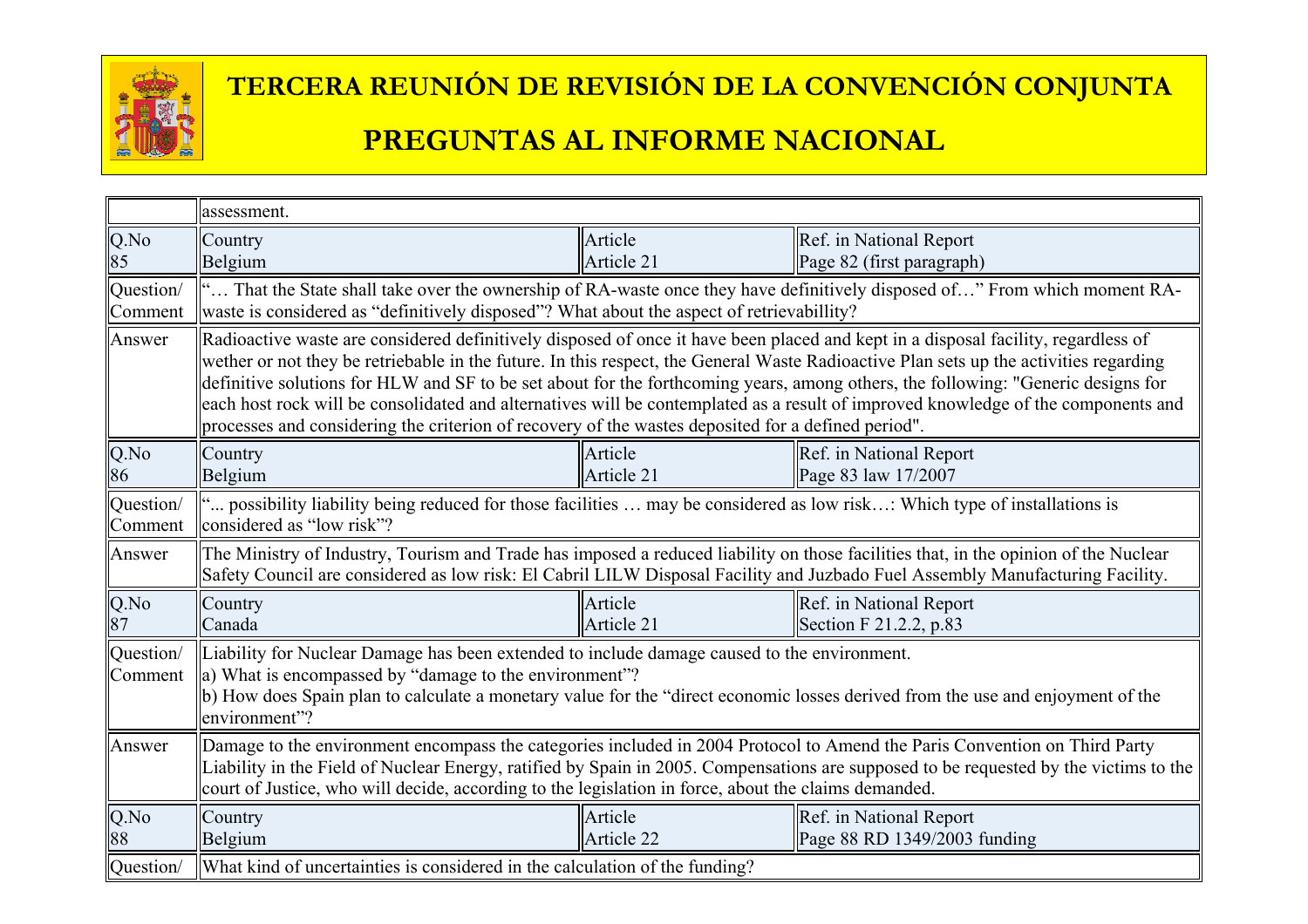

| Comment              |                                                                                                                                                                                                                                                                                                                                                                                                                                                                                                                                                                                                                                                    |                       |                                                                                                                                                                                                                                                                                                                                                                                                                                                                                                                                                                                                                                                                                                                                                                                                                                                                                                                                                                                                                                                                                                                                          |
|----------------------|----------------------------------------------------------------------------------------------------------------------------------------------------------------------------------------------------------------------------------------------------------------------------------------------------------------------------------------------------------------------------------------------------------------------------------------------------------------------------------------------------------------------------------------------------------------------------------------------------------------------------------------------------|-----------------------|------------------------------------------------------------------------------------------------------------------------------------------------------------------------------------------------------------------------------------------------------------------------------------------------------------------------------------------------------------------------------------------------------------------------------------------------------------------------------------------------------------------------------------------------------------------------------------------------------------------------------------------------------------------------------------------------------------------------------------------------------------------------------------------------------------------------------------------------------------------------------------------------------------------------------------------------------------------------------------------------------------------------------------------------------------------------------------------------------------------------------------------|
| Answer               | starting three years after shut-down and no reprocessing of spent fuel. According to this reference scenario, radioactive waste<br>management strategies, programs and activities are defined for the short, medium and long-term. Next step is to estimate future<br>estimations are revised every year.                                                                                                                                                                                                                                                                                                                                          |                       | Uncertainties are considered in three main elements: reference scenario, future costs and discount rate. To deal with the first a basic<br>scenario is set up taking into account the current nuclear fleet, an operational life-time of 40 years, decommissioning to green-field<br>costs. This is done for each of the different lines of actions (LILW, HLW and SF, decommissioning, etc.). Major uncertainties at this<br>phase are mainly in final disposal of HLW and SF as in the other lines of action the Spanish experience as well as the international<br>one provide a very accurate knowledge of the level of costs involved. That is to say, basic uncertainties are those concerning main<br>parameters of the underground disposal system (host rock, site, disposal concept, etc.) and associated technological costs. To tackle<br>with this a percentage on the total estimated cost is applied. Finally the discount rate used to make the financial estimations is a very<br>sensitive variable to determine required periodic incomes to the Fund. Sensitivity analyses are carried out and, in any case, funding |
| Q.No<br>89           | Country<br>Canada                                                                                                                                                                                                                                                                                                                                                                                                                                                                                                                                                                                                                                  | Article<br>Article 22 | Ref. in National Report<br>Section F 22.1, p.86                                                                                                                                                                                                                                                                                                                                                                                                                                                                                                                                                                                                                                                                                                                                                                                                                                                                                                                                                                                                                                                                                          |
| Question/<br>Comment | these programs?<br>b) Would Spain consider lengthening/shortening the time period?                                                                                                                                                                                                                                                                                                                                                                                                                                                                                                                                                                 |                       | It is noted that Spain inspects personnel training programs on a two year basis. a) What criteria are used to assess the suitability of                                                                                                                                                                                                                                                                                                                                                                                                                                                                                                                                                                                                                                                                                                                                                                                                                                                                                                                                                                                                  |
| Answer               | personnel of nuclear power plants, and requires that licensee's training programs accomplish the following requirements:<br>• The licensee of a NPP shall be obliged to implement a training program for the plant personnel that:<br>o shall keep duly updated prior to assigning the functions pertaining to their job functions;<br>performance of their job positions;<br>land<br>o shall be documented and available to be inspected by the CSN<br>• The licensee of an NPP shall ensure that all the personnel required to perform safety related functions have the sufficient<br>knowledge and skills to do it. This shall be achieved by: |                       | A) The CSN's Instruction IS-12 defines the qualification and training requirements of non-licensed staff and non-licensed off-site<br>o shall fulfil the objective of ensuring that the personnel acquires and maintains the competence required for the efficient and safe<br>o shall emphasise the extreme importance of safety in all aspects relating to plant operation, over and above all other considerations,                                                                                                                                                                                                                                                                                                                                                                                                                                                                                                                                                                                                                                                                                                                   |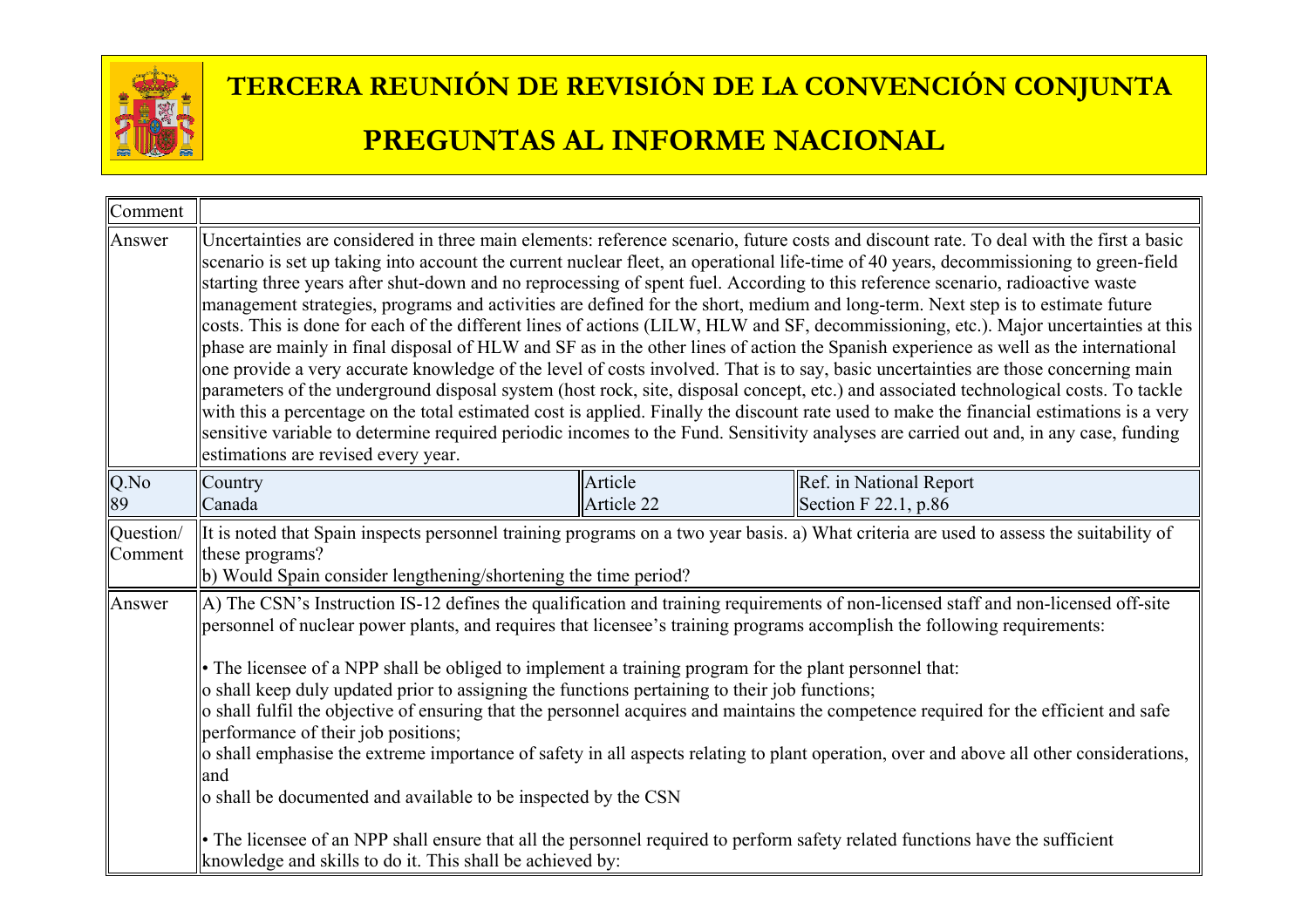

| o checking that the personnel have successfully performed all the phases of the training plan and that they have adequately passed all<br>the evaluation tests.                                                                                                                                                                                                                                                                                                                                                                                                                                                                                                                                                                                                      |  |
|----------------------------------------------------------------------------------------------------------------------------------------------------------------------------------------------------------------------------------------------------------------------------------------------------------------------------------------------------------------------------------------------------------------------------------------------------------------------------------------------------------------------------------------------------------------------------------------------------------------------------------------------------------------------------------------------------------------------------------------------------------------------|--|
| • The licensee's training program shall consist of initial and on-going training programs and shall be based in the application of a<br>systematic approach to training methodology, which shall include the following considerations:<br>o Determination of the learning objectives, in accordance with the results obtained from the job position analysis.<br>o Design and implementation of the training program based on the learning objectives.<br>o The tools and human resources required for its satisfactory achievement.<br>o Assessment of the degree of personal compliance with the learning objectives mapped out.<br>o Evaluation and revision of the training program based on the performance of the personnel in their respective job positions. |  |
| • The licensee's training program shall include operating experience on incidents occurring at the plant, and those occurring at other<br>plants which were relevant and applicable to it.                                                                                                                                                                                                                                                                                                                                                                                                                                                                                                                                                                           |  |
| • All the plant personnel with upper or line management responsibilities, having responsibilities in severe accidents management,<br>shall receive training on it.                                                                                                                                                                                                                                                                                                                                                                                                                                                                                                                                                                                                   |  |
| • The training program shall be continuously improved, as contemplated in the systematic approach training design, and shall include<br>any modifications to it (changes in the regulations or standards, NPP modifications, lessons learned from the experience of the<br>industry, etc.).                                                                                                                                                                                                                                                                                                                                                                                                                                                                          |  |
| • Compliance with the program requires the implementation of justified control systems (attendances, absences, recoveries,<br>justification, tests, marks, etc.)                                                                                                                                                                                                                                                                                                                                                                                                                                                                                                                                                                                                     |  |
| • The licensee of an NPP shall possess a training organisation provided with the necessary resources and facilities.                                                                                                                                                                                                                                                                                                                                                                                                                                                                                                                                                                                                                                                 |  |
| All the previous requirements exposed by non-licensed staff are applicable to non-licensed permanent off-site personnel of nuclear<br>power plants and can be used as reference for non-licensed temporary off-site personnel.                                                                                                                                                                                                                                                                                                                                                                                                                                                                                                                                       |  |
| B) Would Spain consider lengthening/shortening the time period?                                                                                                                                                                                                                                                                                                                                                                                                                                                                                                                                                                                                                                                                                                      |  |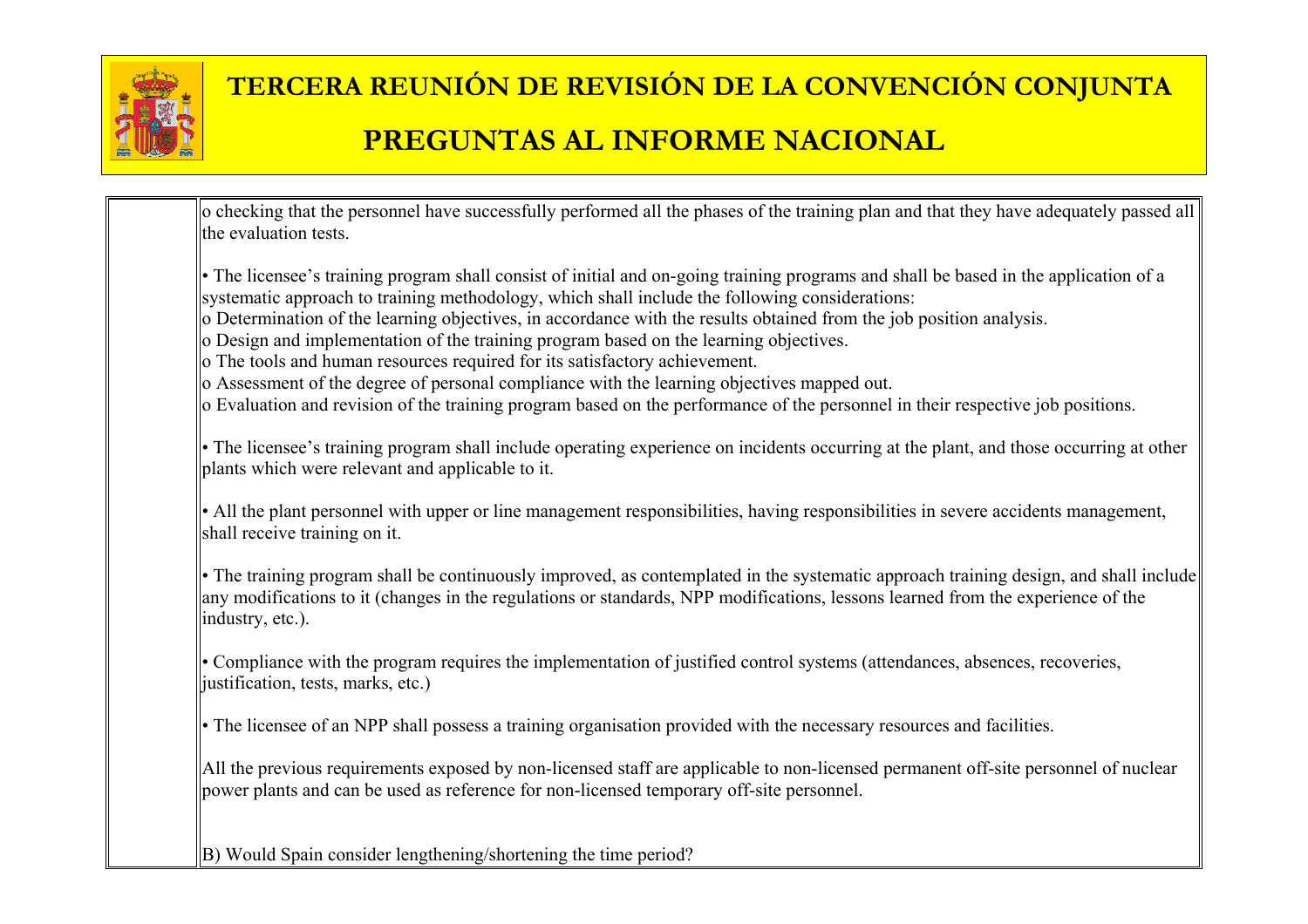

┐г

|                      | B) No. We are non considering lengthening/shortening the time period for training inspections. At the moment we haven't noticed<br>such necessity and it seems adequate biennial inspections for reviewing practices that are modified at higher intervals. If important<br>incidents with training aspects implications were detected, they would be covered by reactive inspections in response to them, which<br>are outside the basic inspection plan.                                                                                                                                                                                                                                                                                                                                                                                                                                                                                                                                                                                                                                                                                                                                                                                                                                                                                                        |                       |                                                   |  |
|----------------------|-------------------------------------------------------------------------------------------------------------------------------------------------------------------------------------------------------------------------------------------------------------------------------------------------------------------------------------------------------------------------------------------------------------------------------------------------------------------------------------------------------------------------------------------------------------------------------------------------------------------------------------------------------------------------------------------------------------------------------------------------------------------------------------------------------------------------------------------------------------------------------------------------------------------------------------------------------------------------------------------------------------------------------------------------------------------------------------------------------------------------------------------------------------------------------------------------------------------------------------------------------------------------------------------------------------------------------------------------------------------|-----------------------|---------------------------------------------------|--|
| Q.No<br>90           | Country<br>Canada                                                                                                                                                                                                                                                                                                                                                                                                                                                                                                                                                                                                                                                                                                                                                                                                                                                                                                                                                                                                                                                                                                                                                                                                                                                                                                                                                 | Article<br>Article 22 | Ref. in National Report<br>Section $F$ 22.2, p.88 |  |
| Question/<br>Comment | Could Spain please outline the processes and mechanisms used by the Tracking and Control Committee in their supervision and<br>control of the Fund for the Financing of Activities included in the General Radioactive Waste Plan?                                                                                                                                                                                                                                                                                                                                                                                                                                                                                                                                                                                                                                                                                                                                                                                                                                                                                                                                                                                                                                                                                                                                |                       |                                                   |  |
| Answer               | According to the Royal Decree 1349/2003, the functions of the tracking and control Committee are as follows:<br>a) Development of the criteria regarding the composition of the assets included in the Fund.<br>b) Tracking of the financial investments, verifying application of the principles of security, profitability and liquidity as stated in the<br>mentioned Royal Decree<br>c) Drawing up of six-monthly reports describing the situation of the Fund and the investments corresponding to its financial<br>management, along with the qualification issued by the committee. This report shall be submitted to the Minister of Economy and<br>the Chancellor of the Exchequer.<br>Every six month the Committee issues a report whose main objective is to qualify in the terms of security, profitability and liquidity<br>the financial management of the Fund as carried out by ENRESA. The Committee also provides guidance on investment criteria to<br>precise and limit the possibilities given in the Royal Decree 1349/2003 among different financial assets. This latter function comes<br>out when several understandings of investment options are available. Usually, the Committee discharges this duty onto a reduced<br>working group that analyses the implications of the alternatives involved and reports back to the Committee |                       |                                                   |  |
| Q.No<br>91           | Country<br>France                                                                                                                                                                                                                                                                                                                                                                                                                                                                                                                                                                                                                                                                                                                                                                                                                                                                                                                                                                                                                                                                                                                                                                                                                                                                                                                                                 | Article<br>Article 22 | Ref. in National Report<br>$F.22.2 - p. 87$       |  |
| Question/<br>Comment | The process to calculate taxes to be paid by licensees is detailed.<br>These taxes cover waste storage cost.<br>Could Spain indicate if this tax amount include post-closure monitoring/surveillance costs of waste disposal facility?                                                                                                                                                                                                                                                                                                                                                                                                                                                                                                                                                                                                                                                                                                                                                                                                                                                                                                                                                                                                                                                                                                                            |                       |                                                   |  |
| Answer               | The estimations of costs to set up the taxes are carried out according to the different lines of activity of radioactive waste                                                                                                                                                                                                                                                                                                                                                                                                                                                                                                                                                                                                                                                                                                                                                                                                                                                                                                                                                                                                                                                                                                                                                                                                                                    |                       |                                                   |  |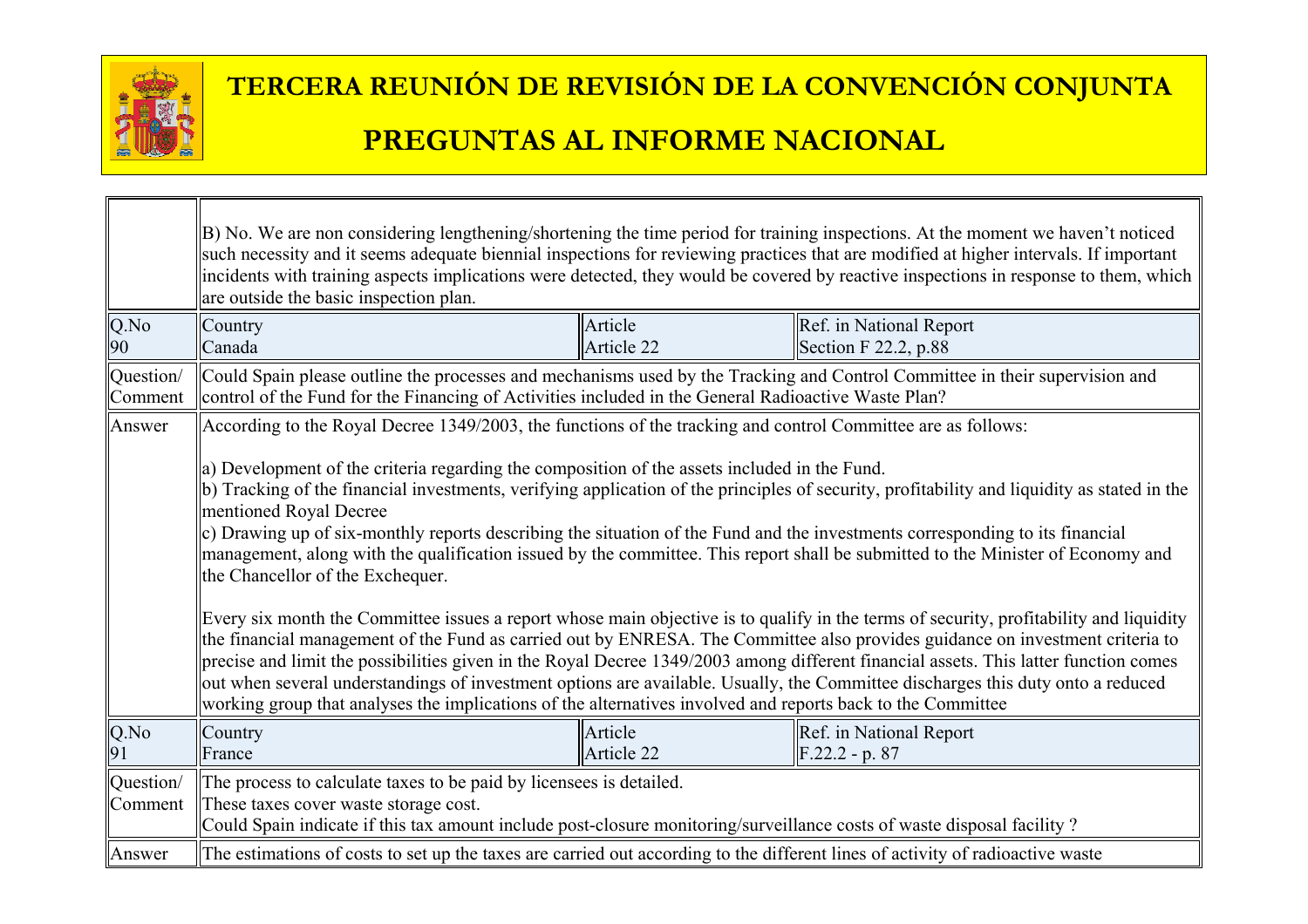

|                      | management (VLLW, LILW, HLW and SF). In all of these cases, the costs of post-closure monitoring or institutional surveillance of<br>disposal facilities are included in costs estimations.                                                                                                                                                                                                                                                                                                                                                                                                                                                                                                                                                                                                                                                                                                                                                                                                                                                                                                                                                                                                                                                                                                                                                                                                                                                                                                                                                                                                                                                                                                                                                                               |            |                                                                                                                                        |
|----------------------|---------------------------------------------------------------------------------------------------------------------------------------------------------------------------------------------------------------------------------------------------------------------------------------------------------------------------------------------------------------------------------------------------------------------------------------------------------------------------------------------------------------------------------------------------------------------------------------------------------------------------------------------------------------------------------------------------------------------------------------------------------------------------------------------------------------------------------------------------------------------------------------------------------------------------------------------------------------------------------------------------------------------------------------------------------------------------------------------------------------------------------------------------------------------------------------------------------------------------------------------------------------------------------------------------------------------------------------------------------------------------------------------------------------------------------------------------------------------------------------------------------------------------------------------------------------------------------------------------------------------------------------------------------------------------------------------------------------------------------------------------------------------------|------------|----------------------------------------------------------------------------------------------------------------------------------------|
| Q.No                 | Country                                                                                                                                                                                                                                                                                                                                                                                                                                                                                                                                                                                                                                                                                                                                                                                                                                                                                                                                                                                                                                                                                                                                                                                                                                                                                                                                                                                                                                                                                                                                                                                                                                                                                                                                                                   | Article    | Ref. in National Report                                                                                                                |
| 92                   | Romania                                                                                                                                                                                                                                                                                                                                                                                                                                                                                                                                                                                                                                                                                                                                                                                                                                                                                                                                                                                                                                                                                                                                                                                                                                                                                                                                                                                                                                                                                                                                                                                                                                                                                                                                                                   | Article 22 | Section F, page 87                                                                                                                     |
| Question/<br>Comment | and of the dismantling and decommissioning of NPP.                                                                                                                                                                                                                                                                                                                                                                                                                                                                                                                                                                                                                                                                                                                                                                                                                                                                                                                                                                                                                                                                                                                                                                                                                                                                                                                                                                                                                                                                                                                                                                                                                                                                                                                        |            | Please, provide the criteria used to determine the value for the financing of the cost of radioactive waste and spent fuel management, |
| Answer               | The principle is to collect the financial resources in advance during the operational life-time of the facilities. ENRESA's activities<br>are funded via a Fund for the financing of the activities of the General Radioactive Waste Plan. The Fund is intended to cover all<br>activities concerning waste management from its collection from producers to its final disposal. Decommissioning of nuclear<br>facilities and remediation of some nuclear sites are also included. To estimate the required level of the Fund the main criteria are:<br>• Waste originated by the existing fleet of NPPs during a lifetime of 40 years<br>• Decommissioning of NPPs to green-field. Immediate decommissioning is the preferred option.<br>• Waste produced in institutional producers (laboratories, industry, research centres, etc.)<br>• Disposal of VLLW and LILW in the near-surface facilities of El Cabril<br>• Temporary storage for HLW and SF in a centralised facility prior to final disposal.<br>• Disposal of HLW and SF in an underground repository. Start of operation in the year 2050. Planned closure in the year 2070.<br>• Application of percentages to electricity sales to cover future costs of decommissioning, managing radioactive waste and spent fuel<br>generated by NPPs prior to 1st April 2005.<br>• Payment of monthly contributions to the Fund by the NPPs according to a quota annually estimated by ENRESA and approved by<br>MITYC for the same concepts in the point above but generated as from 31st March 2005<br>• Payment by the owner of the fuel manufacturing plant of annual contributions to the Fund<br>• Payment of a lump sum by institutional producers when their wastes are collected<br>• Discount rate $1.5\%$ |            |                                                                                                                                        |
| Q.No                 | More detailed information is given in Annex D of the General Radioactive Waste Management Plan. Available at www.enresa.es<br>Country                                                                                                                                                                                                                                                                                                                                                                                                                                                                                                                                                                                                                                                                                                                                                                                                                                                                                                                                                                                                                                                                                                                                                                                                                                                                                                                                                                                                                                                                                                                                                                                                                                     | Article    | Ref. in National Report                                                                                                                |
| 93                   | Belgium                                                                                                                                                                                                                                                                                                                                                                                                                                                                                                                                                                                                                                                                                                                                                                                                                                                                                                                                                                                                                                                                                                                                                                                                                                                                                                                                                                                                                                                                                                                                                                                                                                                                                                                                                                   | Article 24 | Page 97                                                                                                                                |
| Question/            | "El Cabrilzero release for radioactive effluents" Does this mean that all the effluents of the waste conditioning installations,                                                                                                                                                                                                                                                                                                                                                                                                                                                                                                                                                                                                                                                                                                                                                                                                                                                                                                                                                                                                                                                                                                                                                                                                                                                                                                                                                                                                                                                                                                                                                                                                                                          |            |                                                                                                                                        |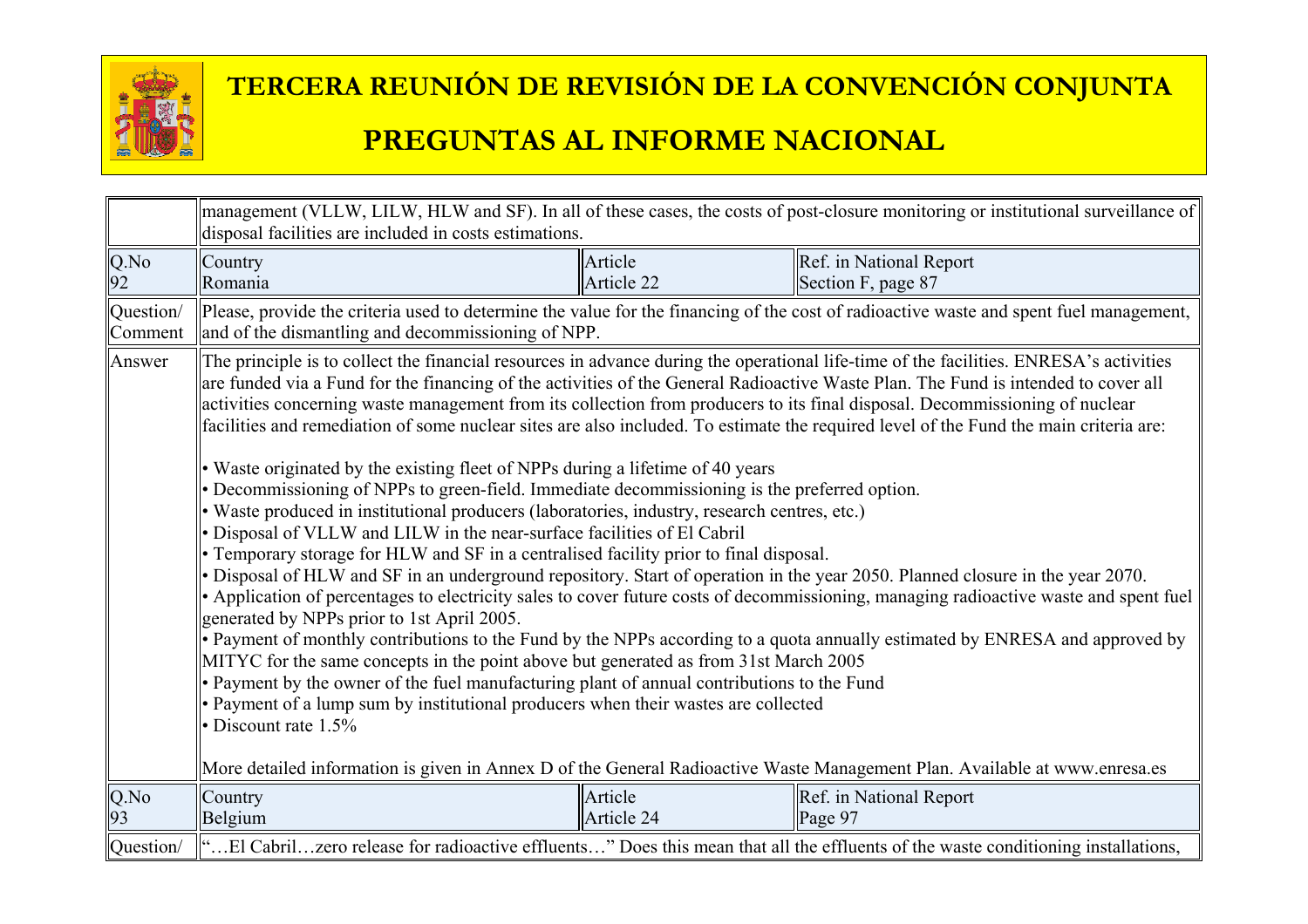

| Comment              | the laboratories present on site are being used as conditioning matrix?                                                                                                                                                                                                                                                                                                                                                                                                                                                                                                                                                                                                                                                                                                                                                                                                                                                                                                                                                                                                                                                                                                                                                  |                       |                         |
|----------------------|--------------------------------------------------------------------------------------------------------------------------------------------------------------------------------------------------------------------------------------------------------------------------------------------------------------------------------------------------------------------------------------------------------------------------------------------------------------------------------------------------------------------------------------------------------------------------------------------------------------------------------------------------------------------------------------------------------------------------------------------------------------------------------------------------------------------------------------------------------------------------------------------------------------------------------------------------------------------------------------------------------------------------------------------------------------------------------------------------------------------------------------------------------------------------------------------------------------------------|-----------------------|-------------------------|
| Answer               | Yes. All liquids that might have been in contact with radioactive material are recovered and used for conditioning mortar in the<br>process of conditioning the cubic disposal units.                                                                                                                                                                                                                                                                                                                                                                                                                                                                                                                                                                                                                                                                                                                                                                                                                                                                                                                                                                                                                                    |                       |                         |
| $Q$ .No<br>94        | Country<br>Bulgaria                                                                                                                                                                                                                                                                                                                                                                                                                                                                                                                                                                                                                                                                                                                                                                                                                                                                                                                                                                                                                                                                                                                                                                                                      | Article<br>Article 24 | Ref. in National Report |
| Question/<br>Comment | Are any other dose limits pertaining to persons in training between 16 and 18 years of age included in the regulation?                                                                                                                                                                                                                                                                                                                                                                                                                                                                                                                                                                                                                                                                                                                                                                                                                                                                                                                                                                                                                                                                                                   |                       |                         |
| Answer               | Yes. There are the same limits proposed for these people by EU Directive EURATOM96/29:<br>The limit for effective dose for apprentices aged between 16 and 18 years and for students aged between 16 and 18 years who, in the<br>course of their studies, are obliged to use sources shall be 6 mSv per year.<br>Without prejudice to this dose limit:<br>(a) the limit on equivalent dose for the lens of the eye shall be 50 mSv in a year;<br>(b) the limit on equivalent dose for the skin shall be 150 mSv in a year. This limit shall apply to the dose averaged over any area of 1<br>cm <sup>2</sup> , regardless of the area exposed;<br>(c) the limit on equivalent dose for the hands, forearms, feet and ankles shall be 150 mSv in a year.                                                                                                                                                                                                                                                                                                                                                                                                                                                                  |                       |                         |
| Q.No<br>95           | Country<br>Bulgaria                                                                                                                                                                                                                                                                                                                                                                                                                                                                                                                                                                                                                                                                                                                                                                                                                                                                                                                                                                                                                                                                                                                                                                                                      | Article<br>Article 24 | Ref. in National Report |
| Question/<br>Comment | What is the criterion for sufficiently low radiological risk?                                                                                                                                                                                                                                                                                                                                                                                                                                                                                                                                                                                                                                                                                                                                                                                                                                                                                                                                                                                                                                                                                                                                                            |                       |                         |
| Answer               | We take on that the question is related to paragraph included on page 93 of the report saying: In most cases, the control of the<br>radiation doses received by professionally-ex posed workers is accomplished through individual surveillance by passive physical<br>dosimeters. There are cases, however, in which, if the radiological risk is sufficiently low, the radiological surveillance of the<br>environment in which the workers perform their work activities may suffice.<br>According to article 29 on the regulation 783/2001 on sanitary protection against ionizing radiation, only individual doses received<br>by exposed workers classified in category B can be estimated form results of surveillance of the environment in which the workers<br>perform their work activities.<br>Category B exposed workers are defined on the aforementioned regulation as those worker who, due to their working conditions, is<br>very unlikely that they receive doses above 6 milisievert/year or 3/10 of the year dose limits for eye lenses, skin or extremities.<br>In addition this regulation (article 18) requires using individual dosimeters when external exposure risk is present in Controlled |                       |                         |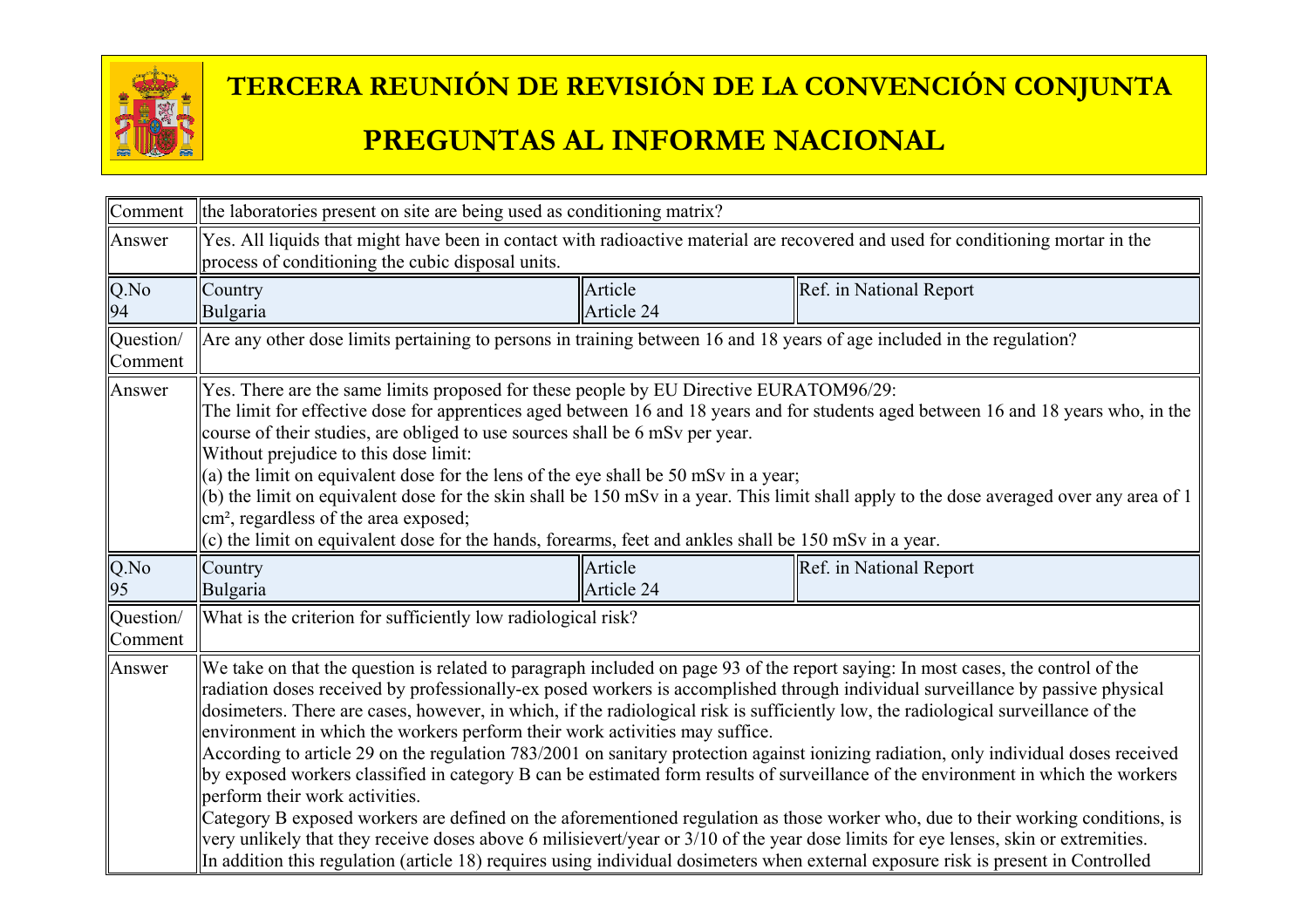

|                      | Areas.<br>Then, according to Spanish regulation only doses received by exposed workers classified in category B, working in Supervised<br>Areas can be estimated form results of surveillance of the environment in which the workers perform their work activities.                                                                                                                                                                                                                                                                                                                                                                              |                       |                                                              |  |
|----------------------|---------------------------------------------------------------------------------------------------------------------------------------------------------------------------------------------------------------------------------------------------------------------------------------------------------------------------------------------------------------------------------------------------------------------------------------------------------------------------------------------------------------------------------------------------------------------------------------------------------------------------------------------------|-----------------------|--------------------------------------------------------------|--|
| $Q$ .No<br>96        | Country<br>Hungary                                                                                                                                                                                                                                                                                                                                                                                                                                                                                                                                                                                                                                | Article<br>Article 24 | Ref. in National Report<br>$\ F p.92, p.96\ $                |  |
| Question/<br>Comment | Who prepared the regulation on dose limits for the professionally exposed workers and for the public? Was it the CSN or the<br>Ministry of Public Health and Consumption or they prepared it together?                                                                                                                                                                                                                                                                                                                                                                                                                                            |                       |                                                              |  |
| Answer               | The Spanish regulation 738/2001 on sanitary protection against ionising radiation was drafted by CSN following EU Directive<br>EURATOM/96/29 laying down basic safety standards for the protection of the health of workers and the general public against the<br>dangers arising from ionizing radiation. Once drafted a technical committee to discuss the proposed regulation was launched;<br>Ministries for Economy, Health and Consumption, Labor and Social Affaires and Internal Affaires took part on that committee as<br>well as CSN. Finally a joint Government Regulation from all those mentioned Ministries together was released. |                       |                                                              |  |
| Q.No<br>97           | Country<br>Netherlands                                                                                                                                                                                                                                                                                                                                                                                                                                                                                                                                                                                                                            | Article<br>Article 24 | Ref. in National Report<br>$ 24.1, pp91$ etc                 |  |
| Question/<br>Comment | The section treating the "Protection of Workers" has been updated and measures have been described that account for the further<br>implementation of the ALARA principle. This is valuable information.                                                                                                                                                                                                                                                                                                                                                                                                                                           |                       |                                                              |  |
| Answer               | Thanks for your comment.                                                                                                                                                                                                                                                                                                                                                                                                                                                                                                                                                                                                                          |                       |                                                              |  |
| $Q$ .No<br>98        | Country<br>Netherlands                                                                                                                                                                                                                                                                                                                                                                                                                                                                                                                                                                                                                            | Article<br>Article 24 | Ref. in National Report<br>$\vert$ 24.1.2, p.94,95, table 10 |  |
| Question/<br>Comment | Please add caption text to Table 10.<br>Is there a reason that explains the significant difference between contracted persons and plant staff concerning the average individual<br>dose rates?                                                                                                                                                                                                                                                                                                                                                                                                                                                    |                       |                                                              |  |
| Answer               | It is due to the next 3 facts:<br>1. Main charge of work at NPP is carried out during refueling period.<br>2. Main works at refueling period are carried out by contracted persons.<br>3. Plant staff supervises this work.                                                                                                                                                                                                                                                                                                                                                                                                                       |                       |                                                              |  |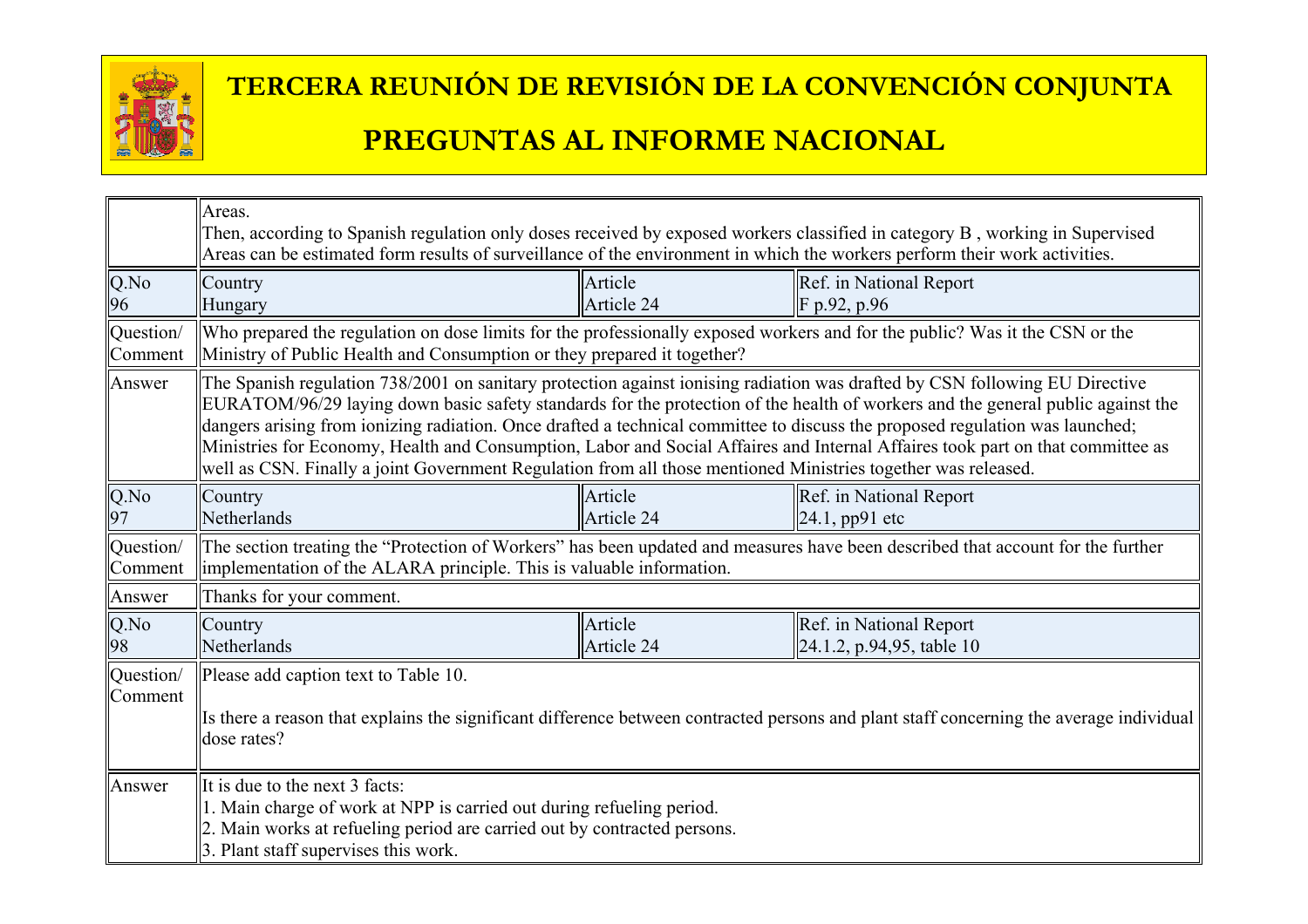

#### **TERCERA REUNIÓN DE REVISIÓN DE LA CONVENCIÓN CONJUNTA**

#### **PREGUNTAS AL INFORME NACIONAL**

| Q.No<br>99           | Country<br>Netherlands                                                                                                                                                                                                                                                                                                                                                                                                                                                                                                                                                                  | Article<br>Article 24 | Ref. in National Report<br>24.1.2, p.94,95                                                                                   |  |
|----------------------|-----------------------------------------------------------------------------------------------------------------------------------------------------------------------------------------------------------------------------------------------------------------------------------------------------------------------------------------------------------------------------------------------------------------------------------------------------------------------------------------------------------------------------------------------------------------------------------------|-----------------------|------------------------------------------------------------------------------------------------------------------------------|--|
| Question/<br>Comment | In the answer to question/comment 19 of the 2nd NR, a table was presented with the effective dose rates for the different plants for<br>2003 and 2004.<br>Perhaps this information could be extended into a graph for additional years, including the applicable limit values?                                                                                                                                                                                                                                                                                                          |                       |                                                                                                                              |  |
| Answer               | Please see attached graph in the support document.                                                                                                                                                                                                                                                                                                                                                                                                                                                                                                                                      |                       |                                                                                                                              |  |
| Support<br>Documents | » Spanish Answer support document                                                                                                                                                                                                                                                                                                                                                                                                                                                                                                                                                       |                       |                                                                                                                              |  |
| $Q$ .No<br>100       | Country<br>Belgium                                                                                                                                                                                                                                                                                                                                                                                                                                                                                                                                                                      | Article<br>Article 25 | Ref. in National Report<br>Page 104 RD                                                                                       |  |
| Question/<br>Comment | "Enresaassigns the mission of acting in support of the civil defence services" For what kind of activities ENRESA has to act<br>in support?                                                                                                                                                                                                                                                                                                                                                                                                                                             |                       |                                                                                                                              |  |
| Answer               | ENRESA is part of the National System for Emergency Response in case of nuclear or radiological emergency that is coordinated by<br>the National Organisation for Civil Defense as part of the "radiological group" directed by the nuclear regulator (Nuclear Safety<br>Council).                                                                                                                                                                                                                                                                                                      |                       |                                                                                                                              |  |
| $Q$ .No<br>101       | Country<br>Canada                                                                                                                                                                                                                                                                                                                                                                                                                                                                                                                                                                       | Article<br>Article 25 | Ref. in National Report<br>Section F 25.3, p.105                                                                             |  |
| Question/<br>Comment | incident, and the application of the Liability for Nuclear Damage?                                                                                                                                                                                                                                                                                                                                                                                                                                                                                                                      |                       | What, if any, are the linkages between the Emergency Preparedness measures, the Emergency Response in the event of a nuclear |  |
| Answer               | The Protocol to amend the Paris Convention on third party liability in the field of nuclear energy of 29 July 1960, as amended by the<br>additional Protocol of 28 January 1964 and by the Protocol of 16 November 1982, defines "nuclear damage" as, among other<br>meanings, as "the costs of preventive measures, and further loss or damage caused by such measures". Since Spain is ratifier of this<br>Convention, the costs of preventive measures and the emergency response in the event of a nuclear incident are within the scope of<br>the liability of the licence holder. |                       |                                                                                                                              |  |
| $Q$ .No<br>102       | Country<br>France                                                                                                                                                                                                                                                                                                                                                                                                                                                                                                                                                                       | Article<br>Article 25 | Ref. in National Report<br>$F - p. 103$                                                                                      |  |
| Question/<br>Comment | Could Spain detail how transboundary harmonization between the different provincial government is achieved?                                                                                                                                                                                                                                                                                                                                                                                                                                                                             |                       |                                                                                                                              |  |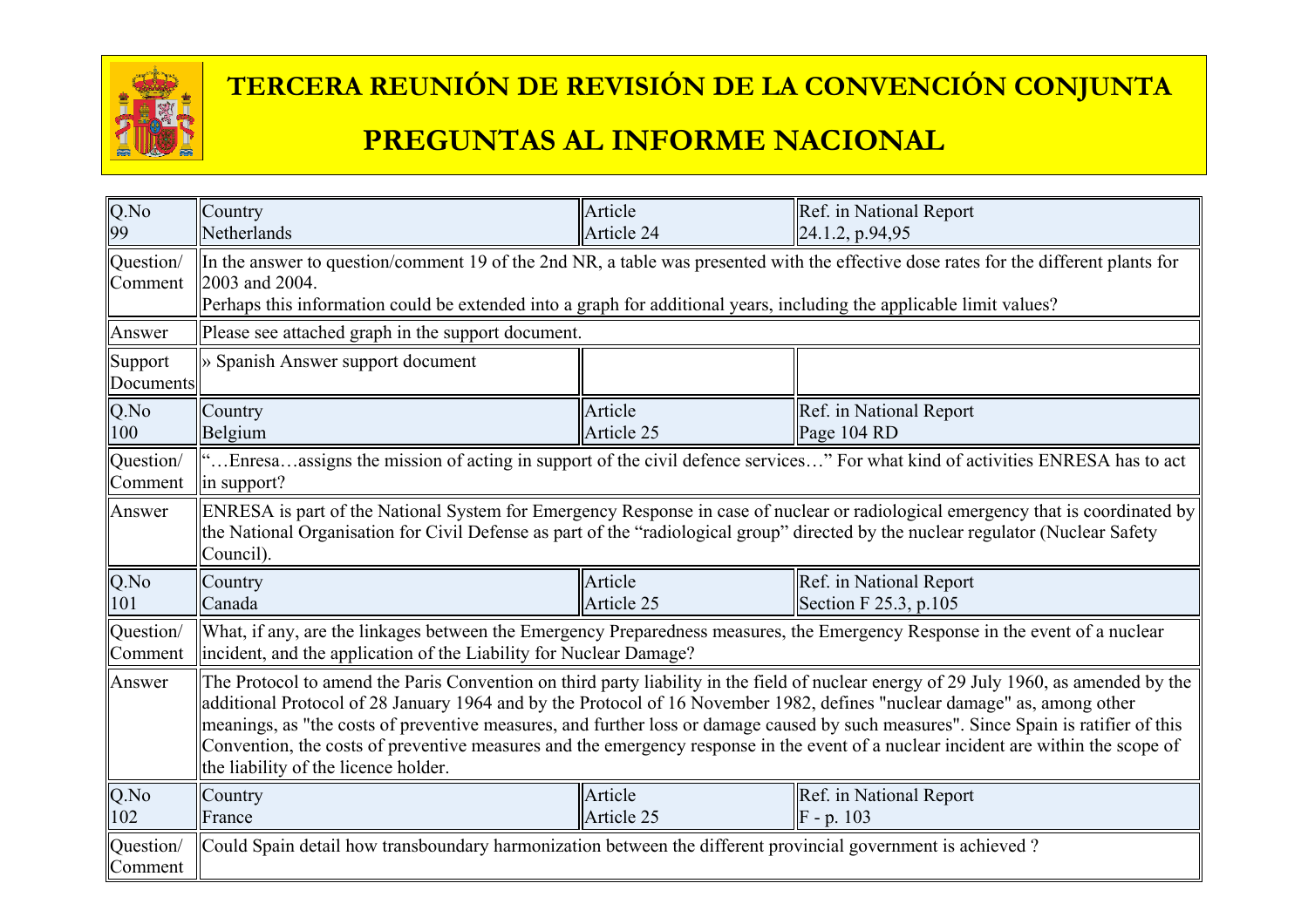

| Answer               | The Spanish territory is divided by autonomous communities. The CSN is the only competent authority in Spain regarding to nuclear<br>safety and radiation protection. Therefore it provides with its recommendations to the regional governments. The Basic Nuclear<br>Emergency Plan approved by Royal Decree 1546/2004, of June 25th establishes that the Director of the Nuclear Emergency Plan is<br>the Delegate of the Government in the autonomous community in which the nuclear power plant is located. The CSN makes<br>recommendations in relation with nuclear safety and radiological protection in radiological or nuclear emergency cases to this role<br>and therefore should be followed in every part of the Spanish territory. There has not been any problem of harmonization in Spain.                                                         |                       |                                                                                                                                                                                                                                                                                                                                                                                                                                                                                                                                                    |  |
|----------------------|---------------------------------------------------------------------------------------------------------------------------------------------------------------------------------------------------------------------------------------------------------------------------------------------------------------------------------------------------------------------------------------------------------------------------------------------------------------------------------------------------------------------------------------------------------------------------------------------------------------------------------------------------------------------------------------------------------------------------------------------------------------------------------------------------------------------------------------------------------------------|-----------------------|----------------------------------------------------------------------------------------------------------------------------------------------------------------------------------------------------------------------------------------------------------------------------------------------------------------------------------------------------------------------------------------------------------------------------------------------------------------------------------------------------------------------------------------------------|--|
| Q.No<br>103          | Country<br>France                                                                                                                                                                                                                                                                                                                                                                                                                                                                                                                                                                                                                                                                                                                                                                                                                                                   | Article<br>Article 25 | Ref. in National Report<br>$F - p. 107$                                                                                                                                                                                                                                                                                                                                                                                                                                                                                                            |  |
| Question/<br>Comment | Could Spain give examples of feedback on the supply of information to the media and the population?                                                                                                                                                                                                                                                                                                                                                                                                                                                                                                                                                                                                                                                                                                                                                                 |                       |                                                                                                                                                                                                                                                                                                                                                                                                                                                                                                                                                    |  |
| Answer               | The "Plan Básico de Emergencia Nuclear" (PLABEN) [Basic Plan of Nuclear Emergency] establishes a guideline on early<br>information supply to the population living within the planning zones I and II defined in each Emergency Plan. CSN is among the<br>organizations, public and private, responsible to undertake the necessary informative actions.<br>Concerning emergency drills and exercises, CSN carries out the supply of information to the population and the media throughout its<br>Communication and Information Group (GIC), which elaborates and disseminates press releases to the media and the institutions<br>concerned (city councils, autonomous government and national organizations, depending on the scenario). This group is also in<br>charge of the management of any information request coming from the public or the journalists. |                       |                                                                                                                                                                                                                                                                                                                                                                                                                                                                                                                                                    |  |
|                      | To meet a requirement of the European Union, CSN participates in the addressing of informative sessions to residents nearby NPPs<br>on matters of interest concerning the plant's operation and emergency arrangements. Also, and as a complementary way of<br>information to nearby population, a regular exchange of information is held within the Information Committees foreseen in the<br>Regulation on Nuclear and Radioactive Facilities, which have also been recently enlarged. It also maintains a close collaboration on<br>these issues with the AMAC association [of municipalities nearby NPPs].                                                                                                                                                                                                                                                     |                       |                                                                                                                                                                                                                                                                                                                                                                                                                                                                                                                                                    |  |
|                      | of the different Emergency Plans, etc.                                                                                                                                                                                                                                                                                                                                                                                                                                                                                                                                                                                                                                                                                                                                                                                                                              |                       | The CSN stresses public information and participation issues, and has set as one of its main goals to improve transparency. To meet<br>this objective, the new website acts as a powerful tool to post and regularly update any relevant document, internal procedure and<br>news focusing on emergency preparedness and participation in exercises and drills. Finally, a comprehensive response is promptly<br>given to any individual request addressed to NRO (by phone or through CSN's electronic letterbox), i.e. regarding the performance |  |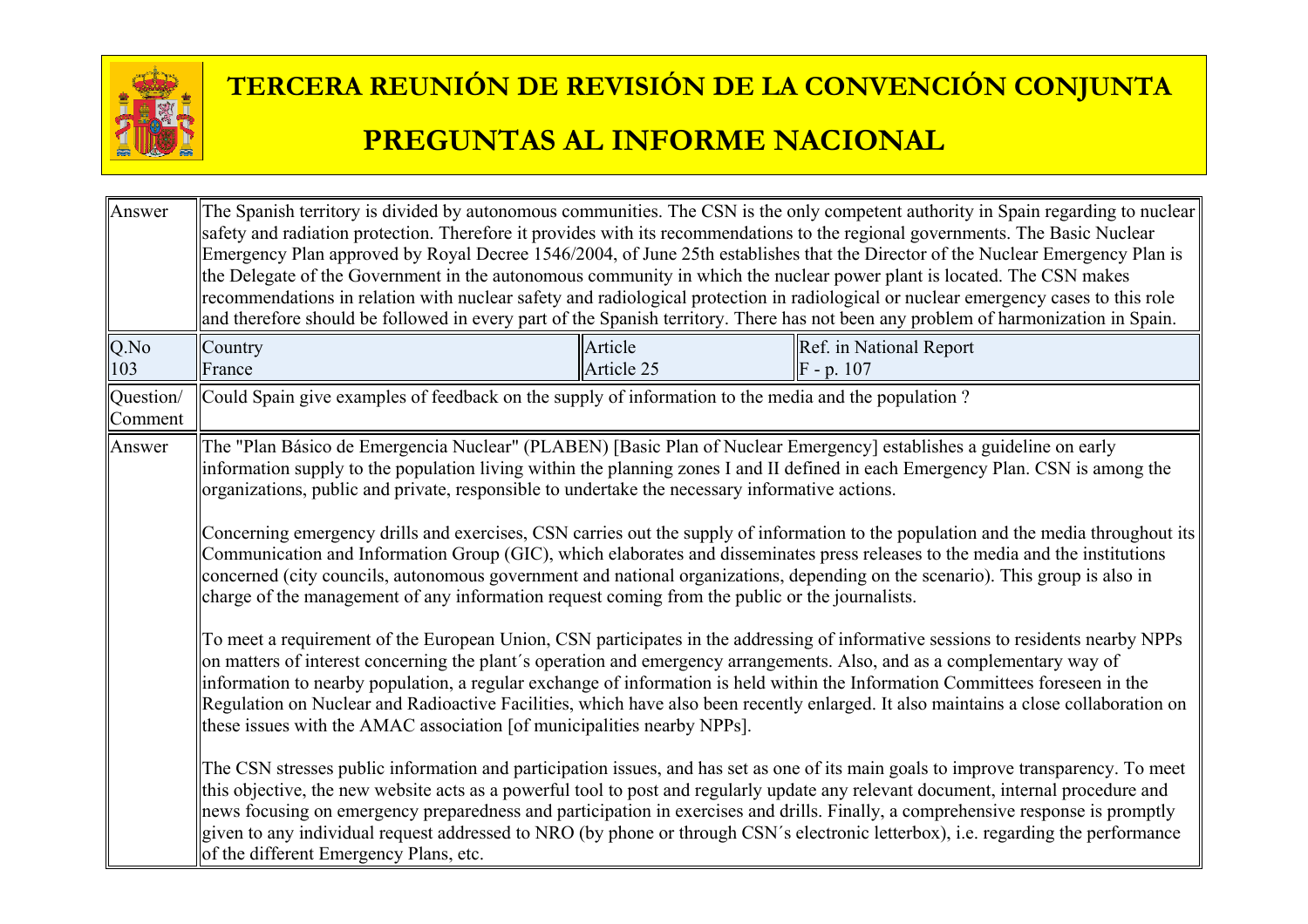

ור

|                      | Technical experts from CSN also participate periodically as observers in International transboundary exercises carried out in other<br>countries with NPPs on the border. These help to show up the difficulties and problems which may appear when informing from one<br>country to another (language, different technical criteria on countermeasures and to see how the residents surrounding NPPs are<br>informed by their own competent authorities, etc).                                                                                                                                                                                                                                                                                                                                                                                                                                                                                                                                                                                                                                                                                                                                                                                                                                                                                   |                       |                                              |  |
|----------------------|---------------------------------------------------------------------------------------------------------------------------------------------------------------------------------------------------------------------------------------------------------------------------------------------------------------------------------------------------------------------------------------------------------------------------------------------------------------------------------------------------------------------------------------------------------------------------------------------------------------------------------------------------------------------------------------------------------------------------------------------------------------------------------------------------------------------------------------------------------------------------------------------------------------------------------------------------------------------------------------------------------------------------------------------------------------------------------------------------------------------------------------------------------------------------------------------------------------------------------------------------------------------------------------------------------------------------------------------------|-----------------------|----------------------------------------------|--|
| Q.No<br>104          | Country<br>Slovenia                                                                                                                                                                                                                                                                                                                                                                                                                                                                                                                                                                                                                                                                                                                                                                                                                                                                                                                                                                                                                                                                                                                                                                                                                                                                                                                               | Article<br>Article 25 | Ref. in National Report<br>page 106          |  |
| Question/<br>Comment | Can you please provide information and frequency of emergency drills on national or province levels?                                                                                                                                                                                                                                                                                                                                                                                                                                                                                                                                                                                                                                                                                                                                                                                                                                                                                                                                                                                                                                                                                                                                                                                                                                              |                       |                                              |  |
| Answer               | The Spanish Royal Decree 1836/1999 modified by Royal Decree 35/2008 establishes that every nuclear facility must carry out a<br>yearly on-site drill aimed to test the operative of the on-site emergency plan. The minimum scope for these drills is established by the<br>CSN. This scope is submitted to licensees, which then develop the detailed scenarios. Those scenarios have to be approved by CSN<br>previously to performance. Throughout the years, when choosing the scope it is tried that every nuclear installation carry out one of<br>possible accidents considered into the accident analysis.<br>The General Direction for Civil Protection and Emergencies belonging to the Ministry of Interior is responsible for planning and<br>carrying out the off-site emergency drills. Off-site emergency drills involved some times a province and some time several regions<br>depending on nuclear plant site. The Royal Decree 1546/2004 (Basic Plan) develops the guidelines for off-site emergency drills and<br>usually every year an off-site emergency drill is carried out, although the number of operative groups and emergency workers<br>involved depend on the drill's scope. The regulation contemplates that a general drill must be carried out every three year in any of<br>the five off-site emergency plans. |                       |                                              |  |
| Q.No<br>105          | Country<br>France                                                                                                                                                                                                                                                                                                                                                                                                                                                                                                                                                                                                                                                                                                                                                                                                                                                                                                                                                                                                                                                                                                                                                                                                                                                                                                                                 | Article<br>Article 26 | Ref. in National Report<br>$F.26.1 - p. 109$ |  |
| Question/<br>Comment | The responsibility for decommissioning and associated fund are transferred to ENRESA.<br>Could Spain explain the decommissioning cost evaluation before this transfer?<br>What are the provisions if the actual cost is higher that expected?<br>During operation of a nuclear facility, how is supervised the decommissioning funding accumulation?                                                                                                                                                                                                                                                                                                                                                                                                                                                                                                                                                                                                                                                                                                                                                                                                                                                                                                                                                                                              |                       |                                              |  |
| Answer               | Decommissioning of NPPs has always been a responsibility of ENRESA since the establishment of this Agency. The funds for<br>decommissioning are part of the Fund for financing the activities included in the General Radioactive Waste Plan and this Fund is<br>managed by ENRESA. Every year ENRESA estimates future decommissioning costs in order to propose to the MITYC the adequate                                                                                                                                                                                                                                                                                                                                                                                                                                                                                                                                                                                                                                                                                                                                                                                                                                                                                                                                                        |                       |                                              |  |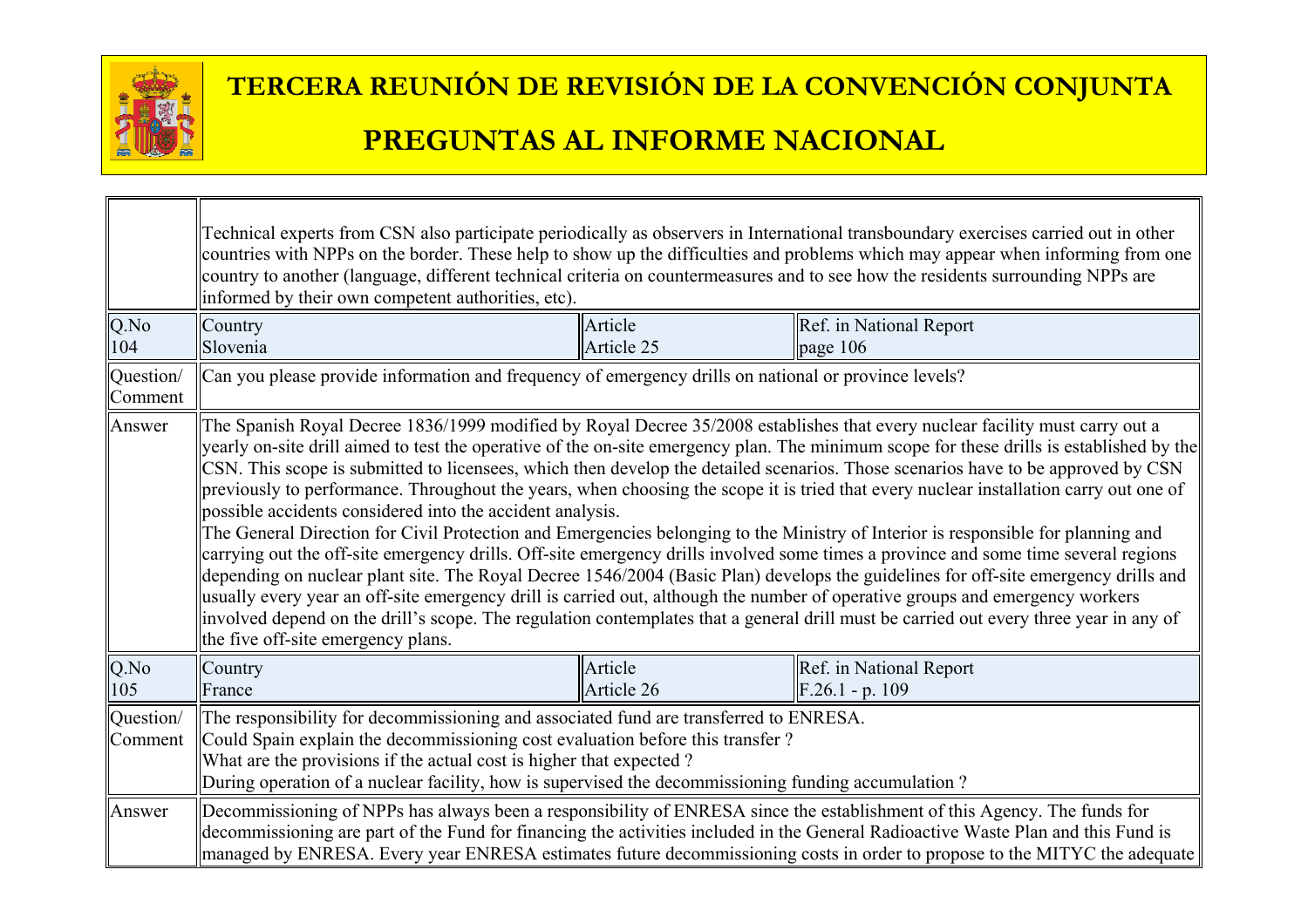

|                      | quota, if necessary.                                                                                                                                                                                                                                                                                                                                                                                                                                                                                                                                                                                                                                                                                                                                                                                                                                              |                       |                                                |  |
|----------------------|-------------------------------------------------------------------------------------------------------------------------------------------------------------------------------------------------------------------------------------------------------------------------------------------------------------------------------------------------------------------------------------------------------------------------------------------------------------------------------------------------------------------------------------------------------------------------------------------------------------------------------------------------------------------------------------------------------------------------------------------------------------------------------------------------------------------------------------------------------------------|-----------------------|------------------------------------------------|--|
|                      | According to Royal Decree-Law 5/2005, of 11th March, NPPs, jointly with the amounts collected via electricity tariffs, must<br>contribute to funding during their period of operation. Consequently NPPs contributions to the Fund are in the form of a quota on<br>their electricity output (euros/Mwh). Legal obligation of funding ends when the plant is shut-down. As mentioned before, to avoid<br>any deficit in the fund, economic and financial estimations are reviewed every year by ENRESA and the level of funding adjusted<br>accordingly. If any deficit appears during decommissioning, and the operational life-time has coincided with the 40 year period<br>established, future deficits, in such a case, will be charged to electricity tariffs. More detailed information can be found in General<br>Radioactive Waste Plan at www.enresa.es |                       |                                                |  |
| Q.No<br>106          | Country<br>Hungary                                                                                                                                                                                                                                                                                                                                                                                                                                                                                                                                                                                                                                                                                                                                                                                                                                                | Article<br>Article 26 | Ref. in National Report<br>$\vert$ F. p.108    |  |
| Question/<br>Comment | The report states that the dismantling process of the facility culminates with a declaration on decommissioning. What is the preferred<br>strategy for decommissioning/dismantling? Are there any time limit for the deferred dismantling (or SAFSTOR) option in the<br>Spanish regulation?                                                                                                                                                                                                                                                                                                                                                                                                                                                                                                                                                                       |                       |                                                |  |
| Answer               | The preferred strategy is to decommission the NPPs (LWR) immediately after shut down. The agreement between ENRESA and<br>utilities consider ENRESA to become operator some 3 years after shut down, once the decommissioning license is given.                                                                                                                                                                                                                                                                                                                                                                                                                                                                                                                                                                                                                   |                       |                                                |  |
| Q.No<br>107          | Country<br>Korea, Republic of                                                                                                                                                                                                                                                                                                                                                                                                                                                                                                                                                                                                                                                                                                                                                                                                                                     | Article<br>Article 26 | Ref. in National Report<br>$\ p.109(F.26.1)\ $ |  |
| Question/<br>Comment | It may be beneficial for safe and effective decommissioning of nuclear facilities to consult with operating staff and to use operational<br>data.<br>In this regard, how are the operational data and the expertise of the operational staff transferred to, exchanged with or relocated to<br>ENRESA, after the decommissioning contract is made between ENRESA and the owners of the nuclear power plants?                                                                                                                                                                                                                                                                                                                                                                                                                                                      |                       |                                                |  |
| Answer               | Decommissioning is part of the general contract between ENRESA and the NPPs owners. In the case of a shut down, it is expected<br>that in about 3 years after its happening, ENRESA will become operator and licensee for decommisioning. In the meanwhile,<br>ENRESA prepares the decommissioning plan to be submitted to the licensing authorities and gets all the necessary inputs from the<br>NPP to prepare the plan. If necessary, ENRESA may also contract with the utilities some specific services in order to have a smooth<br>transition.                                                                                                                                                                                                                                                                                                             |                       |                                                |  |
| Q.No                 | Country                                                                                                                                                                                                                                                                                                                                                                                                                                                                                                                                                                                                                                                                                                                                                                                                                                                           | Article               | Ref. in National Report                        |  |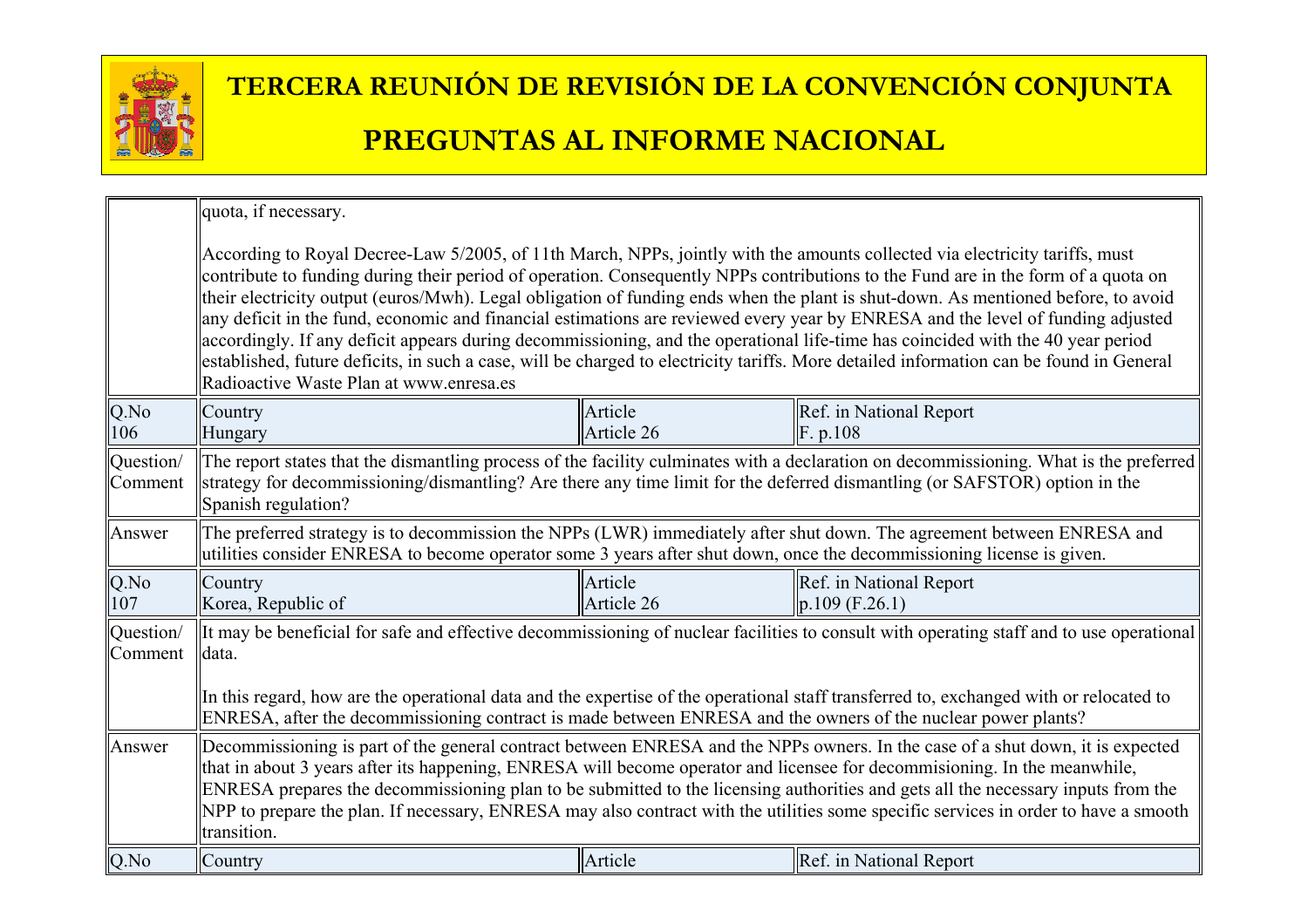

| 108                  | Netherlands                                                                                                                                                                                                                                                                                                                                                                                                                                                                                                                                                                                                                                                                     | Article 26                                                                                                                                                                                                                                                               | 26.1, p.109                                                  |  |  |
|----------------------|---------------------------------------------------------------------------------------------------------------------------------------------------------------------------------------------------------------------------------------------------------------------------------------------------------------------------------------------------------------------------------------------------------------------------------------------------------------------------------------------------------------------------------------------------------------------------------------------------------------------------------------------------------------------------------|--------------------------------------------------------------------------------------------------------------------------------------------------------------------------------------------------------------------------------------------------------------------------|--------------------------------------------------------------|--|--|
| Question/<br>Comment | What are these acceptance criteria?                                                                                                                                                                                                                                                                                                                                                                                                                                                                                                                                                                                                                                             | Section 26.1 (page 109) describes the organization and responsibilities for dismantling. In order for the authorization to be granted<br>for the dismantling, the licensee must first have conditioned the radioactive waste in accordance with the acceptance criteria. |                                                              |  |  |
| Answer               | All the waste generated in the Spanish nuclear facilities has to be conditioned in order to meet the waste acceptance criteria<br>established by El Cabril for each different kind of waste. Waste acceptance criteria for El Cabril facility are established depending of<br>the conditioning mode (compactable or conditioned in solid matrix) and their level (Level 1 or 2). They include limits in free liquid,<br>mechanical strength, maximum dose in contact, surface contamination, etc, and activity limits (list of different radionuclides).<br>Besides, there are also objectives of quality on mechanical strength, confinement and resistance to thermal cycles. |                                                                                                                                                                                                                                                                          |                                                              |  |  |
| Q.No<br>109          | Country<br>Netherlands                                                                                                                                                                                                                                                                                                                                                                                                                                                                                                                                                                                                                                                          | Article<br>Article 26                                                                                                                                                                                                                                                    | Ref. in National Report<br>$\vert$ 26.1, p. 109              |  |  |
| Question/<br>Comment | In section 26.1 (page 109) the organisation and responsibilities for dismantling are described.<br>Are there are also (financial and/ or legal) provisions in force for the (unforeseen) case that a nuclear power plant has to be shut<br>down and dismantled (much) earlier than the expected lifetime?                                                                                                                                                                                                                                                                                                                                                                       |                                                                                                                                                                                                                                                                          |                                                              |  |  |
| Answer               | Royal Decree Law 5/2005, of 11th March establishes the modalities for a fall-back situation. If nuclear power plant has to be shut<br>down and dismantled earlier than the planned lifetime (40 years) and this situation is due to a decision of the owner, then this latter<br>has to pay the estimated deficit. For so doing the Law opens a three year period after shut-down. If the shut-down follows a<br>government decision the potential deficit will be charged to the electricity tariffs.                                                                                                                                                                          |                                                                                                                                                                                                                                                                          |                                                              |  |  |
| Q.No<br>110          | Country<br>Netherlands                                                                                                                                                                                                                                                                                                                                                                                                                                                                                                                                                                                                                                                          | Article<br>Article 26                                                                                                                                                                                                                                                    | Ref. in National Report<br>$\left  26.2, p.109, 110 \right $ |  |  |
| Question/<br>Comment | Section 26.2 explains that dismantling is financed with funds that are transferred form licensee to ENRESA during operating<br>lifetime.<br>During decommissioning, a licensee may not be able to provide additional funding, since after shut-down of its plant, no more<br>commercial activities are left.<br>What provisions have been made to ensure that the funds will be sufficient, in any stage of decommissioning?                                                                                                                                                                                                                                                    |                                                                                                                                                                                                                                                                          |                                                              |  |  |
| Answer               | According to Decree Law 5/2005, of 11th March, NPPs, jointly with the amounts collected via electricity tariffs, must contribute to<br>funding during their period of operation. Consequently their contributions to the Fund for Radioactive Waste Management are in the<br>form of a quota on their electricity output (euros/Mwh). Legal obligation of funding ends when the plant is shut-down. To avoid any<br>deficit in the fund, economic and financial estimations are review every year by ENRESA and the level of funding accordingly                                                                                                                                |                                                                                                                                                                                                                                                                          |                                                              |  |  |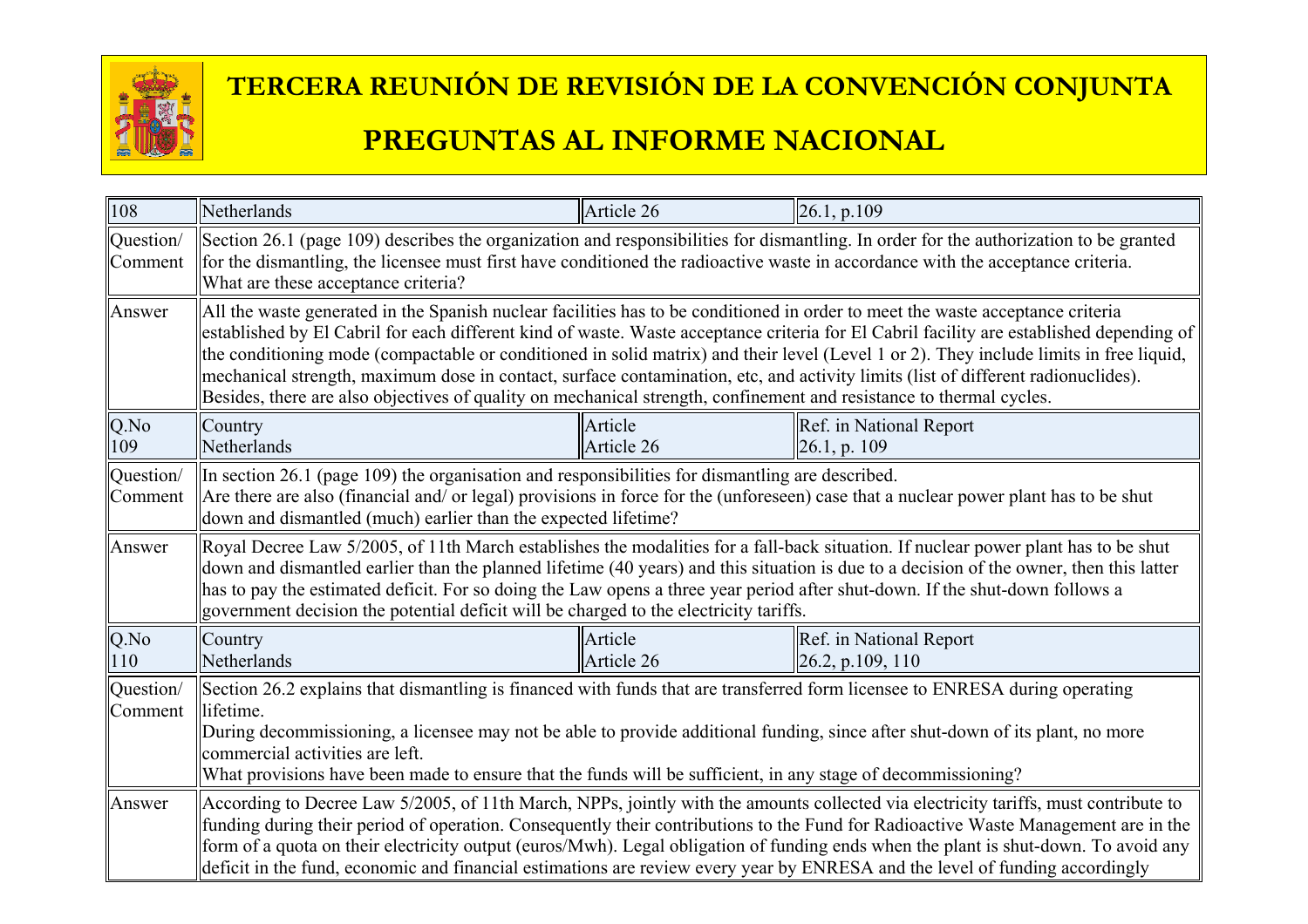

|                      | adjusted. If any deficit appears during decommissioning and the operational life-time have coincided with the 40 year period<br>established, future deficits, in such a case, will be charged to electricity tariffs. More detailed information can be found in General<br>Radioactive Waste Plan at www.enresa.es                                                                                                                                                                                                                                                                                                                                                                                                                                                                                                                                                                                                                                                                                                                                                                                                                                                                                                                                                                                                                                                                                                                                                                                                                                                                                                                                                                                                   |            |                         |  |
|----------------------|----------------------------------------------------------------------------------------------------------------------------------------------------------------------------------------------------------------------------------------------------------------------------------------------------------------------------------------------------------------------------------------------------------------------------------------------------------------------------------------------------------------------------------------------------------------------------------------------------------------------------------------------------------------------------------------------------------------------------------------------------------------------------------------------------------------------------------------------------------------------------------------------------------------------------------------------------------------------------------------------------------------------------------------------------------------------------------------------------------------------------------------------------------------------------------------------------------------------------------------------------------------------------------------------------------------------------------------------------------------------------------------------------------------------------------------------------------------------------------------------------------------------------------------------------------------------------------------------------------------------------------------------------------------------------------------------------------------------|------------|-------------------------|--|
| $Q$ .No              | Country                                                                                                                                                                                                                                                                                                                                                                                                                                                                                                                                                                                                                                                                                                                                                                                                                                                                                                                                                                                                                                                                                                                                                                                                                                                                                                                                                                                                                                                                                                                                                                                                                                                                                                              | Article    | Ref. in National Report |  |
| 111                  | Korea, Republic of                                                                                                                                                                                                                                                                                                                                                                                                                                                                                                                                                                                                                                                                                                                                                                                                                                                                                                                                                                                                                                                                                                                                                                                                                                                                                                                                                                                                                                                                                                                                                                                                                                                                                                   | Article 27 | $p.186$ (I)             |  |
| Question/            | Section I.27.2 introduces a transboundary movement case of transporting 2 irradiated fuel rods to Belgium in 2007.                                                                                                                                                                                                                                                                                                                                                                                                                                                                                                                                                                                                                                                                                                                                                                                                                                                                                                                                                                                                                                                                                                                                                                                                                                                                                                                                                                                                                                                                                                                                                                                                   |            |                         |  |
| Comment              | 1. What kinds of transport means (e.g. ship, train, trailer, etc.) were used for the above transboundary movement case?                                                                                                                                                                                                                                                                                                                                                                                                                                                                                                                                                                                                                                                                                                                                                                                                                                                                                                                                                                                                                                                                                                                                                                                                                                                                                                                                                                                                                                                                                                                                                                                              |            |                         |  |
| Answer               | 2. What kinds of specific obligations were carried out to "the States of transit" in the above transboundary movement case?<br>With regard to the obligations with the States of Transit we can list the following requirements related to this transport:<br>1- Notifications between Spanish authorities and French or Belgian Authorities.<br>As the Directive 92/3/Euratom does not apply to spent fuel, there was no need of sending the corresponding section of the standard<br>document for the supervision and control of shipments of radioactive waste referred to in this Council Directive, so, in conclusion,<br>the Spanish authority responsible for the authorisation of this transport was under no obligation to contact the other countries.<br>2- Safeguards.<br>Almaraz NPP notified to EURATOM about the activities inside the plant to prepare the transport and also another notification about<br>the date of the shipment was sent.<br>3- Physical Protection<br>Prior to the realisation of the shipment, TRANSNUBEL had to apply for an authorisation in terms of physical protection in each of<br>the three countries. According to the Spanish authorisation, TRANSNUBEL should notify the details of the transport 10 days prior to<br>its realisation. Similar measures were adopted by the French and the Belgian authorities that granted the authorisation.<br>4- Third Party Liability in the Field of Nuclear Energy<br>TRANSNUBEL was operator liable for the shipment so the insurer of Certificate of Financial Security for the Carriage of Nuclear<br>Substances was the "Syndicat Belge D'Assurances Nuvcleaires" and it was signed by the Competent Belgian Authority. |            |                         |  |
| $Q$ .No              | Country                                                                                                                                                                                                                                                                                                                                                                                                                                                                                                                                                                                                                                                                                                                                                                                                                                                                                                                                                                                                                                                                                                                                                                                                                                                                                                                                                                                                                                                                                                                                                                                                                                                                                                              | Article    | Ref. in National Report |  |
| 112                  | Belgium                                                                                                                                                                                                                                                                                                                                                                                                                                                                                                                                                                                                                                                                                                                                                                                                                                                                                                                                                                                                                                                                                                                                                                                                                                                                                                                                                                                                                                                                                                                                                                                                                                                                                                              | Article 28 | Page 193                |  |
| Question/<br>Comment | How is it proved that an orphan source is of "national origin"?                                                                                                                                                                                                                                                                                                                                                                                                                                                                                                                                                                                                                                                                                                                                                                                                                                                                                                                                                                                                                                                                                                                                                                                                                                                                                                                                                                                                                                                                                                                                                                                                                                                      |            |                         |  |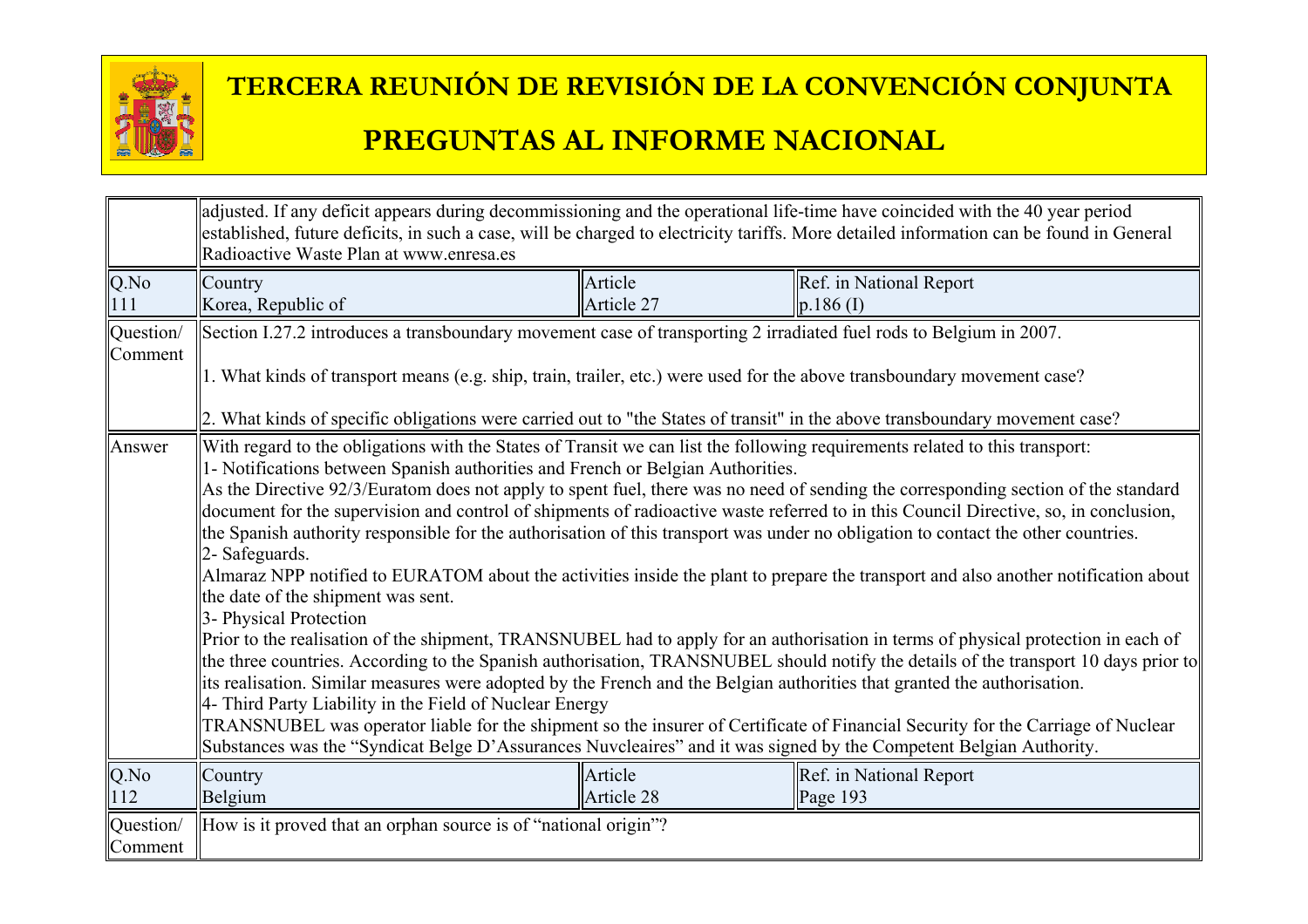

| Answer                      | From information included in marks and labels on the sources itself or on the equipment where they are included as well as gathering<br>information on the pathways followed by the sources to end up at the scrap recovery factory, an investigation is carried out. In many<br>cases a conclusion can be drawn on whether the source comes from national practices or it comes from abroad.                                                                                                                                                                                                                                                                                                                                                                                                                                                                                                                                                                                                                                                                                                                                                                                                                                                                                                                                                                                                                                                                                                                                                                                                                                                                                                |                       |                                                                                                                                        |  |
|-----------------------------|----------------------------------------------------------------------------------------------------------------------------------------------------------------------------------------------------------------------------------------------------------------------------------------------------------------------------------------------------------------------------------------------------------------------------------------------------------------------------------------------------------------------------------------------------------------------------------------------------------------------------------------------------------------------------------------------------------------------------------------------------------------------------------------------------------------------------------------------------------------------------------------------------------------------------------------------------------------------------------------------------------------------------------------------------------------------------------------------------------------------------------------------------------------------------------------------------------------------------------------------------------------------------------------------------------------------------------------------------------------------------------------------------------------------------------------------------------------------------------------------------------------------------------------------------------------------------------------------------------------------------------------------------------------------------------------------|-----------------------|----------------------------------------------------------------------------------------------------------------------------------------|--|
| $Q$ .No<br>113              | Country<br>Belgium                                                                                                                                                                                                                                                                                                                                                                                                                                                                                                                                                                                                                                                                                                                                                                                                                                                                                                                                                                                                                                                                                                                                                                                                                                                                                                                                                                                                                                                                                                                                                                                                                                                                           | Article<br>Article 28 | Ref. in National Report<br>Page 193                                                                                                    |  |
| Question/<br>Comment        | called "orphan sensitive" non-nuclear activities?                                                                                                                                                                                                                                                                                                                                                                                                                                                                                                                                                                                                                                                                                                                                                                                                                                                                                                                                                                                                                                                                                                                                                                                                                                                                                                                                                                                                                                                                                                                                                                                                                                            |                       | Radioactive sources can also be found in other non-nuclear activities such waste collection. What is the current practice for these so |  |
| Answer                      | The main orphan sensitive non-nuclear activities identified in Spain was metal scrap recovery industries. In 1999 a protocol was<br>signed up for authorities, metal scrap recovery companies and the national agency for radioactive waste management (Enresa) to co-<br>operate on surveillance of radioactive materials in metal scrap as well as on management of materials found. This protocol is<br>implemented by industries in a voluntary basis. As a result gate radiation detectors were place at the entrance of almost every<br>facilities working with scrap. Enresa is in charge of safe management of radioactive sources/material found.<br>The approach followed for metal scrap surveillance has been incorporated to regulation 229/226 where it is stated that in those<br>facilities with specific characteristics related to potential for orphan sources to be found, surveillance, control and procedures to be<br>followed in case of detection can be carried out in the frame of agreements to be established by Ministries in charge and Nuclear<br>Safety Council.<br>Gate radiation detectors have also been placed, in a voluntary basis, at the entrance of many facilities to manage with urban or<br>industrial wastes.<br>In case of detection at those gate radiation detectors the first step is to segregate the radioactive material followed by characterisation<br>by a radiation protection expert company. Once identified the radioactive material decision is made about the way to manage it, on<br>the place isolation to decay is chosen when short half-live radionuceides are found, otherwise the material is transferred to Enresa for |                       |                                                                                                                                        |  |
| $Q$ .No<br>114              | Country<br>Belgium                                                                                                                                                                                                                                                                                                                                                                                                                                                                                                                                                                                                                                                                                                                                                                                                                                                                                                                                                                                                                                                                                                                                                                                                                                                                                                                                                                                                                                                                                                                                                                                                                                                                           | Article<br>Article 28 | Ref. in National Report<br>Page 194                                                                                                    |  |
| Question/<br><b>Comment</b> | Could Spain elaborate more about the national campaign?                                                                                                                                                                                                                                                                                                                                                                                                                                                                                                                                                                                                                                                                                                                                                                                                                                                                                                                                                                                                                                                                                                                                                                                                                                                                                                                                                                                                                                                                                                                                                                                                                                      |                       |                                                                                                                                        |  |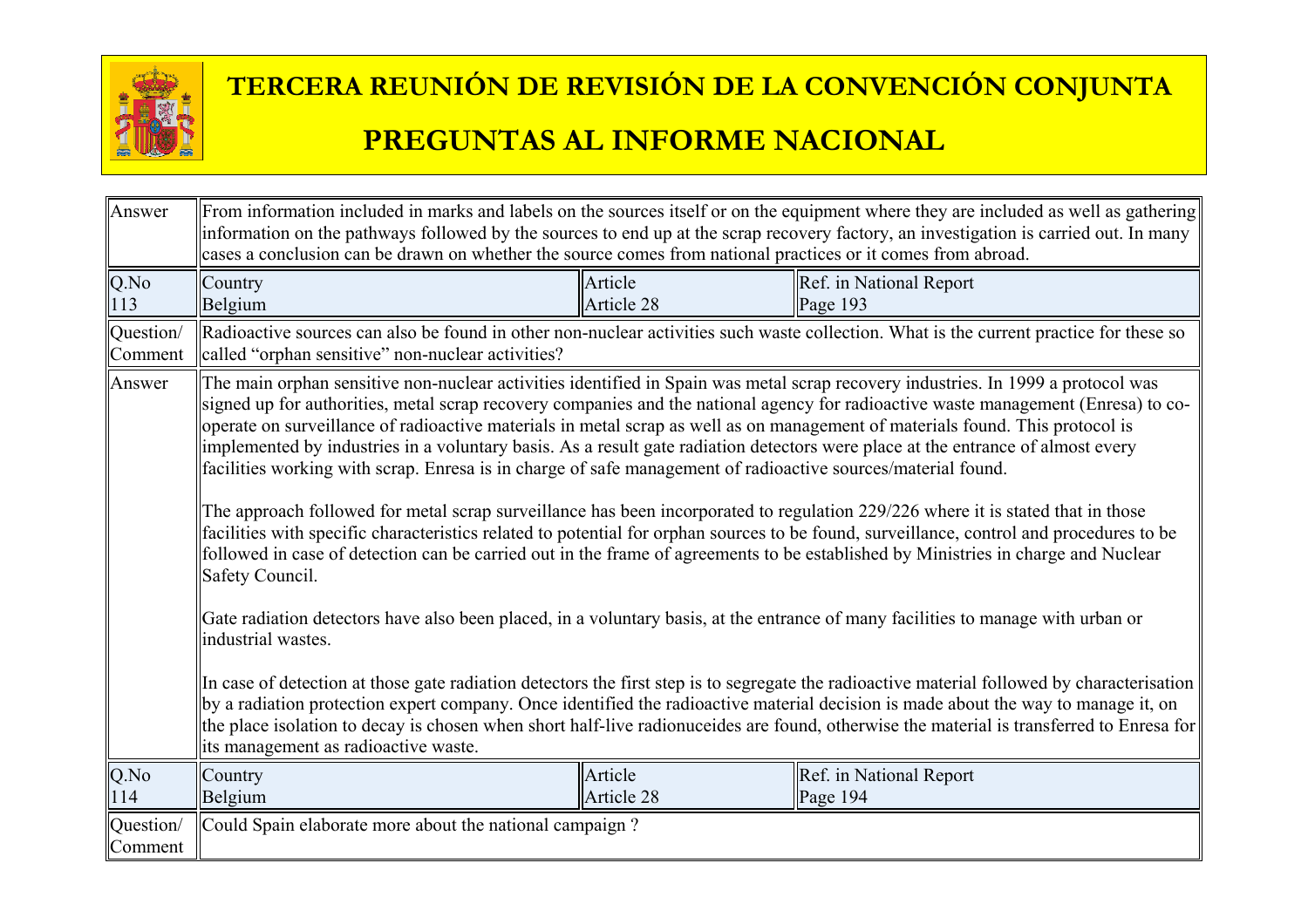

| Answer                      | The Ministry of Industry, Tourism and Trade has promoted a campaign at national level for the search, recovery and management of<br>orphan sources.<br>The campaign started on February 2007, and is conducted by ENRESA under the auspices of MITYC and CSN. The activities<br>undertaken for the campaign include:<br>• Large diffusion through personal contacts towards companies or groups identified as having major interest and professional fora,<br>including notices in specialised publications<br>• Participation in meetings related to the use of radioisotopes in medicine<br>• Letters to official technical and scientific associations<br>The response from owners (universities and secondary schools, research laboratories, industry, hospitals, national and autonomic<br>administration, private owners, etc.) has been large and positive in such a way that in the period 2007-08 a total of 122 sources, with                                                                                                                                                    |                       |                                              |
|-----------------------------|---------------------------------------------------------------------------------------------------------------------------------------------------------------------------------------------------------------------------------------------------------------------------------------------------------------------------------------------------------------------------------------------------------------------------------------------------------------------------------------------------------------------------------------------------------------------------------------------------------------------------------------------------------------------------------------------------------------------------------------------------------------------------------------------------------------------------------------------------------------------------------------------------------------------------------------------------------------------------------------------------------------------------------------------------------------------------------------------|-----------------------|----------------------------------------------|
|                             | a global activity of 94.3 GBq, have been recovered under the umbrella of the authorisation, as indicated in the report, given to<br>ENRESA. The campaign will be maintained in 2009                                                                                                                                                                                                                                                                                                                                                                                                                                                                                                                                                                                                                                                                                                                                                                                                                                                                                                         |                       |                                              |
| Q.No<br>115                 | Country<br>Belgium                                                                                                                                                                                                                                                                                                                                                                                                                                                                                                                                                                                                                                                                                                                                                                                                                                                                                                                                                                                                                                                                          | Article<br>Article 28 | Ref. in National Report<br>Page 194          |
| Question/<br>Comment        | What is the approach/practice on the application of the article on "financial guarantee of HASS"?                                                                                                                                                                                                                                                                                                                                                                                                                                                                                                                                                                                                                                                                                                                                                                                                                                                                                                                                                                                           |                       |                                              |
| Answer                      | After regulation 229/2006 was released in march 2006 a generic letter was sent to all licensed holders of high activity sealed sources<br>to add a specific additional condition to their authorisations requiring them to get a financial security for the safe management of<br>sources when they become disused sources, including the case where the holder becomes insolvent or goes out of business.<br>Authorisations for new high activity sealed source holders also include such condition on financial guarantee. Compliance with this<br>requirement has been verified by regulatory yearly control inspections.<br>The costs deriving from the management of stray sources, and from interventions for the recovery of such sources or to address<br>radiological emergencies caused by them, shall be covered by the last owner of the sources, as long as this owner may be identified<br>(Article 12 of RD 229/2006). If this were not possible, these costs shall be covered by the licensee of the facility at which the source<br>is detected, except in specific cases. |                       |                                              |
| Q.No<br>116                 | Country<br>China                                                                                                                                                                                                                                                                                                                                                                                                                                                                                                                                                                                                                                                                                                                                                                                                                                                                                                                                                                                                                                                                            | Article<br>Article 28 | Ref. in National Report<br>Section J, P. 192 |
| Question/<br><b>Comment</b> | El Cabril repository receive spent radiation source?                                                                                                                                                                                                                                                                                                                                                                                                                                                                                                                                                                                                                                                                                                                                                                                                                                                                                                                                                                                                                                        |                       |                                              |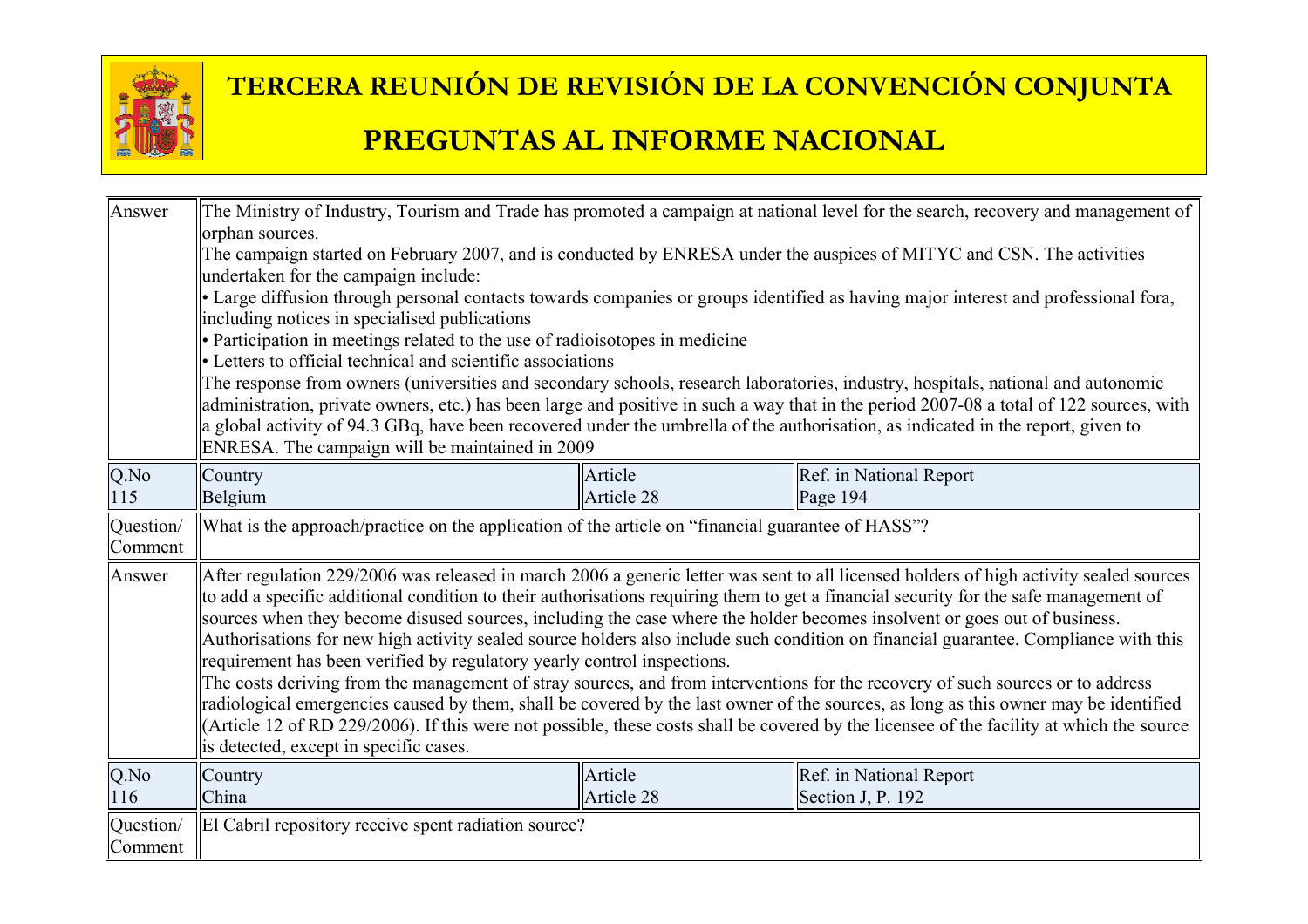

| Answer               | Sources that cannot be disposed of are stored at a specific room of the waste treatment facility.                                                                                                                                                                                                                                                                                                                                                                                                                                     |                       |                                                                                                                                                                                                                                                                                                                                                                                                                                                                                                                                                                                                                                                                                                                                                                                                                                                                                                                                                                              |
|----------------------|---------------------------------------------------------------------------------------------------------------------------------------------------------------------------------------------------------------------------------------------------------------------------------------------------------------------------------------------------------------------------------------------------------------------------------------------------------------------------------------------------------------------------------------|-----------------------|------------------------------------------------------------------------------------------------------------------------------------------------------------------------------------------------------------------------------------------------------------------------------------------------------------------------------------------------------------------------------------------------------------------------------------------------------------------------------------------------------------------------------------------------------------------------------------------------------------------------------------------------------------------------------------------------------------------------------------------------------------------------------------------------------------------------------------------------------------------------------------------------------------------------------------------------------------------------------|
| Q.No<br>117          | Country<br>France                                                                                                                                                                                                                                                                                                                                                                                                                                                                                                                     | Article<br>Article 28 | Ref. in National Report<br>$J - p$ . 193                                                                                                                                                                                                                                                                                                                                                                                                                                                                                                                                                                                                                                                                                                                                                                                                                                                                                                                                     |
| Question/<br>Comment | In accordance with the RNRF, the removal by ENRESA of a disused source has to be authorized by the Ministry of Industry.<br>Could Spain specify the characteristics of these authorizations?                                                                                                                                                                                                                                                                                                                                          |                       |                                                                                                                                                                                                                                                                                                                                                                                                                                                                                                                                                                                                                                                                                                                                                                                                                                                                                                                                                                              |
| Answer               | In the development of the campaign for the search, recovery and management of orphan radioactive sources, it was considered<br>the facility at which the source is detected, except in specific cases.                                                                                                                                                                                                                                                                                                                                |                       | convenient that ENRESA had a generic authorisation so as to take care of the sources that could be found. On October 18 2007, the<br>Ministry of Industry, Tourism and Trade (MITYC) gave to ENRESA such an authorisation. It authorises the tranfer, as waste, of the<br>sources that are found. ENRESA must maintain a register of the sources where data such as their characteristics, date of recovery and<br>final destination are to be included. Besides, ENRESA will have to send an extensive report to MITYC and Nuclear Safety Council<br>at the end of the campaign. Article 12 of RD 229/2006 states that the costs deriving from the management of stray sources, and from<br>interventions for the recovery of such sources or to address radiological emergencies caused by them, shall be covered by the last<br>owner of the sources, as long as this owner may be identified. If this were not possible, these costs shall be covered by the licensee of |
| Q.No<br>118          | Country<br>Hungary                                                                                                                                                                                                                                                                                                                                                                                                                                                                                                                    | Article<br>Article 28 | Ref. in National Report<br>J p.191-195                                                                                                                                                                                                                                                                                                                                                                                                                                                                                                                                                                                                                                                                                                                                                                                                                                                                                                                                       |
| Question/<br>Comment | No information (neither quantities nor nuclides) can be found on the inventory of DSRS stored or disposed of.                                                                                                                                                                                                                                                                                                                                                                                                                         |                       |                                                                                                                                                                                                                                                                                                                                                                                                                                                                                                                                                                                                                                                                                                                                                                                                                                                                                                                                                                              |
| Answer               | In El Cabril 1945 sources (44 radioisotopes) have been disposed of, and 2183 sources (88 radioisotopes) are stored in different<br>storage buildings                                                                                                                                                                                                                                                                                                                                                                                  |                       |                                                                                                                                                                                                                                                                                                                                                                                                                                                                                                                                                                                                                                                                                                                                                                                                                                                                                                                                                                              |
| Q.No<br>119          | Country<br>Romania                                                                                                                                                                                                                                                                                                                                                                                                                                                                                                                    | Article<br>Article 28 | Ref. in National Report<br>Section J, page 193                                                                                                                                                                                                                                                                                                                                                                                                                                                                                                                                                                                                                                                                                                                                                                                                                                                                                                                               |
| Question/<br>Comment | Who is responsible in Spain with the financial sources for management of disused radioactive sources (old or orphan sources) and in<br>what facility are these sources finally disposed?                                                                                                                                                                                                                                                                                                                                              |                       |                                                                                                                                                                                                                                                                                                                                                                                                                                                                                                                                                                                                                                                                                                                                                                                                                                                                                                                                                                              |
| Answer               | The policy concerning sealed sources is that the user has to arrange a specific clause with the supplier prior to be authorised to<br>import them so the source will be returned to the country of origin when no longer in use. If this is not possible when the device<br>becomes useless, the owner must pay the costs of its management by ENRESA. On the other hand, Article 12 of Royal Decree<br>229/2006 states that the costs deriving from the management of stray sources, and from interventions for the recovery of such |                       |                                                                                                                                                                                                                                                                                                                                                                                                                                                                                                                                                                                                                                                                                                                                                                                                                                                                                                                                                                              |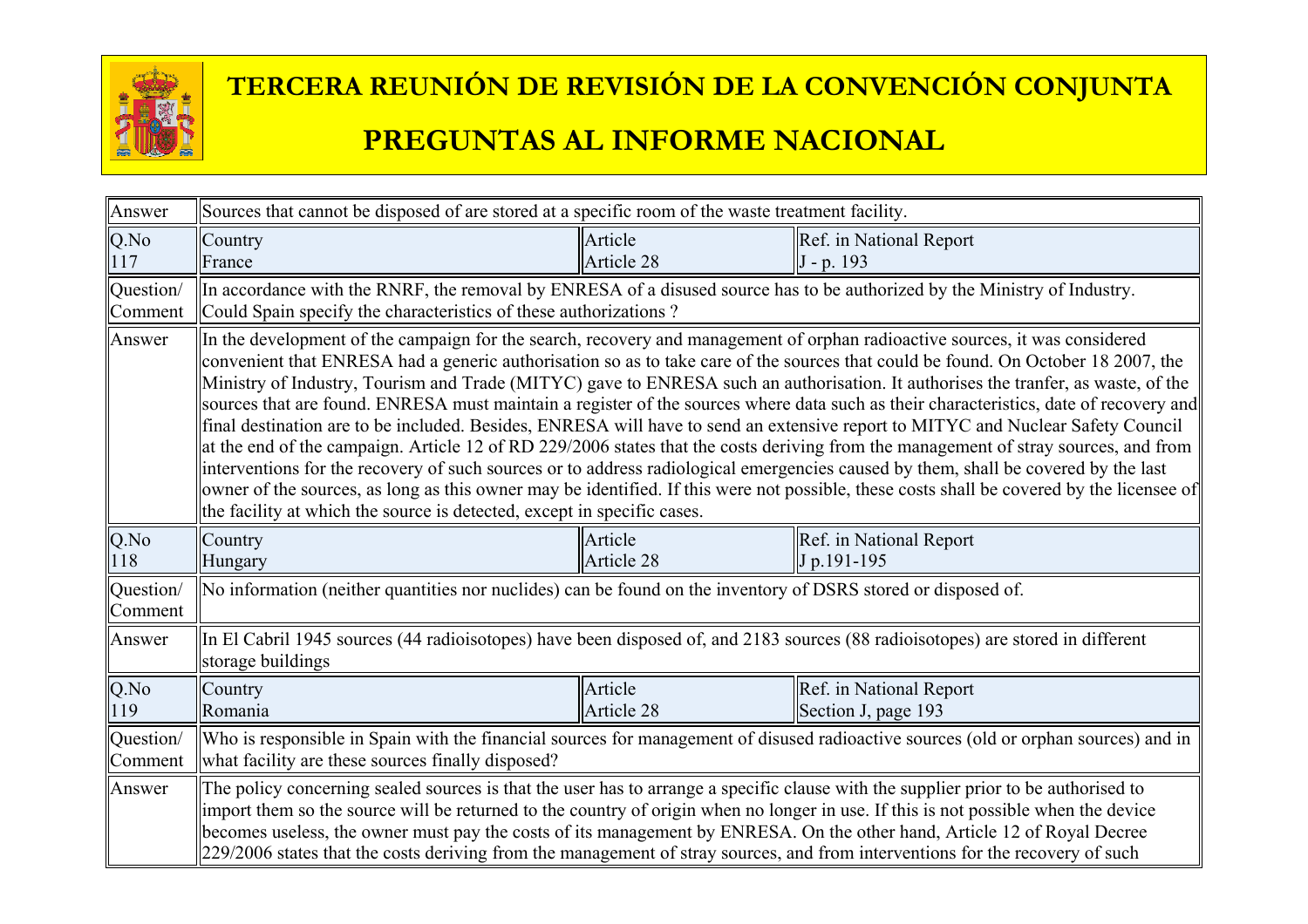

|                      | sources or to address radiological emergencies caused by them, shall be covered by the last owner of the sources, as long as this<br>owner may be identified. If this were not possible, these costs shall be covered by the licensee of the facility at which the source is<br>detected, except in specific cases.                                                                                                                                                                                                                                                                                                                                                                                                                                                                                                                                                                                                                                                                                                                                                                                                                                                                    |                       |                                       |  |
|----------------------|----------------------------------------------------------------------------------------------------------------------------------------------------------------------------------------------------------------------------------------------------------------------------------------------------------------------------------------------------------------------------------------------------------------------------------------------------------------------------------------------------------------------------------------------------------------------------------------------------------------------------------------------------------------------------------------------------------------------------------------------------------------------------------------------------------------------------------------------------------------------------------------------------------------------------------------------------------------------------------------------------------------------------------------------------------------------------------------------------------------------------------------------------------------------------------------|-----------------------|---------------------------------------|--|
| $Q$ .No<br>120       | Country<br>Slovenia                                                                                                                                                                                                                                                                                                                                                                                                                                                                                                                                                                                                                                                                                                                                                                                                                                                                                                                                                                                                                                                                                                                                                                    | Article<br>Article 28 | Ref. in National Report<br>page $194$ |  |
| Question/<br>Comment | Through recent campaigns, a number of sources were recovered (received) mainly from hospitals, research centres, faculties,<br>university colleges, other educational centres and individuals.<br>It is definitely a good practice. Can you provide more information on authorisation of ENRESA for performing this task and on<br>financial charges to a source holder (if any)?                                                                                                                                                                                                                                                                                                                                                                                                                                                                                                                                                                                                                                                                                                                                                                                                      |                       |                                       |  |
| Answer               | In the development of the campaign for the search, recovery and management of orphan radioactive sources, it was considered<br>convenient that ENRESA had a generic authorisation so as to take care of the sources that could be found. On October 18 2007, the<br>Ministry of Industry, Tourism and Trade (MITYC) gave to ENRESA such an authorisation. It authorises the tranfer, as waste, of the<br>sources that are found. ENRESA must maintain a register of the sources where data such as their characteristics, date of recovery and<br>final destination are to be included. Besides, ENRESA will have to send an extensive report to MITYC and Nuclear Safety Council<br>at the end of the campaign. Article 12 of RD 229/2006 states that the costs deriving from the management of stray sources, and from<br>interventions for the recovery of such sources or to address radiological emergencies caused by them, shall be covered by the last<br>owner of the sources, as long as this owner may be identified. If this were not possible, these costs shall be covered by the licensee of<br>the facility at which the source is detected, except in specific cases. |                       |                                       |  |
| $Q$ .No<br>121       | Country<br>Belgium                                                                                                                                                                                                                                                                                                                                                                                                                                                                                                                                                                                                                                                                                                                                                                                                                                                                                                                                                                                                                                                                                                                                                                     | Article<br>Article 32 | Ref. in National Report<br>Page 17    |  |
| Question/<br>Comment | Could Spain give more details for each of the NPP on the quantities and characteristics of the wastes and inform on the installed<br>nuclear capacity (MWe). Furthermore, the distinction between VLLW and LILW related should be explained (e.g. difference in<br>activity, presence of radio nuclides.                                                                                                                                                                                                                                                                                                                                                                                                                                                                                                                                                                                                                                                                                                                                                                                                                                                                               |                       |                                       |  |
| Answer               | There are concentration limits for different â-ã emitters radionuclides at El Cabril facility; upper limits are different for LILW and<br>VLLW. With regard to á emitters even though there are different limits foe LILW and VLLW, there is a global inventory limit for<br>the facility $(2,7 E+1 TBq)$ and all wastes together $370Bq/g$ . Please see attached table in the support document regarding data of<br>operational wastes from NPPs.<br>Definition for VLLW: The management of this category and its limits changes country to country while in this case it has been taken<br>as primary reference the French concept that it is assumed to be the most proper for the Spanish case. In a brief definition, it could be                                                                                                                                                                                                                                                                                                                                                                                                                                                 |                       |                                       |  |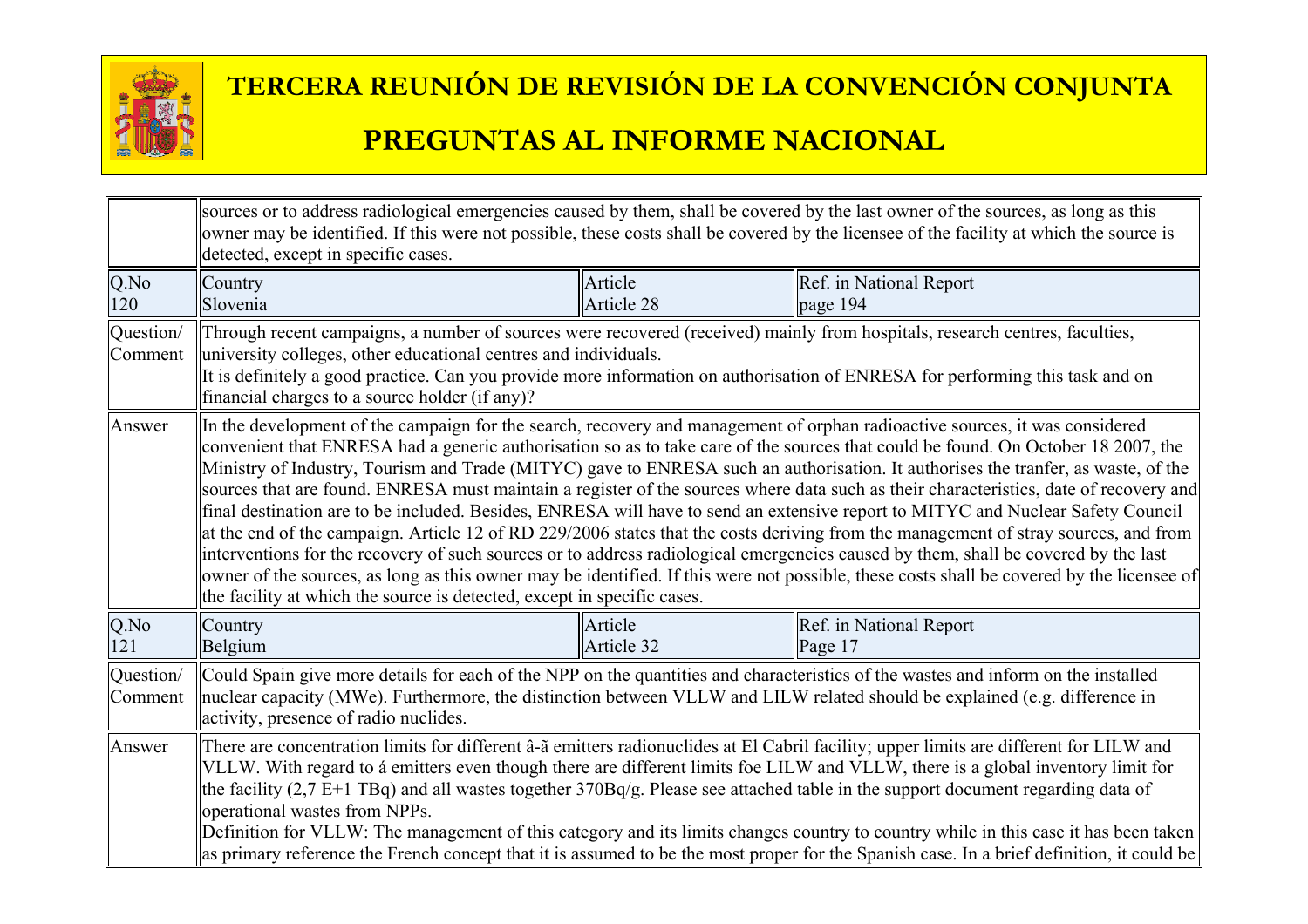

|                      | said that are considered as VLLW those wastes with specific activities bellow and/or in the order of 100 Bq/g being the case that<br>each radionuclide is having an individual limit arisen from the SA.                                                                                                                                                                                                                                                                                                                                                     |                       |                                                                                                                                |
|----------------------|--------------------------------------------------------------------------------------------------------------------------------------------------------------------------------------------------------------------------------------------------------------------------------------------------------------------------------------------------------------------------------------------------------------------------------------------------------------------------------------------------------------------------------------------------------------|-----------------------|--------------------------------------------------------------------------------------------------------------------------------|
| Support<br>Documents | » Spanish Answer support document                                                                                                                                                                                                                                                                                                                                                                                                                                                                                                                            |                       |                                                                                                                                |
| Q.No<br>122          | Country<br>Canada                                                                                                                                                                                                                                                                                                                                                                                                                                                                                                                                            | Article<br>Article 32 | Ref. in National Report<br>Section D.5, p.37                                                                                   |
| Question/<br>Comment | Research organization (CIEMAT) in the development of the Integrated Plan for the Improvement of the CIEMAT Installations<br>(PIMIC).                                                                                                                                                                                                                                                                                                                                                                                                                         |                       | Please provide information on the process to resolve conflicting needs of the Government (MITYC), the regulator (CSN) and, the |
| Answer               | The procedures of the administrative function are clearly established and assigned between the MITYC, the CSN and the CIEMAT:<br>the ministerial department in charge of arrangements for the PIMIC (MITYC) endorses the PIMIC. MITYC must request the CSN a<br>mandatory report, which will be bindind in the case of rejesting the request. Additionally, the CSN may establish binding limits and<br>conditions if the report is favourable. CIEMAT is a public research centre subject to the plan for the improvements of its installations<br>(PIMIC). |                       |                                                                                                                                |
| $Q$ .No<br>123       | Country<br>Croatia                                                                                                                                                                                                                                                                                                                                                                                                                                                                                                                                           | Article<br>Article 32 | Ref. in National Report<br>page 15                                                                                             |
| Question/<br>Comment | In the classification of radioactive waste it is mentioned that estimated amount of HLW is 12,800 m3 for which a construction of<br>surface centralized temporary storage facility is foreseen. Since storage may temporary solution for HLW for several decades, is<br>there a plan to build a final repository for HLW in Spain? If so can you describe plans for it?                                                                                                                                                                                      |                       |                                                                                                                                |
| Answer               | The 6th GRWM Plan considers, as regards to economic calculations and planning, that a disposal site would enter into operation by<br>2050 (prefered option), but no option for final management is yet taken.                                                                                                                                                                                                                                                                                                                                                |                       |                                                                                                                                |
| $Q$ .No<br>124       | Country<br>Croatia                                                                                                                                                                                                                                                                                                                                                                                                                                                                                                                                           | Article<br>Article 32 | Ref. in National Report<br>page 17                                                                                             |
| Question/<br>Comment | One assumption in the GRWP reference scenario is that open fuel cycle is considered and the option of reprocessing spent fuel is not<br>being contemplated. Spain has already had practice to reprocess spent fuel in France and Great Britain. Why was this concept left in<br>the reference scenario?                                                                                                                                                                                                                                                      |                       |                                                                                                                                |
| Answer               | Since 1983 National Energy Plan spent fuel is considerd as a waste and, as a consequence, the option for reproccessing is not<br>contemplated, with the only exception of the Spent Fuel from Vandellos I NPP for technical reasons.                                                                                                                                                                                                                                                                                                                         |                       |                                                                                                                                |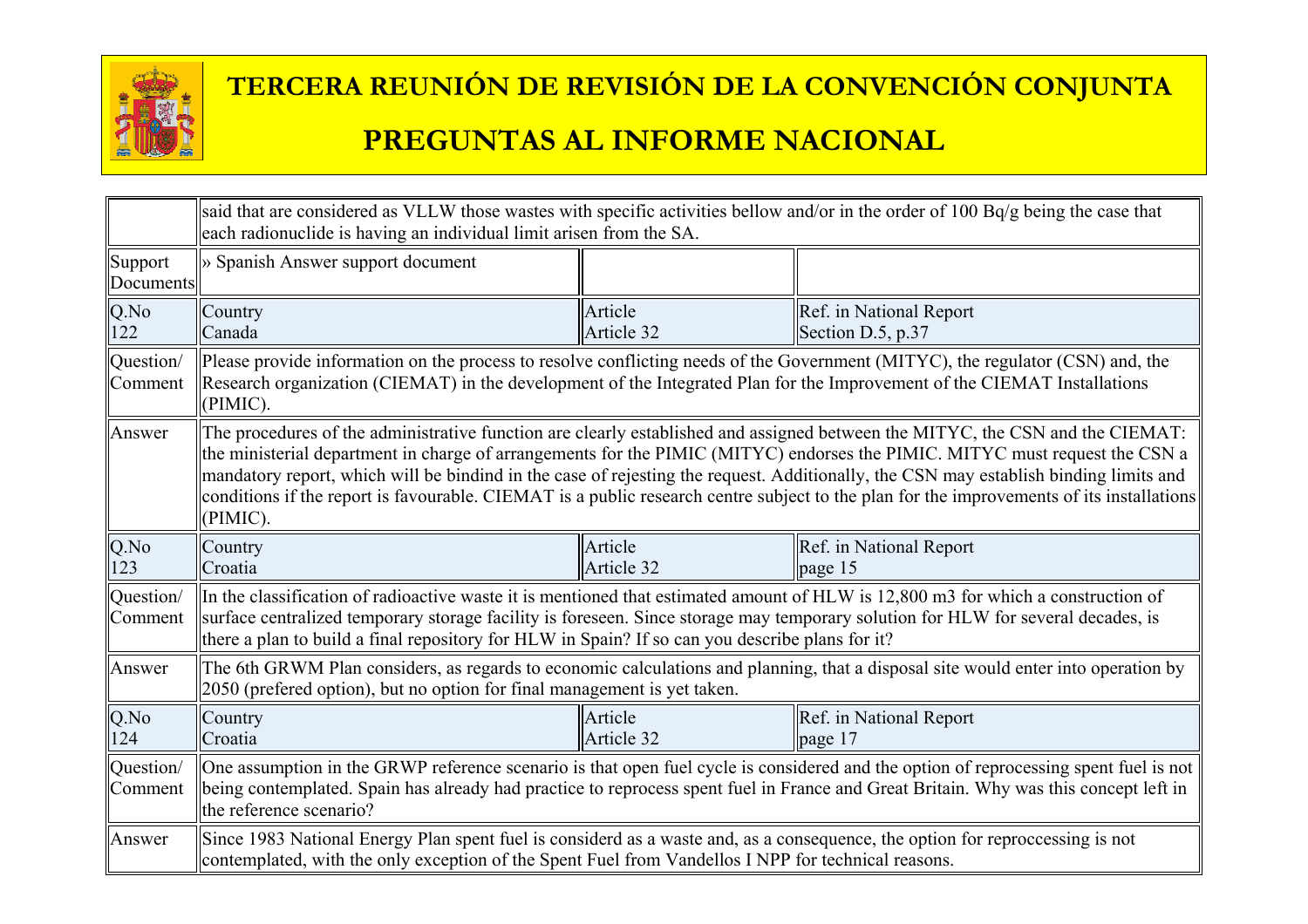

# **TERCERA REUNIÓN DE REVISIÓN DE LA CONVENCIÓN CONJUNTA**

#### **PREGUNTAS AL INFORME NACIONAL**

| Q.No<br>125          | Country<br>Czech Republic                                                                                                                                                                                                                                                                                                                                                                                                                                                                                                                                                                                                                                                                                                                                                                                                                                                                                                                                                                                                                                                                                                                         | Article<br>Article 32 | Ref. in National Report                                                                                                                                                                                                                                                      |  |
|----------------------|---------------------------------------------------------------------------------------------------------------------------------------------------------------------------------------------------------------------------------------------------------------------------------------------------------------------------------------------------------------------------------------------------------------------------------------------------------------------------------------------------------------------------------------------------------------------------------------------------------------------------------------------------------------------------------------------------------------------------------------------------------------------------------------------------------------------------------------------------------------------------------------------------------------------------------------------------------------------------------------------------------------------------------------------------------------------------------------------------------------------------------------------------|-----------------------|------------------------------------------------------------------------------------------------------------------------------------------------------------------------------------------------------------------------------------------------------------------------------|--|
| Question/<br>Comment | How is the VLLW defined (by total activity, volume activity, doses)? Volume activities disposed in El Cabril seem to be comparable<br>with LLW and ILW levels used in some countries. Are the criteria derived from safety assessment as it has been indicated in 14.1.,<br>or are some radionuclides restricted administratively only?                                                                                                                                                                                                                                                                                                                                                                                                                                                                                                                                                                                                                                                                                                                                                                                                           |                       |                                                                                                                                                                                                                                                                              |  |
| Answer               | (ENRESA). VLLW concentration limits are based on one side on the long term safety and on the other side on operational safety.                                                                                                                                                                                                                                                                                                                                                                                                                                                                                                                                                                                                                                                                                                                                                                                                                                                                                                                                                                                                                    |                       | Activity limits are derived from the Safety assessment report. From there, the acceptance criteria and conditioning capacities of bulk<br>waste generatied at the waste generator facilities give the final waste volumes to be managed by the waste management organisation |  |
| Q.No<br>126          | Country<br>Czech Republic                                                                                                                                                                                                                                                                                                                                                                                                                                                                                                                                                                                                                                                                                                                                                                                                                                                                                                                                                                                                                                                                                                                         | Article<br>Article 32 | Ref. in National Report                                                                                                                                                                                                                                                      |  |
| Question/<br>Comment |                                                                                                                                                                                                                                                                                                                                                                                                                                                                                                                                                                                                                                                                                                                                                                                                                                                                                                                                                                                                                                                                                                                                                   |                       | Its the radioactive waste definition related to the activity content? Do you apply levels as clearance and exemptions to waste produced<br>by nuclear installations? What is the way of management of such waste – municipal disposal, incineration, and reuse or recycling? |  |
| Answer               | The definition of radioactive waste is included in the Law of Nuclear Energy. According this definition, radioactive waste is any<br>residual material for which no use is foreseen containing activity above certain levels defined by the Ministry of Industry Tourism<br>and Trade with a previous report issued by the CSN.                                                                                                                                                                                                                                                                                                                                                                                                                                                                                                                                                                                                                                                                                                                                                                                                                   |                       |                                                                                                                                                                                                                                                                              |  |
|                      | The clearance system for residual materials generated by nuclear facilities is based on:<br>The need of an authorisation granted by The Ministry of Industry Tourism and Trade.<br>Radiological criteria prescribed by the 96/29 EURATOM Directive for the clearance of materials.<br>Recommendations RP-89, RP-113 and RP-122 p1. of the Group of Experts established under Art.31 of the Euratom Treaty.<br>Pathway analysis and impact studies considering the existing conventional waste management framework implemented in Spain for<br>some specific waste streams like used oils, spent resins, active charcoal and others.<br>The use of a conservative approach in order to obtain derived clearance levels for a wide range of disposal options, considering the<br>most restrictive situation.<br>Sometimes a realistic approach could be considered in order to obtain specific derived levels to be applied in specific disposal<br>facilities.<br>Time-frame considerations usually based on prescriptions related to institutional control periods in landfill disposal or hazardous<br>disposal facilities.<br>- Dose Criteria. |                       |                                                                                                                                                                                                                                                                              |  |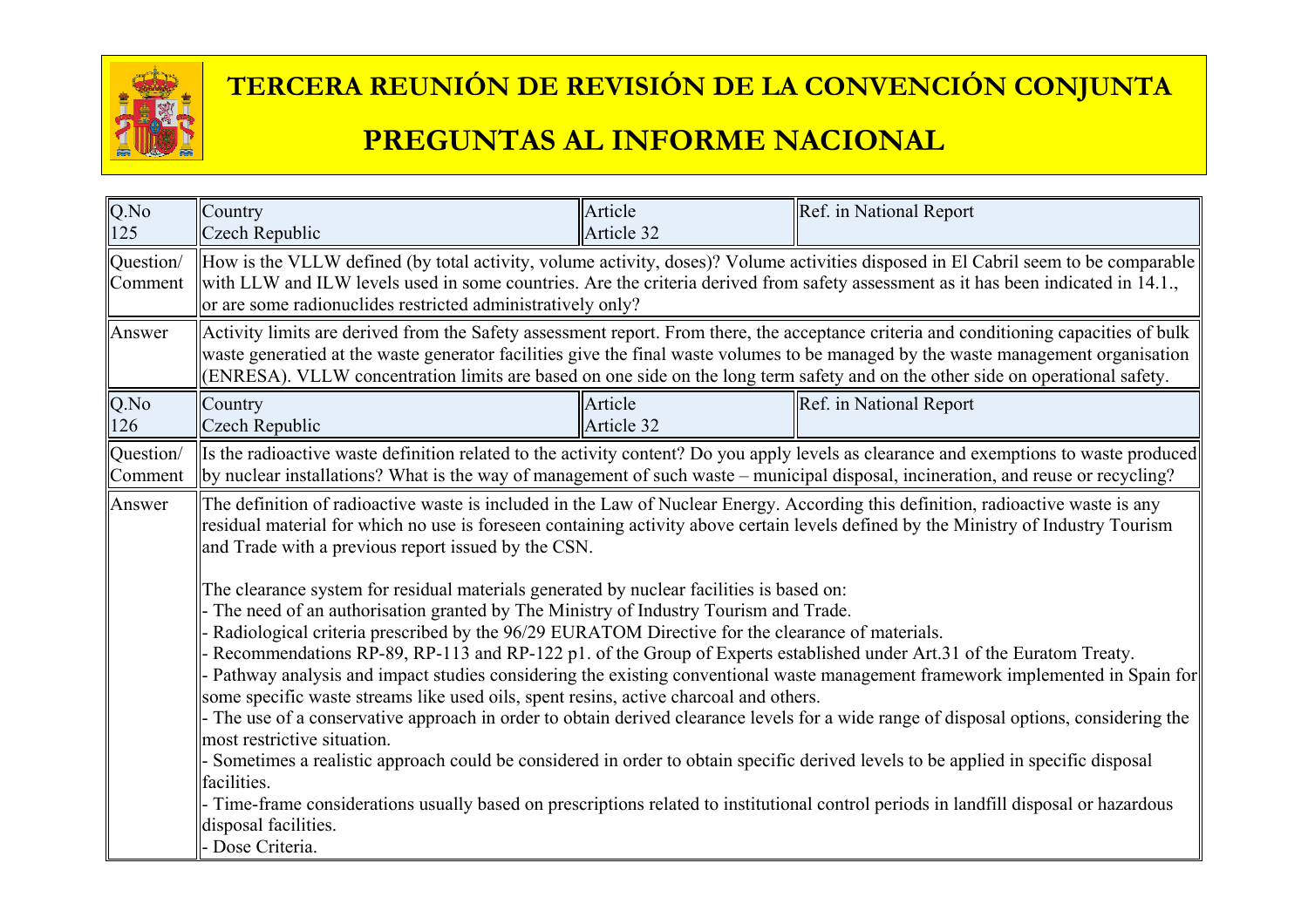

|                      | 10 microSv/year to the most exposed individual of the critical group in case of scenarios of normal occurrence.<br>Below 1 mSv/year to the most exposed individual of the critical group in case of accidental (low probability scenarios).                                                                                                                                                 |                                                                                                                                            |                                                                                                                                     |  |
|----------------------|---------------------------------------------------------------------------------------------------------------------------------------------------------------------------------------------------------------------------------------------------------------------------------------------------------------------------------------------------------------------------------------------|--------------------------------------------------------------------------------------------------------------------------------------------|-------------------------------------------------------------------------------------------------------------------------------------|--|
|                      | control period is finished.                                                                                                                                                                                                                                                                                                                                                                 | Intruder construction, intruder well and intruder agricultural are considered as future use of landfill disposal sites after institutional |                                                                                                                                     |  |
| Q.No<br>127          | Country<br>Czech Republic                                                                                                                                                                                                                                                                                                                                                                   | Article<br>Article 32                                                                                                                      | Ref. in National Report                                                                                                             |  |
| Question/<br>Comment | Do short and medium lived LLW and ILW contain Cs-137?                                                                                                                                                                                                                                                                                                                                       |                                                                                                                                            |                                                                                                                                     |  |
| Answer               | years that has to be clearly taken into account and identified.                                                                                                                                                                                                                                                                                                                             |                                                                                                                                            | Low and intermediate level wastes may contain Cs 137. It is one of the major components of NPPs wastes with a half life close to 30 |  |
| Q.No<br>128          | Country<br>France                                                                                                                                                                                                                                                                                                                                                                           | Article<br>Article 32                                                                                                                      | Ref. in National Report<br>$D.3 - p. 32$                                                                                            |  |
| Question/<br>Comment | Vandellos I nuclear power plant (dismantling phase) has an installation in the lower part of the reactor building for the storage of the<br>graphite waste from fuel assembly sleeves.<br>Could Spain clarify what is the likely identified path to dispose of the graphite waste (sleeves and reactor's core)?<br>When the selected path for graphite waste disposal will be commissioned? |                                                                                                                                            |                                                                                                                                     |  |
| Answer               | Spain has not yet identified the selected final disposition form of the graphite in the reactor core and the graphite stored at the<br>basement of the reactor building.                                                                                                                                                                                                                    |                                                                                                                                            |                                                                                                                                     |  |
| Q.No<br>129          | Country<br>France                                                                                                                                                                                                                                                                                                                                                                           | Article<br>Article 32                                                                                                                      | Ref. in National Report<br>$ D.5 - p. 37 $                                                                                          |  |
| Question/<br>Comment | At the CIEMAT centre, a spent fuel reprocessing pilot plant is completely dismantled and currently in the decontamination phase.<br>Could Spain explain if specific waste from the reprocessed spent fuel is currently stored or disposed of ?<br>Could Spain specify processes used to package these specific waste from the reprocessed spent fuel before their storage or disposal?      |                                                                                                                                            |                                                                                                                                     |  |
| Answer               | Liquid wastes from reprocessing were shipped to Belgium for treatment by Begoprocess. Wastes are already returned to Spain.                                                                                                                                                                                                                                                                 |                                                                                                                                            |                                                                                                                                     |  |
| Q.No<br>130          | Country<br>Germany                                                                                                                                                                                                                                                                                                                                                                          | Article<br>Article 32                                                                                                                      | Ref. in National Report<br>p. 36; Sec. D.4                                                                                          |  |
| Question/            | According to the first line in Section D.4, Table 5 shows the inventory of radioactive wastes in Spain. However, all wastes in the                                                                                                                                                                                                                                                          |                                                                                                                                            |                                                                                                                                     |  |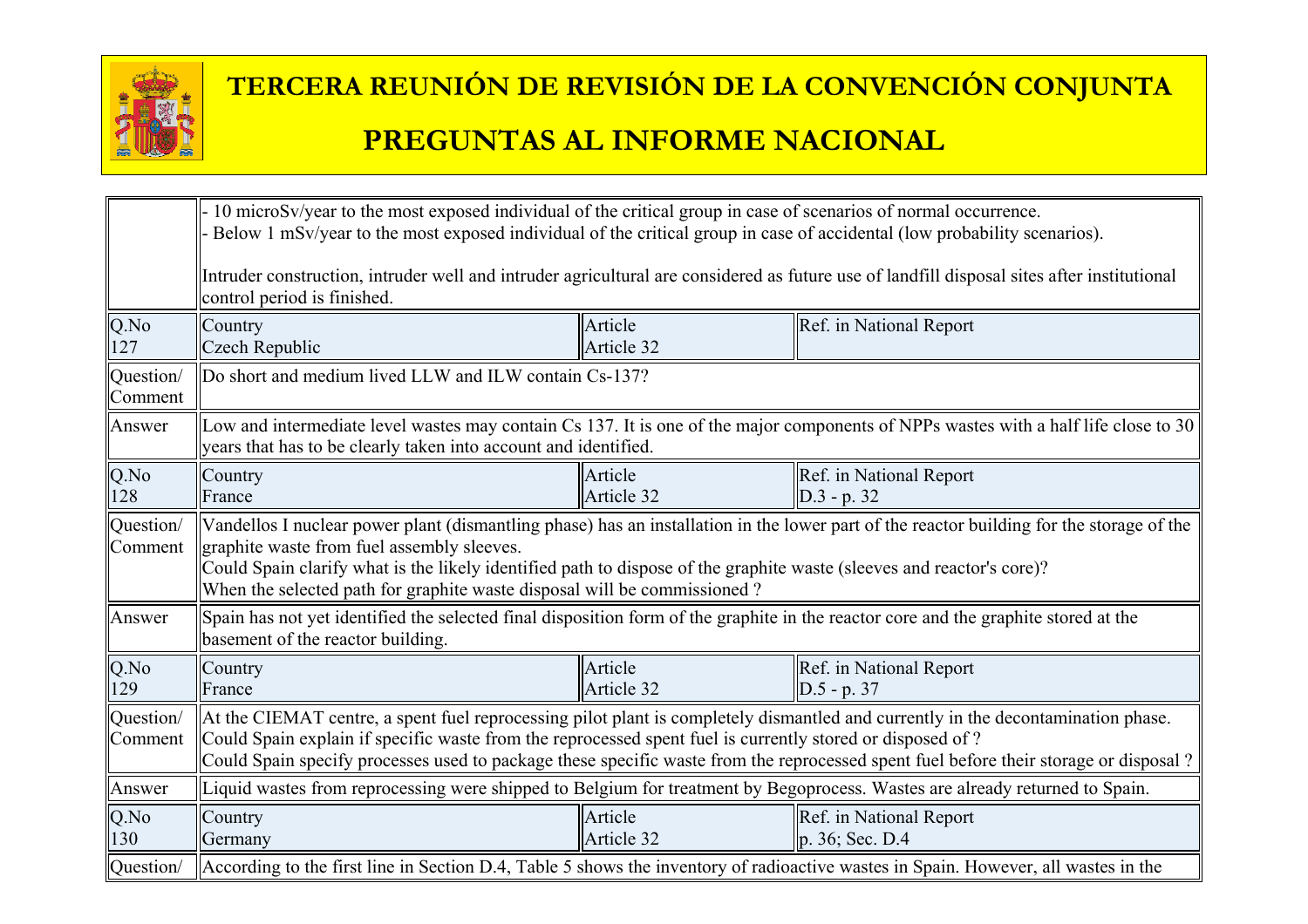

| Comment              | thable are declared as VLLW (Very Low Level Waste). On the other hand it is mentioned on page 17 that there is an amount of<br>171,500 m <sup>3</sup> of Low and Intermediate Level Waste (including some 90,000 m <sup>3</sup> of VLLW) to be managed in Spain. These figures are<br>not consistent with the figures of Table 5. Could you please provide some clarification on these inconsistencies?                                                                                               |                                                                                                                                  |                                       |  |
|----------------------|-------------------------------------------------------------------------------------------------------------------------------------------------------------------------------------------------------------------------------------------------------------------------------------------------------------------------------------------------------------------------------------------------------------------------------------------------------------------------------------------------------|----------------------------------------------------------------------------------------------------------------------------------|---------------------------------------|--|
| Answer               | VLLW.                                                                                                                                                                                                                                                                                                                                                                                                                                                                                                 | Effectively, there is a mistake in the English translation referring to the column "Type of waste". It should be LILW instead of |                                       |  |
| $Q$ .No<br>131       | Country<br>Hungary                                                                                                                                                                                                                                                                                                                                                                                                                                                                                    | Article<br>Article 32                                                                                                            | Ref. in National Report<br>B.1.2 p.14 |  |
| Question/<br>Comment | What is the mechanism of the participation of the general public in the review of the General Radioactive Waste Plan?                                                                                                                                                                                                                                                                                                                                                                                 |                                                                                                                                  |                                       |  |
| Answer               | As it is said in the National Report, after this Plan is drawn up by ENRESA and submitted to the Ministry of Industry, Tourism and<br>Trade (MITYC), then the CSN, the Autonomous Communities, industry and social stakeholders are requested comments. The<br>society is able to participate in the process through its legal representatives (industry, social stakeholders, NGOs) but, additionally,<br>the general public is requested to send comments via its publication on the MITYC website. |                                                                                                                                  |                                       |  |
| $Q$ .No<br>132       | Country<br>Hungary                                                                                                                                                                                                                                                                                                                                                                                                                                                                                    | Article<br>Article 32                                                                                                            | Ref. in National Report<br>B.1.2 p.14 |  |
| Question/<br>Comment | Is there any forecast related to the timing of the Spanish program concerning high level waste and spent fuel disposal?                                                                                                                                                                                                                                                                                                                                                                               |                                                                                                                                  |                                       |  |
| Answer               | The 6th General Waste Management Plan approved by the Cabinet of Ministers on June 23rd, 2006 says "From the point of view of<br>economic calculation and planning, it has been assumed that a definitive disposal facility could be put into operation around the year<br>2050, which would house this spent fuel, the HLW and those other intermediate activity wastes that cannot be sent to the El Cabril<br>facility.", but no option for final management has yet been decided.                 |                                                                                                                                  |                                       |  |
| Q.No<br>133          | Country<br>Hungary                                                                                                                                                                                                                                                                                                                                                                                                                                                                                    | Article<br>Article 32                                                                                                            | Ref. in National Report<br>B.2 p.15   |  |
| Question/<br>Comment | What is the limit between the VLLW and the L/ILW in terms of activity concentration?                                                                                                                                                                                                                                                                                                                                                                                                                  |                                                                                                                                  |                                       |  |
| Answer               | There is a long list of upper concentration limits for VLLW that consider different radionuclides, ranging from H3 to different á<br>emitters.                                                                                                                                                                                                                                                                                                                                                        |                                                                                                                                  |                                       |  |
| Q.No                 | Country                                                                                                                                                                                                                                                                                                                                                                                                                                                                                               | Article                                                                                                                          | Ref. in National Report               |  |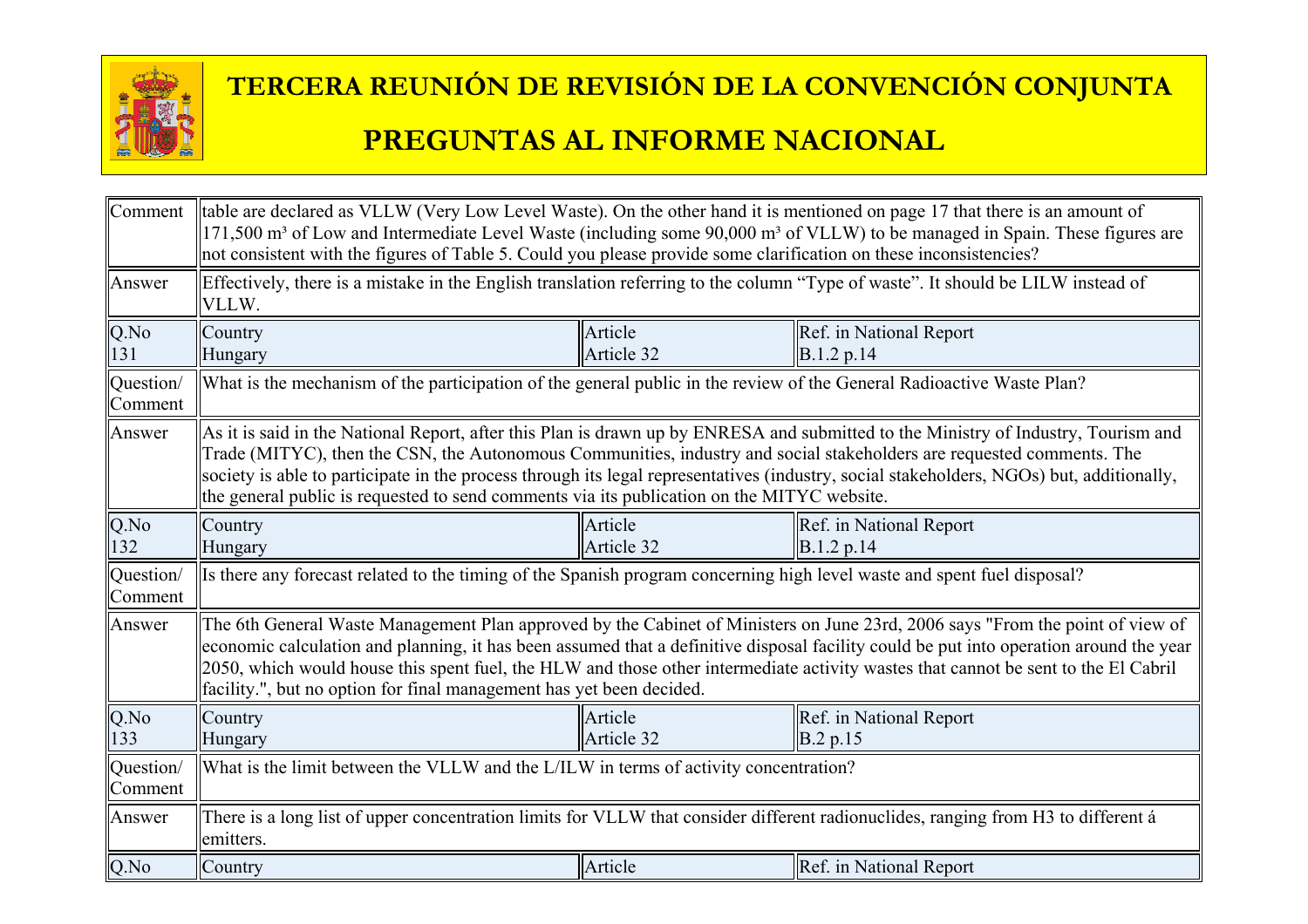

| 134                  | Hungary                                                                                                                                                                                                | Article 32            | B.2 p.15                                                                                                                              |  |
|----------------------|--------------------------------------------------------------------------------------------------------------------------------------------------------------------------------------------------------|-----------------------|---------------------------------------------------------------------------------------------------------------------------------------|--|
| Question/<br>Comment | What is the limit of acceptable concentrations of long-lived alpha emitters with half lives of more than 30 years in HLW?                                                                              |                       |                                                                                                                                       |  |
| Answer               | There is not yet any determined limit for long lived alpha emitters for HLW.                                                                                                                           |                       |                                                                                                                                       |  |
| $Q$ .No<br>135       | Country<br>Hungary                                                                                                                                                                                     | Article<br>Article 32 | Ref. in National Report<br>$\vert$ B.2 p.15                                                                                           |  |
| Question/<br>Comment | Is the foreseen centralized temporary storage facility for long-lived L/ILW and the HLW planned to be at the same site?                                                                                |                       |                                                                                                                                       |  |
| Answer               | There will only be one single facility for both LILW-LL and HLW.                                                                                                                                       |                       |                                                                                                                                       |  |
| $Q$ .No<br>136       | Country<br>Hungary                                                                                                                                                                                     | Article<br>Article 32 | Ref. in National Report<br>B.4.2 p.20                                                                                                 |  |
| Question/<br>Comment | Do you intend to take into account the concept of reversibility and retrievability in deep geological disposal?                                                                                        |                       |                                                                                                                                       |  |
| Answer               | a defined period of time.                                                                                                                                                                              |                       | The GRWN plan considers, that within the generic design for each host rock, retrievability criterion should be taken into account for |  |
| Q.No<br>137          | Country<br>Hungary                                                                                                                                                                                     | Article<br>Article 32 | Ref. in National Report<br>B.5 p.20                                                                                                   |  |
| Question/<br>Comment | Are there any limitations as far as VLLW disposal is concerned based on the half time of the nuclides in the waste?                                                                                    |                       |                                                                                                                                       |  |
| Answer               | There is a long list of concentration limits for VLLW that consider different radionuclides, ranging from H3 to different á emitters.<br>Half life is not the basis of the limit of each radionuclide. |                       |                                                                                                                                       |  |
| Q.No<br>138          | Country<br>Hungary                                                                                                                                                                                     | Article<br>Article 32 | Ref. in National Report<br>$\vert$ B.5 p.20                                                                                           |  |
| Question/<br>Comment | What is the concentration limit of alpha emitters (long-lived) in LILW?                                                                                                                                |                       |                                                                                                                                       |  |
| Answer               | With regard to a emitters there is a global inventory limit for the facility $(2,7 E+1 TBq)$ and all wastes together $370Bq/g$ . Besides<br>there are global limits for waste packages.                |                       |                                                                                                                                       |  |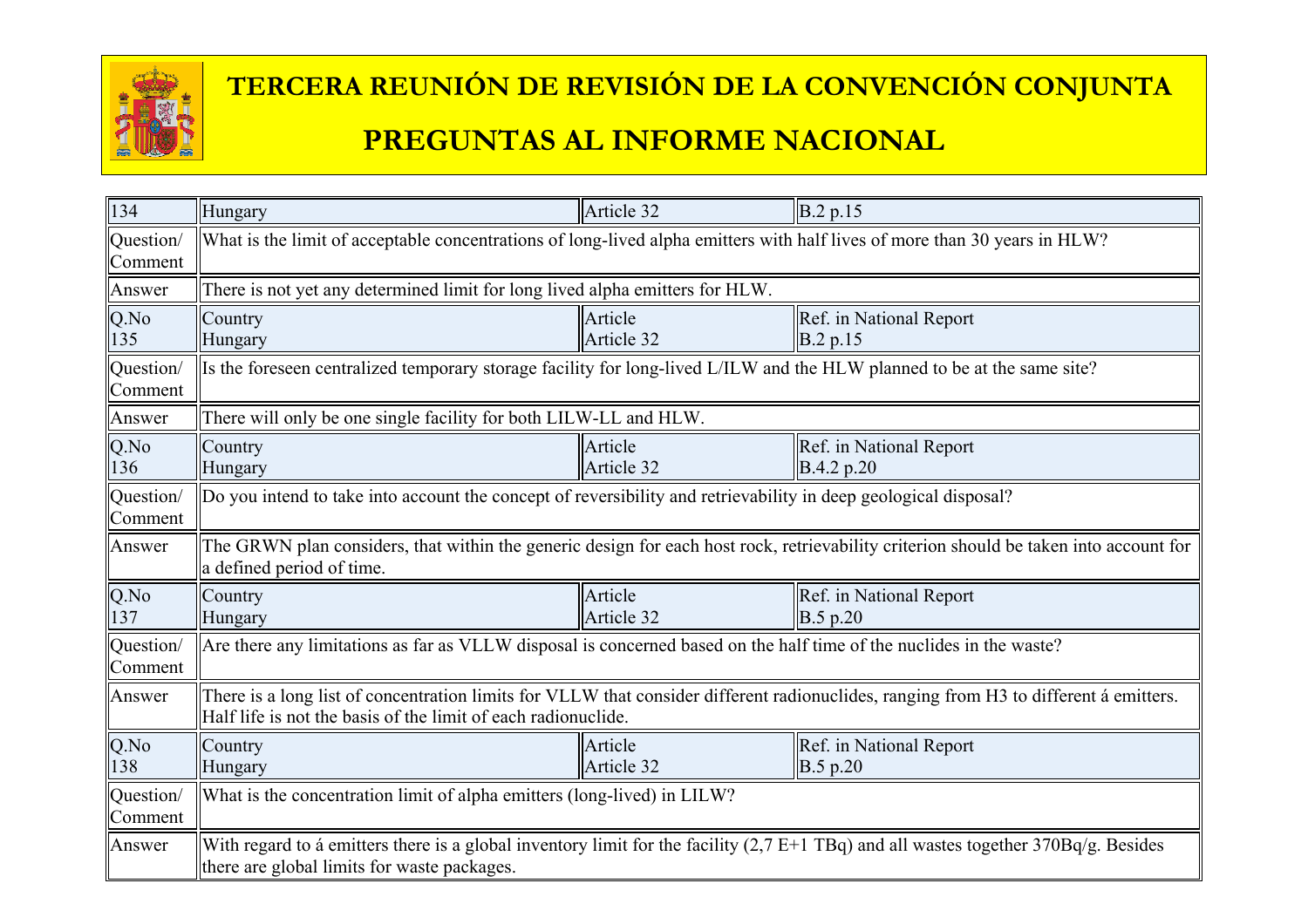

| Q.No                 | Country                                                                                                                                                                                                                                                                                                                                                                                                                                                                                                                                                                                                                                                                                                                                                                                                                                                                                                                                                                                                                                                                                                                                                                                                                                                                                                                                                            | Article               | Ref. in National Report                 |  |
|----------------------|--------------------------------------------------------------------------------------------------------------------------------------------------------------------------------------------------------------------------------------------------------------------------------------------------------------------------------------------------------------------------------------------------------------------------------------------------------------------------------------------------------------------------------------------------------------------------------------------------------------------------------------------------------------------------------------------------------------------------------------------------------------------------------------------------------------------------------------------------------------------------------------------------------------------------------------------------------------------------------------------------------------------------------------------------------------------------------------------------------------------------------------------------------------------------------------------------------------------------------------------------------------------------------------------------------------------------------------------------------------------|-----------------------|-----------------------------------------|--|
| 139                  | Hungary                                                                                                                                                                                                                                                                                                                                                                                                                                                                                                                                                                                                                                                                                                                                                                                                                                                                                                                                                                                                                                                                                                                                                                                                                                                                                                                                                            | Article 32            | $\vert$ D.3 p.31                        |  |
| Question/<br>Comment | What is the planned disposal route for graphite and the FA sleeves?                                                                                                                                                                                                                                                                                                                                                                                                                                                                                                                                                                                                                                                                                                                                                                                                                                                                                                                                                                                                                                                                                                                                                                                                                                                                                                |                       |                                         |  |
| Answer               | There is not yet a defined disposal route for graphite arising from Vandellós I dismantling. Presently, graphite removed as part of the<br>fuel assemblies has been conditioned and is stored in Vandellós site. There is still large quantities of graphite waste inside the reactor<br>building that were used as moderator. It will be removed in the future, planned 25 years ahead, when the NPP would be<br>decommissioned to Level 3 of IAEA. Disposal of graphite is a challenging issue in many countries which are striving to implement a<br>definitive solution for this particular type of waste. In the meantime the General Radioactive Waste Plan (GRWP) commits ENRESA<br>to follow the international evolution of ways to manage this material.                                                                                                                                                                                                                                                                                                                                                                                                                                                                                                                                                                                                  |                       |                                         |  |
| Q.No<br>140          | Country<br>Korea, Republic of                                                                                                                                                                                                                                                                                                                                                                                                                                                                                                                                                                                                                                                                                                                                                                                                                                                                                                                                                                                                                                                                                                                                                                                                                                                                                                                                      | Article<br>Article 32 | Ref. in National Report<br> p.14(B.1.2) |  |
| Question/<br>Comment | Section B.1.2 addresses that the General Radioactive Waste Plan (GRWP) is commented from the regulatory body, CSN. Section<br>G.4.6 states that the generic conceptual design of the centralized temporary storage facility (without a specific site) in the GRWP has<br>been favorably appreciated by the CSN.<br>1. Does the regulatory body usually review and appreciate the plan and generic conceptual design of nuclear facilities prior to official<br>license application? If so, how will the preliminary review results be taken into consideration in the main regulatory review on the<br>license application?                                                                                                                                                                                                                                                                                                                                                                                                                                                                                                                                                                                                                                                                                                                                        |                       |                                         |  |
| Answer               | Regarding the General Radioactive Waste Plan (GRWP), the Government is the responsible for establishing the policy on<br>radioactive waste management and the dismantling and decommissioning of nuclear and radioactive facilities in Spain, through<br>approval of the GRWP, this being submitted to it by the MITYC and subsequently reported on to Parliament. The GRWP itself is the<br>basic reference document that clearly and concisely deals with all the strategies and actions to be undertaken in Spain in the different<br>fields of radioactive waste management and the dismantling of facilities, along with the corresponding economic-financial study.<br>The Nuclear Safety Council (CSN), as the sole body responsible for nuclear safety and radiological protection in Spain is requested<br>comments to be taken into account to guarantee safety from the very beginning of the strategies and courses of actions to be<br>accomplished in the future. Regarding generic conceptual design review, article 82 of the Regulation on Nuclear and Radioactive<br>Facilities lays down "Any person or entity may request the Nuclear Safety Council to issue a declaration of favourable appraisal on<br>new designs, methodologies, simulation models or verification protocols related to the nuclear safety or radiation protection of the |                       |                                         |  |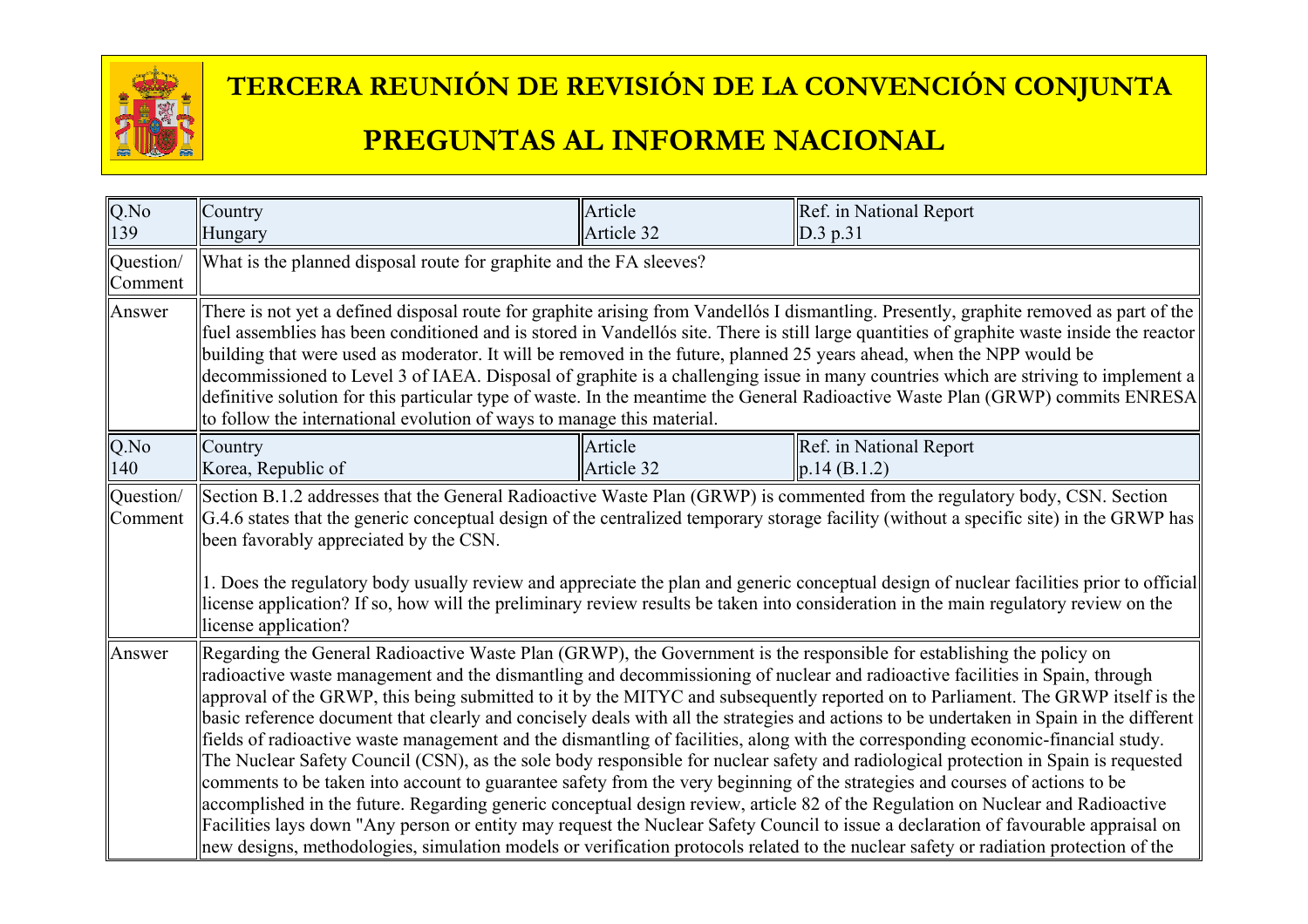

|                             | facilities or activities to which this Regulation refers to, for which he/she/it shall submit an application to said body accompanied by<br>the documents necessary to make said declaration". As a consequence, the initiative to decide wether or not to request declaration of<br>favourable appraissal on new designs belongs to the interested persons or entities. As regards with how these preliminary review<br>results will be taken into consideration in the licence application, the article is completed as follows: "The declaration from the CSN<br>may be included as a reference in any subsequent processes for applying for any of the permits envisaged in this Regulation,<br>provided the limits and conditions imposed in the declaration are met." |                       |                                                                                                                                      |  |
|-----------------------------|-----------------------------------------------------------------------------------------------------------------------------------------------------------------------------------------------------------------------------------------------------------------------------------------------------------------------------------------------------------------------------------------------------------------------------------------------------------------------------------------------------------------------------------------------------------------------------------------------------------------------------------------------------------------------------------------------------------------------------------------------------------------------------|-----------------------|--------------------------------------------------------------------------------------------------------------------------------------|--|
| Q.No                        | Country                                                                                                                                                                                                                                                                                                                                                                                                                                                                                                                                                                                                                                                                                                                                                                     | Article               | Ref. in National Report                                                                                                              |  |
| 141                         | Korea, Republic of                                                                                                                                                                                                                                                                                                                                                                                                                                                                                                                                                                                                                                                                                                                                                          | Article 32            | $\ p.36(D.4)\ $                                                                                                                      |  |
| Question/<br><b>Comment</b> | Table 5 of the report shows the inventory of radioactive waste in Spain.<br>1. The Table 5 presents all types of wastes as "VLLW". Is the inventory of LILW at each site excluded in Table 5?<br>2. The Table 5 presents Co-60 and Cs-137 as main radionuclides. How the activity of non-gamma emitting radionuclides in the<br>waste streams is quantified?                                                                                                                                                                                                                                                                                                                                                                                                                |                       |                                                                                                                                      |  |
| Answer                      | other radionuclides, Difficult To Measure radionuclides are derived and alpha activity is usualy measured.                                                                                                                                                                                                                                                                                                                                                                                                                                                                                                                                                                                                                                                                  |                       | There is a mistake in the English translation refering to the column "Type of waste". It should be LILW instead of VLLW. Regarding   |  |
| Q.No<br>142                 | Country<br>Romania                                                                                                                                                                                                                                                                                                                                                                                                                                                                                                                                                                                                                                                                                                                                                          | Article<br>Article 32 | Ref. in National Report<br>Section B, page $19$                                                                                      |  |
| Question/<br>Comment        | $\parallel$ and HLW for all of the Spanish nuclear power plants (i.e. both PWR and BWR fuel type)?                                                                                                                                                                                                                                                                                                                                                                                                                                                                                                                                                                                                                                                                          |                       | The Centralised Temporary Storage (CTS) facility, foreseen to entry into service for around the year 2012, will house the spent fuel |  |
| Answer                      | Yes, the CTS facility will house all spent fuel already stored ot to be discharged in the future at all LWRs, as well as LILW-LL and<br>HLW to be returned from reprocessing abroad.                                                                                                                                                                                                                                                                                                                                                                                                                                                                                                                                                                                        |                       |                                                                                                                                      |  |
| $Q$ .No<br>143              | Country<br>Romania                                                                                                                                                                                                                                                                                                                                                                                                                                                                                                                                                                                                                                                                                                                                                          | Article<br>Article 32 | Ref. in National Report<br>Section D, page 32                                                                                        |  |
| Question/<br>Comment        | Could Spain provide more information on the management of the graphite pile wastes derived from dismantling phase of Vandellos I<br>muclear power plant?                                                                                                                                                                                                                                                                                                                                                                                                                                                                                                                                                                                                                    |                       |                                                                                                                                      |  |
| Answer                      | There is not yet a defined disposal route for graphite arising from Vandellós I dismantling. Presently, graphite removed as part of the<br>fuel assemblies has been conditioned and is stored in Vandellós site. There is still large quantities of graphite waste inside the reactor                                                                                                                                                                                                                                                                                                                                                                                                                                                                                       |                       |                                                                                                                                      |  |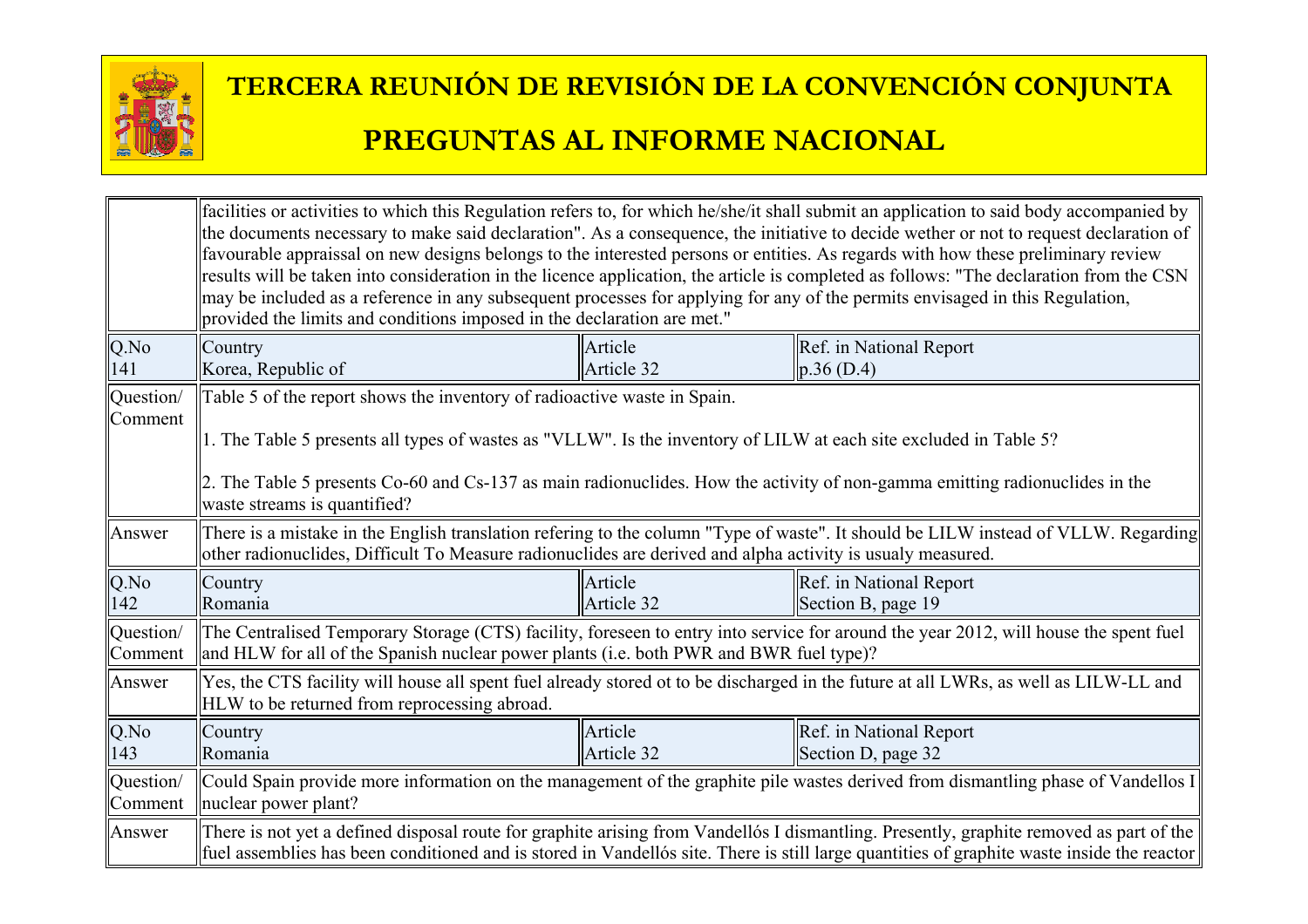

|                      | building that were used as moderator. It will be removed in the future, planned 25 years ahead, when the NPP would be<br>decommissioned to Level 3 of IAEA. Disposal of graphite is a challenging issue in many countries which are striving to implement a<br>definitive solution for this particular type of waste. In the meantime the General Radioactive Waste Plan (GRWP) commits ENRESA<br>to follow the international evolution of ways to manage this material.                                                                                                                                                                                                                                                                                                                                                                                                                                                                                                                                                                                                                                                             |                       |                                               |  |
|----------------------|--------------------------------------------------------------------------------------------------------------------------------------------------------------------------------------------------------------------------------------------------------------------------------------------------------------------------------------------------------------------------------------------------------------------------------------------------------------------------------------------------------------------------------------------------------------------------------------------------------------------------------------------------------------------------------------------------------------------------------------------------------------------------------------------------------------------------------------------------------------------------------------------------------------------------------------------------------------------------------------------------------------------------------------------------------------------------------------------------------------------------------------|-----------------------|-----------------------------------------------|--|
| Q.No<br>144          | Country<br>Romania                                                                                                                                                                                                                                                                                                                                                                                                                                                                                                                                                                                                                                                                                                                                                                                                                                                                                                                                                                                                                                                                                                                   | Article<br>Article 32 | Ref. in National Report<br>Section B, page 14 |  |
| Question/<br>Comment | Which are the waste acceptance criteria applied by ENRESA for the EL CABRIL disposal facility?                                                                                                                                                                                                                                                                                                                                                                                                                                                                                                                                                                                                                                                                                                                                                                                                                                                                                                                                                                                                                                       |                       |                                               |  |
| Answer               | Acceptance criteria is a set criteria depending of conditioning mode (compactible or conditioned in solid matrix) and their level<br>(Level 1 or 2). They include limits in free liquid, mechanical strength, maximum dose in contact, surface contamination, etc, and<br>activity limits (list of different radionuclides). Besides, there are also objectives of quality on mechanical strength, confinement and<br>resistance to thermal cycles.                                                                                                                                                                                                                                                                                                                                                                                                                                                                                                                                                                                                                                                                                  |                       |                                               |  |
| Q.No<br>145          | Article<br>Ref. in National Report<br>Country<br>Article 32<br>Section B, page 14<br>Romania                                                                                                                                                                                                                                                                                                                                                                                                                                                                                                                                                                                                                                                                                                                                                                                                                                                                                                                                                                                                                                         |                       |                                               |  |
| Question/<br>Comment | Could you provide more details about "waste treatment capability for conditioning" used at NPPs, for each type of radioactive<br>waste?                                                                                                                                                                                                                                                                                                                                                                                                                                                                                                                                                                                                                                                                                                                                                                                                                                                                                                                                                                                              |                       |                                               |  |
| Answer               | • Homogeneous wastes Resins, Concentrates and Sludge<br>Homogeneous waste is usually conditioned by solidification, mixing the waste with cement in 220 litres steel drums. For specific<br>wastes a pre-treatment may be needed before conditioning (e.g. chemical adjustment).<br>Basically the solidification plant facility has the following elements: cement dosage system, drums transport and positioning system,<br>resins draining and dosage system, and capping system.<br>The mixture is poured into 220 litres drum by means of a planetary mixer (in some NNP's the mixer is left in the drum). The final<br>product is a solid matrix, homogeneous and exempt of free water.<br>• Heterogeneous waste Scrap, Wood, Active Carbon<br>The waste is packed into steel containers (220 or 1300 litres). Before capping, empty spaces of the container are filled with light<br>concrete.<br>• Dry active wastes Rags, Paper, Clothes, Plastic,<br>Waste is introduced in plastic bags or directly into 220 litres drums and it's compacted by a hydraulic press at NPPs getting a<br>significant waste volume reduction. |                       |                                               |  |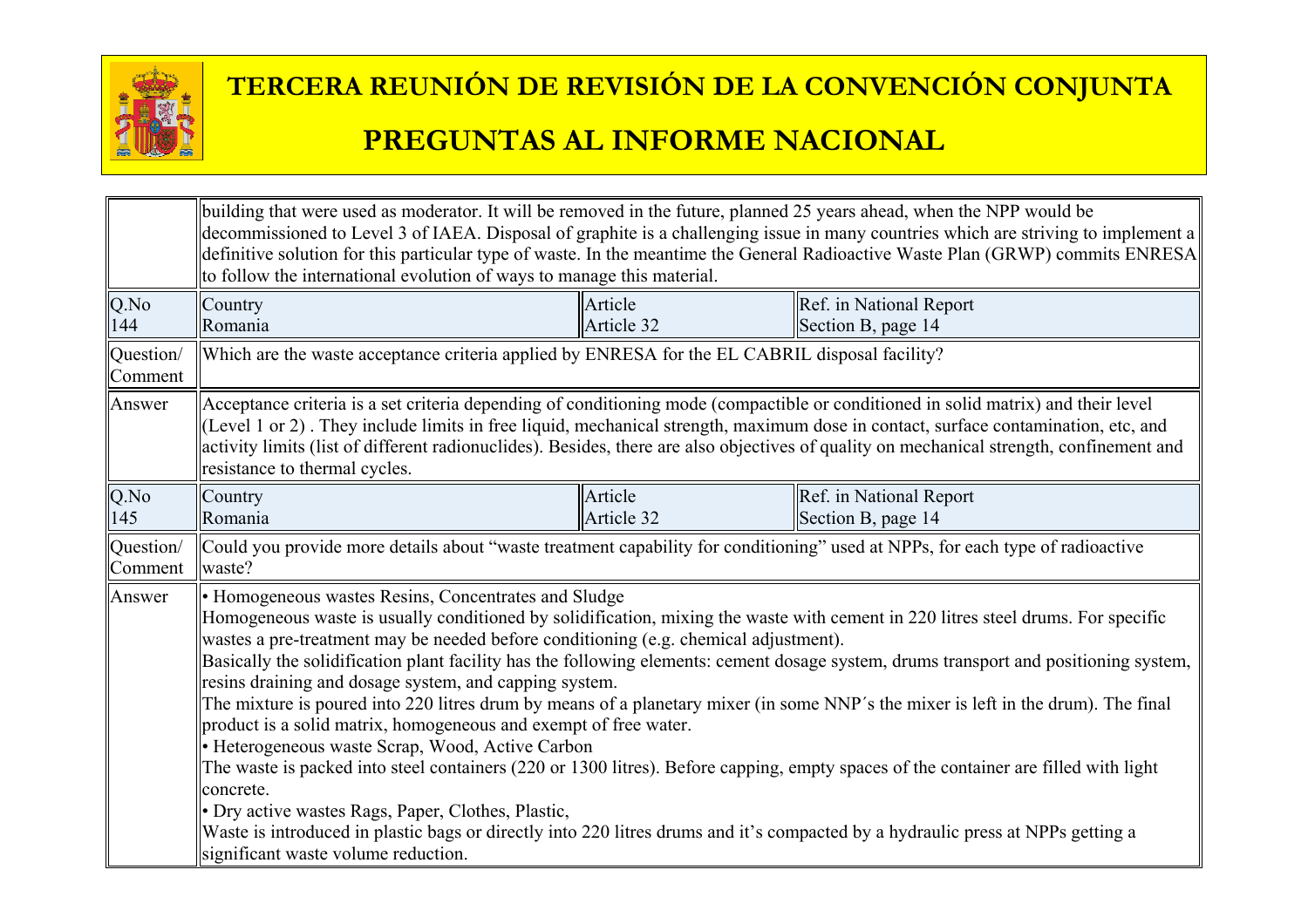

|                      | • Dewatering Waste Concentrates and Sludge<br>The process consists of evaporation to remove water from sludge and concentrates in a vacuum drying plant. The drying plant have<br>mainly the following sections: concentrate tank, drying chamber, vacuum and condenser and cooling equipment.<br>When the drying is finished and a 135 litres drum is taken out from the drying cabin, the drum is automatically capped and<br>introduced into 220 litres shielded drum.<br>• Liquid systems filters<br>The filters are immobilized in concrete into 220 litres steel drum with an inner concrete wall of 5 cm of thickness. |                       |                                               |  |  |
|----------------------|-------------------------------------------------------------------------------------------------------------------------------------------------------------------------------------------------------------------------------------------------------------------------------------------------------------------------------------------------------------------------------------------------------------------------------------------------------------------------------------------------------------------------------------------------------------------------------------------------------------------------------|-----------------------|-----------------------------------------------|--|--|
| Q.No<br>146          | Country<br>Romania                                                                                                                                                                                                                                                                                                                                                                                                                                                                                                                                                                                                            | Article<br>Article 32 | Ref. in National Report<br>Section B, page 14 |  |  |
| Question/<br>Comment | Which are the measures / treatment techniques applied for reduction of volume of LILW?                                                                                                                                                                                                                                                                                                                                                                                                                                                                                                                                        |                       |                                               |  |  |
| Answer               | At NPPs, utilities are responsible for volume reduction and ENRESA is collaborating with them in order to have a longer lifetime of<br>the disposal facility. ENRESA does not implement any technique at the NPPs. At El Cabril facility, there is a high pressure<br>compactor (1200t) and an incinerator.                                                                                                                                                                                                                                                                                                                   |                       |                                               |  |  |
| Q.No<br>147          | Country<br>Romania                                                                                                                                                                                                                                                                                                                                                                                                                                                                                                                                                                                                            | Article<br>Article 32 | Ref. in National Report<br>Section B, page 20 |  |  |
| Question/<br>Comment | Which are the important parameters of radioactive waste that are used as criteria for classification (e.g.: radiological physical,<br>chemical, biological).                                                                                                                                                                                                                                                                                                                                                                                                                                                                  |                       |                                               |  |  |
| Answer               | The main parameter is radiological but for VLLW other parameters are considered. LILW considers mainly â-ã emitters<br>radionuclides with half life under 30 years. Once conditioned, under acceptance criteria limits, they can be disposed at the LILW or<br>VLLW disposal facilities of El Cabril.                                                                                                                                                                                                                                                                                                                         |                       |                                               |  |  |
| Q.No<br>148          | Article<br>Ref. in National Report<br>Country<br>Article 32<br>Section B, page 20<br>Romania                                                                                                                                                                                                                                                                                                                                                                                                                                                                                                                                  |                       |                                               |  |  |
| Question/<br>Comment | If the specific activity is used as criteria for classification of the radioactive waste, can the values of gamma/ beta/ alpha emitting<br>radio nuclides activities be specified?                                                                                                                                                                                                                                                                                                                                                                                                                                            |                       |                                               |  |  |
| Answer               | Yes there are concentration limits for different â-ã emitters radionuclides at El Cabril facility; limits are different for LILW and<br>VLLW (thre is a long list of radionuclides with concentration limits of VLLW). With regard to a emitters there is a global inventory<br>limit for the facility $(2,7 E+1 TBq)$ and all wastes together $370Bq/g$ .                                                                                                                                                                                                                                                                    |                       |                                               |  |  |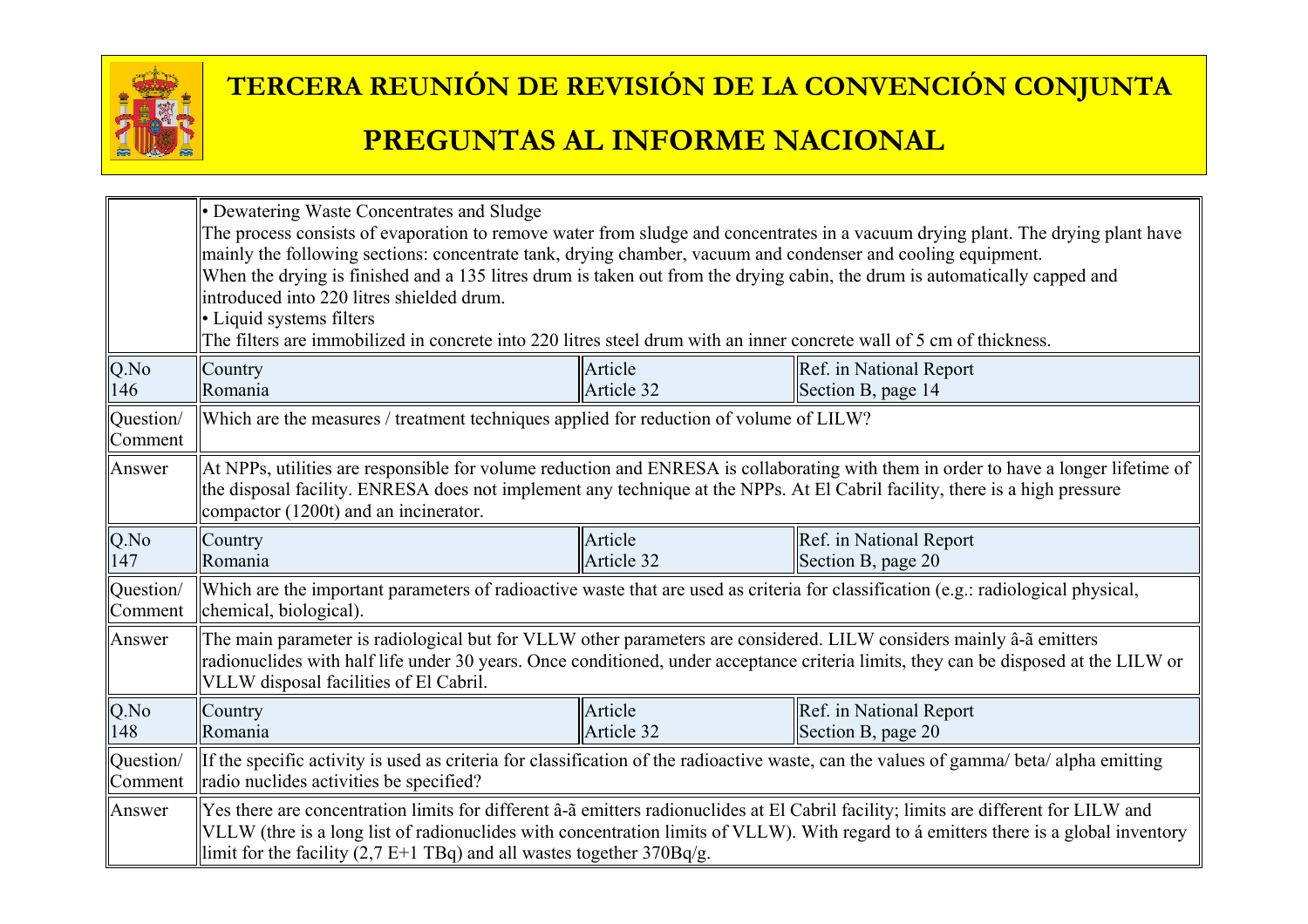

| Q.No<br>149          | Country<br>Romania                                                                                                                                                                                                                                                                                                                                                                                                                                                                                                                                                                                                                                                                                                                                                                                                                                                                                                                                                                                                                                                                                                                                                                                                                                                                                                                                                                                                                                                                                                                                     | Article<br>Article 32 | Ref. in National Report<br>Section B       |  |
|----------------------|--------------------------------------------------------------------------------------------------------------------------------------------------------------------------------------------------------------------------------------------------------------------------------------------------------------------------------------------------------------------------------------------------------------------------------------------------------------------------------------------------------------------------------------------------------------------------------------------------------------------------------------------------------------------------------------------------------------------------------------------------------------------------------------------------------------------------------------------------------------------------------------------------------------------------------------------------------------------------------------------------------------------------------------------------------------------------------------------------------------------------------------------------------------------------------------------------------------------------------------------------------------------------------------------------------------------------------------------------------------------------------------------------------------------------------------------------------------------------------------------------------------------------------------------------------|-----------------------|--------------------------------------------|--|
| Question/<br>Comment | Is there any strategy for deep geological disposal in Spain?                                                                                                                                                                                                                                                                                                                                                                                                                                                                                                                                                                                                                                                                                                                                                                                                                                                                                                                                                                                                                                                                                                                                                                                                                                                                                                                                                                                                                                                                                           |                       |                                            |  |
| Answer               | In the case of HLW and Spent Fuel, in the longer term, and only for the purposes of economic calculation and planning, a schedule<br>will be mapped out for the startup of a definitive disposal facility in the year 2050 along with preliminary periods for decision-<br>making, the characterisation of the site(s) and the construction of installations from 2025 to 2040 and from 2041 to 2050,<br>respectively. In this respect, the activities for the forthcoming years will be, among others, as follows: The knowledge acquired of<br>techniques and methods for the characterisation from the surface of granitic and clay geological formations capable of housing a<br>definitive disposal facility will be compiled. Generic designs for each host rock will be consolidated and alternatives will be<br>contemplated as a result of improved knowledge of the components and processes and considering the criterion of recovery of the<br>wastes deposited for a defined period. The corresponding safety assessment exercises will be revised in order to update them in<br>accordance with the progress made in the R&D programmes and in keeping with the revised<br>designs. In parallel with the above, analysis and knowledge of the different alternatives to definitive disposal will be furthered, in<br>close collaboration with the international progress and projects achieved and undertaken in this field, with a dimension and scope in<br>electrical keeping with the research capabilities existing in the country. |                       |                                            |  |
| Q.No<br>150          | Country<br>Slovakia                                                                                                                                                                                                                                                                                                                                                                                                                                                                                                                                                                                                                                                                                                                                                                                                                                                                                                                                                                                                                                                                                                                                                                                                                                                                                                                                                                                                                                                                                                                                    | Article<br>Article 32 | Ref. in National Report<br>page 21         |  |
| Question/<br>Comment | Does the very low level waste repository project take into account possible gas generation due to long term microbiological<br>degradation of organic material or corrosion of metallic material?                                                                                                                                                                                                                                                                                                                                                                                                                                                                                                                                                                                                                                                                                                                                                                                                                                                                                                                                                                                                                                                                                                                                                                                                                                                                                                                                                      |                       |                                            |  |
| Answer               | Wastes have limitations in biodegradable and fermentable components.                                                                                                                                                                                                                                                                                                                                                                                                                                                                                                                                                                                                                                                                                                                                                                                                                                                                                                                                                                                                                                                                                                                                                                                                                                                                                                                                                                                                                                                                                   |                       |                                            |  |
| Q.No<br>151          | Country<br>Slovakia                                                                                                                                                                                                                                                                                                                                                                                                                                                                                                                                                                                                                                                                                                                                                                                                                                                                                                                                                                                                                                                                                                                                                                                                                                                                                                                                                                                                                                                                                                                                    | Article<br>Article 32 | Ref. in National Report<br>$\vert$ page 15 |  |
| Question/<br>Comment | How safety assessment for very low level repository takes into account possible migration of long lived radionuclides form nearby<br>located LILW reposiories?                                                                                                                                                                                                                                                                                                                                                                                                                                                                                                                                                                                                                                                                                                                                                                                                                                                                                                                                                                                                                                                                                                                                                                                                                                                                                                                                                                                         |                       |                                            |  |
| Answer               | The Safety Report makes an analysis and a presentation of the potential consequences of the facility, including the radiological<br>impacts from the VLLW and the LILW disposal areas. A specific section of the Safety Report is specially devoted to analyse the<br>joint effect of both disposal areas, taking into account all the scenarios and radionuclides transfer pathways, and demonstrating<br>compliance with radiological criteria.                                                                                                                                                                                                                                                                                                                                                                                                                                                                                                                                                                                                                                                                                                                                                                                                                                                                                                                                                                                                                                                                                                      |                       |                                            |  |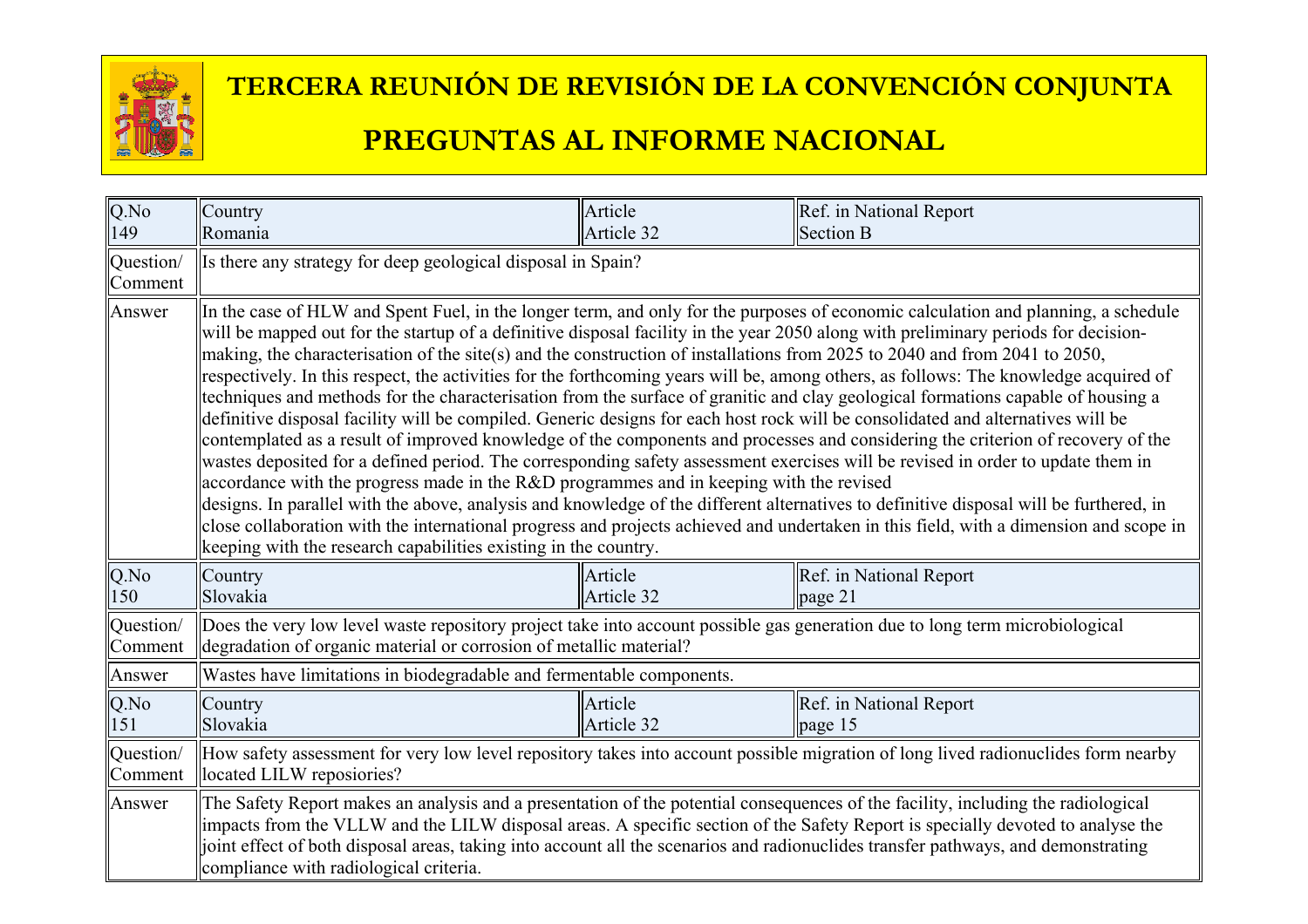

#### **TERCERA REUNIÓN DE REVISIÓN DE LA CONVENCIÓN CONJUNTA**

#### **PREGUNTAS AL INFORME NACIONAL**

| Q.No                        | Country                                                                                                                                                                                                                                                                                                                                                                                                                                                                                                                           | Article    | Ref. in National Report         |  |
|-----------------------------|-----------------------------------------------------------------------------------------------------------------------------------------------------------------------------------------------------------------------------------------------------------------------------------------------------------------------------------------------------------------------------------------------------------------------------------------------------------------------------------------------------------------------------------|------------|---------------------------------|--|
| 152                         | Ukraine                                                                                                                                                                                                                                                                                                                                                                                                                                                                                                                           | Article 32 | Section B.1.3, page 14          |  |
| Question/<br><b>Comment</b> | Who is responsible for the safety of management of radwaste and spent fuel at the site of NPP – operator of nuclear facility<br>(producer of radioactive waste and spent fuel) or ENRESSA – company authorized to perform works with radwaste and spent fuel<br>(responsible for storage, transport and management with radwaste and spent fuel)?                                                                                                                                                                                 |            |                                 |  |
| Answer                      | The responsibility belongs to the operator of the nuclear facility.                                                                                                                                                                                                                                                                                                                                                                                                                                                               |            |                                 |  |
| Q.No                        | Country                                                                                                                                                                                                                                                                                                                                                                                                                                                                                                                           | Article    | Ref. in National Report         |  |
| 153                         | Ukraine                                                                                                                                                                                                                                                                                                                                                                                                                                                                                                                           | Article 32 | Section $\hat{A}$ .4.2, page 20 |  |
| Question/<br>Comment        | When it is planned to complete works on each of four main stages directed at provision of final disposal of spent fuel and radwaste?                                                                                                                                                                                                                                                                                                                                                                                              |            |                                 |  |
| Answer                      | As indicated in the report, there is not yet a decision on final management option. Nevertheless, the 6th GRWM plan requires<br>ENRESA to submit in the coming years to the Ministry of Industry, Tourism and Trade, a report on management options, a report on<br>feasability of new technologies and Basic Generic Projects summarising the knowledge acquired in relation to definitive disposal.                                                                                                                             |            |                                 |  |
| $Q$ .No                     | Country                                                                                                                                                                                                                                                                                                                                                                                                                                                                                                                           | Article    | Ref. in National Report         |  |
| 154                         | Ukraine                                                                                                                                                                                                                                                                                                                                                                                                                                                                                                                           | Article 32 | Section D.1, page 31            |  |
| Question/                   | Were any steps taken to modify or adapt the original system HI-STORM 100 to the conditions of NPP Jose Cabrera or to the                                                                                                                                                                                                                                                                                                                                                                                                          |            |                                 |  |
| Comment                     | requirements oft regulatory authorities of Spain?                                                                                                                                                                                                                                                                                                                                                                                                                                                                                 |            |                                 |  |
| Answer                      | Yes, the original design of the HI-STORM 100 system was adapted to the dimensions of the Jose Cabrera fuel assemblies, affecting<br>to the axial dimensions of the components, whereas the radial dimensions remain the same.<br>Some other provisions were implemented taken into account the characteristic of the NPP. Thus, an auxiliary cooling system has<br>been adopted incase of longer duration than expected fot the movement of the transfer cask in a horizontal position inside the plant<br>(contingency measure). |            |                                 |  |
| Q.No                        | Country                                                                                                                                                                                                                                                                                                                                                                                                                                                                                                                           | Article    | Ref. in National Report         |  |
| 155                         | Ukraine                                                                                                                                                                                                                                                                                                                                                                                                                                                                                                                           | Article 32 | Section D.1, page 31            |  |
| Question/                   | Do any transport containers exist for transportation of spent fuel from spent fuel dry storage facility at Jose Cabrera NPP to                                                                                                                                                                                                                                                                                                                                                                                                    |            |                                 |  |
| Comment                     | centralized storage of spent fuel?                                                                                                                                                                                                                                                                                                                                                                                                                                                                                                |            |                                 |  |
| Answer                      | The HI-STAR transport cask (counterpart of the HI-STORM 100 storage system) will be used for canister transportation to the CTS.                                                                                                                                                                                                                                                                                                                                                                                                  |            |                                 |  |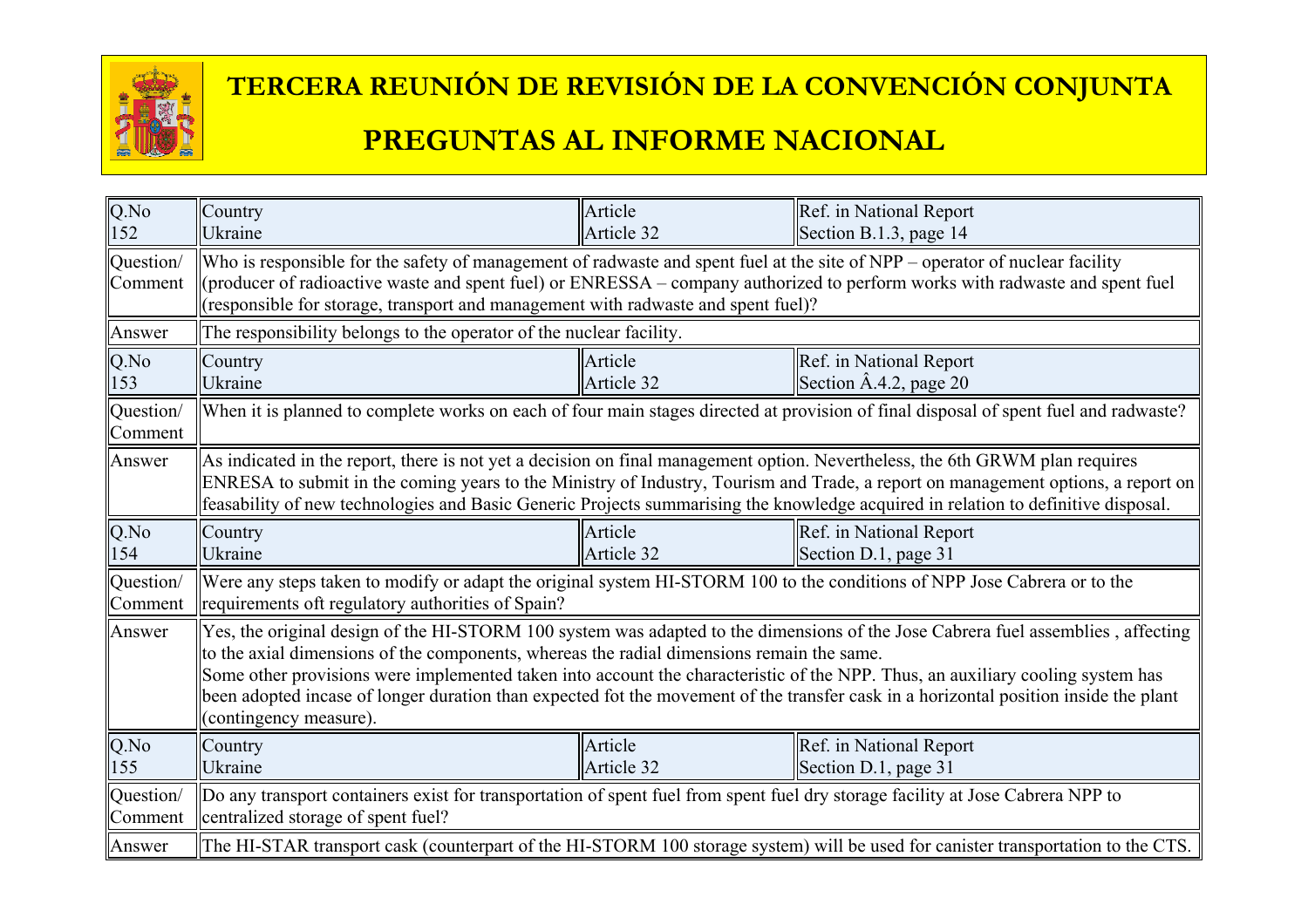

# **TERCERA REUNIÓN DE REVISIÓN DE LA CONVENCIÓN CONJUNTA**

#### **PREGUNTAS AL INFORME NACIONAL**

| $Q$ .No   | Country                                                                                                                                                                                                                                                                                                                                                                                                                                                                                                                                                                                                                                                                                                                                                                                                | Article    | Ref. in National Report |  |
|-----------|--------------------------------------------------------------------------------------------------------------------------------------------------------------------------------------------------------------------------------------------------------------------------------------------------------------------------------------------------------------------------------------------------------------------------------------------------------------------------------------------------------------------------------------------------------------------------------------------------------------------------------------------------------------------------------------------------------------------------------------------------------------------------------------------------------|------------|-------------------------|--|
| 156       | <b>Ukraine</b>                                                                                                                                                                                                                                                                                                                                                                                                                                                                                                                                                                                                                                                                                                                                                                                         | Article 32 | Section A.2             |  |
| Question/ | General Radioactive Waste Plan (GRWP) is drafted by ENRESA and MITYG review this plan and submit it to the Government. Is                                                                                                                                                                                                                                                                                                                                                                                                                                                                                                                                                                                                                                                                              |            |                         |  |
| Comment   | CSN approval of the plan required?                                                                                                                                                                                                                                                                                                                                                                                                                                                                                                                                                                                                                                                                                                                                                                     |            |                         |  |
| Answer    | As described under Section B.1.2, the Government is responsible for the establishment of the national radioactive waste and spent<br>fuel management policy through the GRWP. This plan is a document drawn up by ENRESA and submitted to the Ministry of<br>Industry, Tourism and Trade (MITYC) pursuant to the legislation in force. It is to be submitted by the MITYC to the Government,<br>which first requests comments (not approval) from the CSN, the Autonomous Communities, industry and social stakeholders, as well<br>as from the general public via its publication on the MITYC website. Following approval by the Government, the plan is<br>communicated to Parliament.                                                                                                              |            |                         |  |
| Q.No      | Country                                                                                                                                                                                                                                                                                                                                                                                                                                                                                                                                                                                                                                                                                                                                                                                                | Article    | Ref. in National Report |  |
| 157       | Ukraine                                                                                                                                                                                                                                                                                                                                                                                                                                                                                                                                                                                                                                                                                                                                                                                                | Article 32 | Section A4, page 9      |  |
| Question/ | It is stated that radioactive waste management plans include implementation of "second line of radiological control of all materials                                                                                                                                                                                                                                                                                                                                                                                                                                                                                                                                                                                                                                                                   |            |                         |  |
| Comment   | existing the facilities". What are the concrete measures of the "second line control"?                                                                                                                                                                                                                                                                                                                                                                                                                                                                                                                                                                                                                                                                                                                 |            |                         |  |
| Answer    | The Nuclear Safety Control Guide GSN 9.3 establishes the need of establishing a methodology that allows the licensee to achieve a<br>high level of confidence to distinguish between radioactive waste open to be desqualied and those which are conventional waste.<br>This methodology should be based on the use, by the licensee, of two independent lines of defence: The first one consists of the<br>establishment of a classification of the installation into different waste zones. The second one is oriented to controls to be passed by<br>conventional waste before leaving the installation. According to this, it is required a confirmation of the conventional nature of the<br>waste so classified using radiologic control procedures and equipments proposed by the own licensee. |            |                         |  |
| Q.No      | Country                                                                                                                                                                                                                                                                                                                                                                                                                                                                                                                                                                                                                                                                                                                                                                                                | Article    | Ref. in National Report |  |
| 158       | Ukraine                                                                                                                                                                                                                                                                                                                                                                                                                                                                                                                                                                                                                                                                                                                                                                                                | Article 32 | Section A4, page 9      |  |
| Question/ | What are the stimuli that force municipalities to submit their candidates for hosting CTS (Centralized Temporary Storage) site? Are                                                                                                                                                                                                                                                                                                                                                                                                                                                                                                                                                                                                                                                                    |            |                         |  |
| Comment   | there any submissions already done?                                                                                                                                                                                                                                                                                                                                                                                                                                                                                                                                                                                                                                                                                                                                                                    |            |                         |  |
| Answer    | Nowadays, the allocation of funds envisaged for municipalities surrounding this kind of facilities are set up by means of Ministerial<br>Order from July, 13rd 1998 (Official State Gazette 17-7-98). According to this, towns surrounding a Centralized Interim Storage<br>Facility (CISF) will get, within the terms and conditions of the order, an annual allocation made up of a fixed and a variable term.<br>Additionally, it creates highly qualified employment and stimulates the local economical development. The next phase of the<br>decision making process for the site selection for the CISF will be a public invitation for municipalities. Once this call for bidders be                                                                                                           |            |                         |  |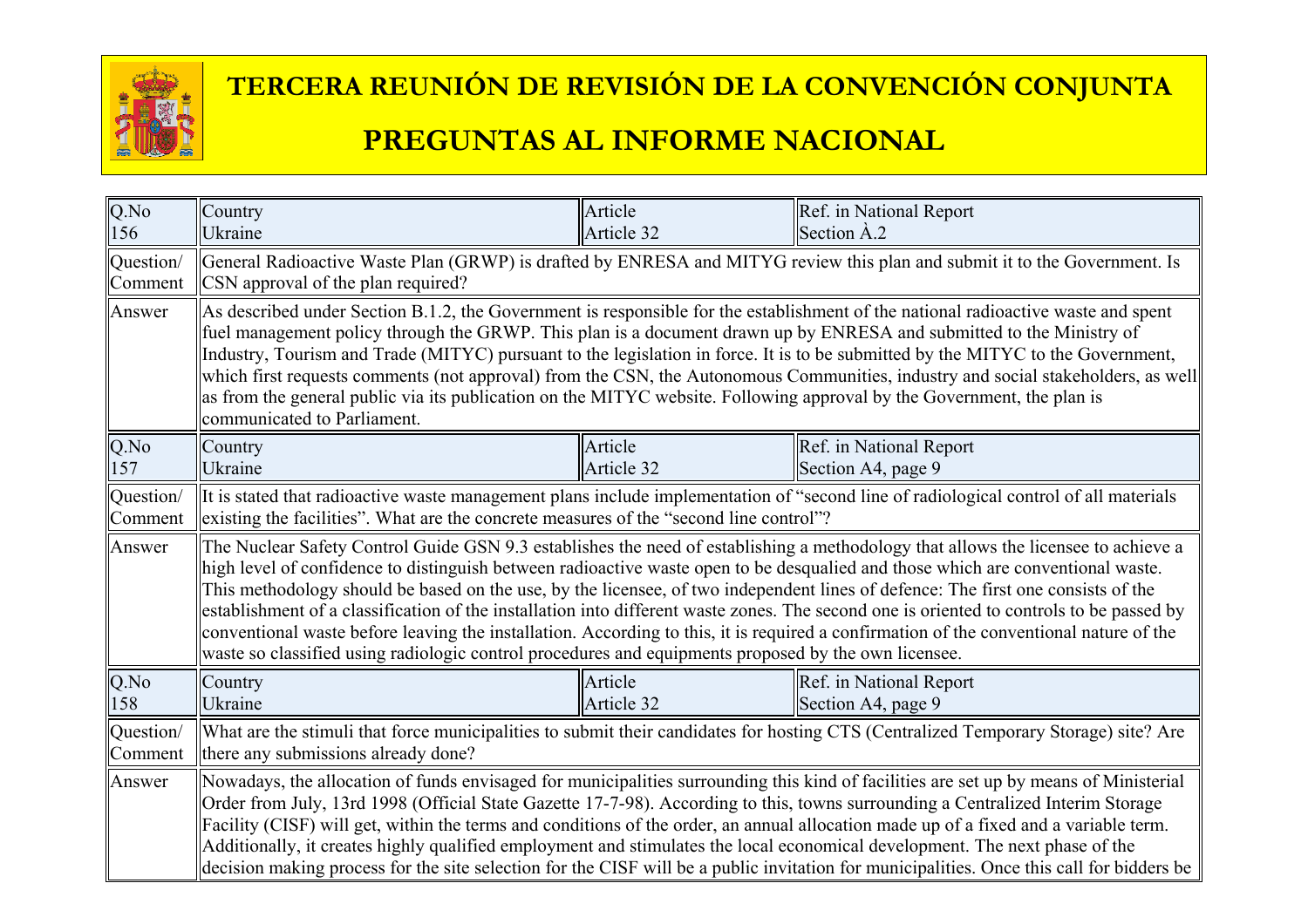

|                      | published in the Official State Gazette, municipalities will be able to stand for selection as candidates.                                                                                                                                                                                                                                                                                                                                                                                                                                                                                                                                                                                                                                                                                                                                                                                                                                                                               |                       |                                                 |  |  |
|----------------------|------------------------------------------------------------------------------------------------------------------------------------------------------------------------------------------------------------------------------------------------------------------------------------------------------------------------------------------------------------------------------------------------------------------------------------------------------------------------------------------------------------------------------------------------------------------------------------------------------------------------------------------------------------------------------------------------------------------------------------------------------------------------------------------------------------------------------------------------------------------------------------------------------------------------------------------------------------------------------------------|-----------------------|-------------------------------------------------|--|--|
| Q.No                 | Country                                                                                                                                                                                                                                                                                                                                                                                                                                                                                                                                                                                                                                                                                                                                                                                                                                                                                                                                                                                  | Article               | Ref. in National Report                         |  |  |
| 159                  | Ukraine                                                                                                                                                                                                                                                                                                                                                                                                                                                                                                                                                                                                                                                                                                                                                                                                                                                                                                                                                                                  | Article 32            | Section A                                       |  |  |
| Question/<br>Comment | What are advantages and disadvantages of the ENRESA as monopolist for radwaste management? Is it obligatory to have contract<br>with ENRESA for any waste producer? If so, where is it defined and how supervised?                                                                                                                                                                                                                                                                                                                                                                                                                                                                                                                                                                                                                                                                                                                                                                       |                       |                                                 |  |  |
| Answer               | Radioactive waste management is not a monopoly "de iure" in Spain. According to Royal Decree 1349/2003, of 31st October, the<br>operators of nuclear and radioactive facilities that work with radioactive substances shall be obliged to have special installations for<br>the storage, transport and handling of radioactive waste or alternatively to contract the use of the services of companies that have<br>available installations. Said companies must be authorised by royal decree. This latter is the case of ENRESA, although it is possible<br>for other companies to also undertake these tasks. That is not the case and Spain follows the European trend where radioactive waste<br>management oriented to final disposal in the majority of the members of European Union is carried out by a solely management<br>Agency or Body.                                                                                                                                    |                       |                                                 |  |  |
| $Q$ .No              | Country                                                                                                                                                                                                                                                                                                                                                                                                                                                                                                                                                                                                                                                                                                                                                                                                                                                                                                                                                                                  | Article               | Ref. in National Report                         |  |  |
| 160                  | Ukraine                                                                                                                                                                                                                                                                                                                                                                                                                                                                                                                                                                                                                                                                                                                                                                                                                                                                                                                                                                                  | Article 32            | Section B1, page 15                             |  |  |
| Question/<br>Comment | By whom and how the prices and tariffs for ENRESA services are calculated so that there is enough finances for GRWP realization?<br>How often prices and tariffs are revised?                                                                                                                                                                                                                                                                                                                                                                                                                                                                                                                                                                                                                                                                                                                                                                                                            |                       |                                                 |  |  |
| Answer               | Prices and tariffs for ENRESA's services are estimated by ENRESA according to the methodology set up in the General Radioactive<br>Waste Plans. The method calculates the total costs of managing the waste and SF originated by the existing fleet of NPPs<br>(decommissioning included), the waste produced by institutional producers and others users of nuclear materials and facilities (fuel<br>manufacturing plant and other facilities of the nuclear fuel cycle). To cover all the costs, a Fund has been established that is feed up<br>on a monthly basis by large producers. Institutional producers pay a tariff when their waste is collected. The values to be paid are<br>annually calculated by ENRESA and approved by the MITYC. These values are revised each year on the basis of an updated<br>economic-financial report on the cost of the corresponding activities. More detailed information can be found in General Radioactive<br>Waste Plan at www.enresa.es |                       |                                                 |  |  |
| $Q$ .No<br>161       | Country<br>United States of America                                                                                                                                                                                                                                                                                                                                                                                                                                                                                                                                                                                                                                                                                                                                                                                                                                                                                                                                                      | Article<br>Article 32 | Ref. in National Report<br>Section D.3, Page 33 |  |  |
| Question/<br>Comment | The El Cabril treatment and disposal facility operates an incinerator for decomposable solids, biohazards, liquids, oil, and solvents.<br>In the U.S. there has been public objection to such incinerators. Briefly describe any public objections and their resolution with<br>respect to siting and operating such incinerators.                                                                                                                                                                                                                                                                                                                                                                                                                                                                                                                                                                                                                                                       |                       |                                                 |  |  |